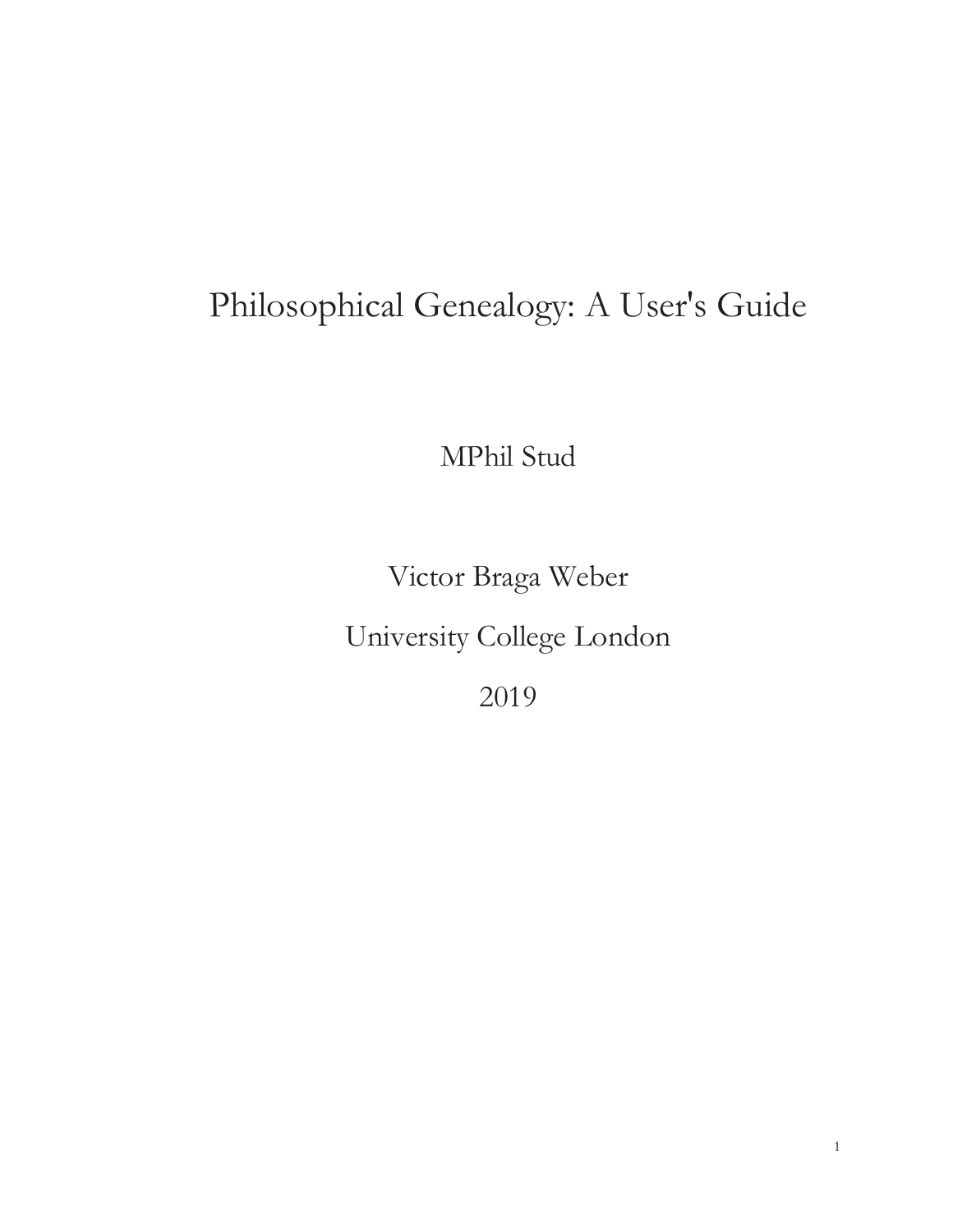I, Victor Braga Weber, confirm that the work presented in this thesis is my own. Where information has been derived from other sources, I confirm that this has been indicated in the thesis.

Victor Braga Weber, August 28, 2019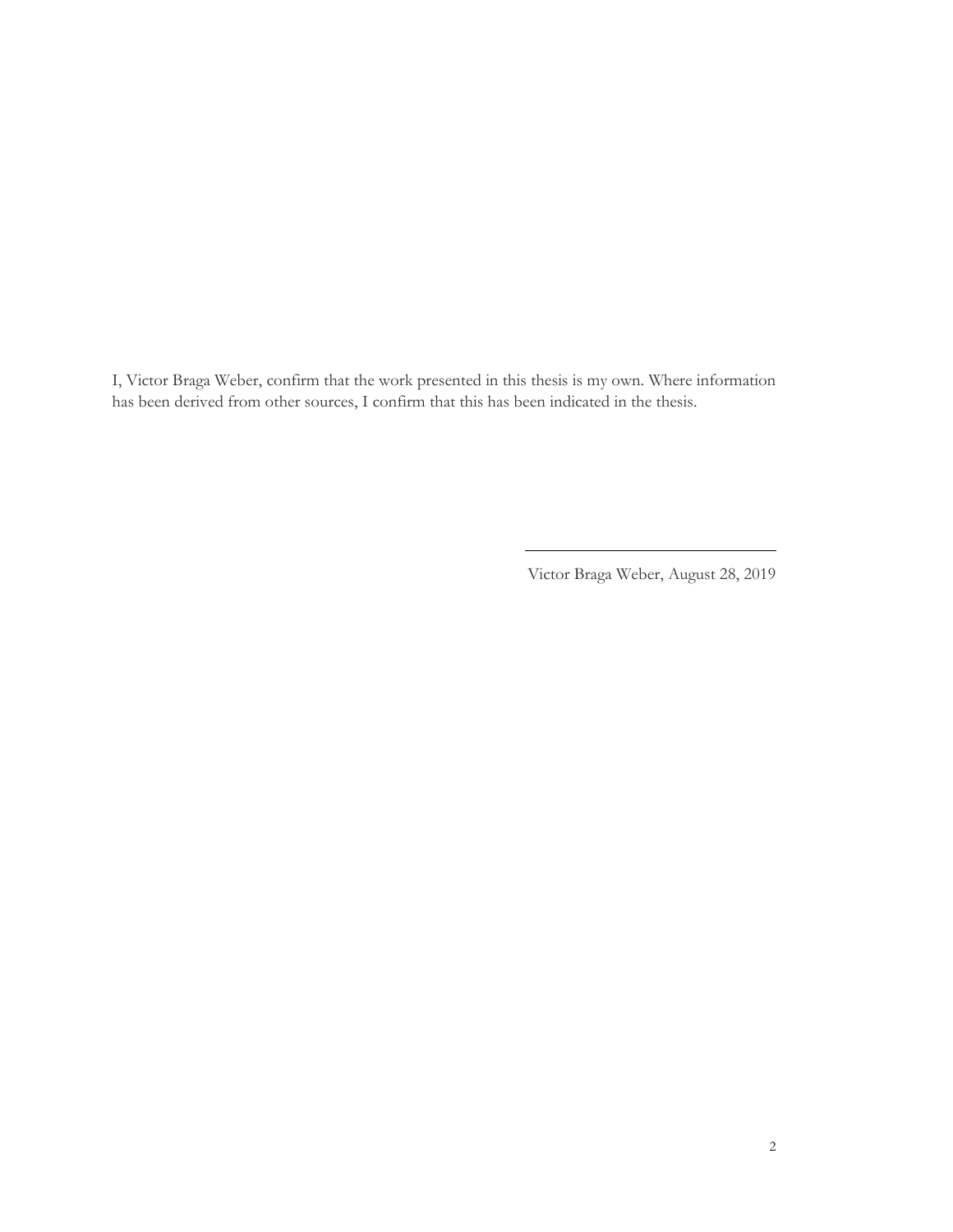### Abstract

<span id="page-2-0"></span>In what way might our past effect our current philosophical outlook? More particularly, is there any philosophical value in investigating the contexts from which our philosophical outlooks originate? Analytic philosophy has historically responded antagonistically to the suggestion that looking to our past for answers is valuable. Yet some philosophers argue that the search for the origins of our philosophical outlook can be a source of great (meta-)philosophical insight. One such strand are the so-called genealogists. The purpose of this thesis is to understand what the promise of philosophical genealogy is, and whether it can be fulfilled.

A challenge for my project is that the term 'genealogy' has been used to describe very different kinds of things (Section I). As such, I propose to develop a taxonomy of conceptions of genealogy (Section II), identify what the distinctive features of its members are (Section III), and what kind of insight they can give us (Section IV). In the final section (Section V), I return to the question of whether there is any non-trivial claim we can make about what features are shared by the disparate conceptions I identify. I argue that there is, but not at the level of a common philosophical method. This is illustrated by the fact that each conception possesses a distinct object of study, methodology, and explanatory aim, and that each conception provides a different argument for the relevance of investigating the contingent contexts from which our philosophical outlooks originate. Nonetheless, I claim that the three conceptions share a common question—'to what extent should we be concerned that our current outlook is dependent upon contingent features about our past?'—and that each conception should be understood as offering both a different interpretation of this question, and a distinctive set of tools with which to address it.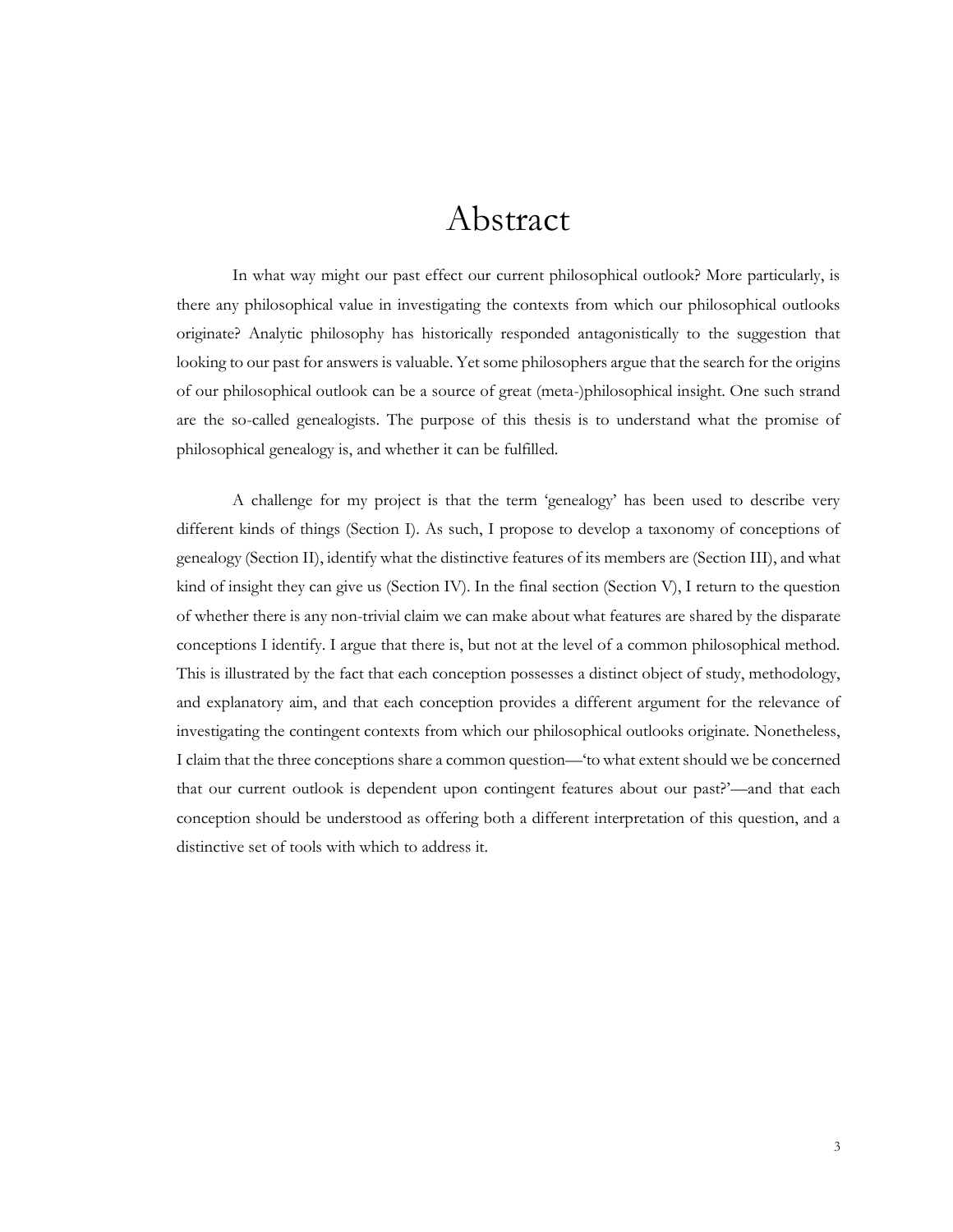## Impact Statement

This thesis presents a hypothesis about what it means to call something a 'genealogy'. The term is used in different ways throughout the philosophical literature, and a central goal of my project is to prevent philosophers from talking past each other when discussing the methods of genealogical works.

I aim to do so in two ways. First, by categorising examples of genealogies within the literature into different conceptions of genealogy and analysing their structures and methodologies so as to distinguish the ways in which those conceptions operate. There is currently no such an analysis available in the genealogical literature.

Second, by identifying a general problem which I think all the conceptions are concerned by: namely, 'to what extent are the concepts and practices through which we organise our philosophical outlooks contingent, and what is the philosophical importance of this fact?' I contend that, at root, what distinguishes conceptions is that they are concerned with different kinds of contingency. Thus, we can think of each as a framework from which we engage with this common problem. We can use different typologies of genealogy to attend to different questions regarding that central problem, for example: 'to what extent does my socio-cultural background undermine my beliefs?'; 'to what extent are my practice functionally justified?', 'to what extent should I think of practices which are not functionally justified as rationally contingent?'. Each question identifies a different kind of contingency which might affect how we think about the effects of the past on our current outlook. Distinguishing the different ways in which our past effects our current outlook helps us to adjudicate on the aptness of our philosophical perspectives. In so doing, genealogies move us as best we can towards a system of ideas that, whilst not free of historical contingencies, is not philosophically threatened by the contingencies of our past. The ramifications of this conclusion is a topic which I would like to explore further within my forthcoming PhD.

Finally, I think that the distinctions I draw between conceptions of genealogy can provide a new perspective through which to examine what conception of genealogy Nietzsche operated under in the most renown example of a genealogy in the literature – his *Genealogy of Morality*. In my final section, I outline the textual support for attributing—as many have done—disparate conceptions of genealogy to him in that work, and discuss the problems involved in claiming any one of them to be Nietzsche's own.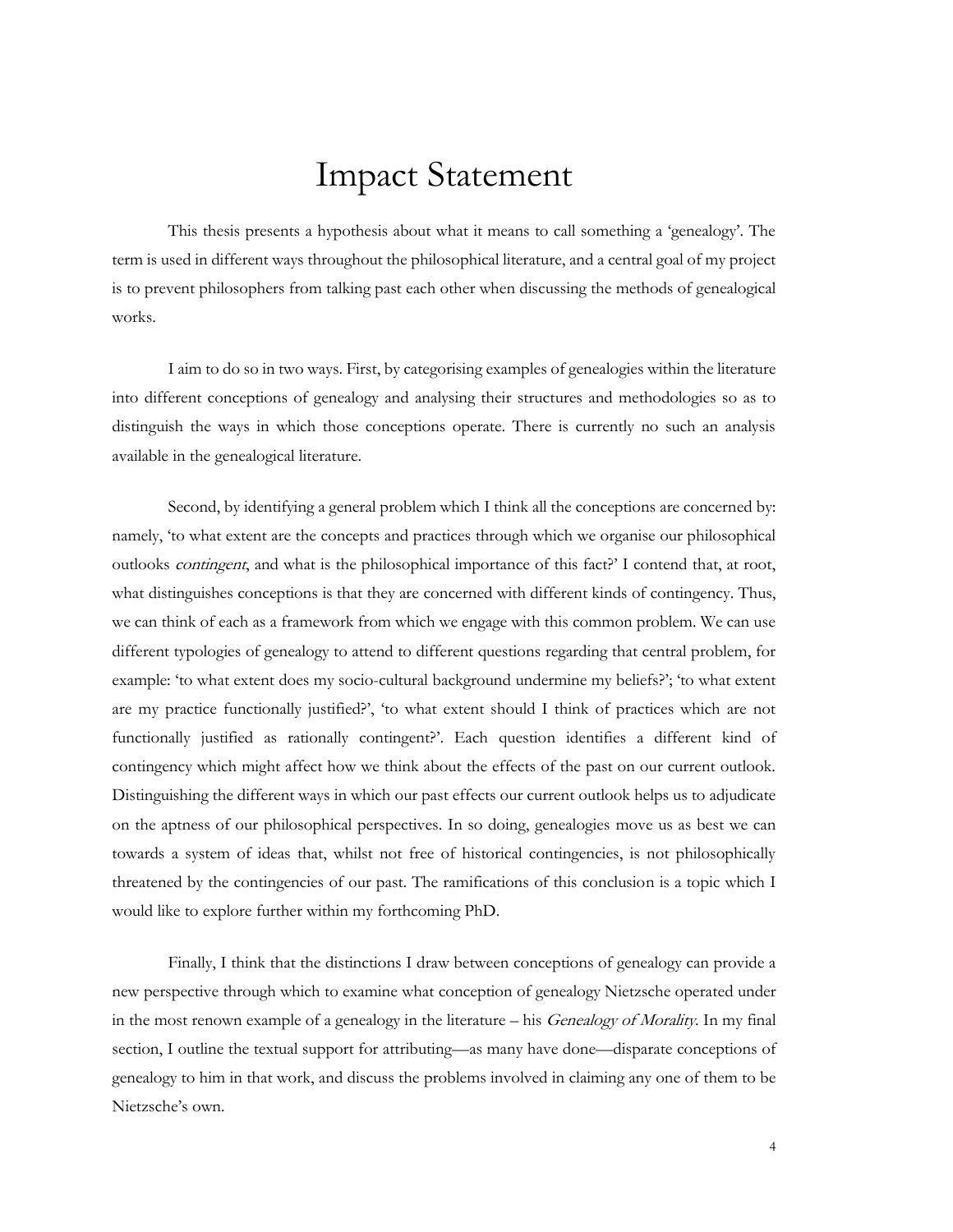## Acknowledgments

I am indebted to a several people for their assistance throughout writing this thesis. I would like to thank Tom Stern for his guidance in giving this project its direction, and for his timely interventions in helping me avoid the most glaring philosophical errors. I would also like to thank Jennifer Beckwith without whom both the quality and temperament of my writing would have suffered greatly, as well as my parents—Lisia Weber and George Weber—and my sister—Alexa Weber—since this thesis would never have happened without their loving support. Finally, I would like to thank my fellow MPhil colleagues, and two fellow Fitzrovians—Matt Liston-Jones and Tymek Woodham—without whom my experience of graduate study in philosophy would have felt distinctly flatter.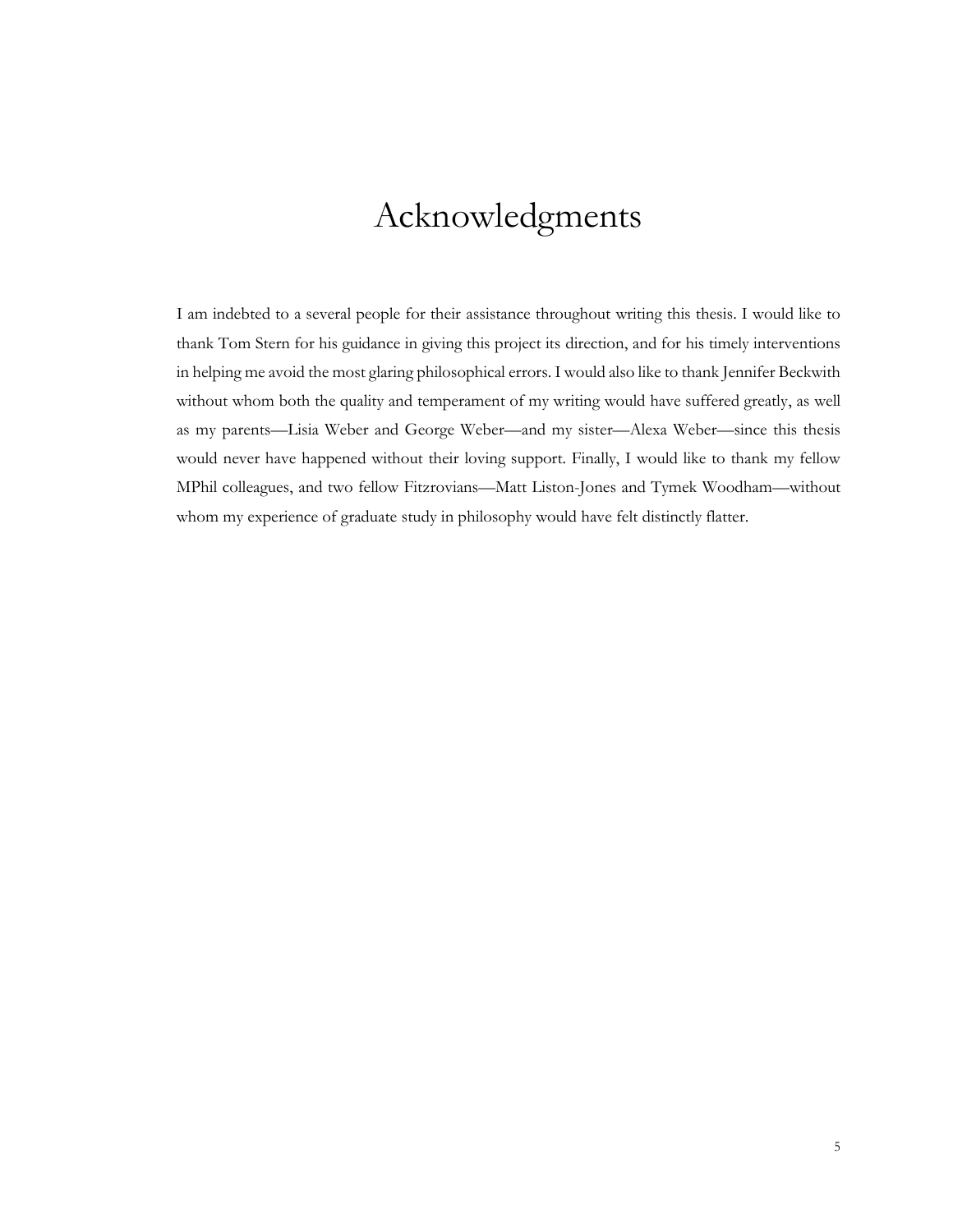# Contents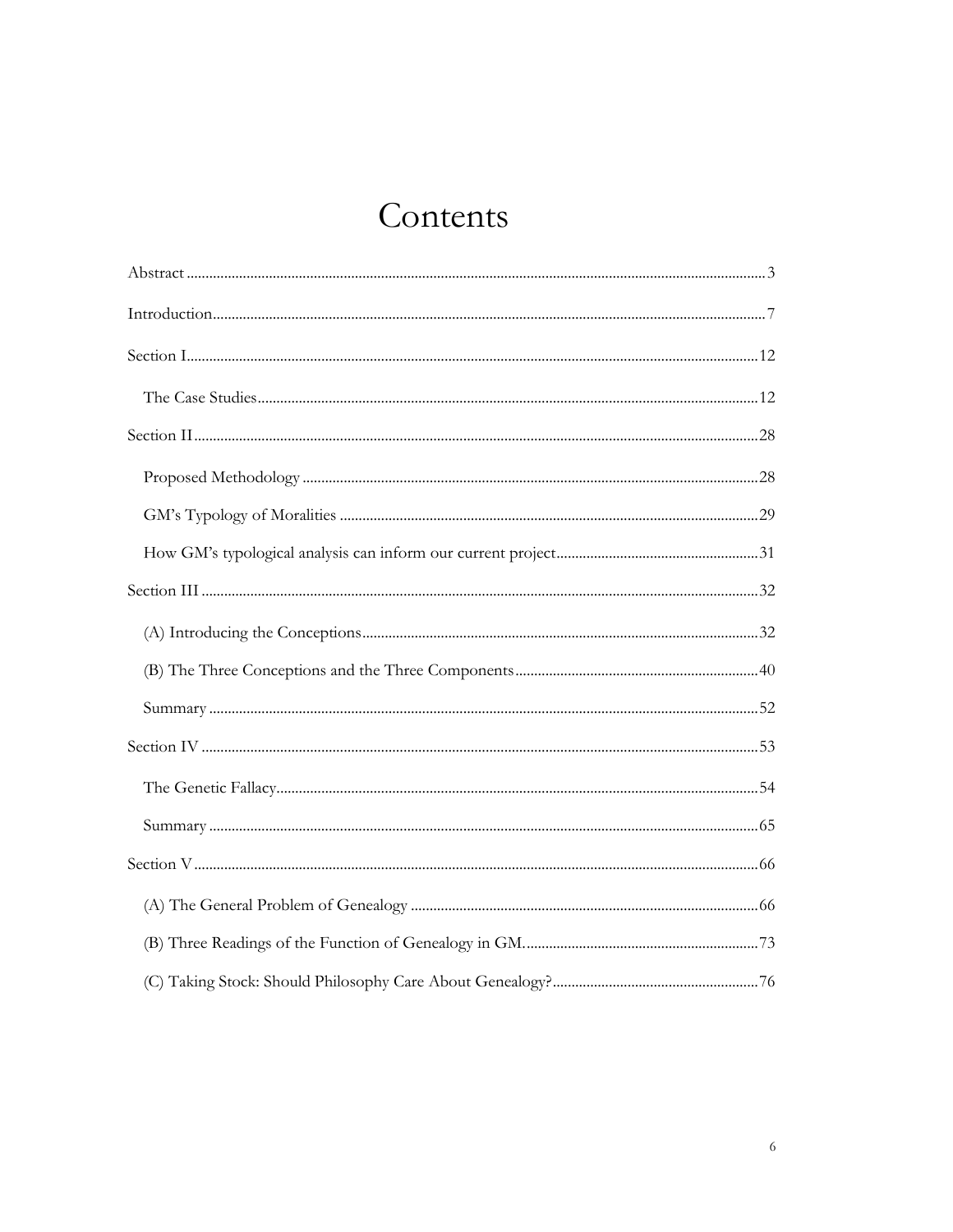## Introduction

<span id="page-6-0"></span>How does our past affect our current philosophical outlook? Earlier generations of analytic philosophers were antagonistic about looking to our past for answers. This antagonism might stem from Reichenbach's (1938) warnings against conflating a theory's origins—where it comes from: its context of discovery—from the reasons we defend it today — its context of justification. Amia Srinivasan argues that "Reichenbach's distinction serves as a pre-emptory defence of analytic philosophy's general lack of concern with the contingent contexts from which philosophy itself emerges" (2019, 3).

Nowadays, such antagonism is waning. Many philosophers think that searching for the origins of our philosophical outlook can be the source of great (meta-)philosophical insight. One such strand of philosophers is interested in 'genealogy'. The term has been associated with a broad and influential set of philosophers who believe that philosophy can learn from its own context of discovery. The purpose of this thesis is to understand the promise of genealogy for philosophy, and whether it can be fulfilled without neglecting Reichenbach's warnings.

One complication is that it is unclear to what kind of philosopher genealogies appeal. Perhaps genealogy is concerned with explaining our outlooks through a steadfast naturalism that reveals the all-too-human origins of our concepts and practises, as per the evolutionary-ethicist explaining the origins of our moral judgements. Or perhaps genealogies primarily interest intellectual historians, who isolate the historical foundations on which contemporary practices, identities, and institutions are built, as Foucault did in identifying *madness* as a concept invented in the seventeenth century. Or, different still, perhaps genealogy primarily informs epistemologists wondering whether the circumstances under which our beliefs were formed imputes their reliability.

This thesis attempts to answer two questions that can help to adjudicate on the promise of philosophical genealogy: 'in virtue of what may we label something a genealogy?', and 'what functions do genealogies play within philosophical argumentation?' Put differently, I will have achieved my aims if:

(Objective 1) - I provide the reader with a rubric through which to identify something as a genealogy,

and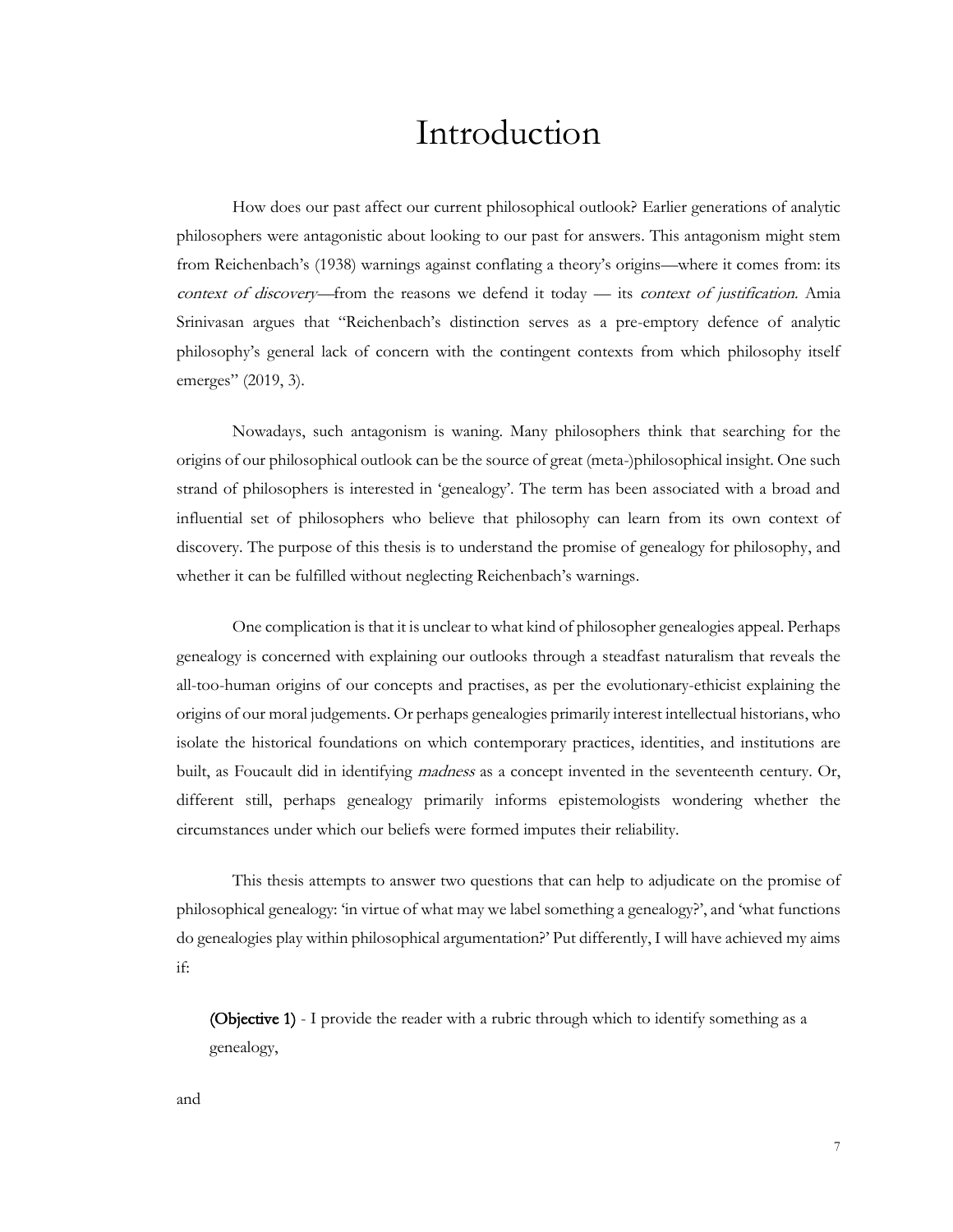(Objective 2) - I enable the reader to articulate the reasons why a (good) genealogy can assist philosophy.

A natural first step is to outline what sorts of things philosophers have in mind when they talk about genealogy. Faced with an audience that is unfamiliar with the concept of a philosophical genealogy, one could certainly do worse than to begin by saying that genealogies are origin-stories that purport to explain how we came to think in the terms that we do, or respond to our environments in the ways that we do.

Thus, it is true of Hume's genealogy of justice, Engel's genealogy of the family structure, Nietzsche's genealogy of morality, Foucault's genealogy of madness and Craig's genealogy of knowledge that they present origin-stories about their subject matters. Of course, by itself, this does not tell us much. Although each are examples of 'genealogies',<sup>1</sup> and present origin-stories, there is much to distinguish the kind of 'story' those authors tell.

This brings us to an initial methodological challenge viz. our two desiderata: the things that have been labelled 'genealogies' seems comprised of heterogenous objects, so how can we speak informatively about genealogy *simpliciter?* For example, both Hume and Engels provide an originstory about a set of internalised social values by which we organise communal rules related to the concept of private property. Yet whereas the explanatory potency of Hume's story rests on a psychologically situated account about our development of the artificial value of justice, Engels provides a material history of wealth distribution that has critical implications for our mores surrounding familial social-structures. Both seem different to Nietzsche's account in the *Genealogy* of Morality (hereafter, GM), which claims particular importance to the study of philology for genealogical inquiry (GM I:17).

Moreover, genealogists have made disparate claims about the relationship between history and genealogical explanation. Hume describes his genealogy of justice as providing a *state of nature* that is a "mere philosophical fiction, which never had, and never cou'd have any reality" (Hume, 2014, Book 3, Part II, Section 2). The appeal of state of nature accounts for genealogical thinking is shared by several authors such as Rousseau, Hobbes, Williams, Fricker, and Craig. In contrast, Foucault and Geuss have understood genealogy to be "grey, meticulous, and patiently documentary" (Foucault, 1977, 76) — that is, they understand genealogical analysis to be predicated upon close examination

<sup>1</sup> Some authors discussed in this thesis might not have considered themselves to be doing something called 'genealogy', but have had the term retrospectively applied to their work.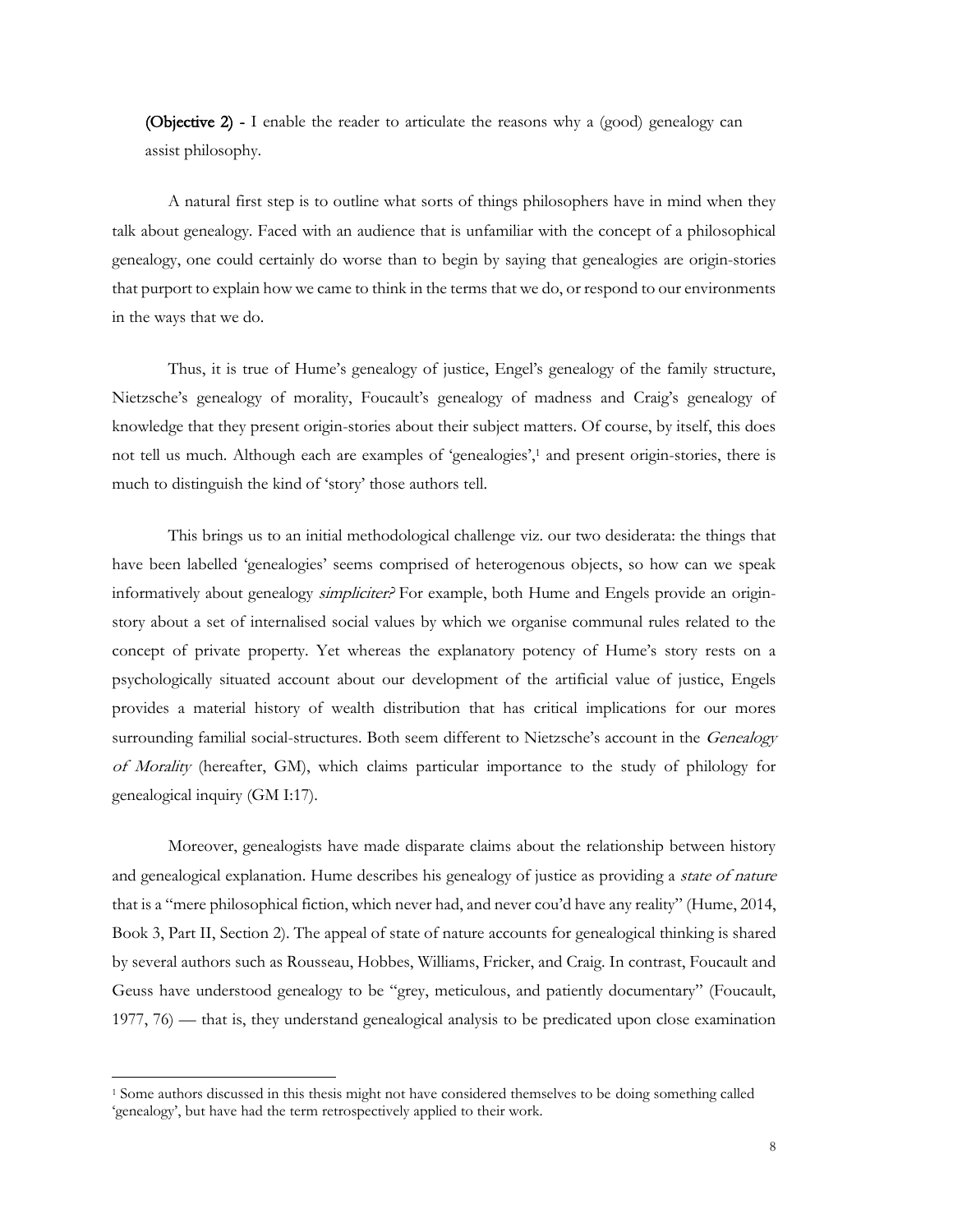of historical evidence. These differences suggest there is no one-size-fits-all description that pertains to all genealogies. Proposing otherwise would mean arguing the case that none of the differences described above are pertinent to understanding what makes something a genealogy, despite what some of the authors of those genealogies themselves thought.

This conclusion might be contested as too hasty. Foucault's and Hume's genealogies are inarguably methodologically distinct, yet this does not disprove that they may share a common philosophical function. Were it possible to assimilate both genealogies in this way, it might point towards a compelling definition of genealogy. As an analogy, suppose I were to try and reach the concept of desire by considering examples of the different kinds one might experience: a desire for food, a sexual desire, a desire to lead a meaningful life. These present different modes of desire, and it is not clear that they share any phenomenological commonality. But this in no way disproves that desire is not a univocal concept.

So perhaps we can similarly uncover univocality in the function of genealogies. To do so, a natural next step is to provide a further uncontroversial description of the kind of role genealogies play in philosophical argumentation. The problem is that, here again, there is no obviously similarity of purpose in the way genealogies are employed. Some, like Hume's genealogy of justice, vindicate certain social behaviours; others, like Nietzsche's genealogy of morality, undermine them. It is not evident that these genealogies share a common function. One could reply that the same methodology can to lead to vindicatory results in one case and debunking explanations in another. If my friend and I believe we are descendants of Darwin and undertake a DNA test to verify, the results produced by the same method could vindicate one of us in our belief, but destabilize the other. However, what here justifies our claim that DNA testing played the same function for both of us is that the same method was applied. For Hume's and Nietzsche's genealogies, our question is precisely whether they are instances of a common type of inquiry. Thus, while the fact that some genealogies are vindicatory and others critical does not imply that they do not share a common function, on the other hand the fact that genealogies can not only look different, but deliver different kind of results, also leaves us with scant justification to continue speaking of 'genealogy' as a univocal concept.

As such, any attempt to provide a *unified* definition of what genealogies look like, or what their function is, seems under threat. An approach that insists too strongly on the univocality of genealogies risks triviality. Although we might agree that all genealogies are origin-stories, such a claim doesn't seem to say much about what, if anything, makes a genealogy a genealogy. Worse still, were we to claim that being origin-stories is all that can be said about genealogies we would need to call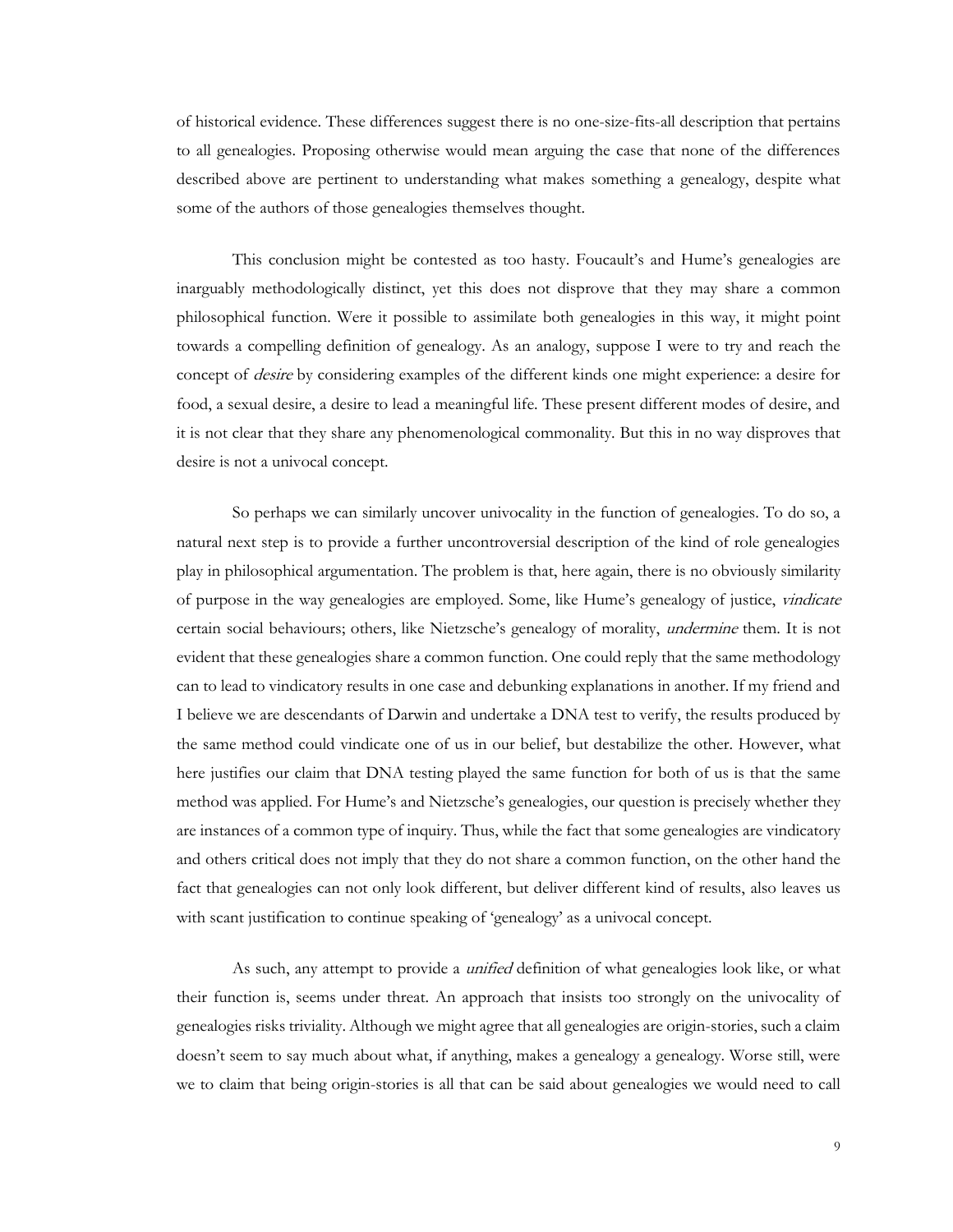genealogies many things that do not seem to be. In telling you that I took the bus to the bouldering centre, have I really given you a genealogy of my trip?

These preliminary considerations suggest that the best way forward is to provide a taxonomy of genealogical typologies that exist in the literature, and ask what relationship they share. Of course, there is no guarantee that anything substantive can be said about why such different philosophical exercises have come to be called 'genealogies'; after all, there is nothing inherently philosophically valuable in the act of providing taxonomies. Consider the set of things that are called a 'genealogy' in the literature; call it set G. If members of G are conceptually unrelated, we may not learn anything more from the enterprise of partitioning members of G than the fact that each of them are members of G. Providing a rubric to identify whether something is a member of G could turn out to be as pointless as providing a rubric for identifying the members of the set {[Cats], [Donald Trump], [The colour orange]}. The issue is not that one could not give a disjunctive set of conditions that exhaustively identifies each of its members, but that there would be little philosophical merit in doing so. Why think a taxonomy of genealogies has more merit?

To answer this, it is helpful to distinguish between different levels of similarity that might connect the objects referenced by the term 'genealogy'. On the lowest level, one can hold that the word describes several modes of enquiry that share only trivial resemblances. Defenders of this first view would hold that there is no significant commonality between the different conceptions of the genealogical that are found throughout the history of philosophy. If this were the case, then the best result this project could hope to give is to disambiguate the unrelated meanings which the term has been given in order to prevent philosophers from talking past each other.

An opposite position is that a univocal characterization of the genealogical method can be given. Such a position needs to provide a unified account of what is philosophically distinctive about genealogies so one could come to understand on what basis any genealogy is a genealogy, and deduce the philosophical function of genealogy. As we have seen, I think there is reason for scepticism that such an account can be given.

The position I want to defend is different to both, inhabiting a middle-ground. In common with the first position, I do not think that we can provide a univocal description of the genealogical method. Some differences between genealogies are too substantial to warrant the claim that they are members of the same method of inquiry. However, this leaves the possibility that these different methods of inquiry are all concerned with the same general problem. To foreshadow my concluding analysis, understanding how genealogical typologies differ can help us understand that the term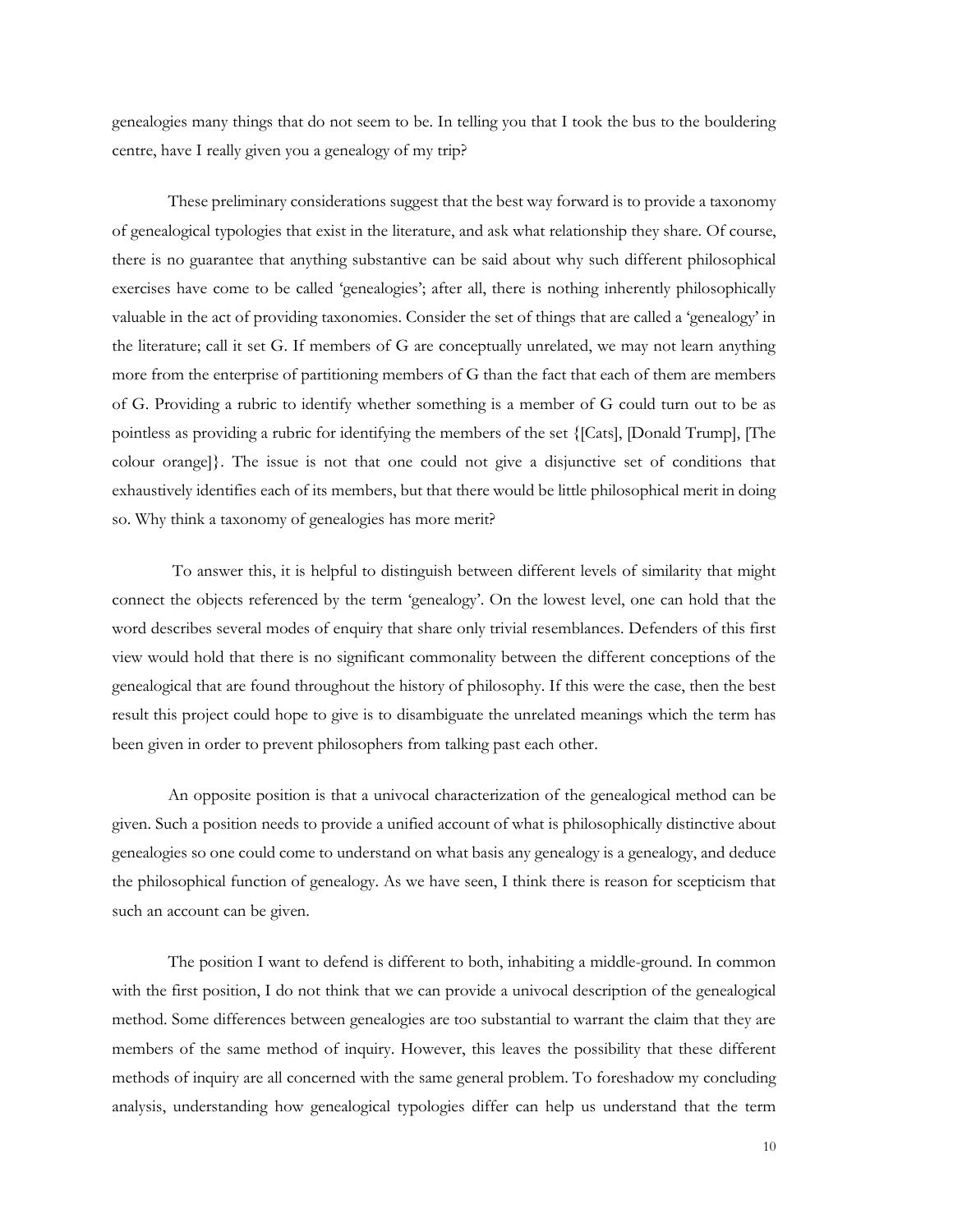'genealogy' picks out a family of methods that seem concerned with the same two central questions. Namely, to what extent are the concepts and practices through which we organise our philosophical outlooks contingent, and what is the philosophical importance of this fact? However, the methods are not interested in the same kind of contingency, and, because of this, they predicate their investigations upon different kinds of questions about contingency, such as: 'to what extent does my socio-cultural background undermine my beliefs?'; 'to what extent are my practices functionally justified?', 'to what extent should I think of practices which are not functionally justified as rationally contingent?'. Each question is concerned with a different way in which contingency in our past affects our outlook. I will argue that we can associate each concern with a distinct conception of what genealogies are, and what insights they deliver, but that, nonetheless, it makes sense to describe each of them as concerned by the same central problem.

My thesis subdivides into five sections. The first two set-out my project's parameters. Section I provides seven case studies of works that have been called genealogies which, taken together, represent the literature. In each case, I try to point out the salient features that distinguish these genealogies from each other. Section II sets out the rubric by which I propose to differentiate typologies of genealogy. I propose three components to this rubric: its object of study, its explanatory aim, and its methodology.

The next two sections apply this rubric to the philosophical literature to identify the underlying typologies of genealogies involved. I discuss three conceptions of genealogy: the Revelatory Causal Narrative conception (RCN), the Histories of the Present conception (HoP), and the Situated Psychological Explanations conception (SPE). Section III introduces each, before analysing them in terms of the three components of my suggested rubric. This will satisfy (Objective 1) at the level of individual conceptions and leaves an analysis of (Objective 2) for Section IV. Here, I investigate how the three conceptions respond to the well-known challenge that genealogies commit the *genetic fallacy*.<sup>2</sup> In understanding how each responds, we come to understand how genealogy under that conception can contribute to philosophical knowledge.

In Section V, I return to whether anything can be said about genealogy *simpliciter*. I argue that although our taxonomy of genealogical typologies shows us that genealogies do not share a unified philosophical method, the three conceptions outlined are united by a concern for our relationship to contingency in our past. I think this provides a higher-level answer to (Objective 1)

<sup>2</sup> For reasons still to be discussed, I consider the genetic fallacy to be closely tied to Reichenbach's context conflation warning.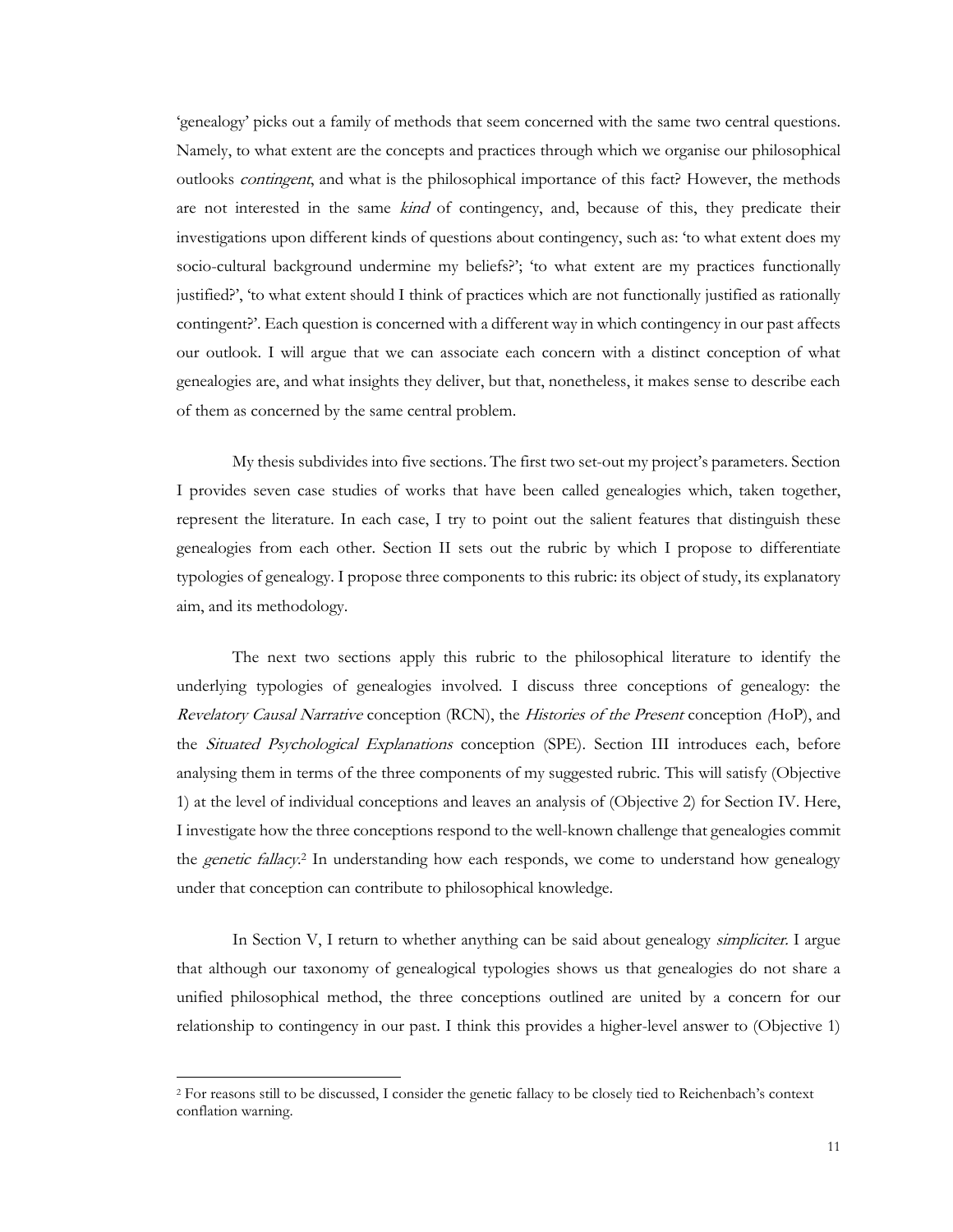and (Objective 2). I conclude that, collectively, genealogies help us move as best we can towards a system of ideas that, whilst not free of historical contingencies, is not philosophically threatened by the contingencies of our past.

### Section I

<span id="page-11-0"></span>In this section, I summarise seven examples of genealogies in the philosophical literature in order to familiarise the reader with the kinds of things that have been called 'genealogies', and to highlight what seem to me to be the most significant differences between them. Understanding the ways in which these genealogies differ is the first step to understanding why one cannot speak of a unified genealogical method.

### <span id="page-11-1"></span>The Case Studies

(I) Xenophanes: Genealogical Argument on Greek Theology

Amia Srinivasan (2019) highlights the following passage of Xenophanes:

"Mortals suppose that the gods are born (as they themselves are), and that they wear man's clothing and have human voice and body. But if cattle or lions had hands, so as to paint with their hands and produce works of art as men do, they would paint their gods and give them bodies in form like their own—horses like horses, cattle like cattle" (1898, fragments 5-6).

According to Xenophanes, certain Greek theological projections are not best explained by positing some felicitous metaphysical aptitude of humans for correctly divining the form of the gods, but rather through a form of narcissistic anthropomorphism that shows itself in the assumption that the divine must have all-too-human features. For Srinivasan, the passage exemplifies a certain format of argumentation which she thinks will be familiar to us; and although a precise formulation of why we should find the theological belief ascribed to the Greeks in this passage deficient is difficult to articulate,<sup>3</sup> many of us will intuitively grant it some argumentative force. Not so much force as to conclude that Xenophanes' thought entails Greek theology to be false, but enough to convince us that thinking about the causal origins of our interpretations will, at least sometimes, "undermine, destabilise or cast doubt on the legitimacy or standing of those representations" (Srinivasan, 2019, 2). Her discussion of Xenophanes suggests that whatever is distinctly genealogical about this kind of

<sup>&</sup>lt;sup>3</sup> Contemporary Epistemologists would explain it through contemporary epistemological concepts which clearly cannot be ascribed to Xenophanes.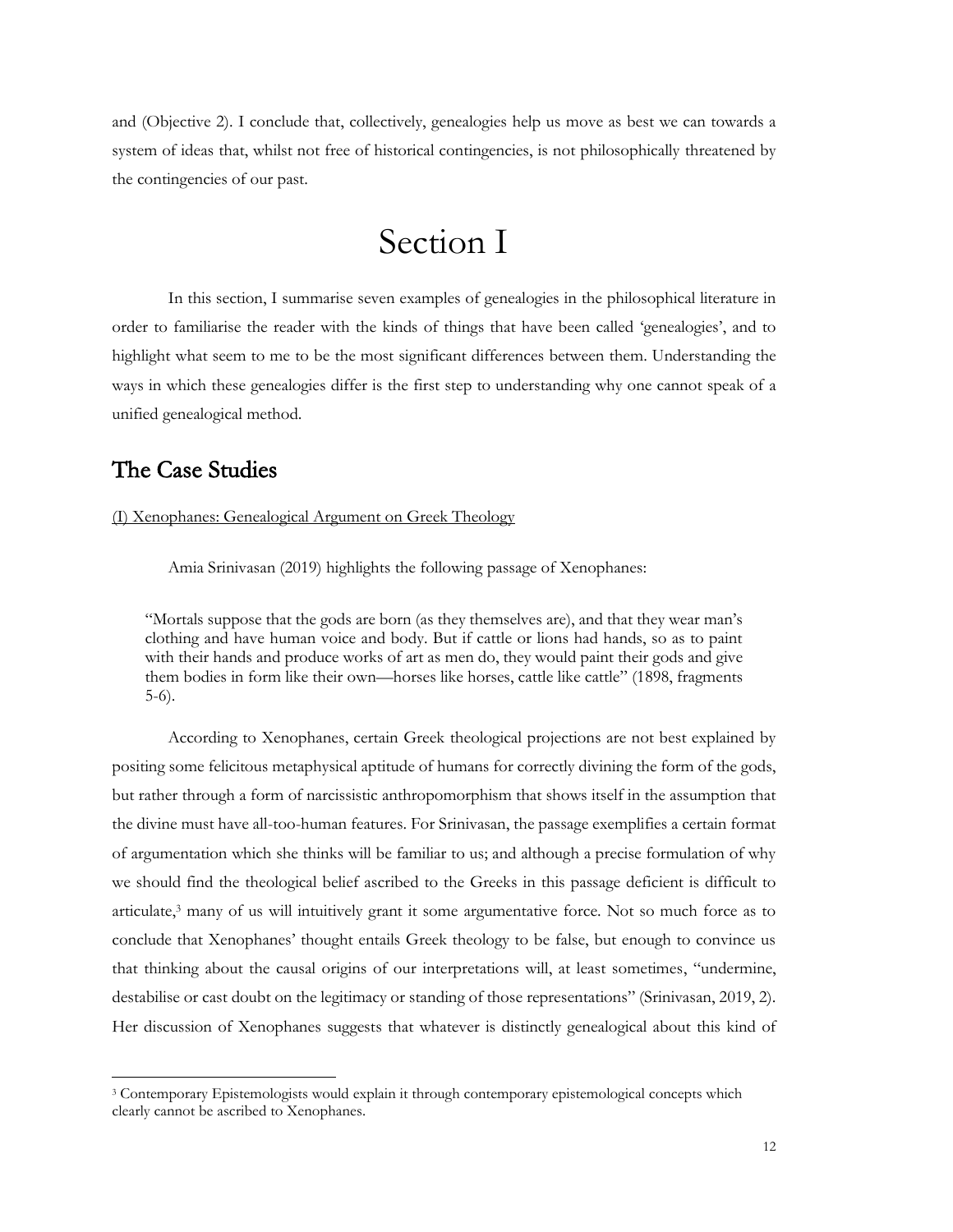reasoning has at least something to do with the familiar form of its argument, as well as the intuitiveness of its force.

#### (II) Experimental Philosophy

Srinivasan's discussion of Xenophanes suggests one way of thinking about genealogies that has a long pedigree. However, as Srinivasan herself points out ((2015, 326-327), (2019, 2-3)), it is an argumentative strategy to which the Analytic tradition was deeply critical within the early twentieth century. The kernel of this criticism was that genealogical arguments are deficient because they commit the *genetic fallacy*.

Yet despite its historical antipathy to genealogy, Srinivasan contends that the tide is shifting on Analytic Philosophy's scepticism towards genealogical reasoning. She points (2015, 326) to a number of contemporary philosophical works—across such diverse topics as morality, theism, metaphysics, math, logic, naturalism and epistemology—that make central use of genealogical scepticism. Srinivasan thinks this is at least partly explained by the newfound availability of genealogical arguments from fields of inquiry which Analytic Philosophy tends to consider less speculative than those around which genealogical argumentation in the twentieth century centred (2019, 3-4).

Perhaps the most illustrative of the contemporary genealogical arguments is that presented by so-called Experimental Philosophy. Unlike the case of Xenophanes, this kind of genealogical argumentation is deeply empirical. Experimental Philosophy utilises experimental evidence to undermine the validity of appeals to intuition in philosophical argumentation by showing that "people's judgements about epistemology, ethics, philosophy of language and metaphysics systematically vary with culture, gender, socioeconomic status and extent of philosophical training" (Srinivasan, 2015, 326). As an example, consider Srinivasan's discussion of what she calls "an exaggerated version of the result claimed by Weinberg, Nichols and Stich (2003)" (2015, FN 9):

#### Experimental Gettier:

Suppose there was empirical evidence that supported the thesis that it is possible to partition philosophers into two groups—Westerners and Easterners—such that members of either group share the same philosophical judgements with other members within their group, but opposite judgements to members of the other group. In particular, when confronted with instances of Gettier cases, all the Westerners share the judgement that Gettier's Jones does not know, while all the Easterners take the opposite view. Suppose also that group membership demonstrates a remarkably strong correlation to facts about a particular philosopher's upbringing which we traditionally thought of as irrelevant to their capacities for forming philosophical judgements. The new evidence suggests that people's judgements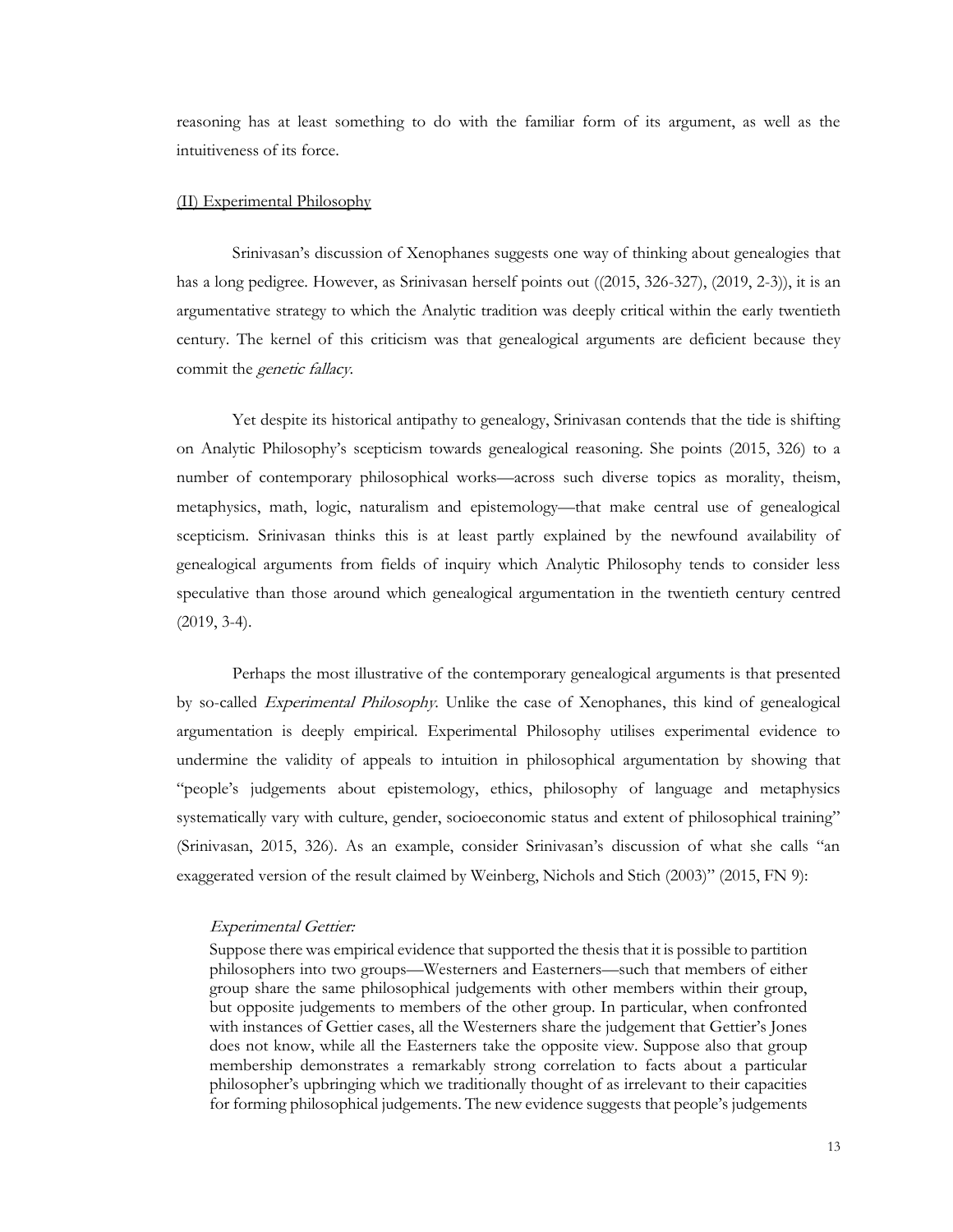about Gettier cases are caused by their cultural upbringing rather than by the truth about those cases.

As Srinivasan suggests, the actual evidence provided by experimental philosophy does not allow for such strong conclusions. However, on the assumption that we were in possession of such evidence about the origins of our beliefs, that evidence would give us reason to doubt our judgements about Gettier cases, and to do so without committing the genetic fallacy.

#### (III) Hume: A Treatise on Human Nature

The examples of Xenophanes and Experimental Philosophy present genealogy as an undermining form of inquiry. However, not all genealogies are like this.<sup>4</sup> In fact, the purpose of some genealogies—dubbed 'vindicatory' by Williams (2002)—is precisely to legitimate a social practice.

An example is David Hume's account of the origins of justice. Hume's discussion of justice begins with the proposal that what makes an act virtuous is the fact that it is motivated by a virtuous principle. For example, a parent's act of caring for their child's wellbeing is virtuous, according to Hume, because it is motivated by *natural affection* which is the duty of every parent. The fact that parents have a natural duty of care towards their offspring provides a principle in virtue of which acts motivated by this principle are to be considered virtuous. Hume argues that to qualify as an appropriate principle for virtuous action, the principle must be distinct from the sense of the action's morality. He gives the example of the man who, although devoid of feelings of gratitude, acts gratefully because he views acts of gratitude as moral — that is, the man's principle for action was not provided by a principle that is independent to the sense of the action's morality, and this negates its virtuousness. Having established this axiom, Hume goes on to consider the case of a person who has been lent a sum of money, and asks what principle is supposed to guide her in the obligation of repaying the debt so as to make her actions virtuous. He considers various 'natural' reasons—i.e. reasons that are immediately accessible to Reason, as opposed to artificial reasons, which require the intervention of thought and reflection—such as the regard for public interest, or a natural love for mankind. Having rejected each of these out of hand, Hume concludes that insofar as mankind has come to consider justice (construed as respect for property rights) a virtue, it has done so artificially. The virtue of justice, unlike the virtue of showing natural affection to one's progeny, required a formation process before it could be appreciated.

<sup>4</sup> Srinivasan (2019, 2) explicitly agrees that genealogies can come in vindicatory form.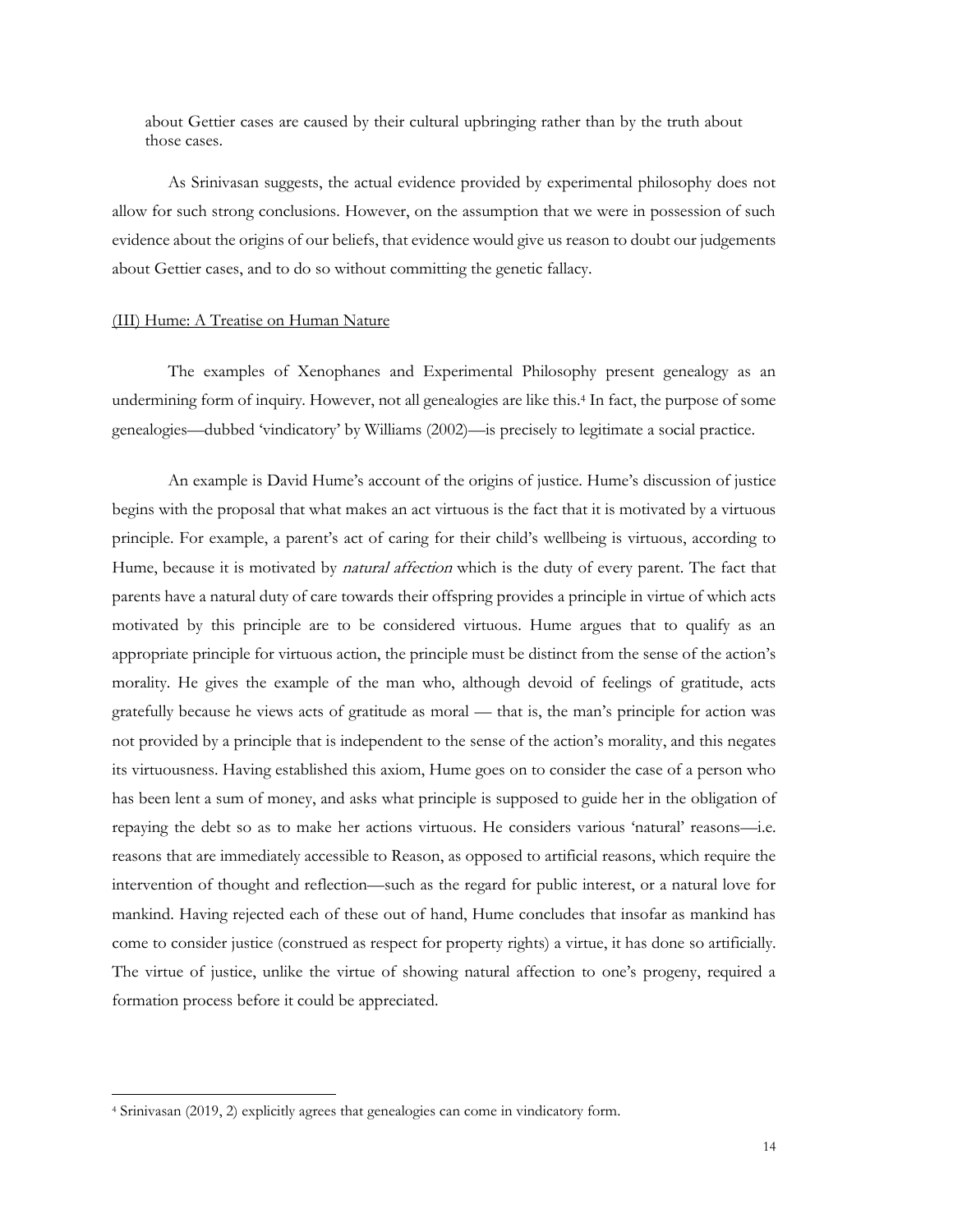The formation process—i.e. the origin-story—Hume provides for the artificial value of justice is best thought of in model-like terms; in particular, it is a model given in terms of a particular psychology-type that Hume thinks attributable to mankind generally, and an environmental situation to which that psychology-type is responsive. Amongst the environmental features lies the fact that humans live under conditions of relative material scarcity and that they live in family units. Whereas the psychological features Hume attributes to mankind include people's self-interest, their limited capacity for sympathy, and their capacity to learn the benefits of mutual cooperation in a familial setting.

Hume claims that reflection on the psychological and environmental variables he describes motivate the establishment of conventions regarding property rights. For example, paying back one's debts will come to be considered a virtuous act because its overall effect is beneficial to all, as it promotes peaceful coexistence and economic security. Hume explains that while the initial normative force of these conventions would have derived from the 'natural' normative force of self-interest (one pays back money because it is in one's interest to maintain one's reputation), eventually these conventions become so inveterate that they are considered binding by agents independently of their own self-interest. That is, the conventions become 'moralised' in the sense that respect for property rights comes to be viewed as a good *in itself*. The outcome of this formation process is a new, collective, reason for action: the moral value of justice.

Hume's account possesses several interesting features. Firstly, his account offers a clear example of a vindicatory genealogy. According to Hume, we have developed the practice of justice because it is a reasonable response to situations we, as humans, commonly find ourselves in. A substantial part of the account's vindicatory force comes from its model-like characteristics: the practice of justice is reasonable given such-and-such psychological and environmental constraints.

Secondly, Hume claims the state of nature is *not* a reference to a particular moment in human history. Another example of such a genealogy is Rousseau's origins of injustice, which Neuhouser (2012) argues was not meant describe an earlier state in mankind's history, but an idealised environment. This puts both Hume and Rousseau in the company of recent thinkers such as Williams, Fricker, and Craig who see genealogies as having explanatory value despite the fact that the originstory they provide is fictional.

Finally, Hume's genealogy of justice can fruitfully be described as utilitarian. Prinz provides a helpful characterisation of what it means to call a genealogy utilitarian: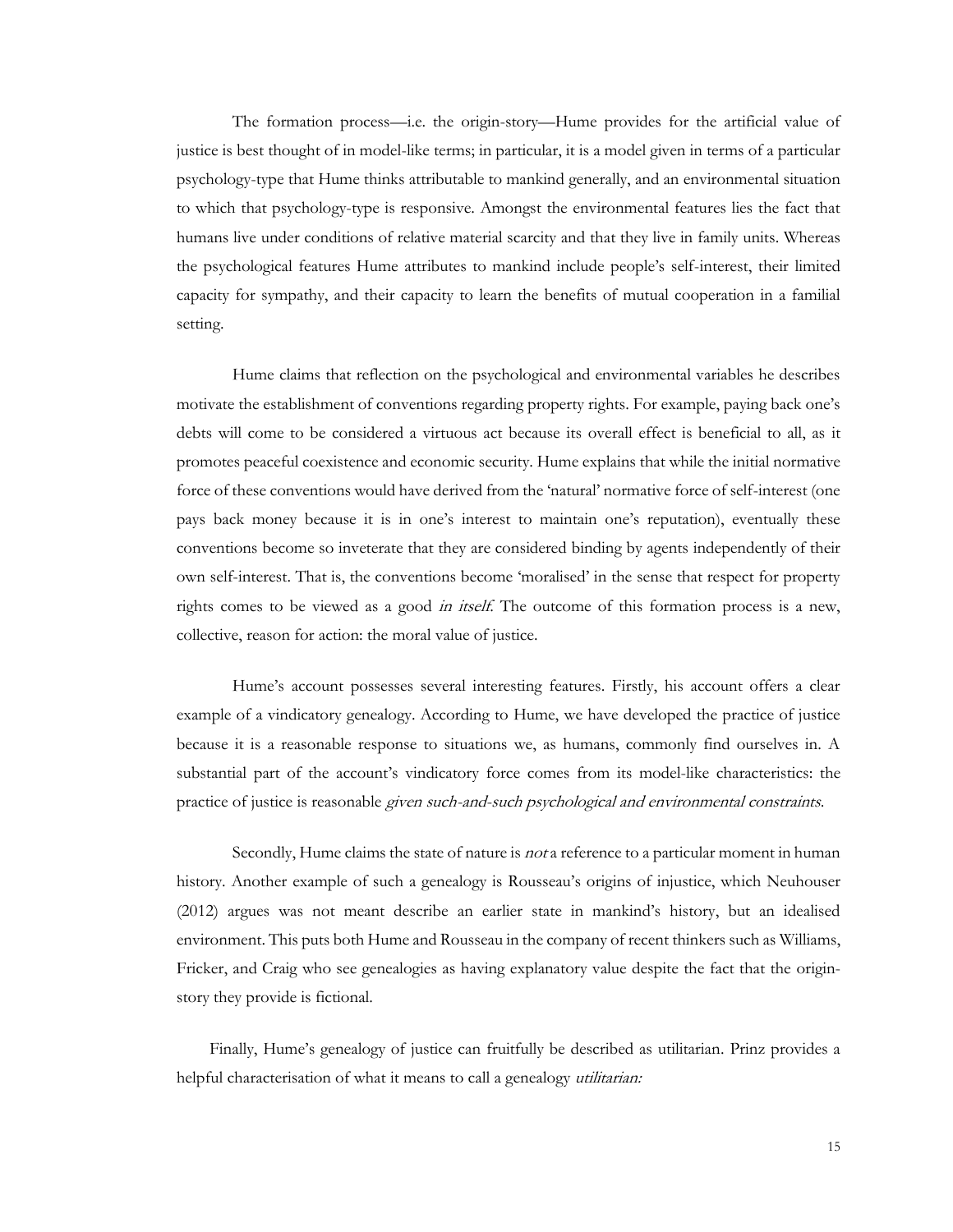"Utilitarian accounts have some characteristic features. First, they present morality as beneficial. Second, in these accounts, the initial function of morality is continuous with its present function. Third, they collapse the question 'Why are we moral?' and 'Why be moral?"" (2016, 181)

Prinz contrasts these utilitarian genealogies with materialist genealogies; he has in mind works of Feuerbach, Marx and Engels.

### (IV) Engels: The Origin of the Family, Private Property and the State

The defining feature of materialist genealogies is that they present material factors—such as technology, economic systems, and labour conditions—as the major factors driving societal change (Prinz, 2016, 184). In materialist genealogies, high-level psychological analyses play a much less vital role than they did in Hume's genealogy, relying instead on materialist descriptions of key stages in society's development. Prinz notes that another important difference between utilitarian and materialist genealogies is that the latter "make an effort to provide evidence for the histories they offer" (Ibid.), for example by relying on ethnographical research about societies that evidence one of the 'prior' stages of material development. This is supposed to contrast with the genealogical speculations of Hobbes and Hume that were inspired by reports about life among 'primitives' or 'savages' (Prinz, 2016, 185) that were woefully uninformative by comparisons to the standards that would develop in the subsequent century. Prinz sees this difference as correlating to the emergence, in the nineteenth century, of history as its own field of study.

As a counterpoint to the utilitarian genealogies of Hume and Hobbes, Prinz (2016, 185-187) discusses Engel's work on the origins of private property, whose real focus is the changing fate of women within society. According to Engels, familial organisation in early societies—called the consanguine family—existed within a social-structure where there were no stable romantic bonds between individual men and women, and where the only taboos were intergenerational. The absence of monogamy meant that tracking parentage was difficult for males, which gave women a systemic advantage that resulted in a matrilineal social organization. Due to the lack of incest taboos, these societies were speculated to be biologically unsustainable, thus leading to the development of a new form of familial organisation—the punaluan family—wherein bonds between siblings and first cousins were restricted, but romantic bonds were commonly not monogamous. This retained the women's structural advantage concerning parentage. However, as technology progresses, this system becomes unsustainable given economic change precipitated by animal domestication that was thought to have removed the need for nomadic lifestyles, and allowed for greater accumulation of material wealth which could be passed down throughout generations. Males are thought to have played a more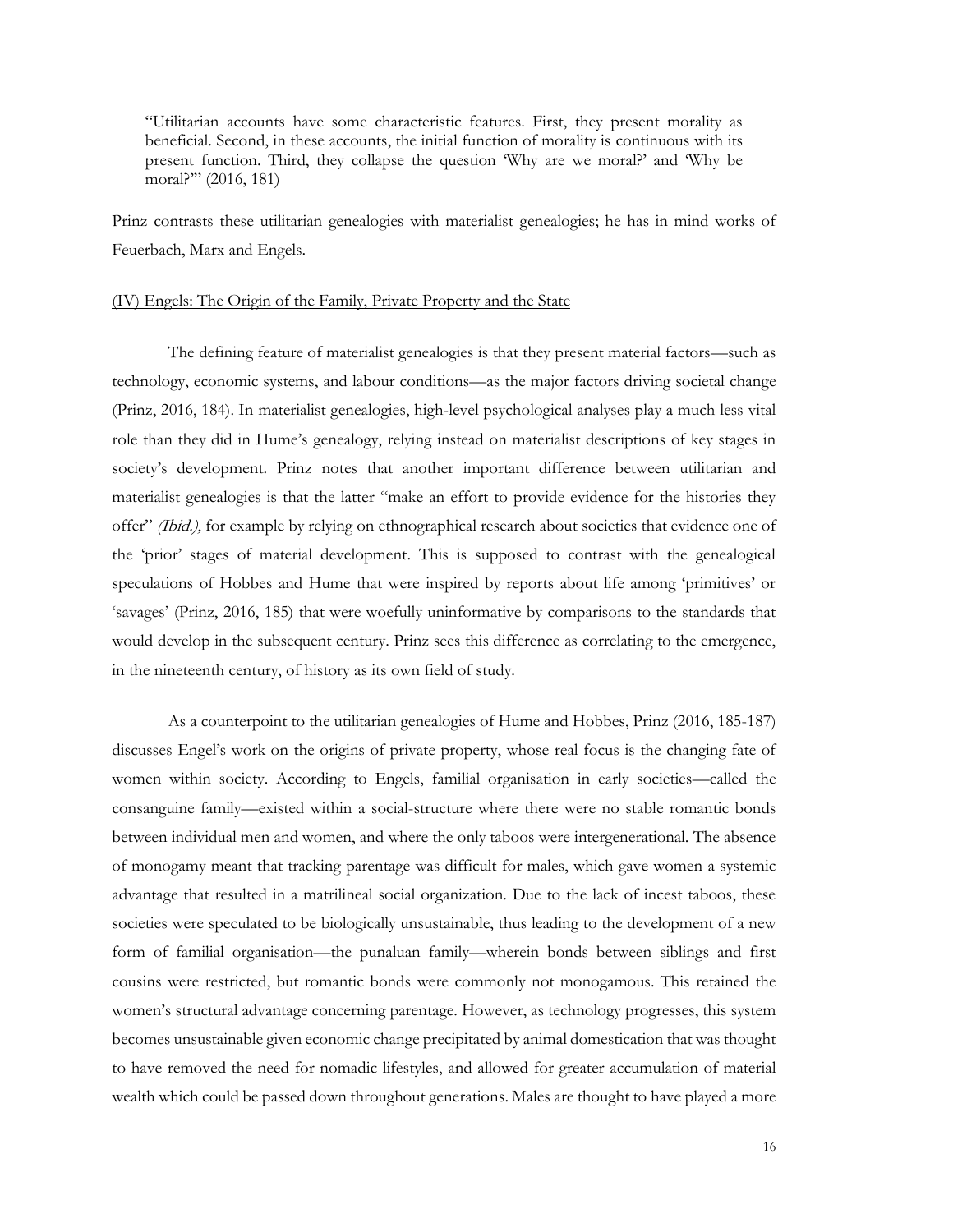prominent economic role in this new environment, giving them a greater share of the accumulated wealth. This introduces a new asymmetrical factor between the sexes, which moved society towards a patrilineal system of inheritance. Under this new system—called the pairing family structure asymmetric kinship relations arose, with men taking multiple wives. The men's desire to distribute their wealth solely within their own lineage led to restrictions in female sexual access. However, this male-centric polygamy still led to material tensions based on inheritance disputes amongst the offspring of the multiple wives. The system shifted into a differentiated polygamy, where a primary bride is selected, and eventually evolved into the modern practice of asymmetric monogamy, in which women's sexual indiscretions are treated more severely because they introduce uncertain paternity.

I do not discuss materialist genealogies much throughout this thesis. However, there are two features of Prinz's interpretation of Engels' materialist account that are useful for framing GM within the context of other nineteenth century genealogies. Firstly, Engels' account privileges materialist analyses which tend not to posit hidden motives behind human behaviour. The motives we find in Engels, such as the desire for power and profit, are explicitly extolled by capitalism. Prinz's highlighting of materialist genealogies is interesting because there is scarce discussion of vindicatory genealogies that de-emphasizes psychology in the genealogical literature. It is doubly interesting because Prinz links this facet to what he sees as the unique advantages of Nietzschean genealogies. Although Prinz (2016, 192-193) provides his own—slightly idiosyncratic—six-featured conception of Nietzschean genealogy, what interests me here is his depiction of Nietzschean genealogies as presenting a middle-path between utilitarian and materialist genealogies that does not require us to subscribe to all of his contentions about Nietzsche. According to Prinz's middle-path argument,<sup>5</sup> utilitarian genealogies provide due consideration of how our psychology effects changes in our morality, but they tend not to provide due consideration of historical particularism. Conversely, materialist genealogies are based on strong empirical evidence and historical detail, but tend to lack serious consideration of psychology. Whereas the singular advantage of Nietzschean genaelogies is that they marry due consideration of both.

Secondly, materialist genealogies like Engels' help illustrate what Bevir calls the developmental conception of history to which he (Bevir) thinks that the Nietzschean conception of genealogy is supposed to break from. According to Bevir,

"Nineteenth century historicism was almost always developmental. It conceived of history as guided or structured by certain principles. While the principles varied from thinker to

<sup>&</sup>lt;sup>5</sup> The point is made by (Chaudhri, 2016, 204).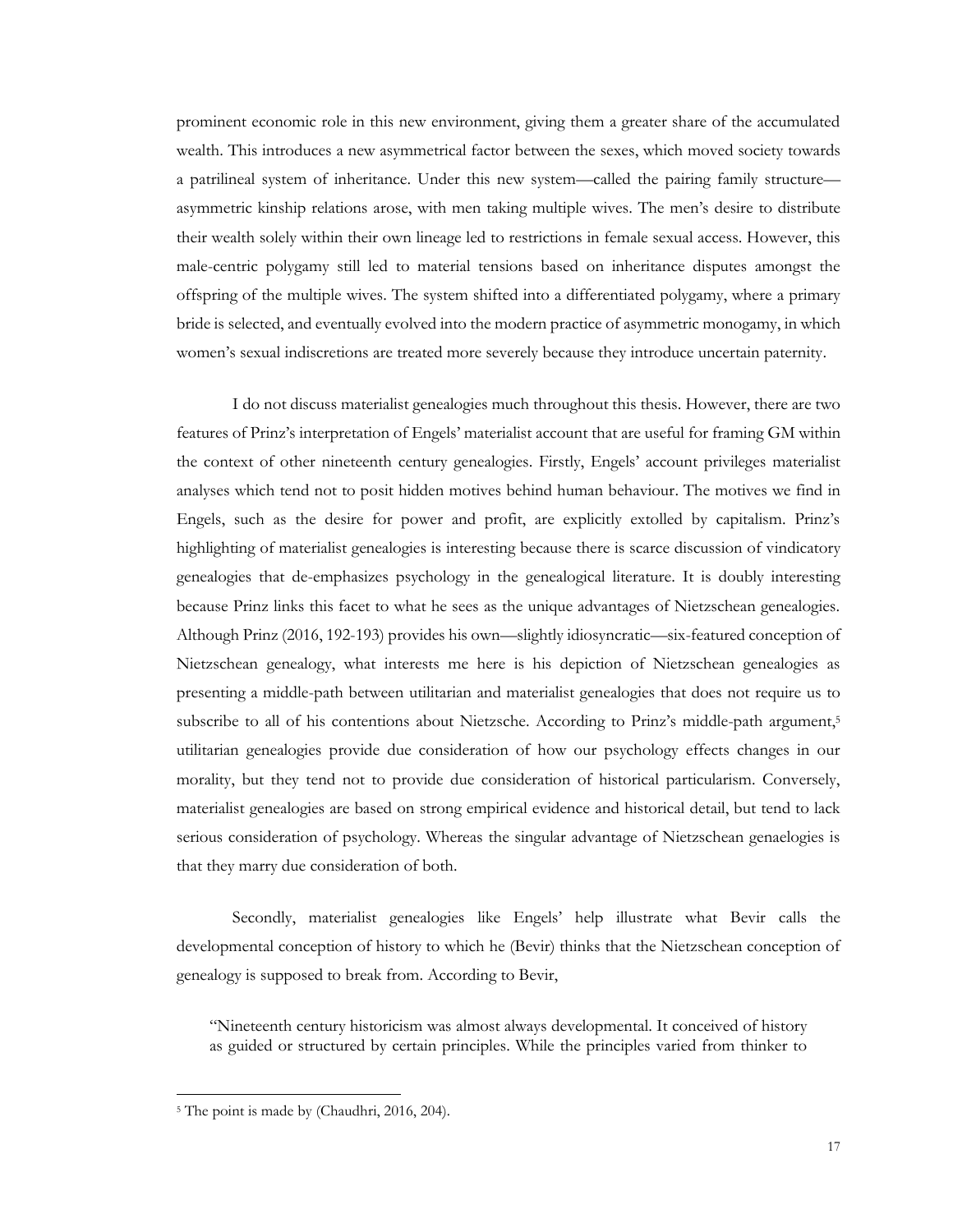thinker, the most commonly accepted ones included liberty, reason, nation, and statehood. These principles give a progressive direction to history" (2008, 266).

In Engels' genealogy, this progressive directionality is illustrated by the Marxist analysis of the different stages of societal material development that account for the structure of familial organisation at any one time. According to Bevir (2008, 266), there is no developmental principle in GM which is supposed to account for the history of developmental change. Instead, GM portrays history as discontinuous and contingent (Bevir (2008, 268), see also Koopman (2009), Geuss (2001, xii-xiii)).

Thus, Prinz and Bevir provide distinct suggestions for the way in which Nietzsche's genealogy differs from its eighteenth- and nineteenth-century predecessors. Prinz frames the difference in terms of the appeal to arguments from moral psychology, whereas Bevir locates the difference in a reaction to a developmental conception of history.

### (V) Geuss: Private Goods, Public Goods

Bevir describes Nietzschean genealogy as a *radical historicist* form of enquiry that takes historical development to be a product of contingent clashes of historical forces (ideas, movements, material conditions, etc.) whose outcome is accidental rather than guided by predictable historical principles. This description of genealogy gained traction in the twentieth century following Michel Foucault's reading of Nietzsche (especially Foucault (1977)). A good example of such a genealogy is Raymond Geuss' Private Goods, Public Goods, that provides a genealogy of the distinction between 'private' and 'public' as it appears in traditional liberal theory. Focussing on Geuss' work is advantageous in that his explication of the Foucauldian conception of Nietzschean genealogy are more lucid than Foucault's own. As such, I use Geuss' work to illustrate the relationship between genealogy and radical historicism.<sup>6</sup>

Geuss' genealogy begins by discussing two founding figures of European Liberalism— Constant and Humbolt—who wrote about the advantages of societies that privilege an individual's 'private existence' and 'private life', respectively, over their public counterparts. In part due to their work, the notion that there is a *private sphere* to be contrasted with "a public world of law, economics, and politics" (2001, 5) became influential in traditional liberal theory, and was paramount for establishing the way we think about what should be allowed—and indeed encouraged—in individuals'

<sup>6</sup> We must be careful in ascribing the label of 'radical historicism' to Geuss as this is Bevir's term. Geuss explains his understanding of History in his genealogy's preface (2001, xii-xiii). In calling Geuss a radical historicist, I am claiming that this understanding of history is substantively the same as Bevir's. A claim that is further substantiated throughout this thesis.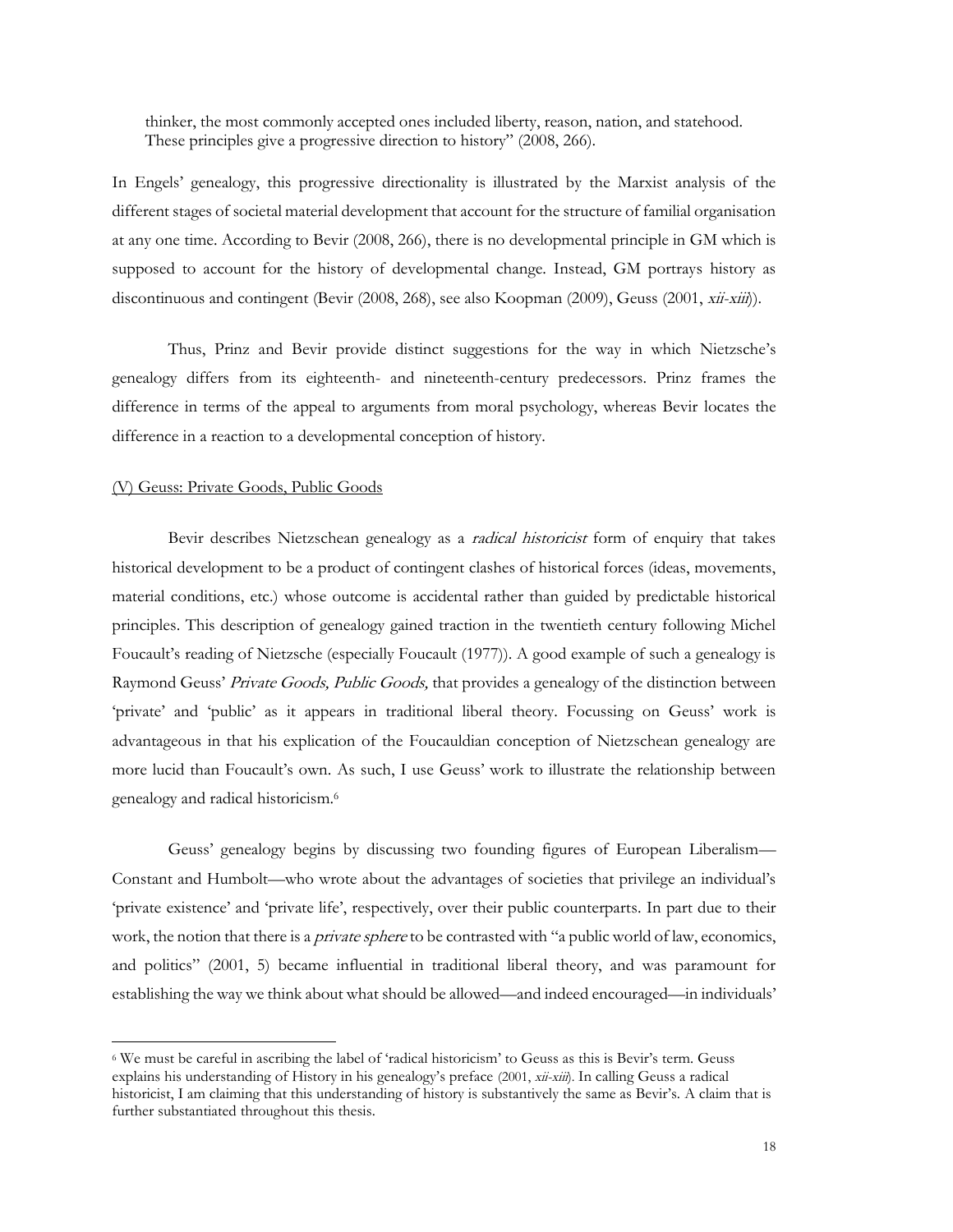existence in the private and public spheres. By contrast, Geuss' central thesis is that there is no singular distinction that captures everything we mean by 'public' and 'private'. This distinction, Geuss thinks, conflates three conceptions of 'public' and 'private' from different historical periods. Now, we might assume that having identified a conflation, the natural course of action is to untangle it through conceptual analysis. However, a correlate part of Geuss' thesis is that the private/public distinction has become normalised by Liberalism to such a degree that only a genealogy that traces its historical origins, and in so doing demonstrates what the conflated concepts 'looked like' when employed separately, could help us understand why current liberal usage is illegitimate. The three conceptions of public/private form the next three chapters. I will here only summarise the first two, which suffice to illustrate the general strategy of Geuss' book.

In the first chapter, Geuss considers the case of the Athenians' objections to Diogenes of Sinope's act of masturbating in a 'public' place (the agora). According to Geuss, the Athenians' were offended by this act for three reasons. Firstly, it violated the principle of civil inattention, according to which individuals who find themselves in a locale where they can expect to be observed by people they do not know personally must act in such a way as to avoid being systematically obtrusive (13). Secondly, Diogenes' onanist act is thought to violate the principle of avoiding near occasions of envy, according to which it is "thought to be inappropriate to exhibit the satisfaction of certain basic, imperative human needs in the presence of others if that satisfaction is problematic, precarious, or otherwise not to be taken for granted" (15) — for example, eating in public in a society where food is scarce, or sexually gratifying oneself in a society where social or other factors restrict the possibility to do so. Thirdly, it is thought to be connected with the production of a pollutant — in this context those associated with human bodily excretions and secretions. Importantly, the Athenians' disgust is not with the onanist act in and of itself, but with the context in which it occurs. Although one tends not to feel disgust when relieving oneself in the privacy of a toilet, one might feel revulsion at the spectacle of public micturition. Geuss theorises that the difference between these situations is linked to the notion of intimacy that alters the social boundaries of an acts shamefulness and offensiveness. Thus Diogenes' third offence is his lack of shame about masturbating in an insufficiently intimate context.

Although conceptually distinct, the Athenians' three reasons for objecting to Diogenes' act relate through an amalgamated conception of the difference between the 'private' and the 'public' sphere. The applicability of all three objections is mediated by the social context in which an act occurs. The principle of civil inattention does not apply in contexts where one is only liable to be seen by people whom would generally not mind being obtruded upon. Likewise, in sufficiently intimate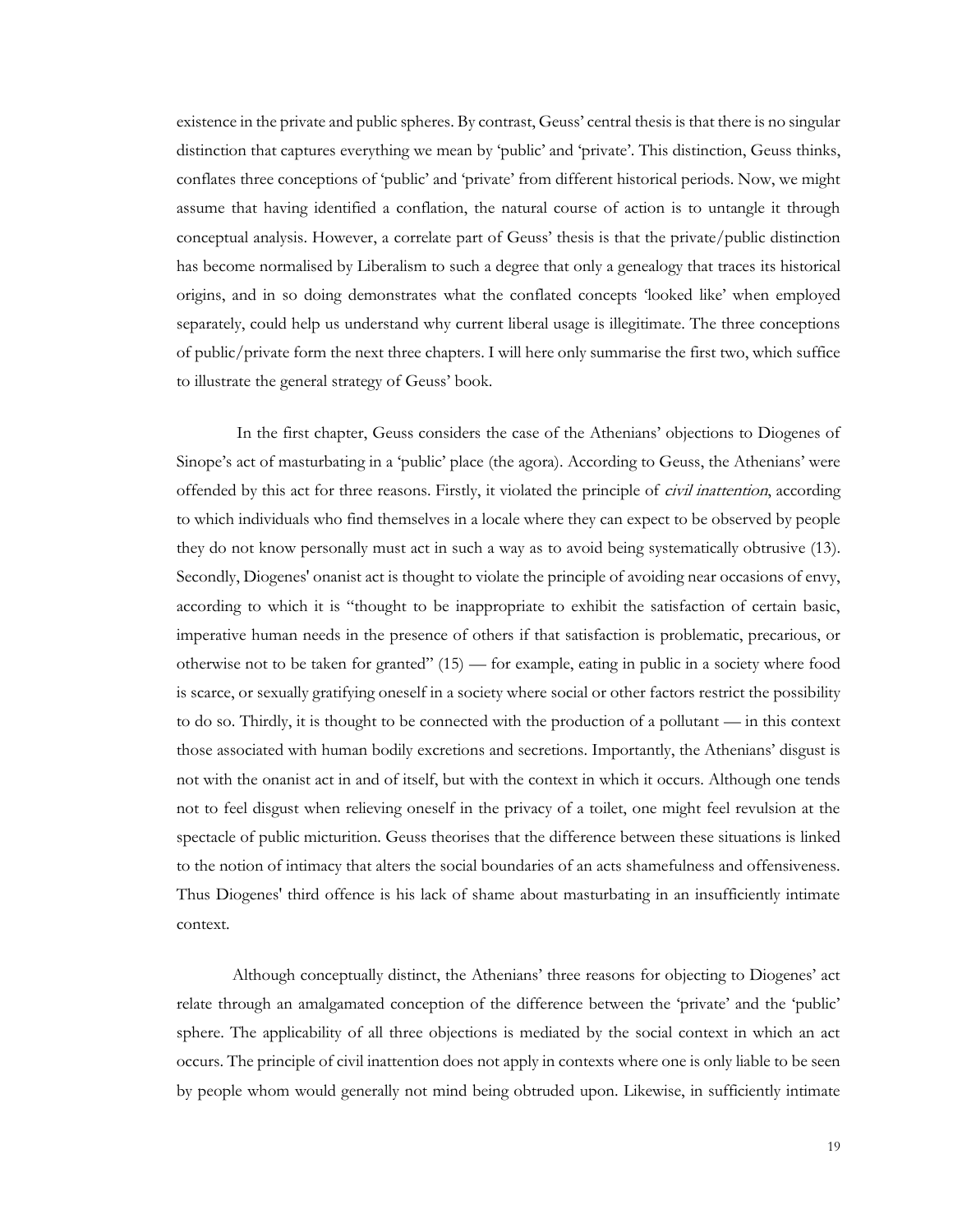contexts, a larger selection of satisfying acts will not risk causing envy, or risk causing disgust or shame at the production of 'pollutants'. (Although these contexts might not be identical: one's close friends might not mind one's prominent display of wealth, but they might not want to come into contact with potentially infectious bodily secretions, etc). Due to this correlation between the circumstances in which Diogenes' act would or would not cause offense, we can say, accurately, that the wrong caused by Diogenes was that he "did 'in public' what we (and the Athenians) think ought to be done only 'in private', despite the fact that the Athenians did not have individual words for our concepts of 'public' and 'private'" (31).

In the second chapter, Geuss considers the reasons for which the Roman senators found Julius Caesar, as an elected representative of Rome, to have failed to fulfil his duties to the res publica. The senators were concerned by Caesar's refusal to give up his troops and return to Rome as a 'private citizen' in order to stand trial for various political irregularities, and argued that his refusal to do so posed a threat to the res publica. Under Roman usage, the term res publica is "systematically ambiguous" (36) denoting: (i) a sense of property (originally the property of the army, and later shifting to denote the property of the whole population); (ii) the status quo of power relations in Roman society; (iii) matters of common, or collective, concern to all Romans; and (iv) the common good of all Romans.<sup>7</sup> Geuss explains, further, that

"[a]lthough the Romans had a clear notion of the common good, they had no concept of 'the state' as a separate abstract structure of powers distinct from an actual set of people who held those positions of power" (41-42).

The semantic ambiguity invoked by *res publica* illustrates the difficulty encountered by the Roman senators in Caesar's case: as a holder of a public office, the distinction between *priuatus* and *publicus* leaves ambiguous whether the good for Caesar was a public or a private matter.

The ambiguity came to a head once Caesar arrived with his troops to the Rubicon: he knew that crossing the river into Italy would ipso facto mean the declaration of civil war, leading to the potential destruction of the Roman res publica. On the other hand, not doing so would result in a diminution of his standing. In choosing to cross the Rubicon, Caesar "chose to put his private interest before the common or public good" (46); this was understood to be the case by the Romans because, despite lacking a concept of the State, in crossing the Rubicon Caesar broke with the expectations of how holders of public office *ought* to behave. The case of Caesar, Geuss argues, helps us understand

<sup>7</sup> The ambiguity being facilitated by the semantic ambiguity of the term 'res' which shifts from denoting the concrete (property, land, objects), to the abstract (matters of common concern, or the common good).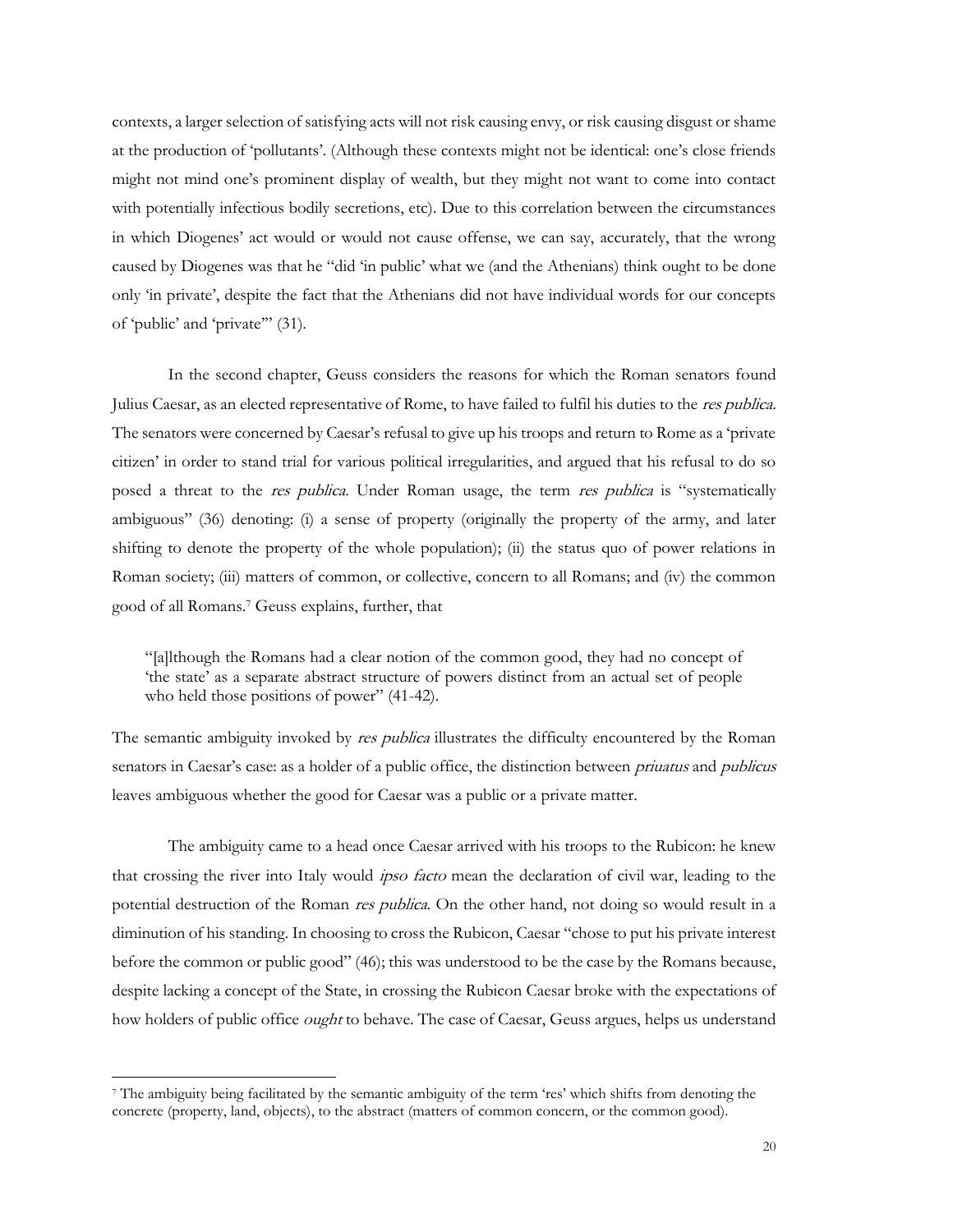how the sense of 'public' included the common good of all (48), and that Caesar acted against the public interest insofar as he allowed "his private interests, that is, an interest he has as a non-office holder... to influence a decision that ought to have been based on what was best for the res publica" (50).

The Roman conception of one's public and private duties is predicated on a completely different set of concerns than those described in the case of Diogenes. However, Geuss argues, these two distinctions between 'private' and 'public' have become conflated within liberal theory, such that when Liberals use the distinction to demarcate a sphere of private interests, they do so only in a highly ambiguous manner. Consider, for example, the coherence of claiming that both the question of whether it is permissible for the state to regulate access to pornographic content within one's home, and the question of whether the President of the United States should be obliged to reveal his tax returns before he is eligible to take office, rest on the same conception of 'public' and 'private'. Geuss concludes that the fact that liberal usages of 'public' and 'private' do not track a single distinction

"does not in itself mean that any particular thing… that is now valued as a special public or private good is unimportant. It does suggest, however, that it would be a good idea for us to think again before appealing unreflectively to 'the public/private distinction' in justificatory contexts" (106).

That is, we should seek a clearer, more individuated understanding of what this purported distinction is for, and when it is legitimate to appeal to it.

Two points warrant emphasis. Firstly, Geuss' project has critical ambitions: he wants his genealogy to challenge what he sees as an uncritical assumption made by Liberalism about the distinction's coherence. His end-goal is to change the "way we think about the good in various public and private contexts" (6). Doing so requires an understanding of genealogies as possessing normative power, such as legitimating the claim that Liberals *ought not* to employ the distinction in the way that they have. Secondly, Geuss' genealogy makes reference to a highly specific set of events to which we can attribute specific people, places, and dates. This lends Geussean genealogy a particular historiographical texture that is not shared by the previous examples, and which I think is closely correlated to his conception of genealogy.

### (VI) Williams: Truth and Truthfulness

It is enlightening to compare the historiographical texture of Geuss' genealogy to that of Bernard Williams' (2002) genealogy of truthfulness, which discusses both how our conception of truthfulness could be imagined to have come about, and how aspects of it did come about.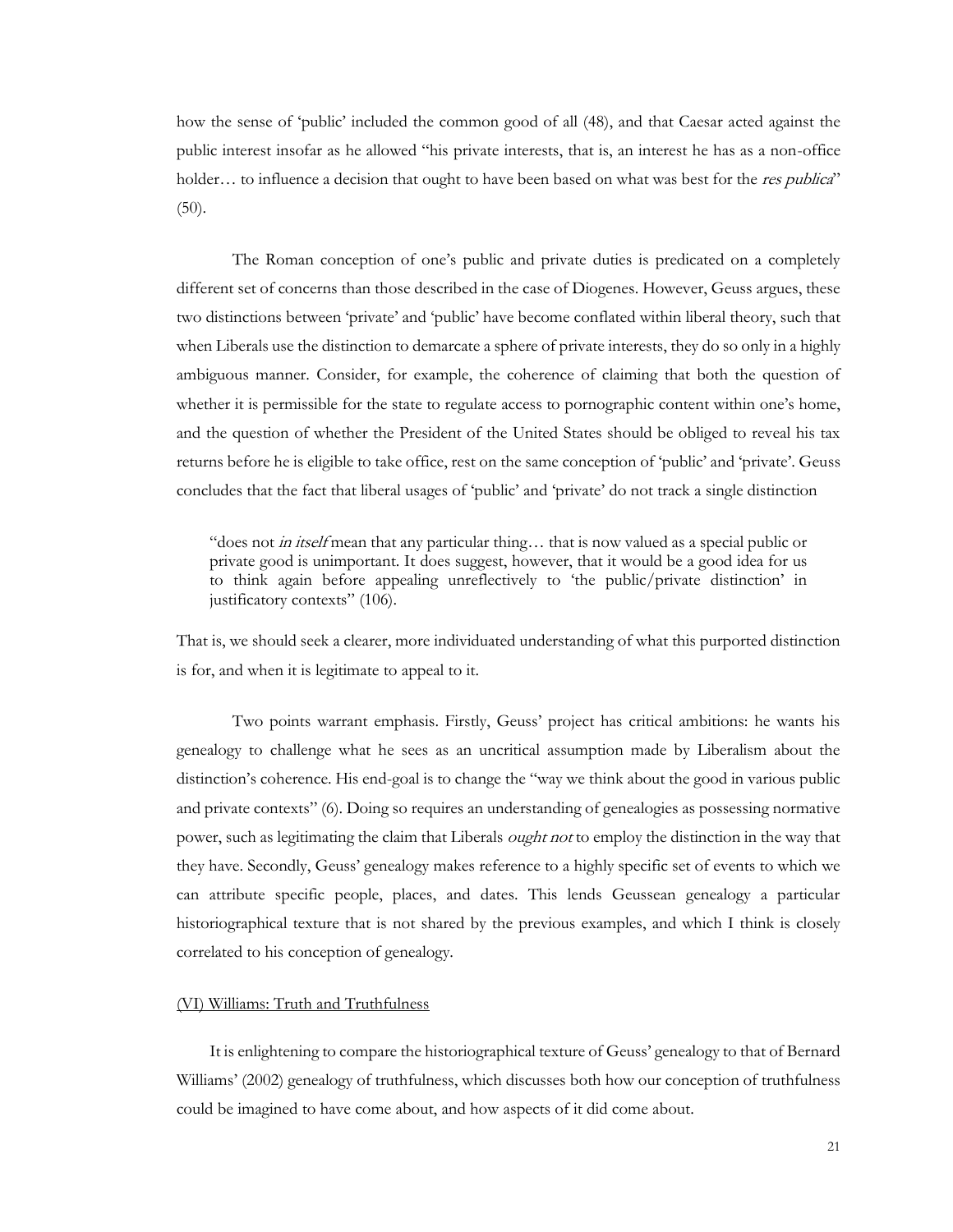Williams' genealogy begins by identifying two currents in modern thought: a reflex against deceptiveness, and a pervasive suspicion about truth. Both are connected in that the desire for truthfulness drives a process of criticism that weakens our assurances about unqualified truths; for example, in the worry that all our historical narratives will turn out to be biased or self-serving. However, Williams questions the extent to which truthfulness is sustainable if one does not believe in truth (he has Rorty 'Ironist' in mind, in particular). He proposes that to truly understand our own attitudes toward truthfulness, we need genealogy.

Williams' genealogy proceeds as follows. He first describes a set of very basic human needs and limitations that define a state of nature. For example, Williams notes that there is a need in human societies to share information — e.g. some members will possess knowledge about local threats or opportunities by virtue of the fact that they found themselves in the right place at the right time, and need to communicate this to others. He calls this a need for a division of epistemic labour (41-45). He proceeds to deduce two characteristics—Sincerity and Accuracy—that will be considered virtues of truthfulness by individuals in the state of nature, given the functional role that the division of epistemic labour will play in their lives. In brief, in order for the division of epistemic labour in the state of nature to prove effective, individuals in that society need to be able to trust that their interlocutors will not be inclined to pass on false or misleading information,<sup>8</sup> and that they can trust their interlocutor to have undergone reasonable efforts to ensure that the information they pass on is correct.

The establishment of the motivations behind treating Sincerity and Accuracy as virtues of truthfulness marks the end of the fictional genealogy portion of Williams' book. He claims to have established, through a naturalistic account, what it is for something to possess intrinsic value:

"I suggest that it is in fact a sufficient condition for something (for instance, trustworthiness) to have an intrinsic value that, first, it is necessary (or nearly necessary) for basic human purposes and needs that human beings should treat it as an intrinsic good; and, second, they can coherently treat it as an intrinsic good" (92).

However, Williams does not consider these explanations to exhaustively justify our practices. Instead, he thinks that an imaginative genealogy of truthfulness can help us find the values we see in truthfulness intelligible, without losing hold of the fact that other features of our conception of truthfulness developed in a contingent way through the vicissitudes of history.

<sup>8</sup> Barring extenuating circumstances, like the interlocutor being their avowed enemy.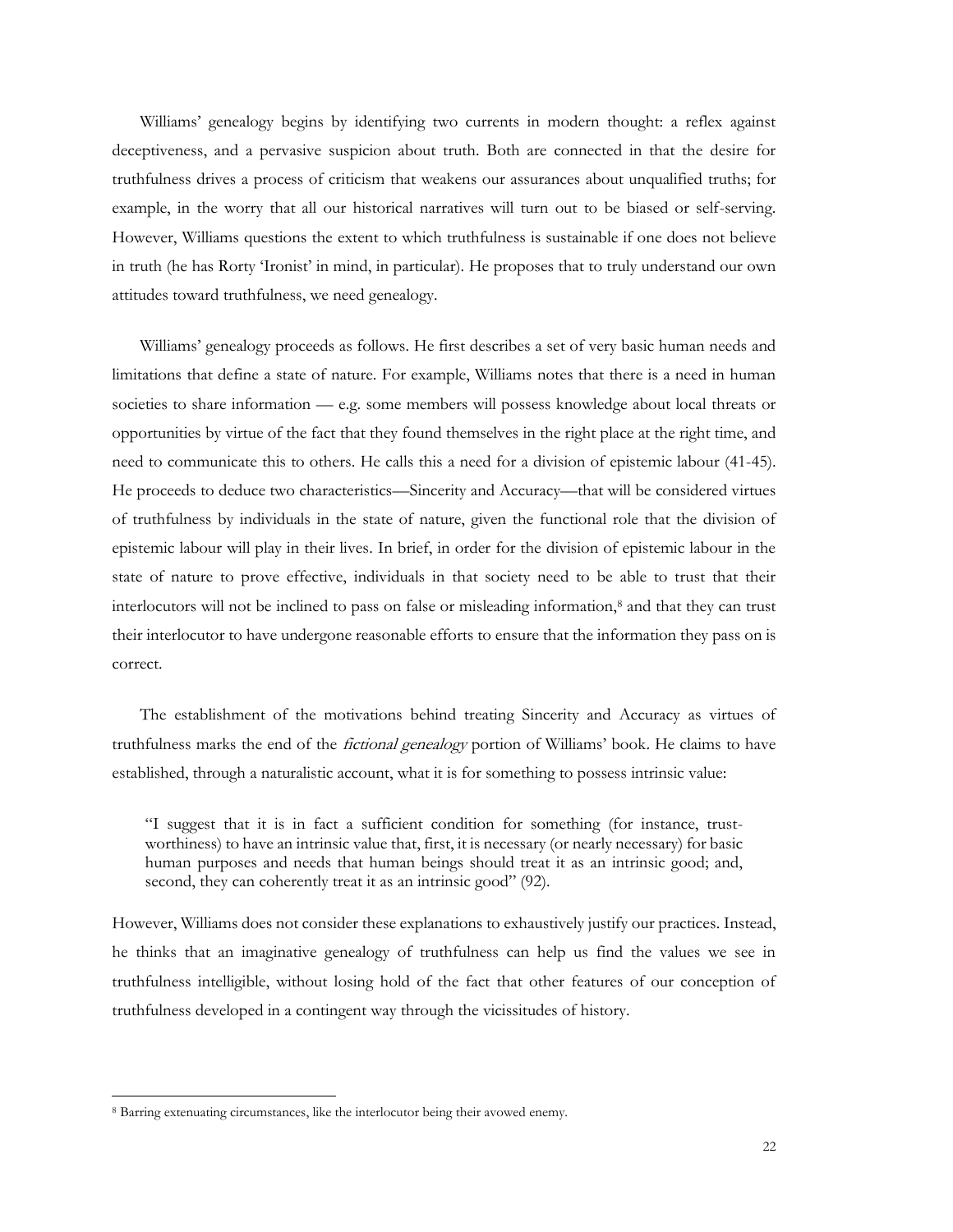Thus, in the remaining four chapters Williams turns to examples taken from 'real history' in order to elucidate substantive modulations that have occurred in our valuations regarding Sincerity and Accuracy. For example, Chapter 7 discusses Thucydides' distinction between the modes of history and myth, which resulted in the invention of historical time and a consequent revaluation of what constitutes Accuracy in history. Whereas Chapter 8 discusses—through the thought of Rousseau and Diderot—the coexistence of two opposing conceptions of Sincerity, and their differing responses to how authenticity and the construction of a stable sense of self relate to that virtue.

Throughout the book, Williams defends the thesis that truth is necessary for understanding our valuation of truthfulness, as we cannot coherently derive truthfulness as an intrinsic good from the state of nature without it. In the book's end-note Williams provides a brief etymological study of archaic Greek vocabulary surrounding the concepts of truth and truthfulness. Williams argues that the ancient Greek connotations for these terms relate to the basic requirements of human communication outlined in his state of nature.

Williams' genealogy shares some aspects with Hume's and some with Geuss'. Hume and Williams both appeal to a state of nature to derive a vindicatory genealogy of a social phenomenon. Yet Williams' discussion of the ways in which the modern connotations borne by truthfulness are derived from the idiosyncrasies of particular historical moments closely resembles Geuss' own task of using historical case studies to discombobulate our current usage of the public/private distinction.

#### (VII) Nietzsche: Genealogy of Morality

I deal with GM last because the meaning of 'genealogy' in that work is disputed. Many claims have been made about it, not all of which are easily reconcilable. The following summary is intended to highlight the richness of the text, and gesture towards the difficulty of extrapolating exactly what Nietzsche's genealogical method consisted in. Hopefully, the reader will draw connections to the features invoked by the previous examples.

GM's central expository objective is to explicate what Nietzsche saw as the contemporary hegemonic conception of morality—Christian morality—in terms of three concepts that he thinks accounts for its most salient features — ressentiment (GM: I), bad conscience (GM: II), and the ascetic ideal (GM: III). Nietzsche discusses these concepts in order to contrast Christian morality with an antecedent conception of morality—the Nobleman's morality—that he thought was overlooked by the moral genealogists of his time. Throughout GM, Nietzsche outlines the basic dynamic of how these two conceptions have confronted each other throughout history, and, in my opinion, argues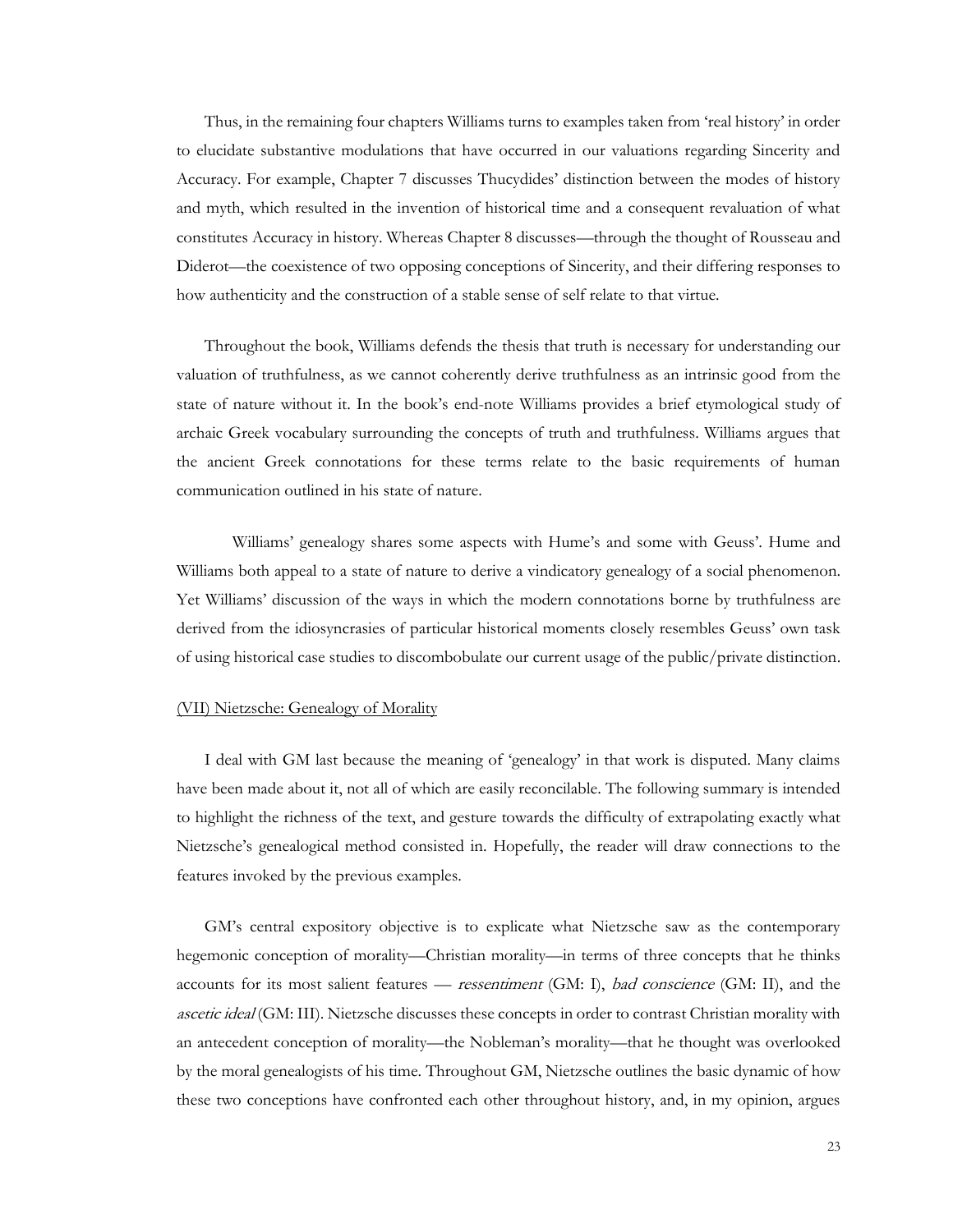that the Nobleman's conception is pragmatically preferable because it leads to healthier societies and a higher conception of mankind.

Nietzsche begins the first treatise by criticising the English Psychologists' approach to writing a genealogy of morality (GM I: 1-3; 8) as lacking in "historical spirit" (GM I: 2). By 'English Psychologists', Nietzsche is referring to several philosophers, not all of whom were English (Kail, 2011, 215-216). Although the English Psychologists' genealogical accounts substantially differ, they all share the view that our moral history has followed some universal developmental principle, that its consequences have always been beneficial to society, and that, for these reasons, our conception of morality should be encouraged.

In contrast to such accounts, Nietzsche emphasises the importance of historical accuracy for a genealogy of morality. He gives particular emphasis to the relevance of philology, through which he thinks we can come to identify a since forgotten—and perhaps not previously conceived— Nobleman's conception of morality, which is manifestly distinct from the Christian conception (GM I: 4-6; 17). The possibility that earlier societies operated under a conception of morality that was discontinuous with—i.e. not merely an earlier stage of—our own had not been considered by the English Psychologists. Nietzsche's thesis relies on etymological evidence which he claims shows that early usage of the terms 'good' and 'bad' held different connotations. The evidence he discusses can be dated to relatively specific historical places and periods (GM I: 5). However, as Nietzsche proceeds to characterise the two conceptions further (GM I: 6-7; 9-13; 16-17), the references to particular historical periods becomes looser, and eventually the reader's grasp of the Christian/Nobleman's morality distinction becomes primarily informed by psychological descriptions of the Slave and Noble character-types.

Although Nietzsche makes some allusion to historical moments in these later passages, his discussion is not specific enough to identify particular events. A good example is his discussion of the slave revolt of morality (GM I: 7; 10-11). Nietzsche alludes to the fact that this revolt was critical in Jewish history (GM I: 7), and seems to suggest that it began under the Roman occupation (GM I: 16). However, he does not provide enough detail for the reader to identify any particular set of events to which he refers. There is some suggestion that the revolt is evident from the fact that slaves were the first to convert to Christianity (GM I: 9), however the account does not explain how the morality spread beyond the slaves. It is also worth noting that Nietzsche's claim that early conversion to Christianity occurred primarily with the lower classes is contested (Stark, 1996).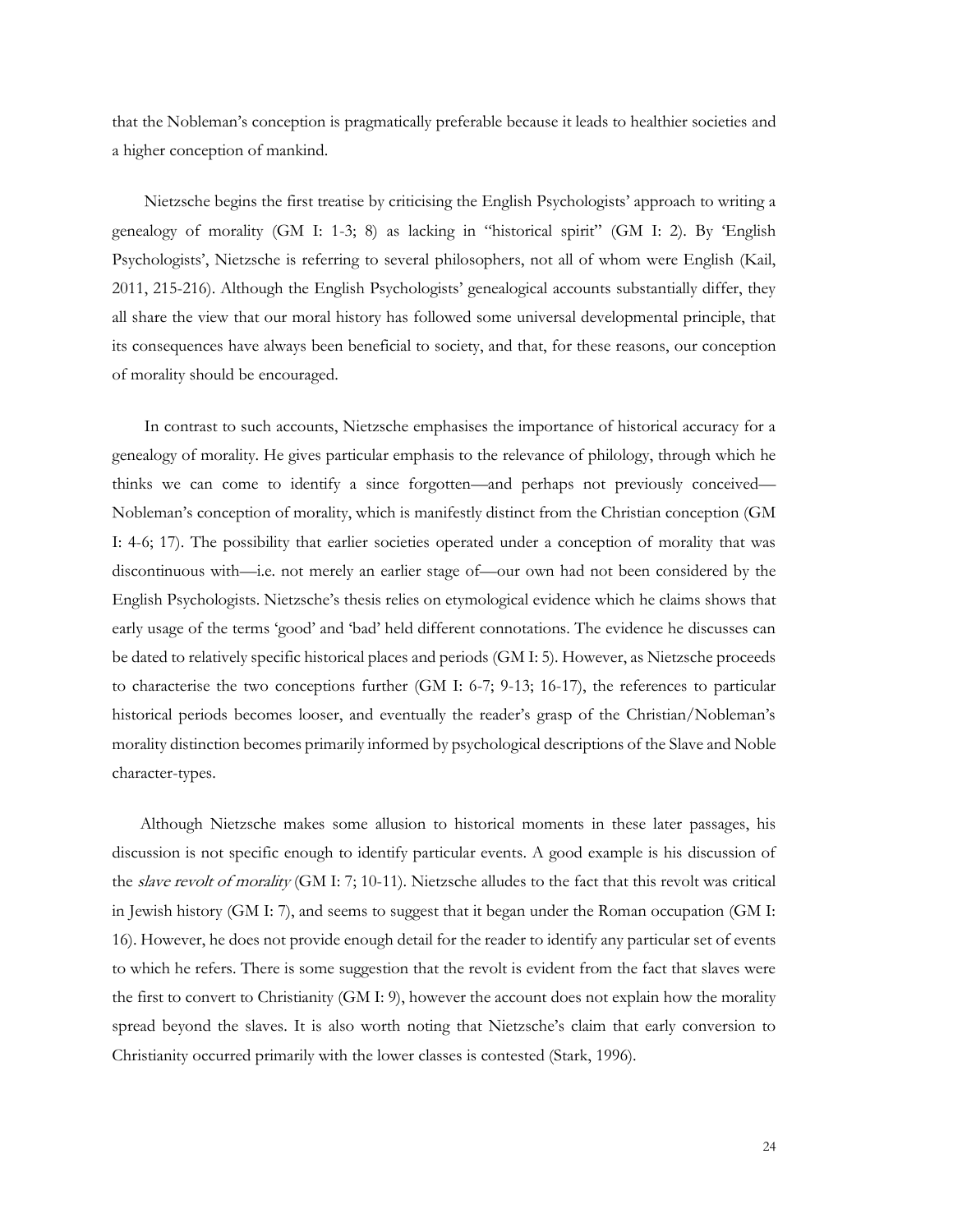Arguably, the strongest evidence for his claim that the Slave revolt in morality did occur comes from a psychological analysis of the dynamics between the powerful and the powerless that is predicated on the concept of ressentiment (GM I: 10-11; 13-14; 16) — a psychological notion that references the resentment felt by the Slaves because they were too physically and spiritually weak to mirror the life-affirming Nobleman's morality. Nietzsche claims that the Slaves' resentment is spurred by the Priests, who invert the Nobleman' system of moral valuation by relabelling the Nobles' conception of 'good' as 'evil', and redefining 'good' to mean that which is opposed to 'evil' (GM I: 11). The Priests claim, further, that the Nobles' commitment to evil acts is born out of free-will (GM I: 13), and therefore open to moral criticism. Nietzsche describes the origins of the Priestly conception of free-will as partially linguistic (concerning a feature about subject attribution in Indo-European grammar) and partially psychological (loosely, Nietzsche claims the idea was invented by the weak in order to save face). Although it remains correct to call the account historical in nature, his theory is largely predicated on the character-types of Slaves and Nobles. Moreover, he says that the battle between Slave and Noble morality reoccurs throughout history, having so far always led to the defeat of the Nobles (GM I: 16), which I think indicates that the particular historical context of the slave revolt is at least partly superfluous to his overriding thesis.

In the second treatise, Nietzsche develops a history of conscience, and claims that the Slaves' resentment eventually turns inwards (GM II: 16) and become *bad conscience* — the feeling of guilt felt by the Slaves that the Priests claim underlies all questions concerning moral action. This feeling of guilt is exploited by the Priests who convince the Slaves that their guilt is an inalienable feature of the human moral condition, culminating in the Christian doctrine of original sin (GM II: 21-22). In contrast to the Slave's account of morality, Nietzsche describes the development of conscience—on which bad conscience is predicated—as an historical development, closely linked to the Noble's psychological characteristics (GM II: 1-2), and claims that Nobles did not experience bad conscience because they are not encumbered by the burden of ressentiment (GM I: 10).

Bad conscience is also used to link the development of the Slave's mentality to a wider history of pain and the debtor-creditor relationship which Nietzsche thinks is foundational to Christian morality. The importance of pain is originally attributed to its efficacy as a mnemonic technique (GM II: 3), but Nietzsche believes its importance became widespread because the instrumentalization of pain is a necessary pre-condition for man's development of the conceptual world of "'debt', 'conscience', 'duty', [and] 'sacred duty'" (GM II: 6). Nietzsche suggests that moral philosophers' ignorance about the history of pain evidences their refusal to face the problem of morality face-on, and that they have only ever dealt with a sanitised history of how Christian morality came to develop (GM II: 6).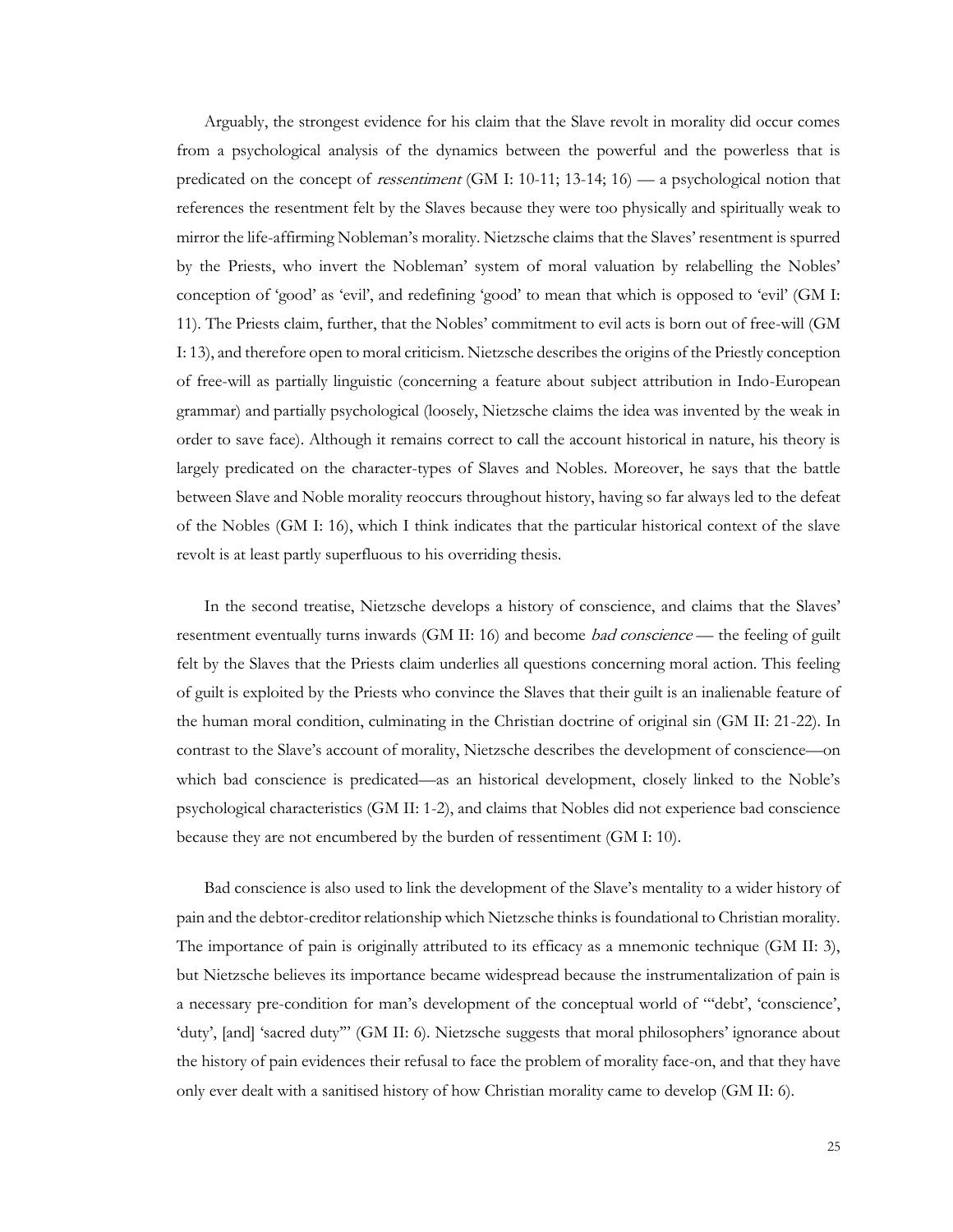In particular, Nietzsche's excerpts on the role of pain in our moral history and its influence in the development of our conceptions of justice (GM II: 8-11) and punishment (GM II: 12-15) provides some of the most well-discussed examples of his treatment of moral history as an anti-teleological interaction of contingent, local forces. For example, he argues that our conception of the morality of punishment is a by-product of Greek and Roman antecedents, noting that the there is no functional continuity between the original and current role played by the concept of punishment in society. That said, Nietzsche explains other features of our moral history in fairly generic terms: bad conscience as a method of saving face (GM I: 13), his theory of the State (GM II: 17), or the origins of certain religious views in the primeval tribal acknowledgement of a legal obligation towards earlier generations (GM II: 19).

Finally, bad conscience is also linked to a pragmatic evaluation of Christian morality as leading to a particular kind of nihilism that he defines in the first treatise:

"[W]ith fear of man we have also forfeited the love of him. What is nihilism today if it is not that?… We are tired of man…" (GM I: 12).

Early in the second treatise, Nietzsche claims that life on earth under the Nobleman's morality was more *cheerful* (GM II: 7). He claims that the internalisation of resentment that occurs under bad conscience makes the Slaves re-interpret their sense of powerlessness and repressed animal instincts into guilt before God (GM II: 22), and to seek spiritual guidance about this godly debt from the Priests who convince man that his burden can be alleviated by valuing the herd before himself (GM III:18), and lead him to a life of self-denial centred around "poverty, humility, chastity" (GM III: 8). Nietzsche describes man's choice to lead such a life as a "sickness" (GM II: 22) — as a sign of his forfeiting his love for himself.

GM's third treatise discusses the *ascetic ideal* — the multiple forms of moral valuation expressed by people of bad conscience. Expressions of the ascetic ideal appear differently in different kinds of people. For artists (GM III: 1-5) the ascetic ideal means "so many things that it is tantamount to nothing" (GM III: 5). Philosophers (GM III: 5-10; 24) see in the ascetic ideal the ideal conditions under which to develop intellectual endeavours (GM III: 8). Whereas for Priests the ascetic ideal comes to embody seriousness (GM III: 11).

Nietzsche claims that these differences in how the ascetic ideal is expressed itself has a history. The earliest philosophers had bad conscience and felt their guilt was caused by not responding to the world as it really is (GM III: 10). Philosophers sublimated these instincts through practising cruelty towards their worldly bodies (e.g. self-castigation; self-mortification). In doing so, they gained fear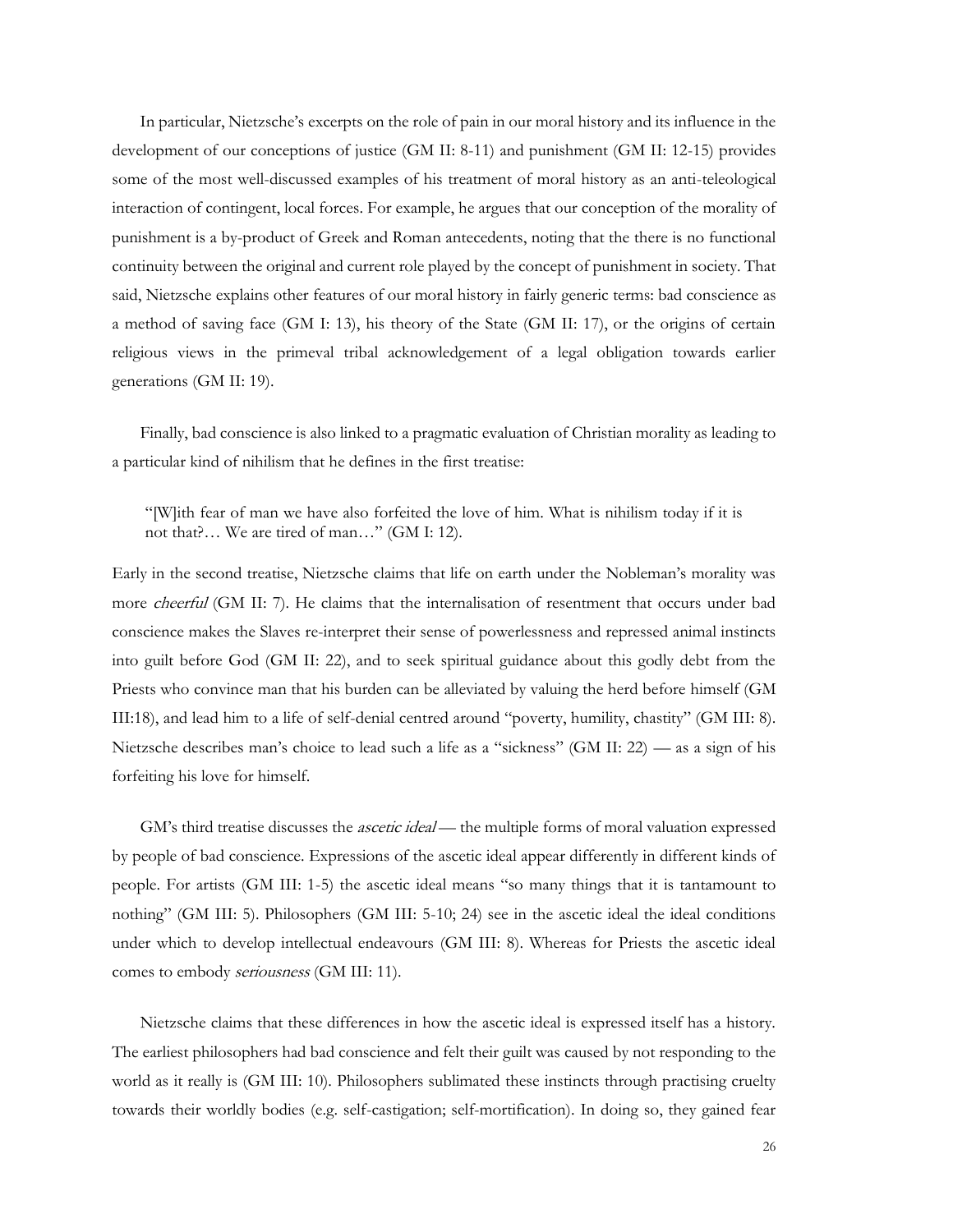and respect from non-philosophers who were suspicious of their ascetic drive to contemplation. He claims, further, that in its earliest generations, the philosophical spirit had to disguise itself in the previously established types of contemplative man such as the Priests. Nietzsche notes that the Priests do not breed, but pass on their power through the propagation of the ascetic valuation, and that their desire for influence over the Slaves is a manifestation of the will to power: the ascetic ideal "becomes more self-assured and triumphant to the same degree as its own condition, the physiological capacity to life, decreases" (Ibid.).

Nietzsche goes on to detail the strategies used by the Priests to alleviate the effects of ressentiment, all of which are explained through situated psychological explanations, and distinguishes the distinctly Slave-like form of the will to power that these strategies serve to the conception of will to power held by the Nobles (GM III: 18). In the two subsequent sections (GM III: 19-20) Nietzsche refers to himself as a psychologist, rather than a philologist of morality, and claims that GM II suggested that the Priests utilisation of bad conscience as a technique can be explained as "a piece of animal psychology, no more" (GM III: 20). On the other hand, Nietzsche' claims that Christian morality has had a detrimental effect in impeding the will to power from flourishing in Western society (GM III: 20-21). This seemingly contradicts his earlier statements that the Priests' embracement of bad conscience as a cure for the Slaves' suffering is itself subject to will to power (GM III: 18).

In the book's closing sections, Nietzsche claims that the ascetic ideal offers an explanation for mankind's suffering that gives it meaning: " $\Pi$ t brought all suffering within the perspective of *guilt*", which was really nothing more than "a will to nothingness, an aversion to life... but it is and remains a will ... And, to conclude by saying what I said at the beginning: one still prefers to will nothingness, than *not* will..." (GM III: 28).

<span id="page-26-0"></span>I will postpone discussion on the meaning of genealogy in GM until I have established what I think are the three central typologies of genealogy in the literature. I return, in Section V, to argue that the differences between authors' interpretations of GM can be explained by these typologies and that, moreover, each typology can itself be correlated to a different interpretation of what I call The General Problem of Genealogy, that asks to what extent our philosophical outlooks are the product of contingencies in our past, and to what extent such contingency should concern us.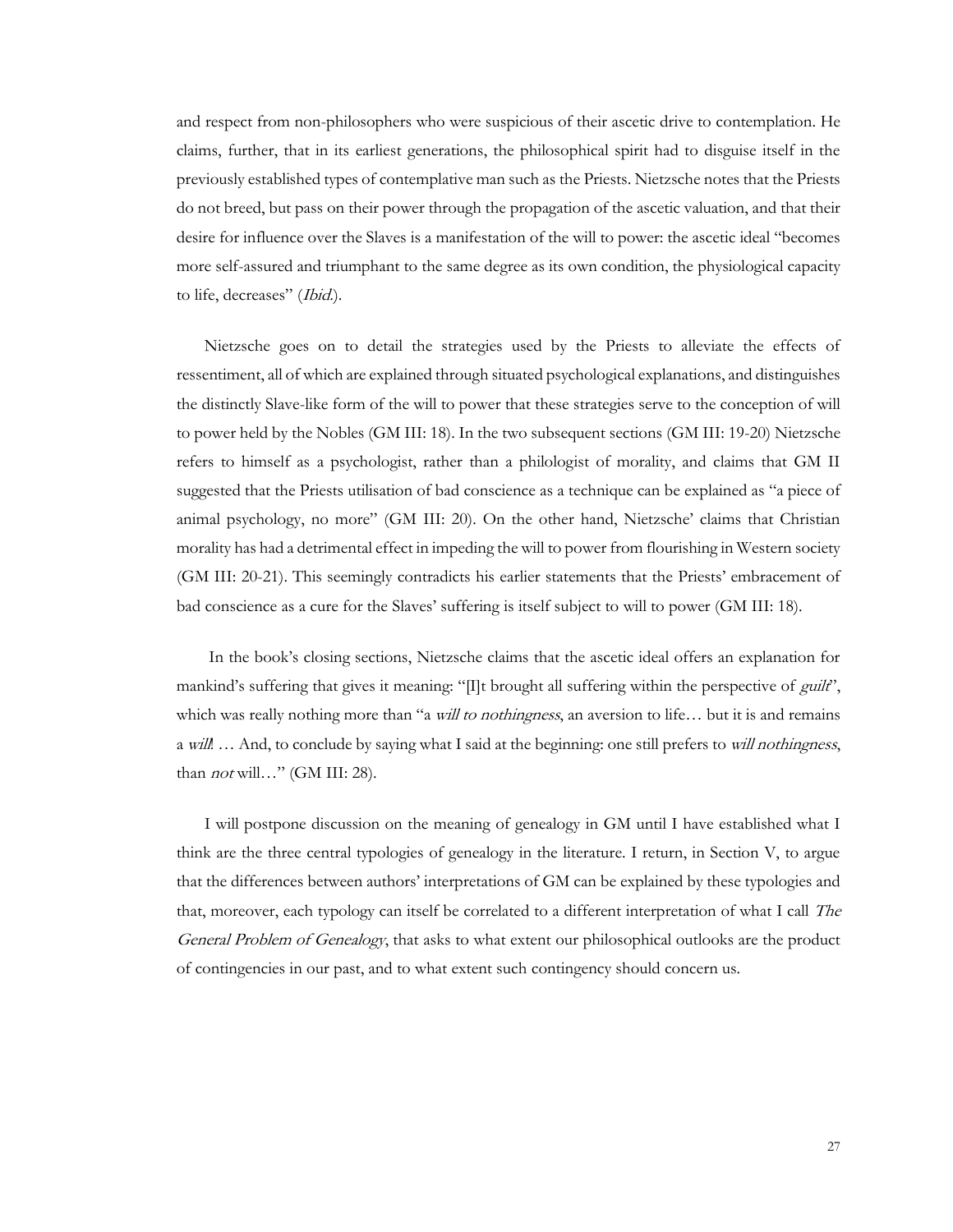## Section II

### <span id="page-27-0"></span>Proposed Methodology

The Introduction considered the difficulty of providing a univocal definition of what genealogies are and what they do. This was exemplified by the previous section's description of the differences between a series of narratives dubbed 'genealogies'. As we have seen, there are several dimensions through which genealogies can be contrasted: they can differ in the onus they place on historical evidence; on the types of outcome they seek to achieve; and on the kinds of objects which are open to genealogical inquiry.

Given the substantive differences between these narratives, it seems unjustified to assume that they share any non-trivial commonalities. Instead, I suggest it is preferable to identify typologies under which these examples can be subsumed, so as to better understand their distinguishing features. Once we have a better understanding of how each typology works, we can then adjudicate on whether there are any significant commonalities between them. I will call such typologies 'conceptions of genealogy' to emphasise that we are not only comparing different objects, but, more specifically, how different authors have conceived of genealogy's defining features.

Picking a framework for comparison requires us to commit to one particular way of categorising genealogies. There are innumerable frameworks under which we could divide up the examples of genealogies in Section I. The one I propose was chosen because I believe it allows us to investigate the 'nitty-gritty' of how different genealogies operate; i.e. its goal is not to find new terms by which to categorise genealogies—e.g. 'critical' or 'vindicatory'—but to provide an accurate description of how any one particular (critical or vindicatory) genealogy works. It is also worth signposting here that, despite the relevance of such operational differences, I ultimately defend the view that all genealogies are concerned with our relationship to the existence of contingencies in our past that inform our current philosophical outlook. Importantly however, different kinds of genealogies are interested in different kinds of contingency, and these differences, I argue, correlate to differences in how the conceptions operate.

My chosen framework treats genealogical 'conceptions' as *complex objects* that can be analysed from different perspectives. In particular, I propose a rubric for analysing conceptions that is composed of three components, each of which aims to investigate a different distinctive features of its typology.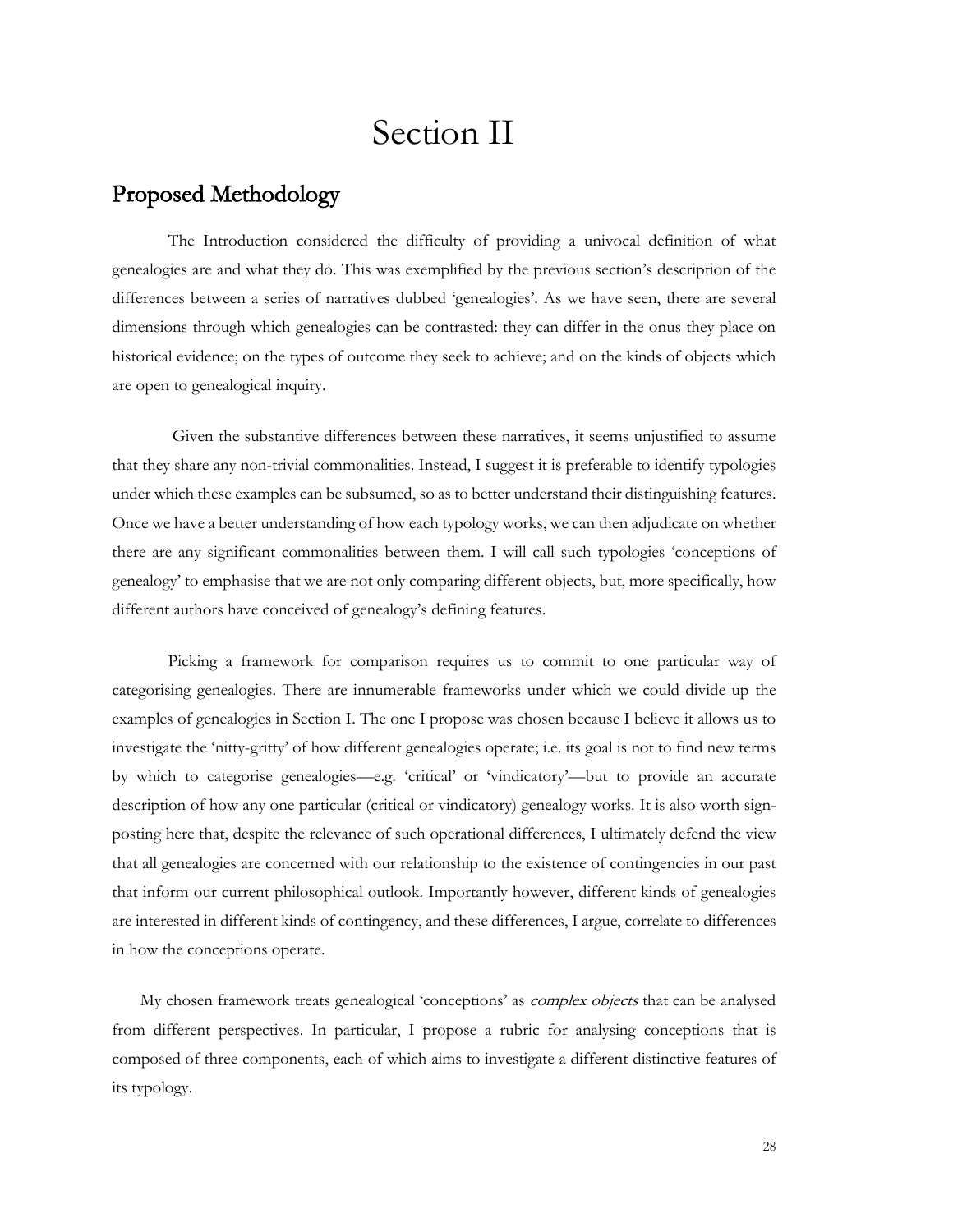| lCharacteristic            | Question Addressed                                             |
|----------------------------|----------------------------------------------------------------|
| Object of Study            | What kinds of things are amenable to genealogical study?       |
| <b>Explanatory Concern</b> | What kinds of explanations do genealogies provide?             |
|                            | Methodological Description What methods do genealogies employ? |

The answers we give to each of these questions are conceptually independent: two people can agree on what things are amenable to genealogical analysis, but disagree about what genealogies do; or they might agree about what they do, but disagree on what they look like. My contention is that if two scholars agree about how they would describe genealogy's relationship to each of these characteristics, then we can speak of them sharing the same conception of genealogy.

### <span id="page-28-0"></span>GM's Typology of Moralities

I do not claim that this framework cannot be improved upon. Given the in principle inexhaustible number of frameworks one could choose, there is no a priori method for establishing what its ideal components are. I merely hope to show that mine is a compelling enough framework through which to approach our task. On the other hand, whilst the specific characteristics I propose are unavoidably stipulative, I think the general method of treating 'conceptions' as complex-objects has precedent. Indeed, I think GM fruitfully utilizes an analogous approach in distinguishing the Noble and Slave conceptions of morality.

One of Nietzsche's biggest aims in GM is to challenge the English Psychologists' claims that our current conception of morality is homogenous with that of all humans throughout history. To succeed, Nietzsche has to convince his audience that there are certain differences that humans have presented throughout history in their moral behaviour that are predicated upon a different conception of morality to our own. To show this, I think Nietzsche attempts to distinguish between these conceptions based on at least three characteristics: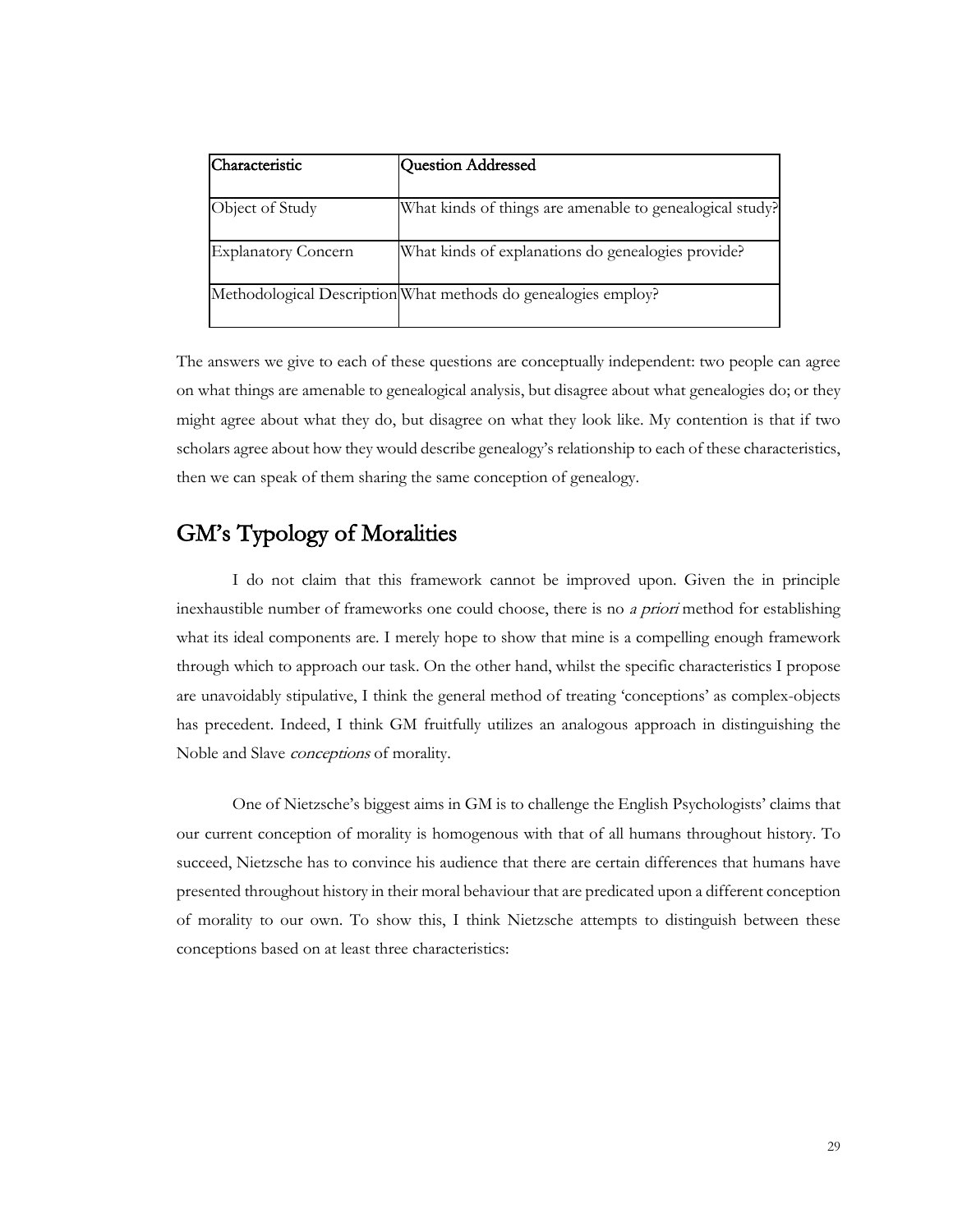| Characteristic       | Question Addressed                                                                                   |
|----------------------|------------------------------------------------------------------------------------------------------|
| Paradigmatic Subject | What kind of subject can possess a given conception of<br>morality?                                  |
| Values               | What kind of thing did that morality value?                                                          |
|                      | Psychological Motivation What is driving the subjects of those moralities to uphold those<br>values? |

### Paradigmatic Subject

According to Nietzsche, the Christian and Nobleman moralities naturally pertain to different types of people: Slaves (and Priests) in the former case, and Nobles in the latter. Although GM makes many allusions to historical examples of each group throughout history, these types of people are primarily distinguished descriptively. For example, Nietzsche claims that the Noble morality's system of moral valuation was reflective of the physical and psychological characteristics of the Noble's themselves — i.e. their possession of "a powerful physicality, a blossoming, rich, even effervescent good health that includes the things needed to maintain it, war, adventure, hunting, dancing, jousting, and everything else that contains strong, free, happy action" (GM I: 7). In contrast, the Slave morality is described in terms of the intelligence, jealousy, and vengefulness of the Priests who created it – these are all characteristics lacked by the Noble (GM I: 10).

### Values

Nietzsche stresses that the Christian and Nobleman's conceptions of morality develop from antipodal understanding about what kinds of actions contain moral value. Nietzsche describes the Nobleman's morality as having grown out of a "triumphant saying yes to itself" (GM I:10); Nobles value a cheerful stance towards life, and think that their own vitality signifies their moral goodness. The Slaves' valuation of morality is based on the reversal of the Noble's conception (Ibid.). It is predicated on a valuation of everyone that is different to themselves as 'evil'; a valuation from which the Slaves develop their ideological commitment to thinking that "[o]nly those who suffer are good" (GM I: 7).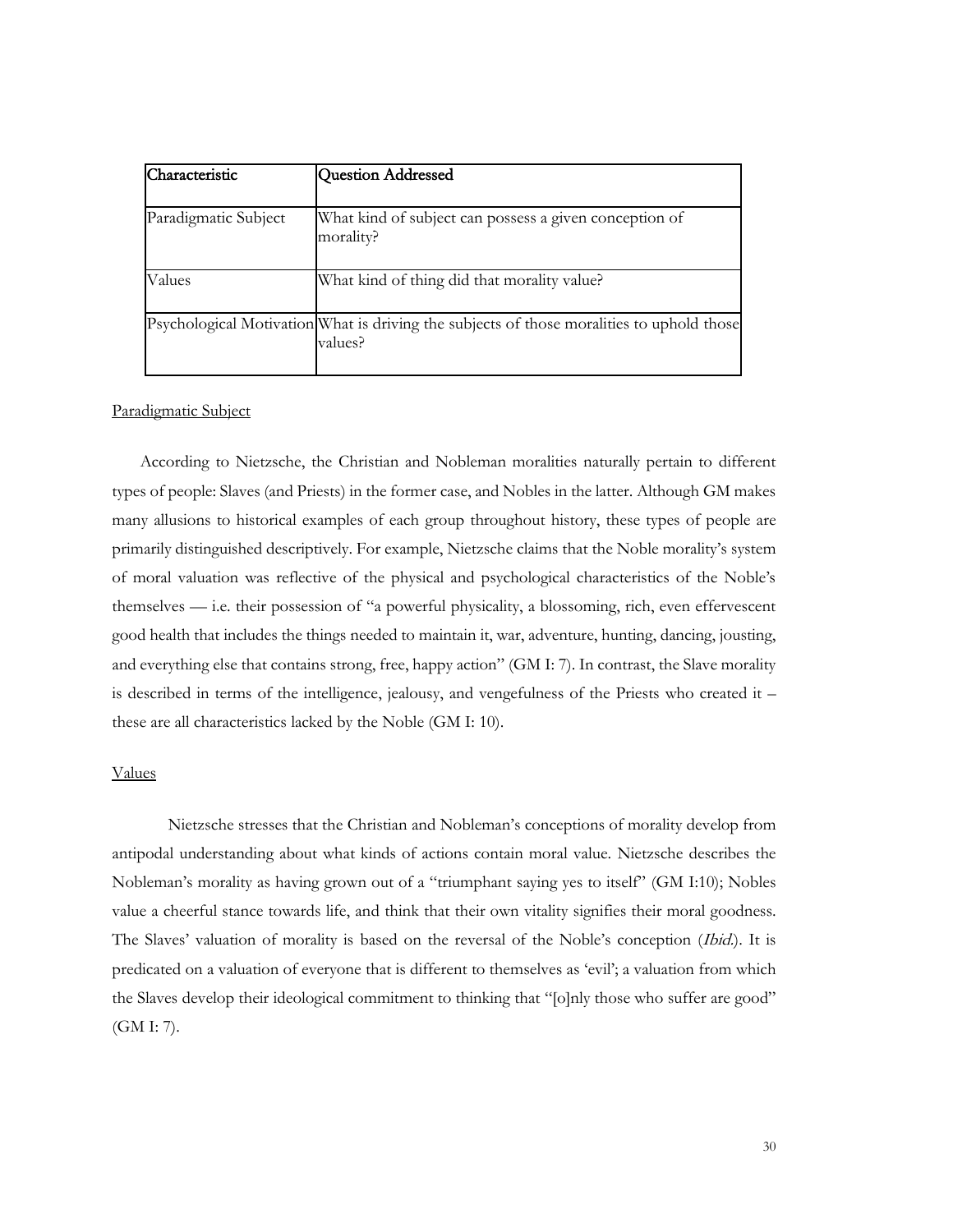#### Psychological Motivation

Nietzsche also provides distinct explanations of what drives the subjects of these moralities to value those things. The Noble is motivated by a healthy form of the will to power, displayed by his demonstrations of power and vitality to the world, and by his trust that his desires will lead him to a fulfilling existence. By contrast, the slave is motivated by *ressentiment*, which explains his motivation to invert the Nobleman's system of moral valuation. The psychological mechanisms driving the Slaves is complicated, however Nietzsche claims that the Priests employ a number of specific strategies (GM III: 18) to dull the pain of bad conscience, and to motivate the Slave's desire to maintain their system of moral valuations.

### <span id="page-30-0"></span>How GM's typological analysis can inform our current project

For Nietzsche, then, the task of understanding the distinction between the Slave and Nobleman morality was primarily an exercise in understanding the structure that underlies their conceptions of morality. This involves understanding those conceptions as *complex objects*, comprised of a series of characterisations of the subjects of those moralities, which, taken together, compose holistic explanations of one's moral conception.

To make his readers appreciate the existence of different historical conceptions of morality, Nietzsche approached his task by *describing* the various ways in which these moralities differed. What Nietzsche is not doing, is providing a univocal definition of morality that implies the Slave's and the Noble's conceptions of morality are instances of the same kind of thing. Such a task is not impossible: to borrow Williams' phrasing, it seems fair to say that both conceptions describe different versions of human-beings' capacity to

"live under rules and values and to shape their behaviour in some degree to social expectations, in ways that are not under surveillance and not directly controlled by threats and rewards. Call this, begging many questions, (the minimal version of) living in an ethical system" (Williams, 2002, 24).

However, would doing so (leaving aside issues of anachronism) have helped Nietzsche's project? I think not. This would be to approach the topic of morality by asking what the univocal function shared by all conceptions of morality is. This approach has its uses, but a downside is that it can obscure the scale of the differences between conceptions; it contains a trap which Nietzsche thought the English Psychologists' genealogies had fallen into, and that culminated in sanitised accounts of our moral history. My claim is similar: the only way to avoid oversimplifying the question of what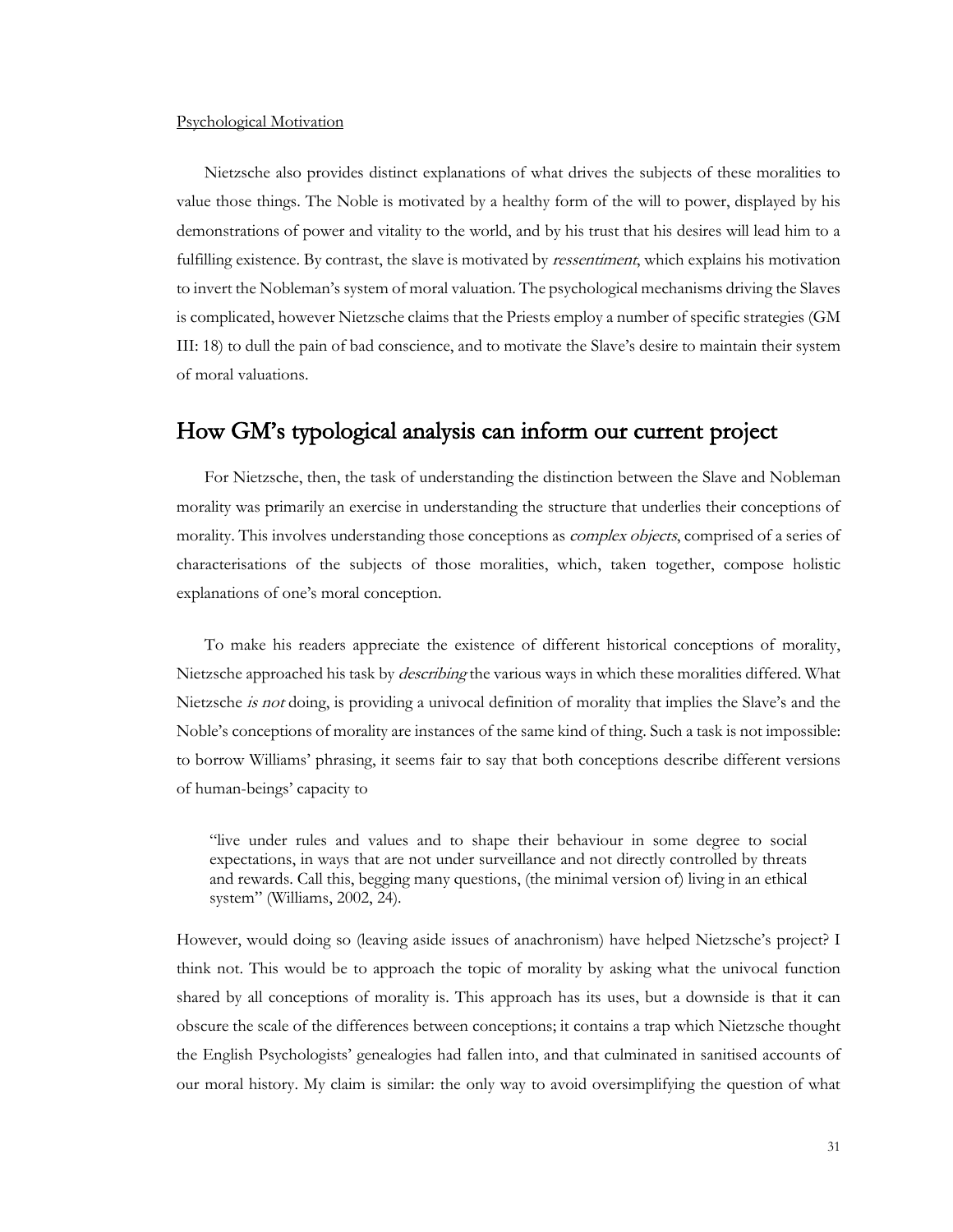genealogy (simpliciter) is, is to first understand the differences between how each conception understands the structure and goal of genealogical investigation.

## Section III

<span id="page-31-0"></span>The last section outlined my reasons for seeking a taxonomy of genealogical conceptions. In this section, I introduce what I think are the three main conceptions of genealogy in the literature. Part (A), introduces each conception through the work of the thinker whom I think best represents it. My goal is to contextualise the conceptions in terms of the problems that occupy each thinker, and to provide examples of genealogies that can be subsumed under that conception. In part (B), I analyse the conceptions through my rubric.

### <span id="page-31-1"></span>(A) Introducing the Conceptions

### Histories of the Present (HoP)

In an 1984 interview, Foucault described his approach to composing a genealogy:

''I set out from a problem expressed in the terms current today and I try to work out its genealogy. Genealogy means that I begin my analysis from a question posed in the present''(Kritzman, 1988, 262).

Although every historian must heed the dangers of anachronistic reasoning, Foucault's concern was not with garden variety anachronisms, such as describing *The Tales of Robin Hood* as a Socialist work. Instead, he thought that genealogy revealed the existence of anachronism where one least expects it — just as Nietzsche had done in claiming that the concepts of 'good' and 'evil' were historically rooted in a plebeian mode of evaluation that had only become hegemonic after the advent of a—since forgotten—slave-revolt in morality (GM I). Foucault coined a term for his kind of historical inquiry: histories of the present. I think the term characterises a broad conception of thinking about what genealogies are, and what they do.

Yet although Foucault was the most influential author of the HoP conception of genealogy, I think Geuss' work on genealogy provides a more lucid examination of Foucault's genealogical methodology. As such, I use Geuss' work to explicate the HoP conception, which I think is instantiated in several genealogical works, including his own Private Goods, Public Goods, Foucault's Madness and Civilization and Discipline and Punish, Skinner's Liberty before Liberalism, and De Beistegui's The Government of Desire.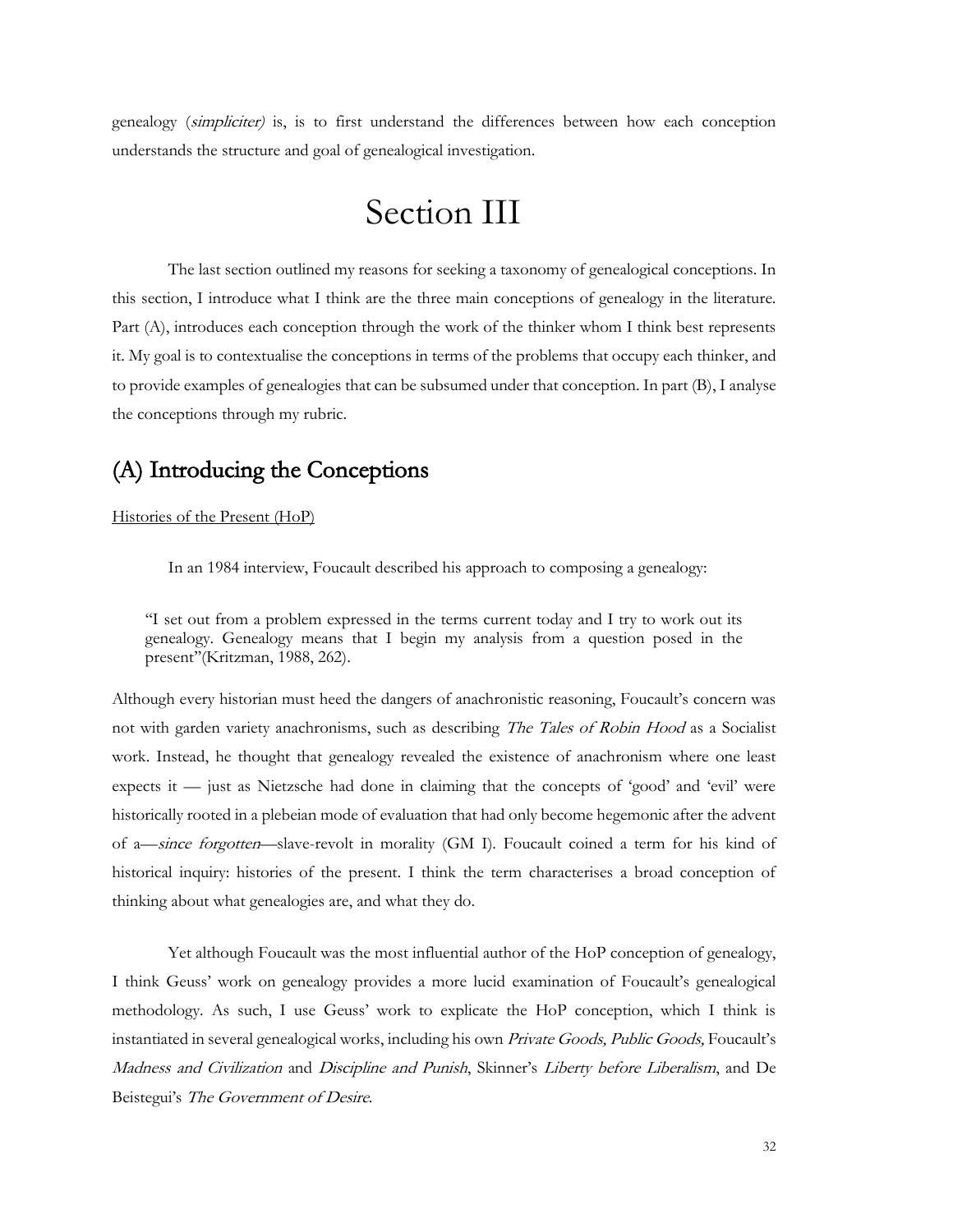This list is not exhaustive. It is difficult to say how many genealogies have been inspired by Foucault, given his breadth of influence across several academic disciplines. Bevir claims that "[t]he humanities and social sciences are awash with genealogies. Many of the authors cloak their genealogies in pious invocations of Foucault" (2008, 264). Of course, it would be inadvisable to assume that all Foucauldian inspired genealogies share the same conception, much less that attributed to him by Geuss. Nonetheless, it is worth noting some of the authors that have been associated with Foucault's conception of genealogy.<sup>9</sup> Foucault has been particularly influential on self-described genealogical works on sex, gender, and sexuality, such as Butler's Gender Trouble: Feminism and the Subversion of Identity, Mc Whorter's Racism and Sexism in Anglo-America, West's Prophecy Deliverance! An Afro-American Revolutionary Christianity and Tremain's Foucault and the Government of Disability (Prinz, 2016, 195). A Foucauldian-like interpretation of Nietzschean genealogy is also visible in the works of "critics of liberalism such as Charles Mills and Uday Mehta; critics of Eurocentrism such as Edward Said and Chandra Mohanty; feminists such as Simone de Beauvoir, bell hooks, Angela Davis, Catharine MacKinnon and Judith Butler; and intellectual historians such as Quentin Skinner and Samuel Moyn" (Srinivasan, 2019, 10). There are of course differences in the methodologies employed by these authors: Geuss himself describes his genealogy as a modified form of the genealogies of Foucault and Nietzsche (Geuss, 2001, xvi). Nevertheless, I think my rubric identifies an important level of methodological continuity between them.

Finally, Geuss' conception of genealogy resembles that of authors who associate genealogy with critical theory, such as Owen (2002), Hoy (2008), and Saar (2002). Although these authors provide different explications about what is distinctive about the genealogical method, central to their understanding of genealogy is the employment of a *problematizing* mode of critique. Geuss explains that problematisation means putting into question "the apparently self-evident assumptions of a given form of life and the (supposedly) natural or inevitable and unchangeable character of given identities" (2002, 211). His statement is composed of two conjunct claims. The first is that in problematizing we re-examine where our beliefs about deeply entrenched social practices, institutions, concepts and social identities came from, and find them to possess a more complex and ambiguous history than we previously supposed. I might not realise that in claiming something belongs to the private sphere, I am tacitly invoking influences from Hellenic, Roman, and Christian culture. The second part of Geuss' statement claims that in problematizing I discover new possibilities in how I can respond to these identities. For instance, Geuss suggests in *Public Goods, Private Goods* that the purpose of writing his genealogy is to "change" (2001, 6) how we think about and use the public/private

<sup>9</sup> I am familiar enough with these texts to know that they plausibly share the Geussean conception, but not enough to claim this with any certainty.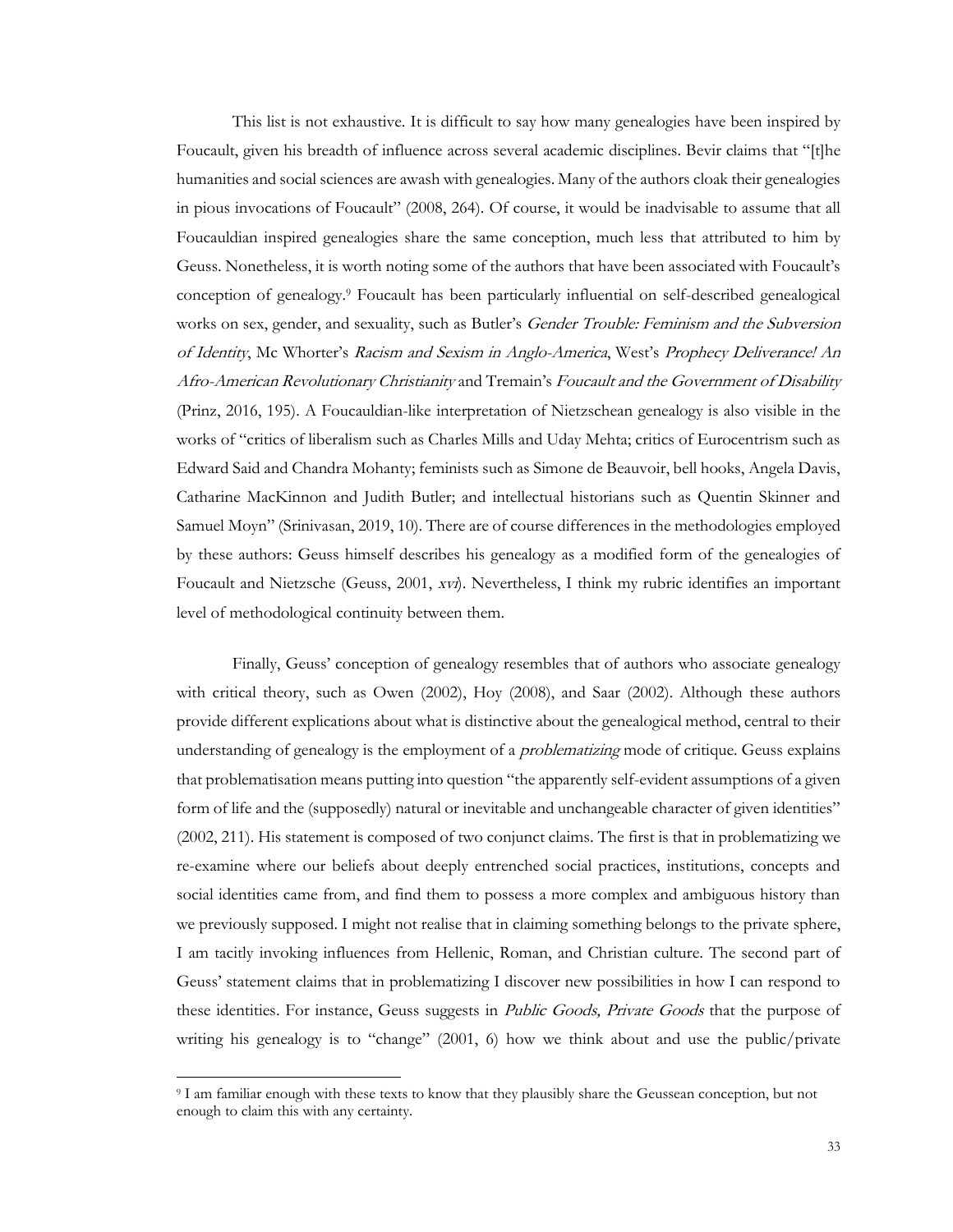distinction in everyday political contexts. I think Geuss has a specific kind of 'change' in mind, as suggested in a different passage:

"The [object of the genealogy] in question also presents itself as having a single, clear unitary rationale, on the basis of which one can come to a relatively straightforward evaluation of it. Thus, members of the society are invited and strongly encouraged to adopt one of a rather small range of evaluative attitudes towards the phenomenon in question. These will form a spectrum of strong endorsement (democracy is a *good thing* that we must try to defend against all comers), through wary indifference (the attitude of most enlightened people in the West in the twenty-first century towards Christianity, Islam and Judaism), to mild calls for improvements in a system the basic features of which are not called into question (prison reform), or finally strong, categorical rejection (the attitude of écrasez l'infame)." (2001, ix)

Although Geuss does not refer to the concept of 'problematization' explicitly in this passage, I think it captures something key about what kind of things are 'problematizable'. Namely, items that are so deeply entrenched in our everyday existence that we have developed a set of automatic responses towards them which, as critical scrutiny shows, perpetuate inaccuracies in our representation of those objects, and leaves us vulnerable to certain risks. The 'inaccuracies' will relate to the unexamined assumption that a relatively unitary and coherent history can be given that would vindicate our present evaluative attitudes. The 'risks', according to the above examples, might be something like discounting more expansive—and possibly beneficial—possibilities in our public policy and ethical-political selfconception because they present too radical a break from the status quo.

#### Situated Psychological Explanations (SPE)

While the potency of the HoP conception only gained prominence in the late twentieth century, the prominent connection between genealogy and situated psychological accounts precedes Nietzsche. SPE's pedigree lies in the state of nature accounts of seventeenth- and eighteenth-century philosophy, amongst which are Hobbes' genealogy of the State, Hume's genealogy of Justice and Rousseau's genealogy of the Social Contract. Indeed, Kail (2011, 216) argues that Nietzsche thought of authors, such as Hume, who attempted a naturalistic explanation of the emergence of moral practices and beliefs as 'genealogists', whose work, although defective, was fundamentally of the same kind as his own. Namely, as presenting:

### Genealogy as <sup>a</sup> Situated Psychological Account

A genealogy is "primarily an explanatory account of the emergence of some distinctive set of beliefs, practices and associated phenomena, involving agents with a particular psychology in a social-cum-environmental situation to which that psychology is responsive" (Kail, 2011, 214).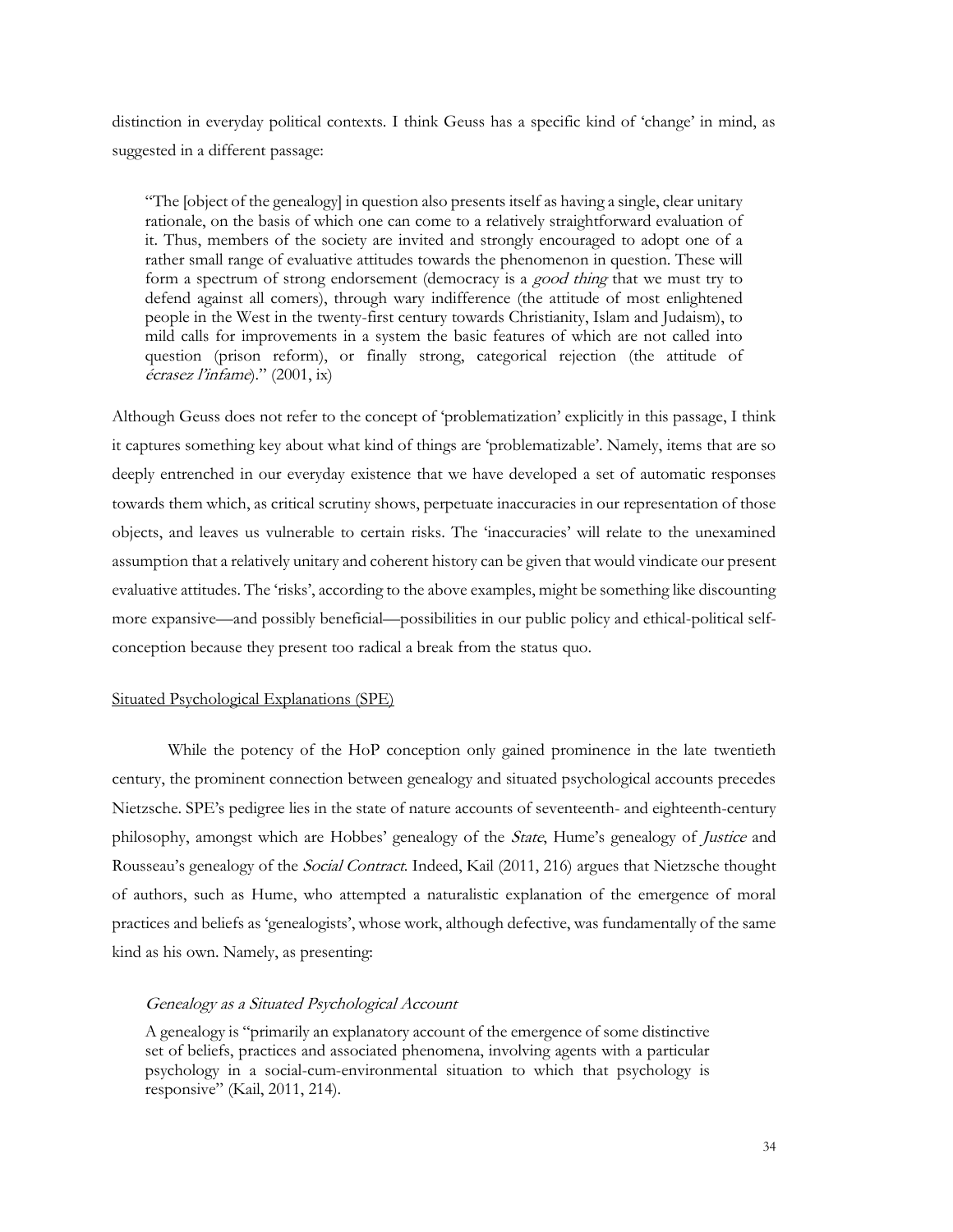Despite the existence of early examples of SPE genealogies, it is Williams' Truth and Truthfulness that most accurately revealed the theoretical basis behind the SPE conception. In that work, Williams elucidates the relationship between the structure of state of nature accounts and the distinctive kinds of insights which SPE genealogies provide. As we have seen, a central part of Williams' strategy is to argue that it is a *sufficient* condition for something to be an intrinsic good that it is necessary for basic human purposes that they treat it as such, and that they can coherently do so. This is exemplified in his attempt to understand the current functionality of our concept of truthfulness through an investigation of its structural origins. In this, Williams' method is similar to those of Craig's *Knowledge and the State of Nature*, and Fricker's *Epistemic Injustice* — all are texts that anchor genealogy in root needs which we can be confident apply in a state of nature.

The focus on explaining our practices through a situated psychological account is shared by the state of nature theorists (old and new), the English Psychologists, the metaphysical nonrepresentationalists,<sup>10</sup> contemporary psychological genealogists of morality, <sup>11</sup> as well as Materialist genealogists.<sup>12</sup> For this reason I have named the current conception the Situated Psychological Explanations conception, to which Williams' (2002) state of nature inarguably belongs. However, what is perhaps unique to Williams' genealogy is his discussion of particular historical modulations of our concepts to which we cannot provide a situated psychological explanation. He argues that an analysis of our understanding of the virtue of truthfulness would be reductive without such a historical addendum. Yet the importance he gives to such historical investigation is arguably not fully articulated in that work. The central task of Truth and Truthfulness is to defend the view that we cannot decouple the value we place in truthfulness from a belief in objective truth. Most of the argumentative force for this task came from the situated psychological account in the book's first half; the historically contingent modulations Williams discusses in the second half are important for a detailed understanding of our concept of truthfulness, but the normative status these values are meant to possess is unclear insofar as they are not underwritten by functional necessity. By contrast, Williams' Philosophy as a Humanistic Discipline provides a more thoroughgoing discussion about the normative status of values that are not necessary for basic human functions:

"Philosophy has to learn the lesson that conceptual description (or, more specifically, analysis) is not self-sufficient; and that such projects as deriving our concepts a priori from universal conditions of human life, though they indeed have a place (a greater place in some

<sup>10</sup> Blackburn (2009, 39-40), (2015, 851) and Price (2011, 14) describe their own pragmatic methodology as 'genealogical'. <sup>11</sup> E.g. Joyce (2006), Prinz (2007), and Kitcher (2011).

<sup>12</sup> For example Marxist historians, cultural materialists in anthropology, and cross-cultural psychologists (Prinz, 2016, 187-188). All of whose work fits with Kail's description — they merely de-emphasizes the importance of the psychological variables.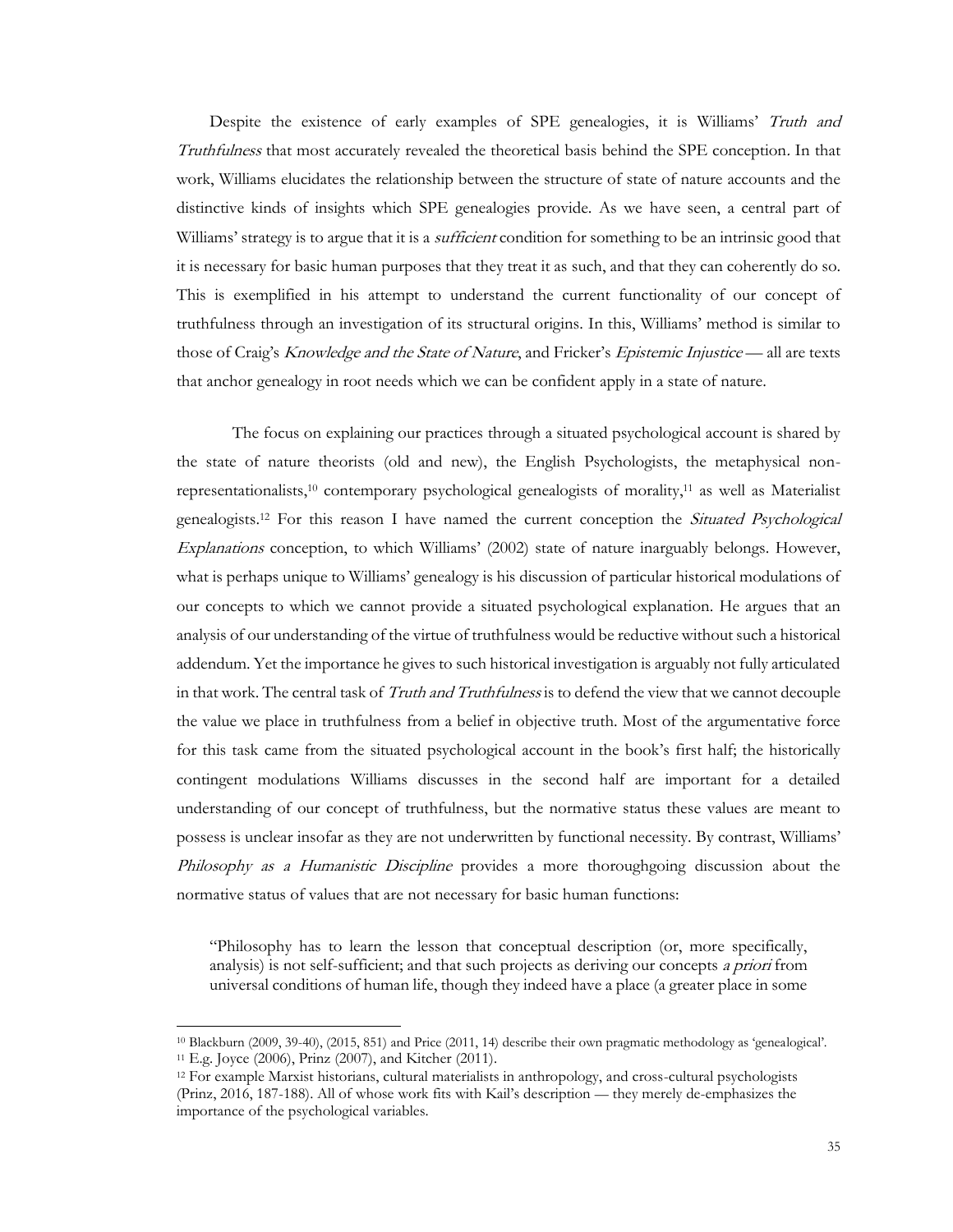areas of philosophy than others), are likely to leave unexplained many features that provoke philosophical enquiry" (Williams, 2000b, 192)

"We and our outlook are not simply in the same place at the same time. If we really understand this, deeply understand it, we can be free of what is indeed another scientistic illusion, that it is our job as rational agents to search for, or at least move as best we can towards, a system of political and ethical ideas which would be the best from an absolute point of view, a point of view that was free of contingent historical perspective." (Williams, 2000b, 193-194)

Williams' comments are indicative of why Truth and Truthfulness's second half goes beyond mere situated psychological explanations. His concern with the conceptual contingency of the nonfunctionally-necessary aspects of our notion of truthfulness is not that distant from Geuss' reasons for thinking that genealogy should be interested in historical contingency. I will return to this thought. For now, it is worth emphasizing that the focus of Williams' conception of genealogy is in distinguishing functional necessity from historical contingency in our social phenomena. We might still think of this conception as shared by authors such as Craig or Hume, as long as we interpret them as either arguing that our concepts of knowledge and justice lack these sorts of contingent features, or, perhaps more plausibly, that the purpose of their genealogies had been fulfilled without discussing them.

### Revelatory Causal Narratives (RCN)

Perhaps the most significant recent development in the genealogical literature is the position presented by Srinivasan (2015; 2019). For her, the adjective 'genealogical' refers primarily to a worry about the contingency of thought that has existed throughout the history of philosophy (2015, 325). Srinivasan thinks Philosophy's concerns with genealogy spans back to antiquity, and that it has been a "preoccupation of the European intellectual tradition since the mid-18th Century" (Ibid.) that further developed in the twentieth and twenty-first centuries. Indeed, she goes so far as to claim that

"the 'two cultures' of the modern intellectual world are no longer, as C.P. Snow once suggested, the humanities and the sciences, but rather the culture of those on one hand who think that everything must be genealogised, and on the other, those who think that there is nothing to be learned from genealogy" (*Ibid.*)

In particular, Srinivasan claims genealogical thought is growing in influence within contemporary Anglophone philosophy, citing (2015, 326-327) a series of contemporary authors' work about the evolutionary origins of our moral and metaphysical beliefs; in genealogically-motivated arguments against realism in math, logic, theism and naturalism; and in the new sub-discipline of experimental philosophy.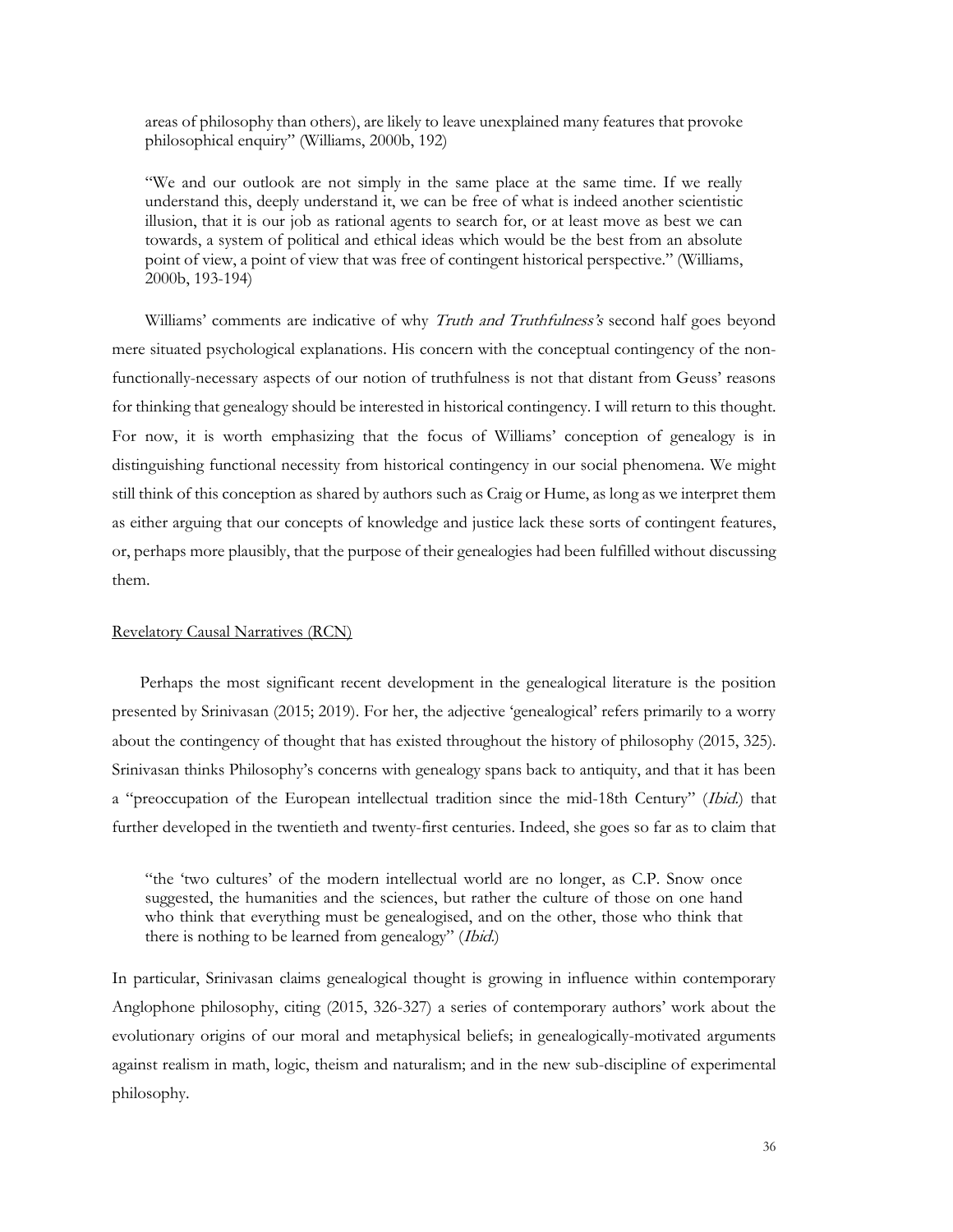Given the difficulties we have discussed in finding a univocal description of genealogy, the breadth of influence Srinivasan attributes to genealogical thought is striking. It is worth asking how she is able to cast the genealogical net so wide as to include so many historical and contemporary figures, without rendering her definition vacuous.

Under Srinivasan's description, 'genealogical thinking' does not describe a particular method but a subject matter. (This was not the case for Williams and Geuss). Indeed, the term 'genealogy' is never explicitly defined in her work: the reader's grasp of what the term and its derivatives (e.g. genealogical) mean is based upon her definition of the sister concepts: genealogical scepticism and genealogical anxiety. Genealogical scepticism proceeds from the worry that the judgements and concepts through which one understands the world "are contingent features of whoever it is who is doing the philosophising: her or his particular history, culture, language, education, gender, character" (2015, 325). Whereas genealogical anxiety is what we suffer from "when we worry that the contingent origins of our representations, once revealed, will somehow undermine or cast doubt on those representations" (Srinivasan, 2019, Abstract). From these two descriptions—the reader is left to deduce—it follows that genealogies are causal narratives that disclose some contingent feature about the origins of our representations that generate worries about their reliability. It is not immediately clear whether the set of representations that arouse genealogical scepticism and those that arouse genealogical anxiety are identical, or even whether Srinivasan thinks that they are. What is clear is that Srinivasan's conception of genealogy is remarkably Pyrrhonian, both in the sense that genealogical scepticism challenges the possibility of knowledge, and that this concerns us because we desire to avoid anxiety about holding potentially false beliefs.

That said, Srinivasan's discussion of the pertinence of genealogical thinking to contemporary Anglophone philosophy is set within the framework of contemporary epistemology. In particular, Srinivasan (2015) is preoccupied with identifying an epistemological principle that justifies genealogical scepticism.<sup>13</sup> There are good reasons for wanting to do so. For instance, consider the following examples discussed by Mogensen (2016). The first is supposed to illicit a feeling of anxiety in us, while the second is not.<sup>14</sup>

<sup>13</sup> In (Srinivasan, 2019) this focus shifts towards seeking pragmatic justifications.

<sup>&</sup>lt;sup>14</sup> The target of Mogensen's discussion is the phenomenon of *contingency anxiety*, which is different to Srinivasan's genealogical anxiety. For the purposes of our illustration, however, the first example can be thought of instigating both forms of anxiety, whereas the latter instigates neither.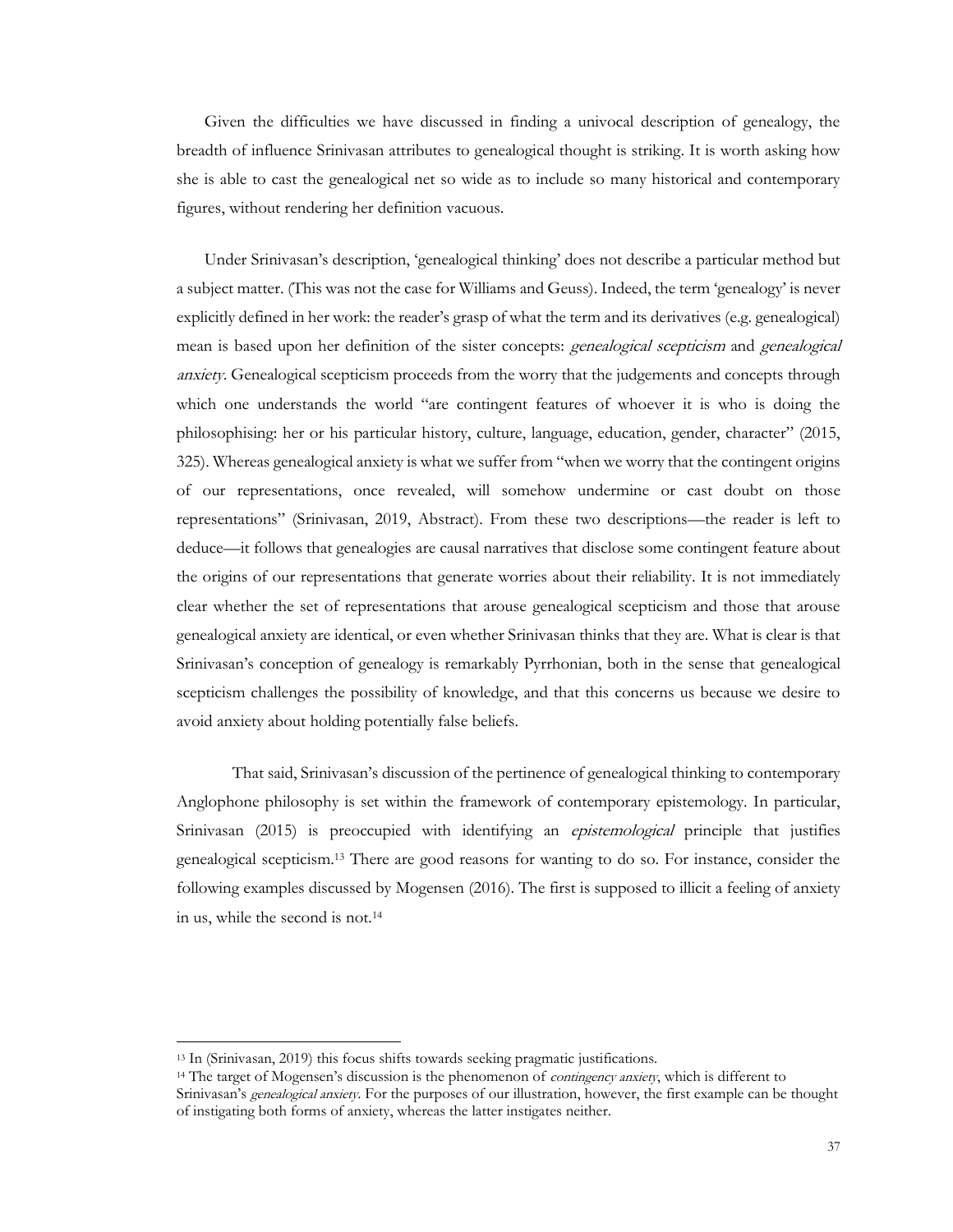# Jerry Cohen's Political Beliefs

"Cohen enjoyed a strongly political upbringing among working-class Marxists in Montreal. He claims, plausibly, that he is a Marxist because of his upbringing: had he been raised in the upper-middle-class part of Montreal, his present political beliefs would not be nearly so left-wing. And this troubles him: he feels much less confident of his political beliefs, knowing that he would not have them had he been raised differently." (592)

# Corner Shop:

"Albert believes that the corner shop closes at midnight. A lover of spaghetti, Albert eats too much pasta one night, has trouble falling asleep, and goes for a walk around the block: he discovers that the corner shop is still open at 1 am. Albert realizes that if he didn't love spaghetti so much, he would still believe that the corner shop closes at midnight." (594)

I suspect most people only find Cohen's conundrum a good motivator for thinking further about genealogy as conceived under RCN. Yet, in order to understand how genealogical scepticism might threaten the warrantability of some of our beliefs, we need to understand what principle makes genealogical scepticism applicable in cases like Cohen's, but not Albert's.

However, according to Srinivasan (2015; 2019) no such principle is available, and therefore the importance of genealogical thought must seek different grounding. A genealogical-cumepistemological principle is inviable because "any plausible argument for genealogical scepticism rests on contested first-order epistemological premises — premises that some philosophers find intuitively attractive while others do not" (2015, 327-328). Srinivasan thinks this shows that genealogical arguments are epistemically inept at convincing those who do not find their assumptions attractive. Therefore, she argues, rather than thinking of genealogies as a tool with which to undermine the beliefs of others, we should seek their significance in their capacity to make us mistrust our own.

To understand this, we must first look briefly at what Srinivasan considers to be the most promising (if ultimately flawed) articulation of a valid genealogical-cum-epistemological principle. This is an argument from unreliability, predicated upon Srinivasan's preferred version of the safety condition.

# "Safetyn:

S's belief in the necessary proposition  $p$  is safe<sub>n</sub> iff S could not have easily believed not-p using a sufficiently similar method she uses to believe  $p$ ." (2015, 339)

From this safety condition, Srinivasan suggests one might articulate the following argument to justify genealogical scepticism: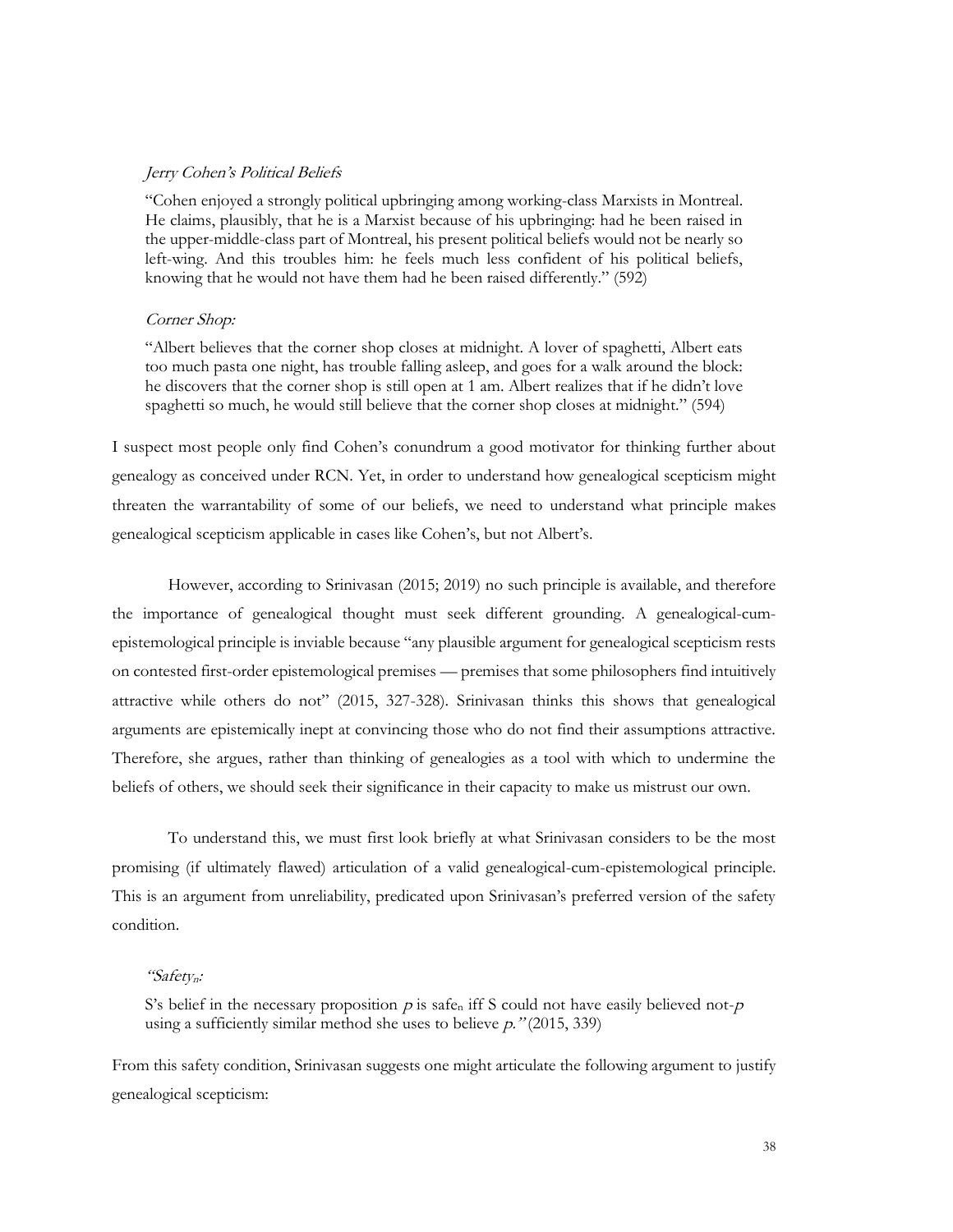# "Argument from Unreliability (AU):

(i) The genealogy of our philosophical judgements constitutes strong, undefeated evidence that those judgements are unsafen.

(ii) Whenever we have strong, undefeated evidence that one of our judgements is unsafen, we ought to abandon it.

#### (iii) We ought to abandon our philosophical judgements." (*Ibid.*)

To illustrate how this principle might work, consider again Experimental Gettier. The case considered (fictitious) experimental results that suggested that one's philosophical judgements concerning whether Gettier's Jones knows was causally linked to features about one's cultural upbringing that, ex hypothesi, are supposed to be irrelevant to one's capability to form unbiased philosophical judgements. Reflecting on the causal contingency of our belief is supposed to leave us anxious about the safety of our own philosophical judgements, insofar as the experimental data suggests that we could have easily believed the opposite than we do had we grown up in a different environment. The genealogical-sceptic can thus claim that our philosophical judgements are unreliable, and that we ought to abandon them.

However, Srinivasan thinks that a genealogical-sceptic-denier has a response to (AU): the experimental evidence only undermines confidence in our own philosophical judgements if the method we use for obtaining those judgements would remain sufficiently similar under a different upbringing. The sceptic-denier can contend that such methods would not be similar, for example by claiming that one's cultural upbringing does influence one's capability to form unbiased philosophical judgements, such as by exposing them to a number of background beliefs which one has an interest in seeing vindicated. That is, the sceptic-denier can argue that the sceptic's argument hinges on contested first-order epistemological assumptions.

Srinivasan's argument is that there is no first-order epistemologically stable ground on which to base (AU). This leaves genealogical scepticism epistemologically ill-founded, and thus unable to undermine the beliefs of others. However, she goes on to claim, for those of us who do find the genealogical-sceptic's premises attractive—e.g. if we happen to believe that the method by which we reach philosophical judgements will be similar to others of a different cultural upbringing—ignoring the epistemic threat of genealogy is not an option. (AU)'s premises might be epistemically unstable because of its reliance on contested first-order premises, but insofar as we are inclined to accept them, they are constitutive of our own epistemological framework and therefore it is not within our gift to reject them. Srinivasan concludes that philosophical knowledge will not seem possible for the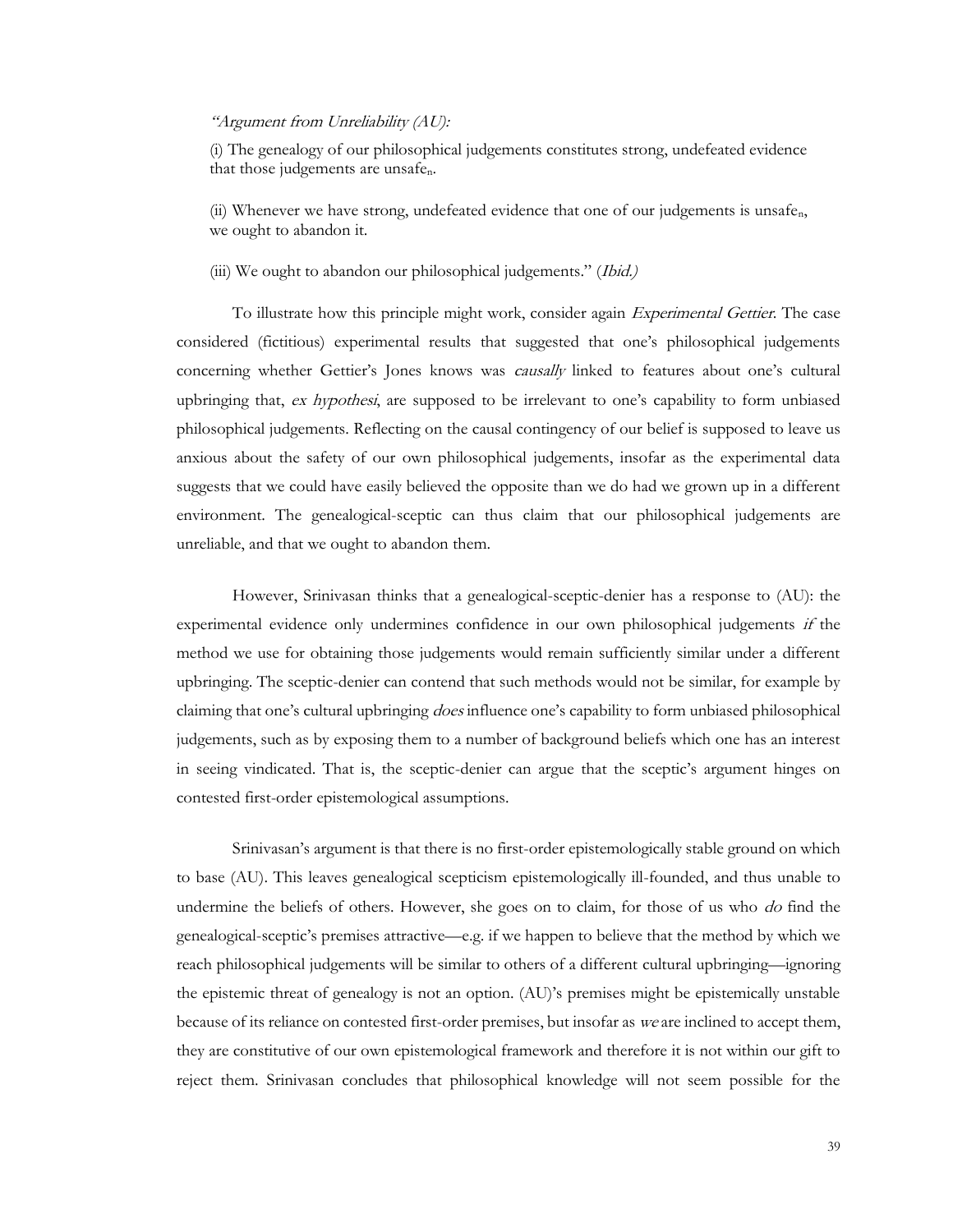genealogical-sceptic unless they are able to reconsider their own conception of what knowledge demands.

For Srinivasan, then, we may say that genealogical worries start and end when we are sceptical or anxious about the degree to which our beliefs can withstand enquiries into their causal-origins. Throughout her work, Srinivasan has considered four strategies through which we might proceed in such situations: believing ourselves to be the beneficiaries of good genealogical luck ((Srinivasan, 2015, 347-348), (Srinivasan, 2019, 6-7)); adopting an internalist position about the objects of our genealogical beliefs that denies that subjectively ideal beliefs can be false (Srinivasan, 2019, 7-8); rethinking the concept of philosophical belief based on the Pyrrhonian conception (Srinivasan, 2015, 351-352); and rethinking the goal of philosophical inquiry along the lines suggested by Williams in Philosophy as a Humanistic Discipline ((Srinivasan, 2015, 350-351), (Srinivasan, 2019, 8-9)). However, she does not argue for the primacy of any of them.

# (B) The Three Conceptions and the Three Components

Geuss, Williams, and Srinivasan think differently about genealogy. I argued in Section II that understanding how their conceptions relate requires a systematic comparison of their main differences. I will now discuss how each conception relates to the three components of my rubric. It will be helpful to keep the following analogy in mind throughout:

# Socialism

'Socialism' can be examined through several disciplines, including sociology, economics, and political theory. Each of these approaches corresponds with a particular method and object of study. For example, one can study a particular set of historical events; a set of economic principles that organises labour and the distribution of goods; or a matrix of political concepts that mediates a political agent's relation to wider societal structures. In each case, learning about the particular object of study requires a distinct methodological approach.

These analyses can interrelate and at times overlap. One might use the vocabulary of political theory to interpret the meaning of historical events one wishes to relate to the history of socialism; cite historical events as evidence of abstract socialist economic relationships; or make reference to principles of economics to defend a socialist form of political organising.

Yet even though these analyses can interact and inform each other, there remains a clear sense in which the study of socialism from the purview of economics cannot be reduced to that of sociology, or vice-versa. Although each of these analyses is a form of studying socialism, it is unhelpful on any but the most abstract level to describe all of them as engaging in substantially the same kind of endeavour.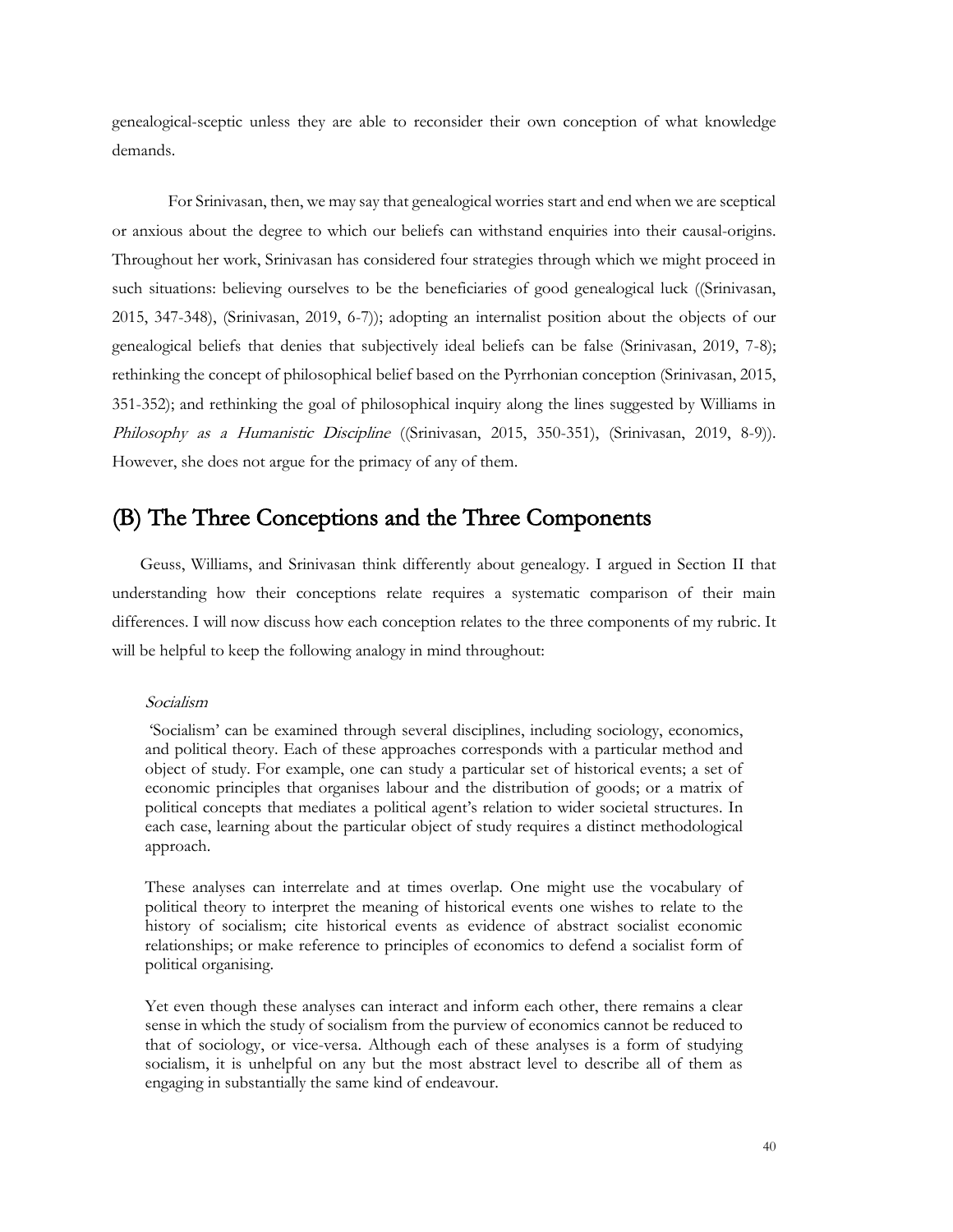In what follows, I try to persuade the reader that the question 'what does a genealogy look like?' is similar to the question 'what does a study of socialism look like?' in that answering either requires a taxonomy that distinguishes the different answers that can be given. Put differently, the claim that examples of different conceptions of genealogy are all instances of the same sort of enterprise should be treated with similar circumspection to the claim that economists and sociologists that study socialism are engaged in the same endeavour. With this in mind, I now analyse the three conceptions of genealogy through my rubric.

#### Object of Study

The objects of Section I's genealogies are very different; it is unlikely that genealogists could agree about what kinds of objects are amenable to genealogical scrutiny. This is because one's conception of genealogy and the kinds of objects which one thinks are genealogicisable correlate.

For example, under the RCN conception, genealogies identify a causal narrative about our belief(s) that instils scepticism or anxiety in us. *Prima facie*, such a causal narrative could affect any of our beliefs. Although it is unlikely that I will suffer anxiety about the belief that Brasilia is the capital of Brazil, there is no reason why this could not be so. However, as we have seen, the real target of the RCN conception are those beliefs to which I am warranted to respond—due to my first-order epistemic commitments—with genuine sceptical worry or anxiety.

For the HoP conception, a genealogy investigates a more particular kind of object: a "deeply entrenched contemporary item or phenomenon" (Geuss, 2001, viii-ix). Examples of items or phenomena discussed by Nietzsche and Foucault are practices (punishment), institutions (mental asylums; penal institutions), or identities (Christianity); Geuss' own genealogical example is based on a conceptual distinction (private/public). In every case, this item or phenomena presents itself to an ideologically situated subject as unitary and coherent, with an implicit rationale through which one can appraise it. (E.g. Liberals claim that the public/private distinction is conceptually transparent to us, and that its function has been consistent wherever it has existed). Moreover, it is an item that (the genealogy will show) we relate to in an ideologically pejorative sense. (E.g. we are conditioned to reply to questions of the form, 'Why shouldn't we interfere in such-and-such a seemingly pernicious situation?' by uncritical appeal to a particular conception: 'Because the situation occurs in the *private* sphere'). Finally, they are items for which we—erroneously—tend to assume a single point of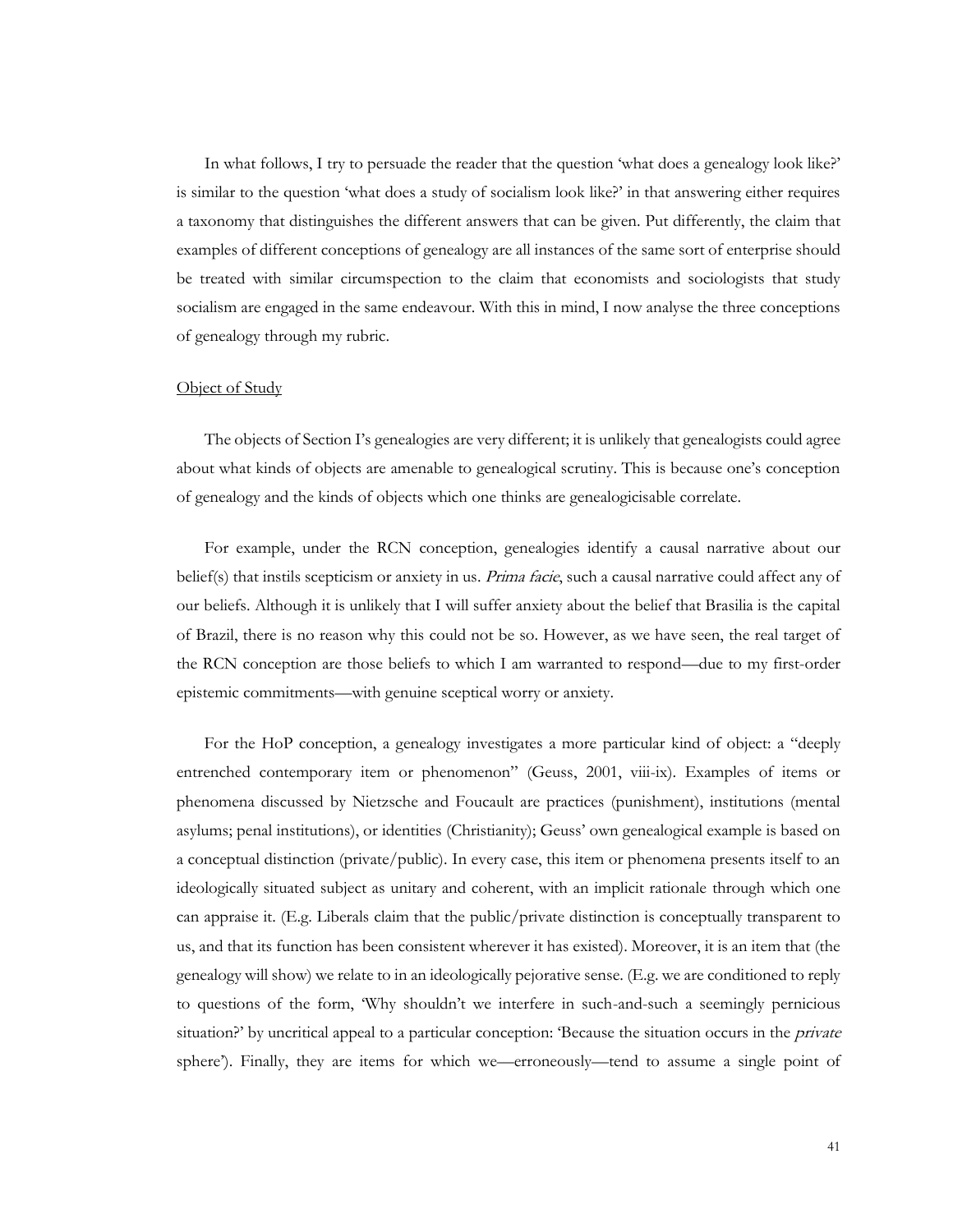origination. For example, Nietzsche discusses many conceptions of the function of punishment which he claims have been held at different times:

"Punishment as a means of rendering harmless, or preventing further harm. Punishment as payment of a debt to the creditor in any form (even one of emotional compensation). Punishment as a means of isolating a disturbance of balance, to prevent further spread of the disturbance. [etc.]" (GM II: 13).

Of course, a defender of RCN might retort that the target of Nietzsche's mini-genealogy of punishment are his readership's beliefs about the function of punishment which Nietzsche thinks should cause them genealogical scepticism or anxiety. For instance, because they might come to suspect that their beliefs about the practice of punishment are by-products of their upbringing, or because they may suffer from genealogical anxiety at the thought that the origins of their beliefs about punishment reveal them to be based on a conflation of various previous conceptions.

There is, however, an important distinction between what qualifies something to be the object of genealogical enquiry under HoP and RCN. Although Geuss might agree that studying the history of conceptions of punishment might evoke a response of scepticism or anxiety, he would simply disagree that the evocation of such responses are grounds for describing something as genealogical. For him, that punishment can be the subject of a genealogy simply has nothing to do with the fact that one may develop feelings of scepticism or anxiety towards our beliefs about it. Although HoP and RCN conceptions somewhat overlap in terms of the extension of the set of objects that are amenable to genealogical enquiry, their conception of what defines the sets intension does not overlap.

The SPE conception presents another object of inquiry: descriptions of the kinds of actors and environments which explain why humans have developed the concepts and practices they have. Thus, the target of Hume's genealogy of justice is the psychological-environmental circumstances that explain why we developed the artificial value of justice. Similarly, Williams' genealogy of truthfulness begins by discussing our concept of truthfulness primarily as a concept that fulfils a necessary role based on root human needs, and which explains why truthfulness has come to be thought of as possessing intrinsic value. Williams' analysis then develops secondary features—such as distinguishing between the Rousseau's and Diderot's conceptions of sincerity—that expand his analysis' explanatory capacity to account for all facets of our valuation of truthfulness, but do not possess the functional necessity of the primary features.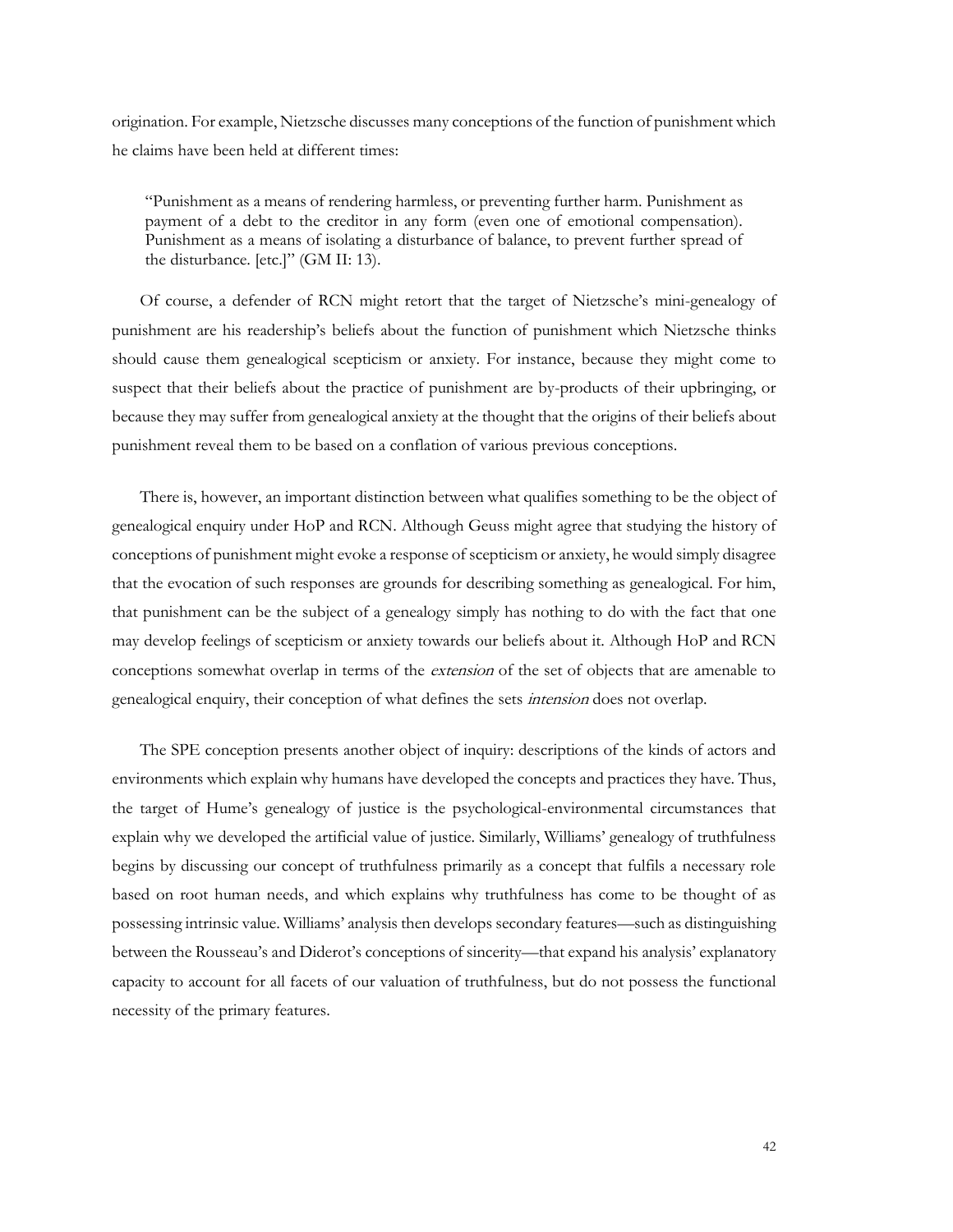#### Explanatory Aim

Genealogies also explain different kinds of things about their objects. RCN genealogies provide a narrative that gives us grounds for thinking that there is a mismatch between the level of epistemic justification warranted by our beliefs and our affective stance towards them. (By 'affective stance' I mean things like feeling troubled or untroubled about our beliefs. RCN genealogies chiefly explain why our affective towards our belief should be one of *anxiety*). Such genealogies show that we could easily have different beliefs had certain background variables differed — a thought that should lead us to consider revising our beliefs. Srinivasan reports that "[m]any contemporary ethicists claim that the evolutionary origins of our moral judgments demand that we abandon or revise those judgements, or that we adopt an anti-realist construal of their contents" (2015, 326).

Of course, one can justify the need for belief revision without mention of anxiety, by framing our reasons for such revision purely in terms of the epistemologically unreliable status of our belief: it is because we are interested in getting our beliefs right that a genealogy might prompt us to revise our judgements. Yet I do not think this accurately describes the RCN position. The RCN conception describes our concerns *affectively*, as a desire to achieve equanimity: we revise our judgements not because we want to get things right, but because we do not want to feel anxious about our beliefs.

To see this, consider two of the strategies Srinivasan discusses for confronting genealogical scepticism. The first is to consider ourselves genealogically lucky.

"[I]f I am committed to the claim that my genealogically-contingent beliefs are justified, it seems that I am ipso facto committed to the claim that I am the beneficiary of what we might call good genealogical luck... Indeed I take myself to know that I am genealogically lucky vis-à-vis my feminist commitments. But this is only a comfort to those who have not, in a moment of genealogical anxiety, already lost confidence in their beliefs. The moment one abandons a belief under genealogical attack, one will no longer be able to use it as a premise in an argument to the effect that one is genealogically lucky vis-à-vis that belief" (Srinivasan, 2019, 6)

Good genealogical luck is striking because it predicates the permissibility of an epistemic position on the absence of an affective state (of anxiety). One cannot here separate the epistemological desire from the desire for equanimity. This characteristic is not found in the traditional epistemological literature — one would hardly expect to find papers defending whether or not clairvoyance constitutes knowledge hinging on whether the clairvoyant in question feels sufficiently anxious about her psychic abilities.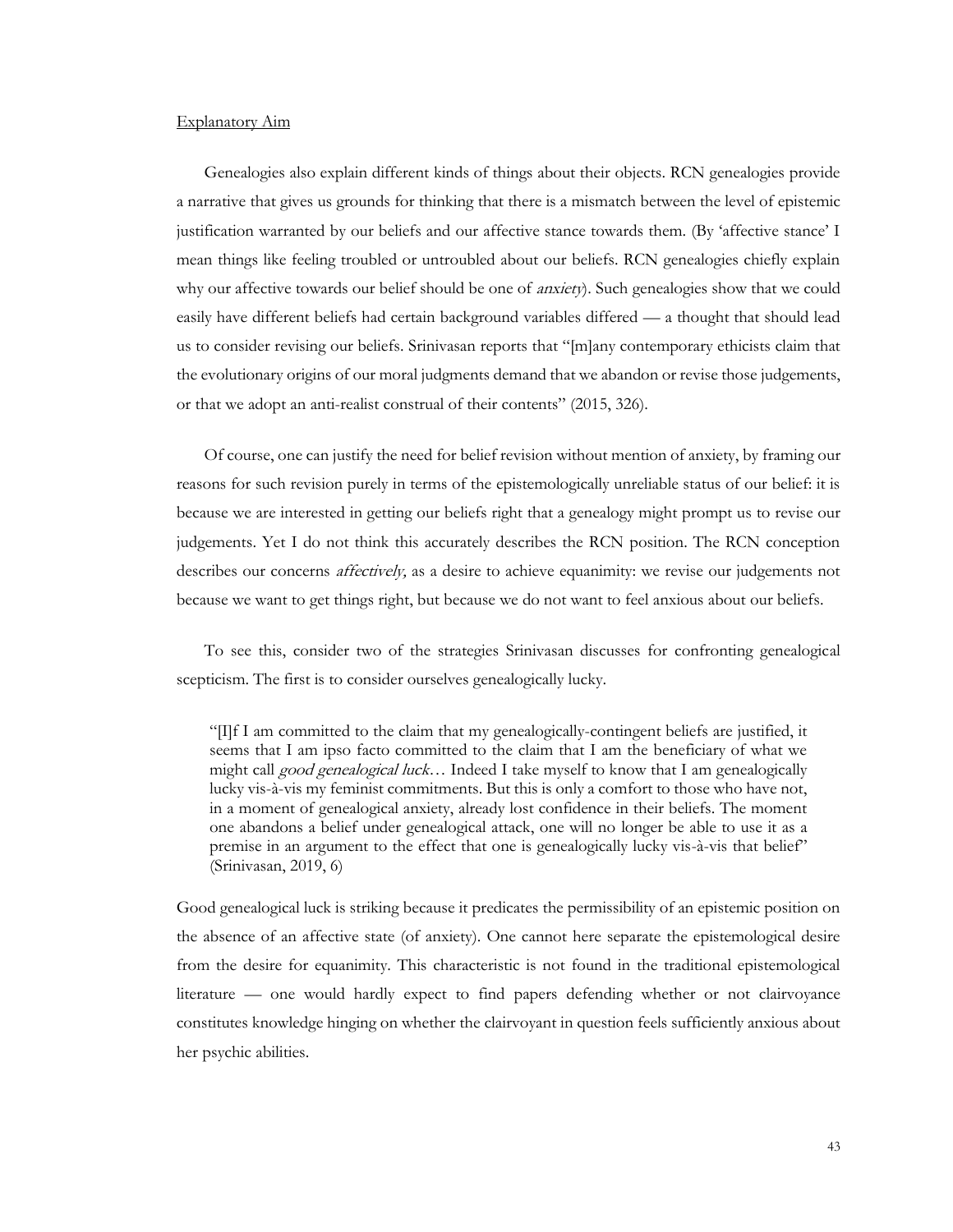A further example that the RCN conception is concerned with justifying one's affective stance towards one beliefs, rather than with their epistemic status per se, comes from Srinivasan's suggestion that we might respond to the threat of genealogical scepticism by reconceptualising belief along the lines suggested by—the Pyrrhonian sceptic—Sextus Empiricus:

"Sextus famously advised that we suspend judgment about all things, including the sceptic's argument. Might the philosopher do the same in response to the genealogical sceptic that is, simply suspend judgment on whether any of her philosophical judgments constitute knowledge, given their genealogies?... One might for example think that philosophers don't (or shouldn't) believe their views outright, but merely 'accept' them — where acceptance either amounts to some practical commitment to act as if they believed them, or some other belief, for example the belief that the philosophical view in question has various theoretical virtues, or even practical ones." (Srinivasan, 2015, 351-352)

The pay-off of such a reconceptualisation of belief is not that it helps us to get things right so much as that it reassures us that we are not getting them wrong. A defining contention of Pyrrhonism is that a tranquil state of mind is the ideal (Vogt, 2018), or ultimate end (Perin, 2010, 3), of philosophical praxis. Suspending judgement is a means to obtaining equanimity in the face of epistemic uncertainty. This, it seems to me, is precisely the advantage of Srinivasan's reconceptualization. But this being so predicates the advantage of adopting the epistemic framework Srinivasan proposes on its ability to help us avoid anxiety.

None of the above is relevant to the kinds of things HoP genealogies can help us understand. Geuss (2001, xiii) thinks the natural form of epistemology that goes with genealogy is a form of perspectivism that defends an analogy between knowledge gained through historiography and knowledge gained by the visual senses. With visual senses, the further an object is from us, the less sharply it is perceived. Similarly, genealogical-perspectivists claim, the more temporally distant an event is, the less sharp our cognitive grasp of it will be.

Geuss' reference to perspectivism might be thought ambiguous. He might be claiming that we have a misguided tendency to think that we are innately drawn to certain distinctions—such as 'private' and 'public'—that are actually historical constructs. Or he might be claiming that genealogy helps us understand that the history of some self-identities is not amenable to exhaustive explanation — that the search for the historical origin of some of our most used self-identities appears blurrier and less well-documented the further we go back. These two senses of perspectivism need not be connected. One can be an anti-objectivist about concepts, but still believe that all our political and ethical concepts can be traced through a conceptually neat and coherent history to a single point of origination. Queloz (2017b, 734) and Schacht (2007) think that Nietzsche's genealogical method is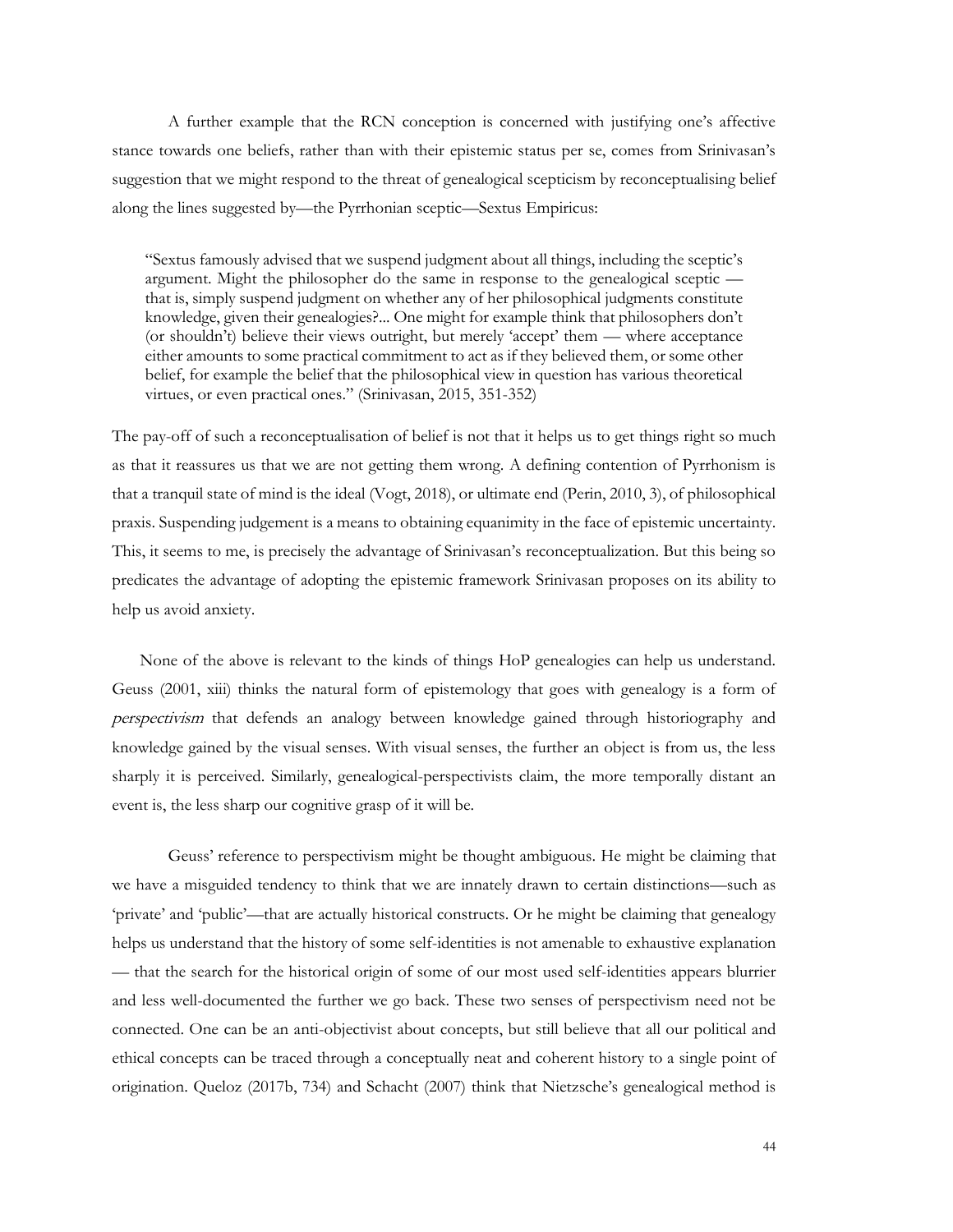staunchly anti-Platonic, substituting metaphysics for a philosophical anthropology which does not seem committed to any claims about whether our concepts have a single point of origination. Conversely, someone else might be an objectivist about certain concepts—Truth, Beauty or the Good, say—but still think that philosophy tends to underestimate the extent to which some identities are formed from orthogonal influences that we uncritically treat as a coherent whole. Stern argues that Nietzsche treats the maximisation of will to power as largely synonymous with the concept of 'the good' (Forthcoming, 12), whereas he uses GM and The Antichrist to demonstrate why the Christian conception of morality is an amalgamation of the consequences of several historical moments (*Forthcoming*, 27-37).

Arguably Geuss' conception of genealogy can be associated with both insights. However, I think that he has the latter in mind when speaking about genealogy's 'perspectivism'. Geuss claims that genealogy is concerned with social phenomena that people assume have "essential defining features [that] can be traced back continuously to a single point of origination" (2001, ix). Moreover, in discussing Nietzsche's conception of genealogy, Geuss (2002) emphasizes his claim that genealogy's treatment of its objects "crystallize[s] in a kind of unity which is difficult to dissolve back into its elements, difficult to analyse and, this has to be stressed, is absolutely *undefinable*" (GM II:13). Finally, Geuss treats Foucault's (1977) analysis of GM's differentiated use of two terms for 'origin'— Herkunft and Ursprung—as crucial to understanding the kind of history that genealogy provides. Herkunft can be translated as pedigree — evocative of an unbroken line of descent, for which value is passed on at each stage. A search for morality's Herfunkt seeks a continuous level of meaning in what 'good' has meant across cultures and epochs. In contrast, morality's Ursprung, or emergence, seeks the historical moments which came to define the current usage conditions of moral terms. It is only in a search for morality's Herkunft that we seek a single point of origination and explanation for the meaning of morality.

I think these passages are central to what Geuss means by genealogy's perspectivism. The kernel of this perspectivism is the claim that our grasp of the historical origins of some of our most inveterate social concepts and practices is unreliable, and that therefore our grasp of our ancestors' intuitions about cognate concepts and practices is obscure. HoP genealogists seek to disabuse us from believing that the historical context behind our intuitions about some of our most salient selfidentities are transparent by showing that our attitudes towards them are embedded within an historically specific form of thinking which can be problematized.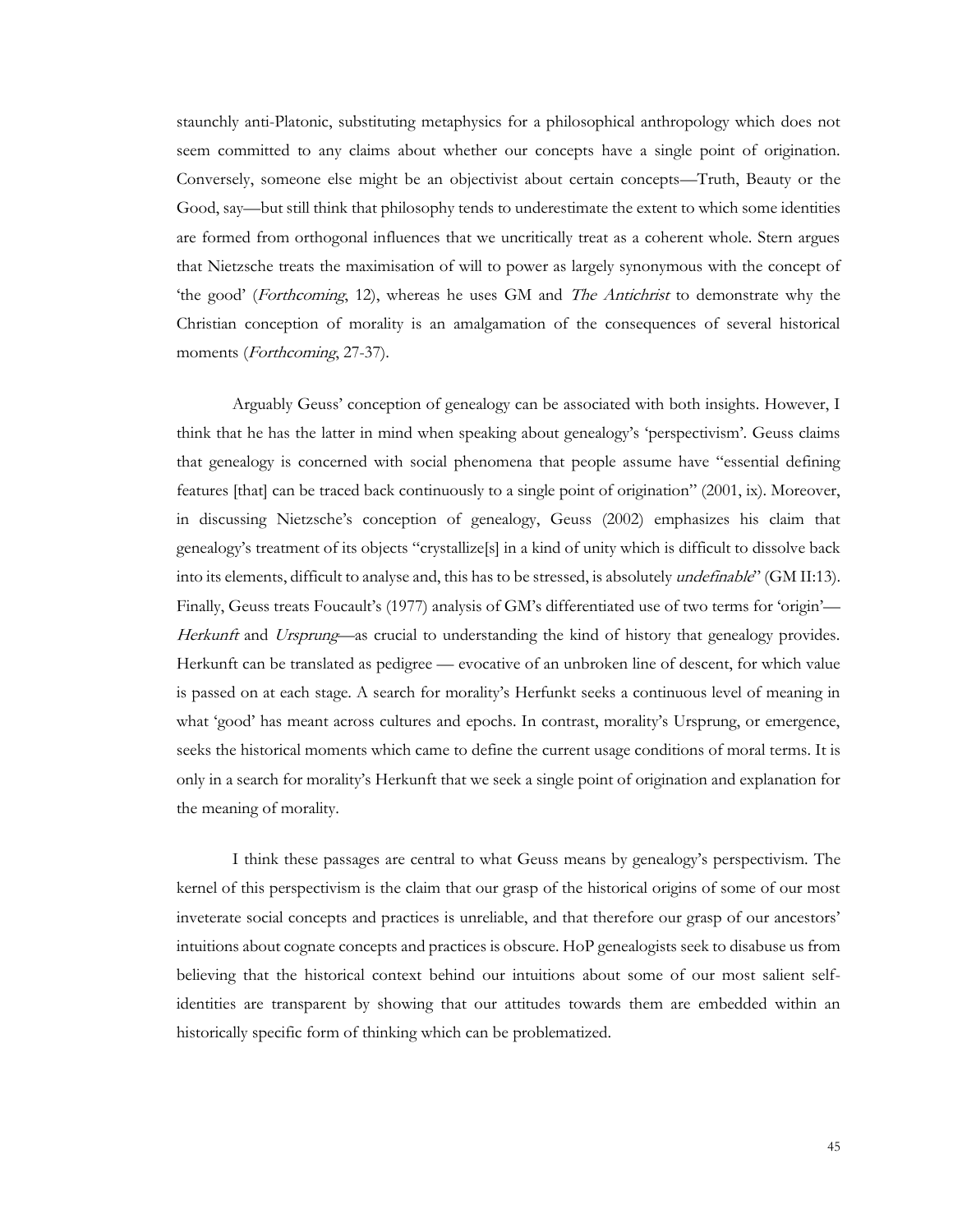Finally, SPE genealogies aim to provide functionalist explanations of our concepts. Such explanations have two complementary features. The first is a concern with naturalising explanations — i.e. explaining phenomena by means of concepts which we already think of as sufficiently naturalized (Williams (2000a, 154), Kail (2011, 221), Janaway (2006, 340), Queloz (2017b, 728)). It is important to emphasize that this claim is not meant to imply that the HoP and RCN explanations are not naturalistic, but rather that SPE genealogies have a particularly demanding conception of naturalistic explanations, and argue for the necessity of certain aspects of our practices.

For example, Hume's genealogy explains our practices concerning justice as consequences of certain universal features about human moral psychology and environments. Williams claims that demonstrating something to be an intrinsic good requires showing that it is "necessary (or nearly necessary) for basic human purposes and needs that human beings should treat it as an intrinsic good" (2002, 92, my emphasis). These present more demanding naturalist requirements than are present in Geuss' genealogy. He sought to explain our beliefs about the private/public distinction as a conflation of three different conceptions (Diogenesean, Caesarean and Augustinian). This explanation is naturalistic in that it does not reference any supranatural phenomena. However, it is not within that genealogy's explanatory burden to account for whether the employment of any of these prior forms is functionally necessary. This is not to say that one cannot expand Geuss' explanation to identify functionally necessary features. For example, Geuss suggests that one of the three distinctions being conflated by the Hellenic private/public dichotomy is the kinds of situations in which certain actions are likely to cause disgust. Geuss does not explicitly claim that disgust can be thought of as a feature of human-nature, but neither is it a big leap to think of 'disgusting' behaviour as amenable to functional explanations in those terms, such as the avoidance of noxious situations (which is not to imply that it manifests itself in the same way in all cultures, just as Williams shows with truthfulness). I see no particular reason why Geuss' other examples are not just as amenable to functional explanations. However, the point remains that it is not necessary for Geuss to explain our use of the public/private distinctions in terms of functional necessity. Whereas the success of SPE genealogies hinges on their ability to provide pragmatic explanations of social phenomena — to explain these phenomena "as a function of motives, reasons, psychological processes which we have reason to acknowledge already" (Williams, 2002, 33-34). Such pragmatic explanations of a discourse aim to answer two questions, designed to privilege linguistic-cum-functional explications over metaphysical ones: (i) Explaining what terms in the language do; and (ii) Explaining why we have terms in our language that do that.<sup>15</sup>

<sup>&</sup>lt;sup>15</sup> The same approach is favoured by the metaphysical Non-Representationalists.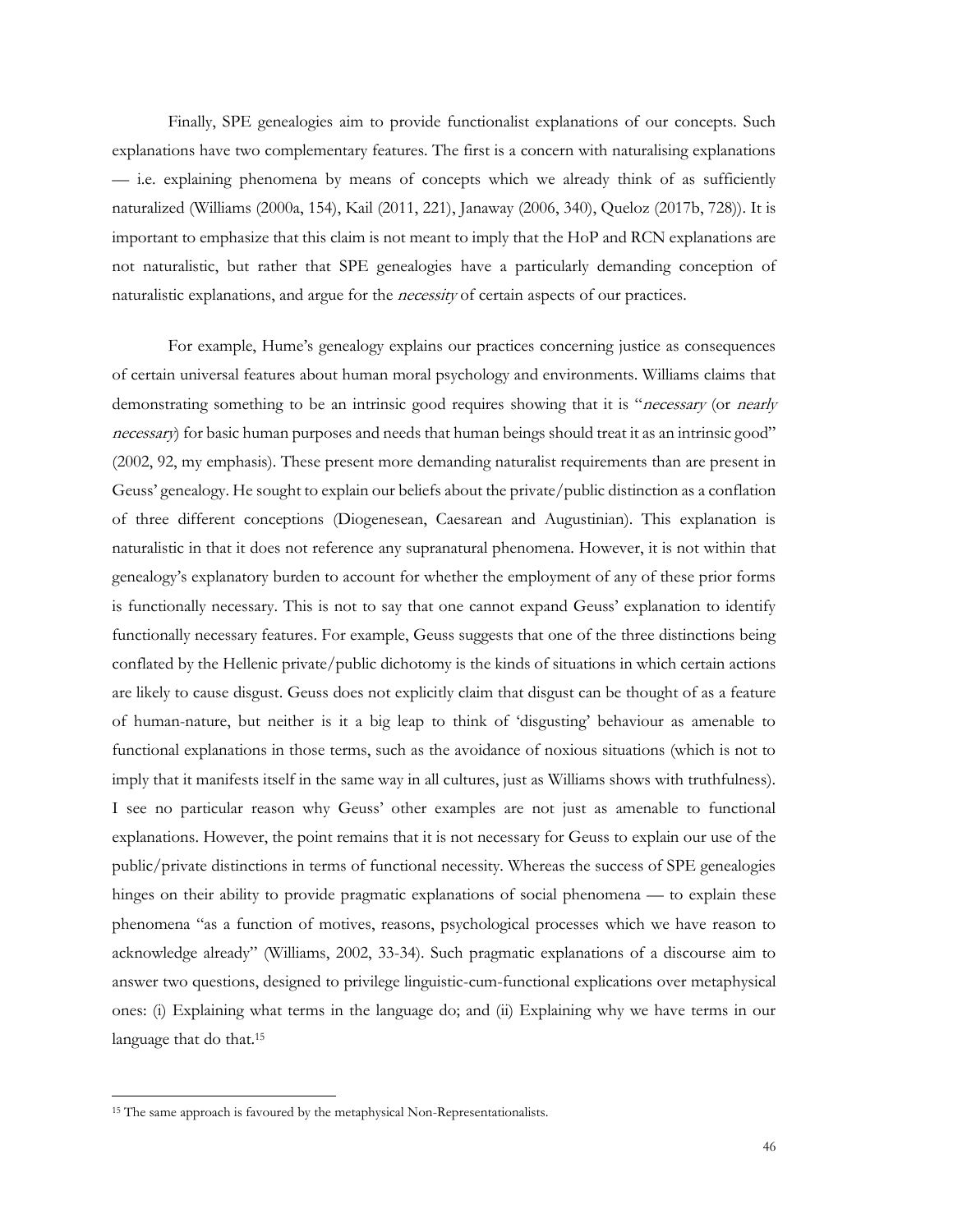The second concerns the relationship between genealogy and the sciences. SPE favours a more marked distinction between a genealogy's purely source-based historical claims and its social scientific hypotheses. This is particularly clear when we consider readings of GM by authors that primarily have a SPE-like conception of genealogy. Janaway has recently said of the claim that Nietzsche's genealogy "simply is history correctly practiced"<sup>16</sup> (Nehamas, 1985, 246 FN1) that this formulation "run[s] the risk of being uninformative: there are notable differences between genealogy and other forms of history" (Janaway, 2007, 10). Perhaps the best example of what Janaway means comes from the account of *bad conscience's* origin in (GM II:22). Here, we find Nietzsche's claim that he is describing 'what actually happened' juxtaposed with a passage best described as a situated psychological explanation. Janaway emphasizes that, here, doing 'real history' means providing an explanation that does not reference "specific, datable human-beings", only environmentally-situated generic psychologies (2006, 344). I take this to imply that a central disagreement Janaway has with Nehamas' and Geuss' readings of GM is over whether Nietzsche's genealogical method is historiographical (or purely historiographical).

# Genealogy and Historiography

Janaway is not alone in his position. According to Kail, Nietzsche's genealogy is largely psychological (2009, 114). Hoy describes Nietzsche's genealogical method as a form of "experimental reasoning" (1994, 252), and claims that "[GM] does not provide the detailed historical studies the preface calls for, and I cannot see that they are less psychologically speculative than Hume's" (1994, 253). Whereas Prinz (2016) argues that the advantages of Nietzschean genealogy comes from its blending of serious attention to both history and psychology.

I do not think that the central disagreement between SPE and HoP is over whether GM's argument is historiographical. Such a proposition implies that there is a clear distinction to be drawn between historical and psychological claims. I am not sure that there is. One might think that the watermark of orthodox historiography is that—unlike disciplines such as social psychology—it is concerned with 'token' rather than 'type' evaluations: that it always refers to its subject by individuating particular events or individuals, rather than through the attribution of psychological profiles. However, this is not an accurate characterisation of all historiographic practice. We might find it hard to identify specific occurrences in pre-agricultural societies, but that does not mean that they lie outside the scope of historiography. Neither does the individuation of events or individuals always benefit a historical narrative. Compare a chronology of kings to an economic history of

<sup>16</sup> The claim is also defended by Geuss (1994, 285).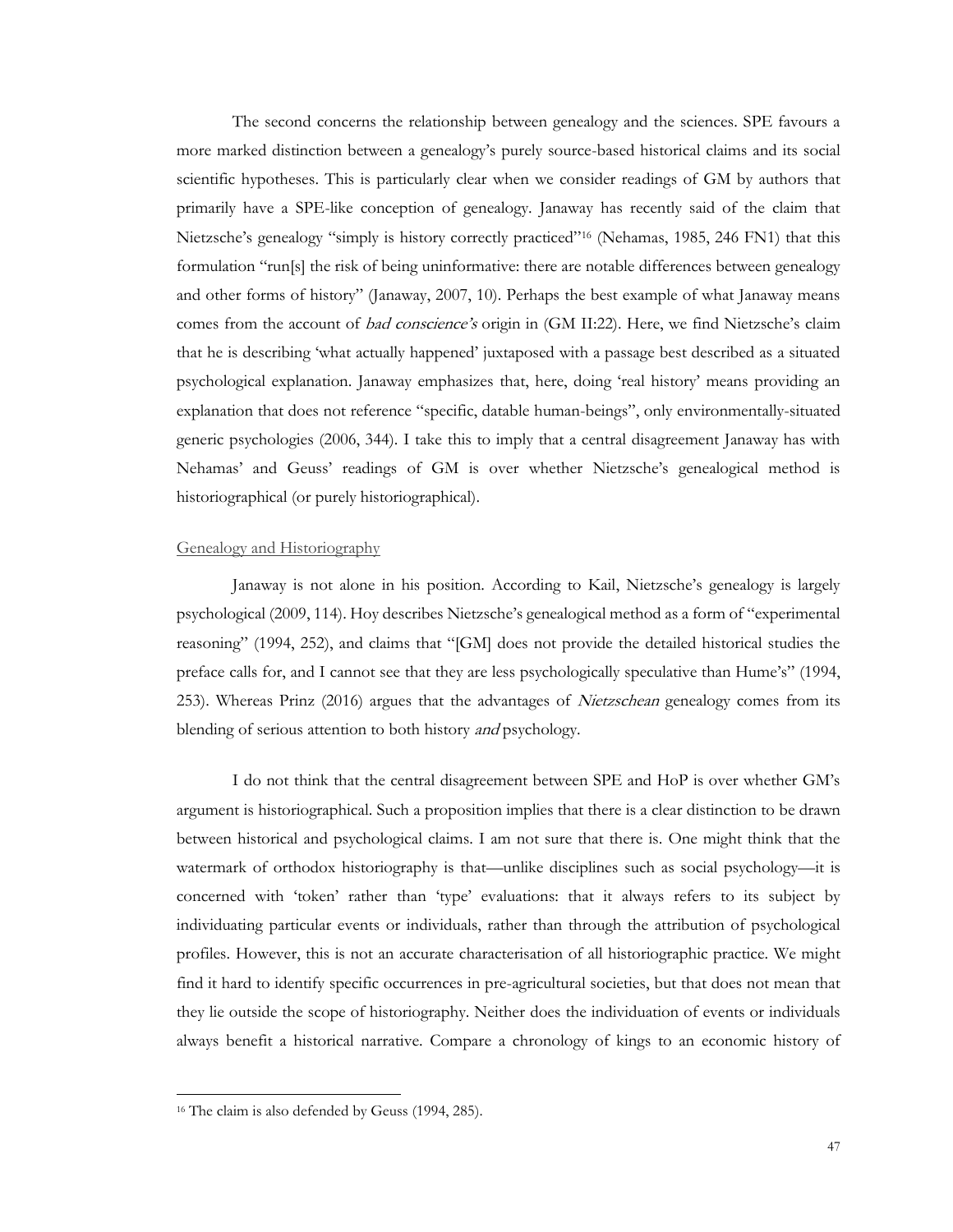continents — what constitutes good historiography in either case differs greatly. Given this, why should we not think that Nietzsche's accounts of ressentiment, although largely predicated on the character-types of 'Nobles' and 'Slaves', employs a valid historiographical method? Even if genealogy in GM is construed as a situated psychological account, I do not think that this would vindicate the claim that Nietzsche's conception of genealogy is not historiographical. It seems at least as historiographical as a Marxist history of the 'bourgeoisie' and the 'proletariat'.

A more useful way of contrasting SPE and HoP is on their relationship to fiction. To see this, recall the differences in what Prinz and Bevir think is innovative about Nietzschean genealogies. Prinz suggests that Nietzschean genealogy's innovation was its ability to marry concerns for historical accuracy with serious attention to moral psychology. Prima facie, this seems an odd distinction to make: some psychological explanations are historical. Consider however state of nature stories that are fictional by definition. Here, the distinction makes more sense. Williams (2002, 33-34) discusses how fictional genealogies can be informative. He argues that the simplifications involved in fictional genealogies reveal as rational the relationship between the reasons for actions of both those societies that already make use of the concept or practice being genealogised *and* those societies that don't yet possess the term, but possess a psychology and an environmental-situation that allows them to appreciate why it would be useful. I.e. fictional genealogies help explain how a society without the concept of a social contract finds itself with rational reasons to act in the same way as societies that do. Williams extrapolates from this argument a reason for thinking that fictional genealogies are better placed than their non-fictional counterparts to demonstrate a concept's functionality: "Genealogy keeps historical fact and functionalist abstraction in their places" (2002, 35).

Consider GM. SPE theorists place a greater focus on how developments in our moral history—such as the advent of disparate frameworks through which Slaves and Nobles value morality—fulfil a role that would always need filling once we accept the premise that that history always responds to the dynamics of the character-types of the Noble and the Slave. This is reflected in Kail's definition of genealogy in GM as asserting the Genealogy as Situated Psychological Account, which would, I think, be accepted by Janaway and Hoy, and account for the 'psychological' aspects of the method which Prinz thinks are so important.

On the other hand, Bevir (2008) argues that GM was innovative because it defended the radical history view. This means eschewing reference to anthropological universals, portraying history as discontinuous and contingent, and thinking that there are always innumerable ways in which a representation may be reinterpreted, transformed, or overpowered (2008, 267-268). Bevir's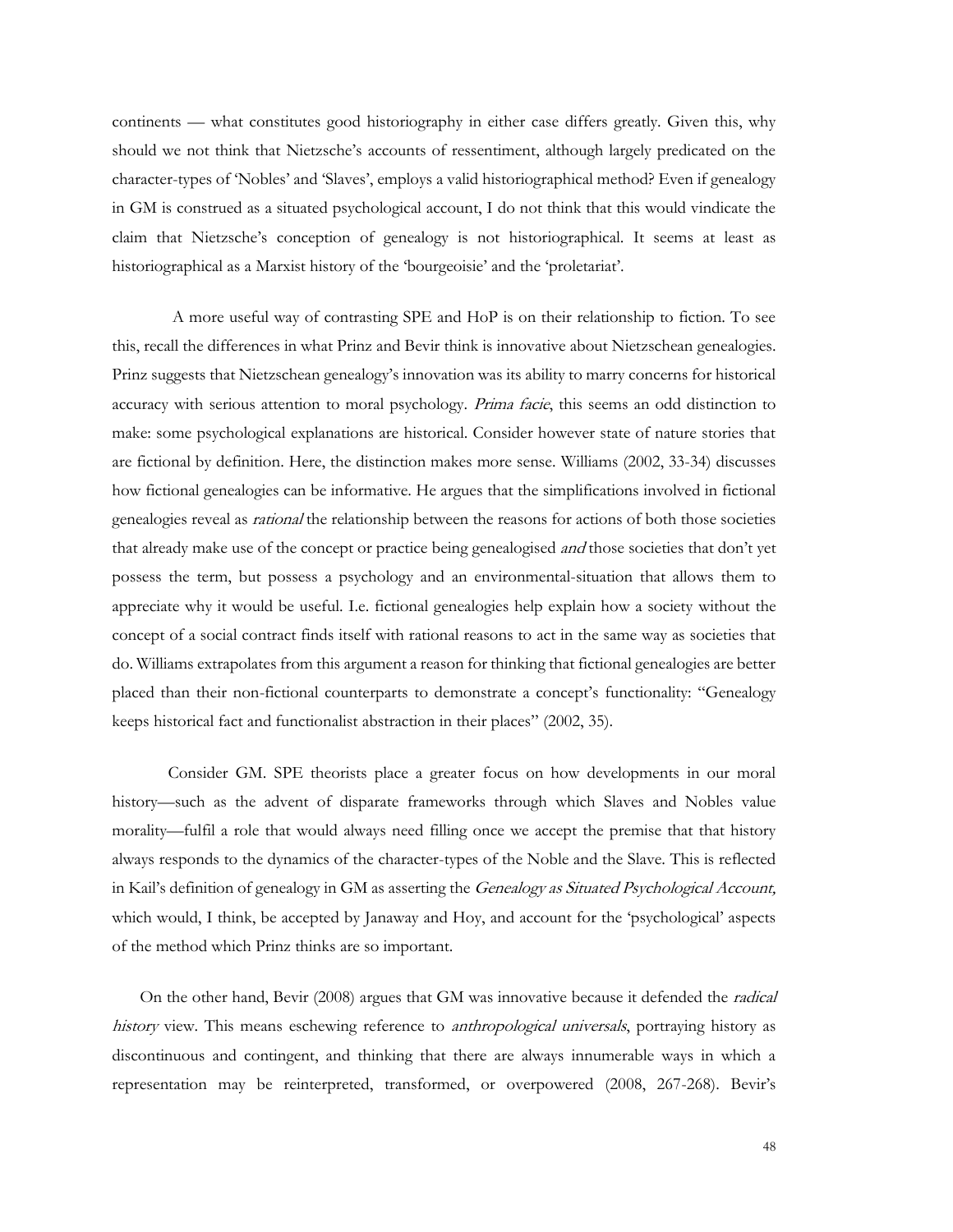interpretation of history is similar in many ways to Geuss', whose conception centres around the claim that history is a struggle between historically embodied forces that attempt to overpower each other; the development of which cannot be modelled through tools such as the state of nature, instead the outcomes are overwhelmingly the product of gross historical contingency  $(2001, x\ddot{u})$ . This has consequences for the status of the concepts and practices we end up adopting:

"Any significant human phenomenon that has succeeded in maintaining itself throughout a long history into the present, then, can be expected to be a highly stratified composite whose parts derive originally from different periods." (*Ibid.*)

Thus, for Geuss, genealogical explanations show us that "[t]here is no such thing as *the* origin of significant social phenomena, and to speak of an 'origin' is just to pick out a point that recommends itself for its convenience for whatever purpose one has in mind, but has no absolute standing." (Geuss, 2001, x). As we have seen, this was exactly what Foucault had in mind with his distinction between Herkunft and Ursprung.

Emphasis on how Nietzsche's conception of history took the distinction between Herkunft and Ursprung to be paramount is also evident in the work of Prescott-Couch (2015), who views the role of history in GM as intended to reveal the structural-complexity of morality's history. An interpretation of a practice is structurally-simple if it assumes the relations between the parts of a practice operate together in support of a single basic function (2015, 243). Take the employment of a medium of exchange to purchase goods and services (Ibid.). This involves many different practices, from printing and distributing paper bills to the digital infrastructure required by debit-cards. However, each part supports the function of *increasing the efficiency of exchange*. Not all practises are amenable to a structurally-simple interpretation. Consider Christmas (Ibid.) – the elements of this practice have Christian, Pagan, and consumerist influences. There is no unified rationale to the practice. For Prescott-Couch, history's function in GM is to disclose how the history of morality is not amenable to a structurally-simple interpretation, as the English-Psychologists had assumed. Rather, genealogy aims to uncover the truncated, stratified, and discontinuous histories of our identities. It is hard to see how a fictional genealogy could ever achieve this objective.

Some critics, such as Kail (2011, 233), have taken issue with Williams' decision to call genealogies that depart from real history fictional genealogies. He argues that calling them conjectural genealogies would have been more apposite as it suggests the possibility that genealogies might offer historically correct explanations. It is not clear to me that Williams would accept this suggestion. I think he contends that state of nature stories deal with environments that are simplified to such an extent that any explanations we derive from them must by necessity be thought of as *imaginary*.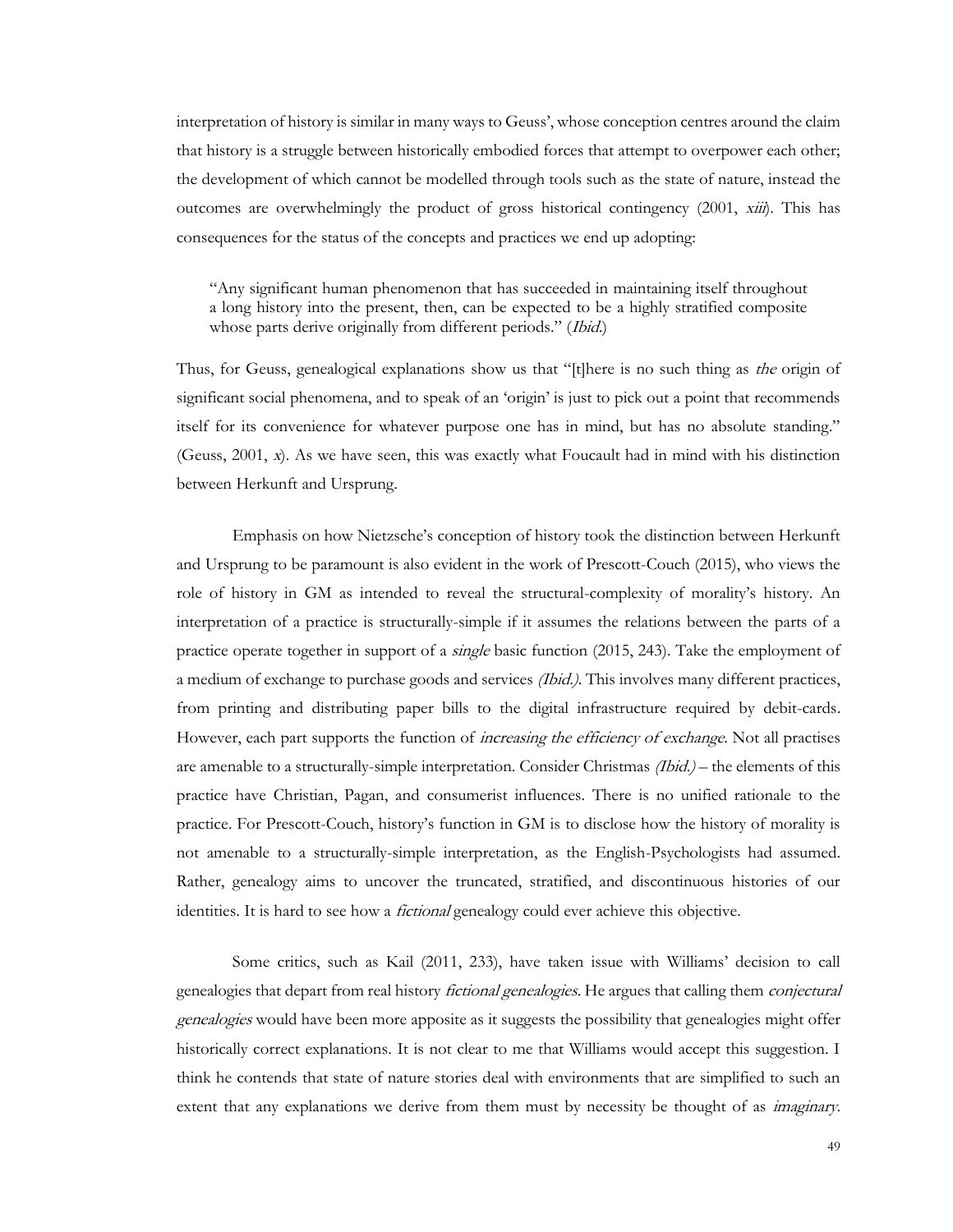Unassisted, fictional genealogies do not work as explanations of our practices in the real world, because real world explanations must reference the complicating factors that are bracketed out by our fictional accounts. However, if Kail's reading is right, we might think that this disproves the claim that the distinction between SPE and HoP genealogies centres on the role of fiction. I am not convinced. Even if state of nature stories are conjectural in Kail's sense, we can still identify an important distinction in aims between the two conceptions. HoP proceeds from evidence that our representations of a practice have historically been different to conclude that our current representation could be different. SPE proceeds from the claim that the root needs and circumstances supporting central practices have always been constant, in order to conclude that something like those practice would always have developed to fulfil our needs.

#### Methodological Description

Genealogies also employ distinct methodologies. The output of HoP investigations is the demonstration that the genealogicised item is a product of a highly truncated, contingent, and layered history, lacking both functional coherence and historical univocality. This requires a methodology that is documentary in character, and problematizing in output. Documentary because it grounds genealogies in 'real history': not merely postulating on how we might have come to think as we do, but showing us how we actually did. Problematizing because it aims to uncover the contingent cacophony of influences that inform our representations of the world, as well as the lack of stable grounding for the inveterate evaluative attitudes we uncritically take towards them. Of course, there is more than one methodology that adheres to this perspectivist postulate; despite their similarities, HoP thinkers have distinguished between Foucault's and Nietzsche's genealogical methods (Sax (1989), Geuss (2002), Koopman (2013)). Nevertheless, one salient characteristic of HoP is that all genealogies under its conception are structured to uncover the untraceability of the genealogicised item.

The best description of SPE's methodology is given by Kail's *Genealogy as Situated* Psychological Account. SPE's naturalistic concerns for pragmatic explanations, and its distinction between historical sources and scientific hypotheses explain why SPE genealogists are attracted to situated psychological explanations such as state of nature accounts that lack the concern with historical detail favoured by HoP. Overall, SPE's methodology can be described as *modelling* in nature, and *functional* in output. *Modelling* because its genealogies abstract from examples of particular individuals or locations, instead aiming to identify the environmental and psychological variables that explain social beliefs and behaviours. Functional because it accounts for the existence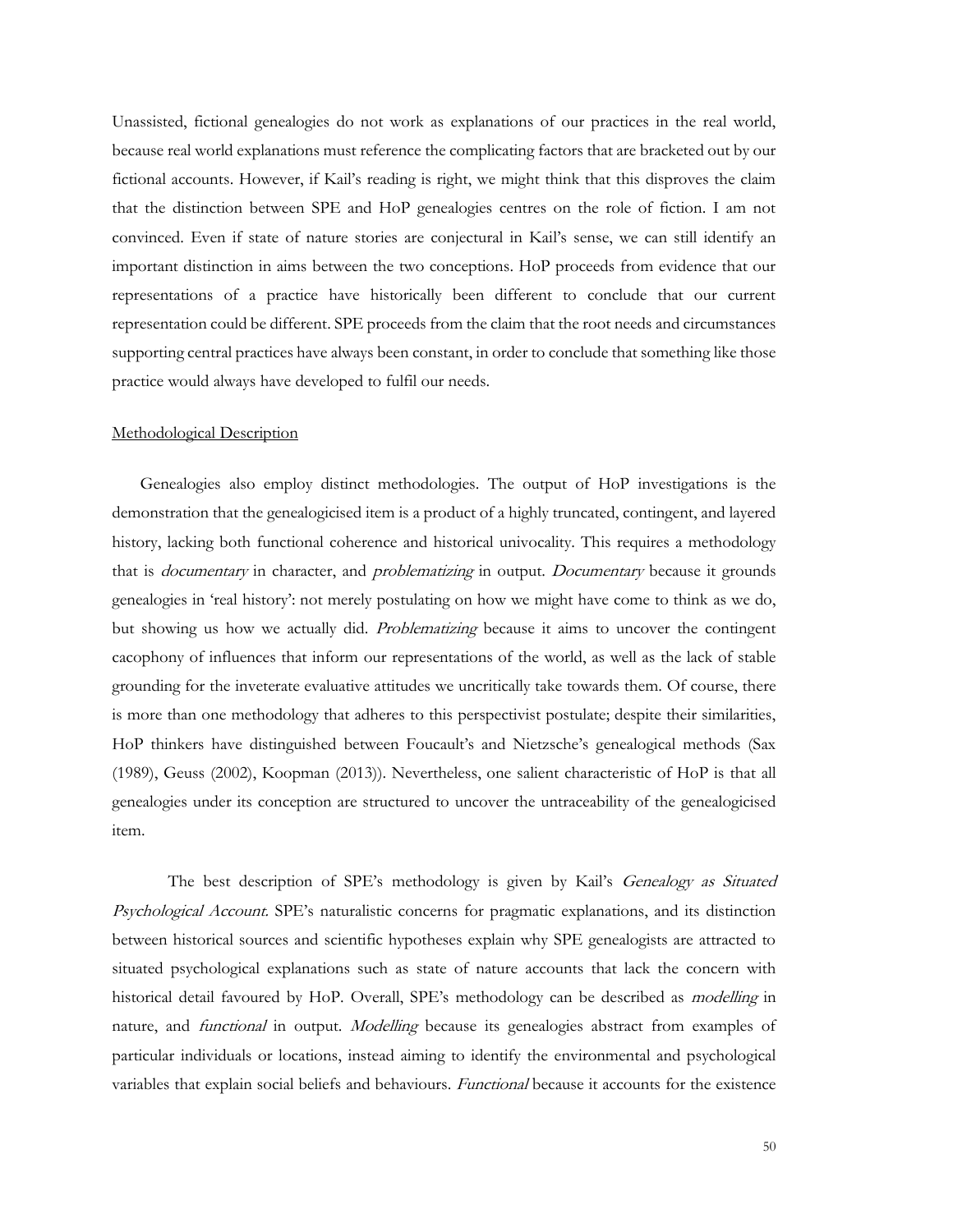of practices and concepts in terms of our needs, which we might think of as characteristic of Nietzsche's substitution of philosophical anthropology for metaphysics.

Williams' genealogy contains a second stage which distinguishes the parameters that explain a concept's functional necessity to the much more localised and historically contingent developments that overlie the functionally necessary features we ascribe to a concept. For example, our conception of truthfulness in the UK is informed by living under a parliamentary democracy—(although we expect a certain amount of equivocation from members of Government when asked about state business, we also expect their behaviour to accord with the virtues of truthfulness, e.g. by not lying in the House)—but it is not a functional necessity that human societies develop this form of politics. Thus the genealogical methodology retains the paradigmatically SPE characteristic of establishing the functional boundaries of our concepts and practices through something like a state of nature account, but adds to this the methodological objective of discerning the historically contingent features which they have developed. Moreover, Williams' Philosophy as a Humanistic Discipline suggests that he does not think that the purpose of genealogies is to vindicate functionally necessary features and undermine the historically contingent. Rather, their purpose is merely to distinguish these two categories.

Finally, RCN's methodology is to provide a causal narrative that gives us reason to be sceptical or feel anxious about the epistemic status of some of our beliefs. Srinivasan thinks that reflecting on the epistemological significance of these sorts of narratives leads to further philosophical questions about what the best philosophical stance to take in the face of this anxiety is. This further result should not be thought of as part of the RCN conception of genealogy or its methodology. Rather, the question about how to face up to genealogical anxiety illustrates an avenue of philosophical investigation that becomes relevant when we think about the role of contingency in shaping our past from within the specifically epistemological framework proposed by the RCN conception.

The RCN methodology is more open-ended than that of HoP and SPE genealogies. For example, I might read Public Goods, Private Goods as an RCN genealogy in that it provides me with reasons to develop genealogical scepticism or anxiety about my judgements concerning what aspects of my life should be protected from State intervention because they belong to the private sphere. Similarly, situated psychological accounts—such as those presented by the so-called 'hermeneutics of suspicion' accounts—could also provide reasons for scepticism or anxiety about my beliefs. This does not mean that the HoP and SPE conceptions can be subsumed under the RCN conception. What allows both particular examples of SPE and HoP genealogies to also serve as examples of RCN genealogies is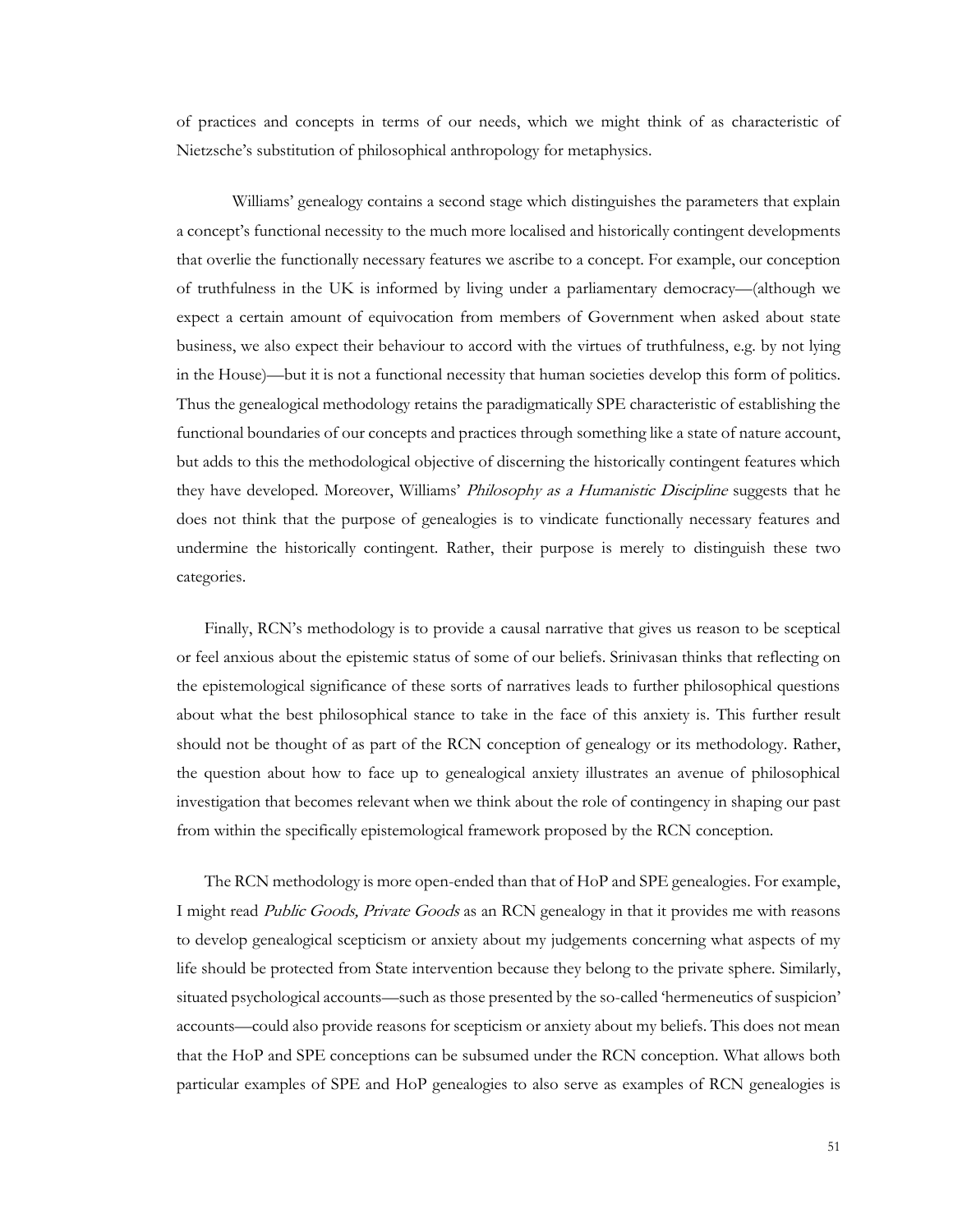that the latter's methodology is defined at a more abstract level. However, although there is some sense in which the methodologies of HoP and SPE can be used under the RCN conception, it remains the case that these conceptions are aimed at different kinds of objects, and intended to provide different kinds of explanations.

# Summary

This section introduced three different conceptions of genealogy, under which a vast sway of genealogical examples could be subsumed. It then applied Section II's rubric to elucidate the central distinctions between these conceptions. This provided the resources to satisfy this thesis' first objective. Namely,

**(Objective 1)** – I provide the reader with a rubric through which to identify something as a genealogy.

Our analysis has shown that we can only identify genealogies qua membership to a given conception of genealogy. It is not possible to provide a non-disjunctive set of conditions for identifying all genealogies because the literature contains three heterogenous conceptions of what genealogy is. Instead, genealogies should be identified by comparing whether an investigation's objects of study, explanatory aim and methodology match that of one of the three conceptions. These can be summarised as follows:

## Object of Study

The RCN conception investigates causal narratives underlying beliefs about which we are prone to feel anxious or sceptical due to our first-order epistemological commitments. The HoP conception investigates deeply embedded self-identities, which are commonly and mistakenly assumed to have a continuous identity and to have developed in accordance with a coherent rationale. The SPE conception primarily investigates the environmental and psychological conditions that explain why we developed the social phenomena that we have, and, under Williams' development of this conception, also identifies which aspects of our social phenomena lack a functionally necessary role, but have nevertheless have become part of what we value.

#### Explanatory Aims

Genealogies under the RCN conception are concerned with justifying an affective stance of anxiety towards our beliefs given certain first-order epistemological commitments. Some thinkers,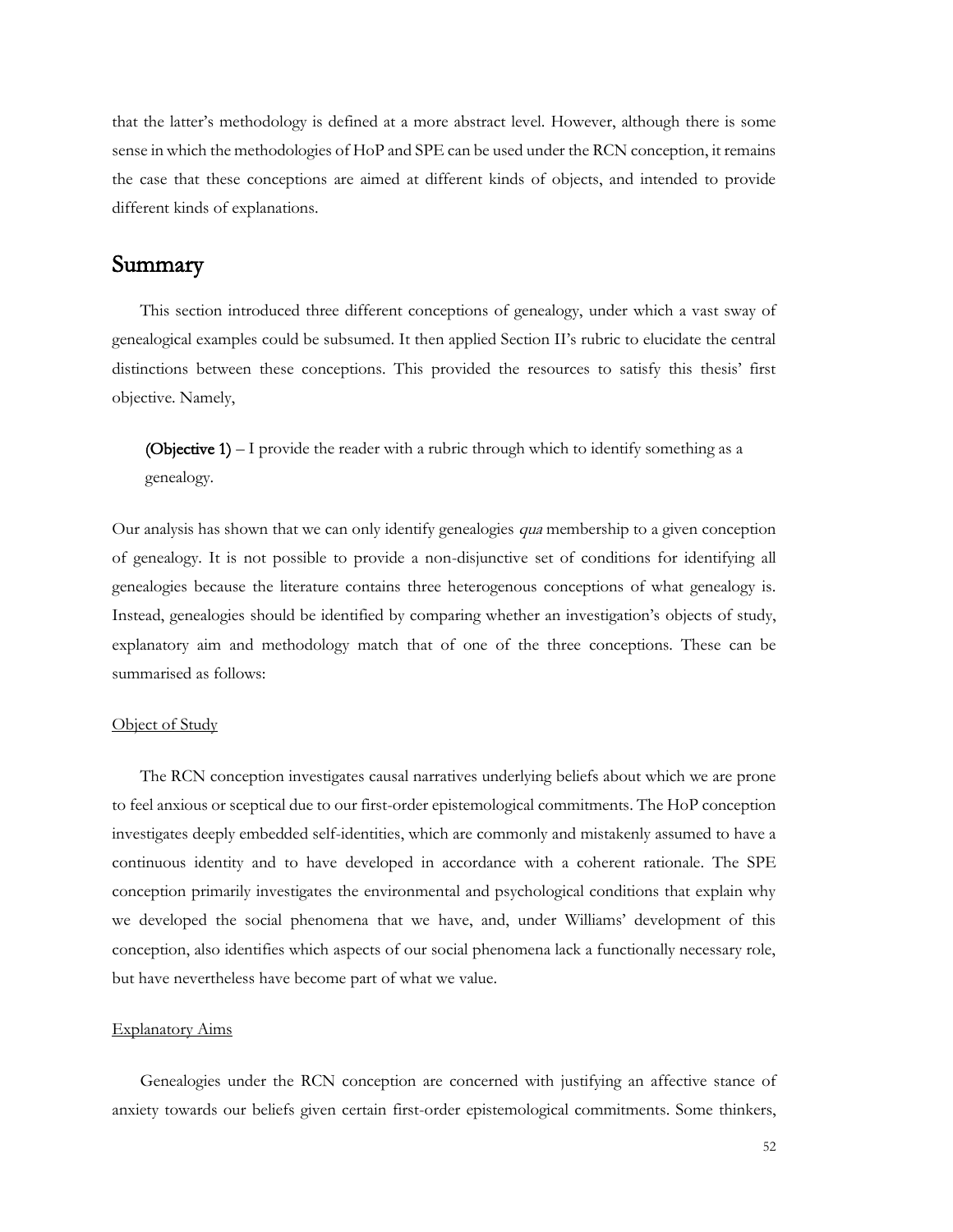such as Srinivasan, view this as requiring us to revise our epistemological stance towards philosophical beliefs in general, particularly by placing a greater emphasis on adopting a relationship to the epistemological status of our beliefs that allows us to overcome anxiety. Under the HoP conception, genealogies explain why certain self-identities are ripe for problematization: that is, why certain selfidentities (concepts, practices, institutions, or social identities) are less coherent than we assume and can allow for a greater number of justified evaluative stances than we currently suppose. Finally, under the SPE conception, genealogies explain the necessary functional role some of our concepts play given the kinds of moral psychologies we possess and the material environments in which we abide. Further, under Williams' development of this conception, genealogies also highlight the historical moments in which additional features were ascribed to these concepts, over and above those that are explained by situated psychological accounts.

# Methodological Framework

Genealogies under the RCN conception identify specific causal narratives that underlie a given belief and highlight its contingency in a way in which we are prone, given our first-order epistemic commitments, to respond to with scepticism and anxiety. Under the SPE conception, genealogy identifies the social-cum-environmental variables to which specific psychological types are responsive to, using these to explain our practices as by-products of our environmental situation. Whereas genealogies under the HoP conception identify, through meticulous historical detail, the discontinuous and sedimentary character of the history of our social concepts, institutions, identities and practices that we have come to uncritically assume possess functional coherence and historical univocality.

# Section IV

Having provided a taxonomy of genealogical conceptions to identify something as a genealogy, this section seeks to satisfy our second objective

**(Objective 2)** – I enable the reader to articulate the reasons why a (good) genealogy can assist philosophy.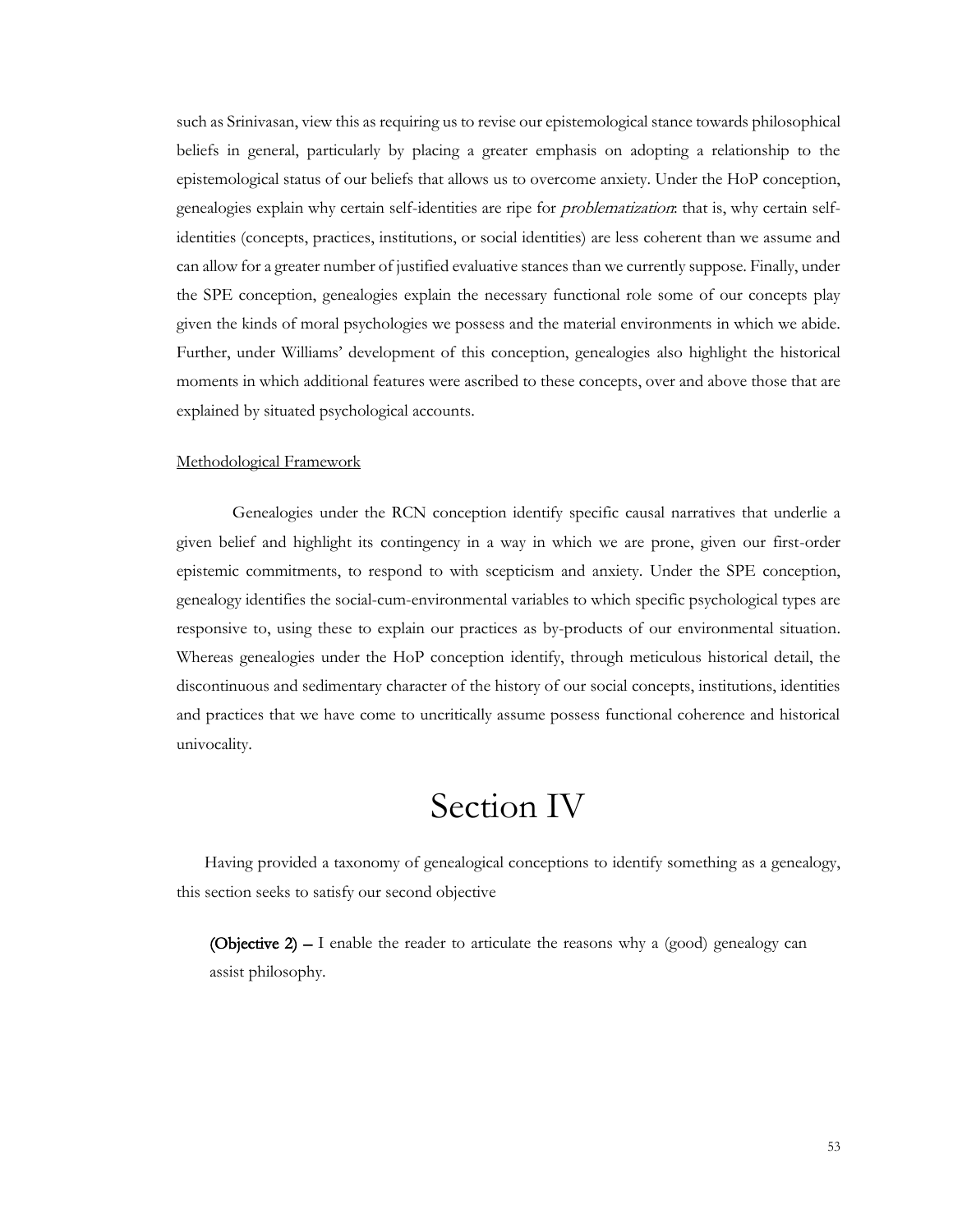There existed a noted hostility within certain philosophical traditions to the idea that philosophical insight can be garnered through studying the origins of our philosophical outlooks, <sup>17</sup> as famously evidenced in "Ryle's frequent injunctions to treat something written by Plato as though it had just come out in the most recent issue of Mind" (Conant, 2016, 39). Gilbert Harman has claimed that "the history of philosophy tends not to be useful to students of philosophy", just as it is "not particularly helpful to students of physics, chemistry, or biology to study the history of physics, chemistry, or biology" (Queloz, 2017a, 137). Karl Popper's The Poverty of Historicism goes further, arguing "that historicist inquiry was not only irrelevant to the pursuit of philosophical truth, but moreover morally pernicious" (Srinivasan, 2019, 3).

Insofar as genealogies (under any conceptions) are attempts to garner philosophical insights about ourselves—our practices, concepts, social identities, institutions, beliefs, etc.—through investigation into their origins, genealogists should respond to these kinds of challenges. On the other hand, I hope that our investigation so far has convinced the reader that there is no common form of enquiry referenced by the term 'genealogy'. Thus we should neither assume that objections to one conception of genealogy will apply to others, nor that the responses available to one conception will be available to others.

In what follows, I investigate what I see as the most common objection levelled against the validity of genealogical arguments: the claim that genealogies commit the genetic fallacy. I first consider what adaptations are necessary to make the challenge relevant to each of the three conceptions of genealogy, and then discuss what responses are available to them.

# The Genetic Fallacy

Our first task is not simple: one finds in the literature several definitions of the 'genetic fallacy',<sup>18</sup> many of which are not even superficially similar. For instance, the genetic fallacy has been defined in some places as the conflation of the temporal or historical origin of a belief with its logical nature and in others as the mistake of inferring the current function of a concept or practice from its ancestral function.

<sup>17</sup> Conant (2016, 36-42) offers a good summary of some of the attitudes adopted by analytic philosophers towards the history of philosophy.

<sup>18</sup> Queloz (2018, FN 12) provides a useful index of the different ways the genetic fallacy has been defined in the literature.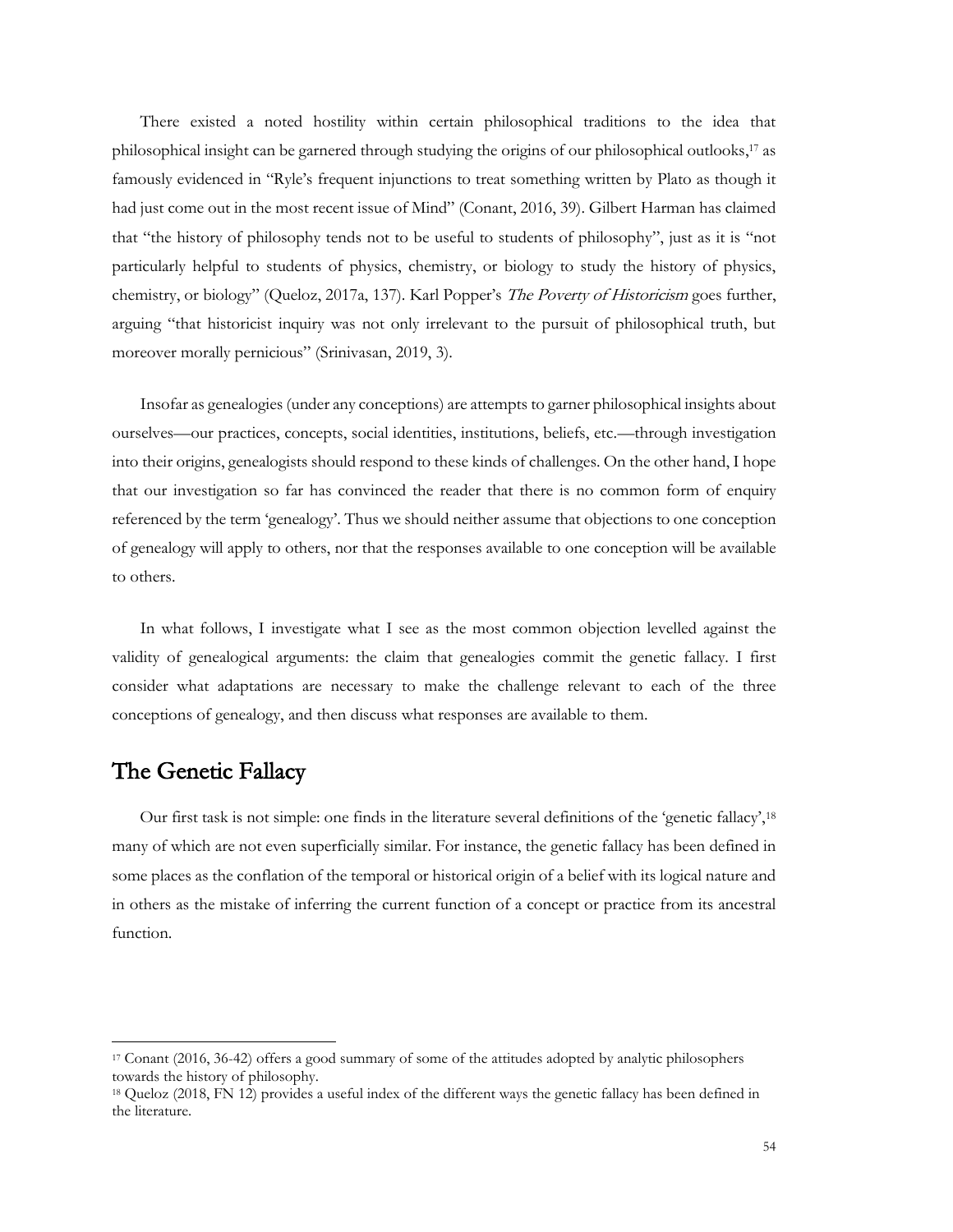Given this ambiguity, I propose a more stipulative approach. For our purposes, I will take the 'genetic fallacy' to refer to a conflation—first mentioned in the Introduction—between what Reichenbach (1938) called a theory's context of discovery and its context of justification. Reichenbach claims that the distinction illustrates "the well-known difference between the thinker's way of finding [a] theorem and his way of presenting it before a public" (1938, 6). That is, it distinguishes between the explanation of how we first came to believe in a theory, and the explanation of why we should continue to do so given what we now know. The conceptions we have defined are not primarily concerned with theories, but I will assume we can extrapolate Reichenbach's worry to the objects relevant to each conception (e.g. beliefs, practices, self-identities, etc.). Irrespective of which of these objects we have in mind, I think Reichenbach's distinction helps articulate a particular fallacious argumentative step — "not the inference from origins to justification per se, but the inference from irrelevant information about origins to justification" (Queloz, 2018, 5). I will stipulate that an argument commits the genetic fallacy whenever we can show that it tries to reach a normative conclusion about an object that relies on inference from facts about the context of discovery of our representations that do not apply to our current context of justification.

There are three reasons why I have chosen this formulation. Firstly, because of the sociological influence Reichenbach's work has had—particularly within the philosophy of science—in discussions about the incompatibility of 'positivistic' and 'historicist' philosophy, (see, e.g. Hoyningen-Huene (1987, 501-502)). Second, because it is used by authors writing on the relevance of the genetic fallacy to genealogy ((Srinivasan, 2019, 3), (Queloz, 2018, 4-5)). 19,20 Finally, and most importantly, because I think there are a few *prima facie* plausible ways for motivating objections to the normative consequences of genealogies via this distinction.

Here are two examples. One might claim—plausibly, if inaccurately—that the purpose of GM is to destabilise our beliefs that cohere with Christian morality's construal of morality by revealing the pudendo origo—the shameful context of discovery—from which they originate. Indeed, we might think that Srinivasan (2015, 325-326) provides such a reading. For her, GM argues that our system of morality was formed through the interplay of lowly forces. Our beliefs about morality are besmirched by this formation process, putting their epistemological status into question. Not all the examples of genealogies we have considered are amenable to objections of this type. Engels' genealogy of the

<sup>&</sup>lt;sup>19</sup> Queloz, following Salmon (1973, 11), describes it as "the error of treating items in the *context of formation* of conceptual practices as if they belonged to the context of justification when in fact they do not" (Queloz, 2018, 4-5). For our purposes, I assume we can treat Solomon's context of formation and Reichenbach's context of discovery as synonymous.

<sup>20</sup> Stern (2019) and Loeb (1995) take a different approach, although I think their conclusions are reconcilable with mine.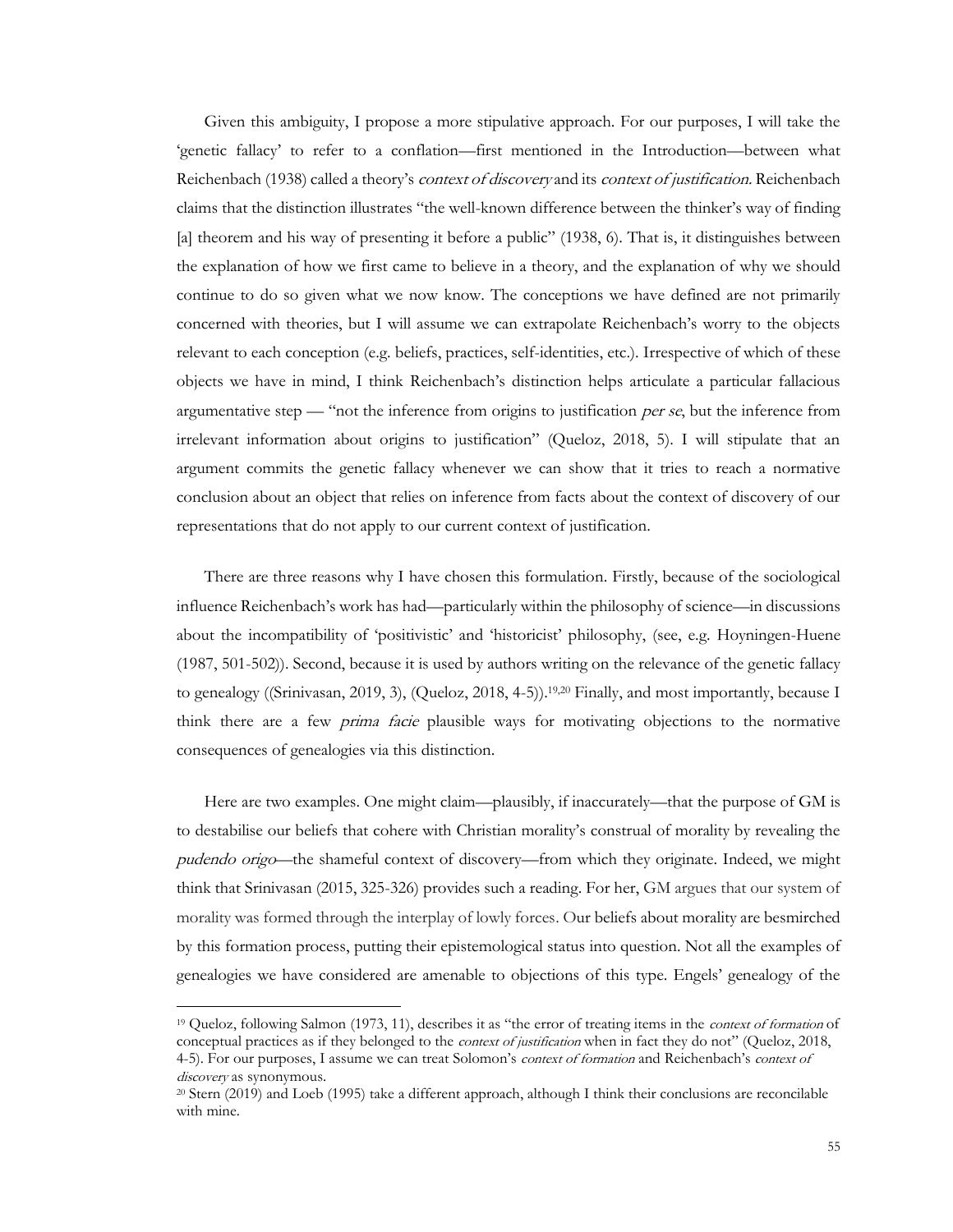material dialectic explains our adoption of the asymmetric monogamy model. One could question what relevance this dialectic has to an evaluation of that practices' continuation: although Engels' genealogy provides an explanation of the context of discovery for asymmetric monogamy, this is of little relevance to the philosophically more interesting questions of what our reasons are—i.e. what the context of justification is—for continuing to adopt this model of familial organisation. This objection is not analogous to the one levelled against GM because it does not seek to show that our current model of familial organisation is based on false beliefs, but that the formation process for our practices is irrelevant to adjudications on their continuation.

The difference in how Reichenbach's distinction is used in these cases underscores the need to analyse the threat posed by the genetic fallacy to genealogy at the level of individual conceptions. That said, on a sufficiently abstracted level, we can say that thinking about the genetic fallacy helps us identify how genealogies could inform normative philosophy:

"What normatively ambitious genealogical explanations depend on, then, is that there be such a connection rendering some aspect of the context of formation relevant to the context of justification" (Queloz, 2018, 5).

Queloz contends that genealogies employ two basic strategies when providing an appropriate connection between the two contexts: they either appear as *genealogies of genetically justified* practices (GGJP) or as genealogies yielding justifications (GYJ). The former is concerned with practices whose authority derives from its representation of its own formation processes, such as decisions made through the democratic process, or by the inheritor of the Catholic apostolic lineage (Queloz, 2018, 6). Decisions made through these processes derive their authority from the processes by which they are reached. Moreover, the reason such processes are considered authoritative is because of the representation we have of their formation processes. Queloz (Ibid.) claims that GGJP genealogies can be used to either subvert or vindicate these representations via the following strategies:

#### (Vindicatory/Subversive) GGJP:

- Conceptual or evaluative practice P understands itself or claims authority for itself in terms of a representation  $R_{(FP)}$  of its own formation process FP.
- Inquiry into how FP might have given rise to P suggests that  $R_{(FP)}$  is (true/false).
- Therefore, the authority of P is to that extent (vindicated/subverted).

Notice that these strategies are about whether representations are  $true$  — i.e. they are about beliefs we might have about these formation processes. This suggests that these schemas may possibly apply to the RCN conception.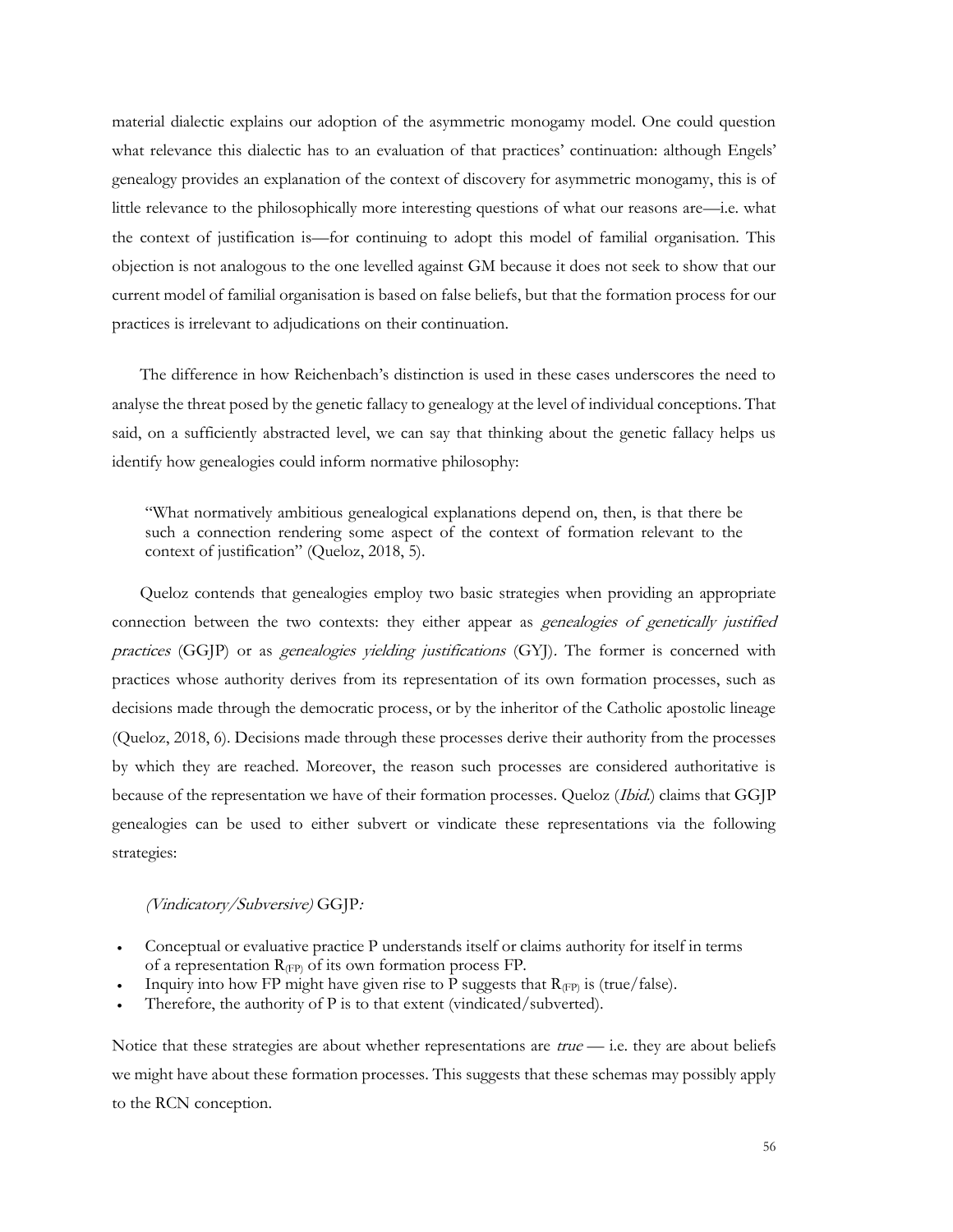I say possibly because Queloz does not define what 'conceptual or evaluative practices' are. The examples he cites are of processes that are embedded within a larger spiritual-political social structure. However I read this terminology as capacious enough to apply to the objects of study of the RCN conception. For example, I take it that the schema can apply to practices such as the formation of certain kinds of philosophical belief—e.g. the conceptual practice of distinguishing between what cases constitute knowledge—and that the authority on which these practices are based is that of our trust in the unbiased character of our philosophical judgements. Hence, the case of *Experimental* Gettier could be construed as a subversive GGJP.

Queloz claims that the subversive GGJP strategy is the standard way in which genealogists have responded to the 'genetic fallacy' objection (2018, 6), adding that "a genealogy can sap the authority of beliefs or ideas by revealing their contingency insofar as these demand authority for themselves in terms that are incompatible with that contingency" (2018, 7). This statement coheres with Srinivasan's position, with the caveat that she thinks that what is to be considered 'incompatible with that contingency' will be epistemologically contested case by case. Thus, with *Expertimental Gettier*, whether I find the fact that my philosophical judgements are contingent upon my being an Easterner troublesome will depend on whether I think my Westerner counterparts share a sufficiently similar method for deriving their philosophical judgements.

The second strategy for overcoming the genetic fallacy challenge is what Queloz calls the genealogies yielding justifications (GYJ) strategy. The primary difference between these is that instances of the latter strategy do not disclose how practices claim authority for themselves, but instead provide explanations of why our practices originated. Queloz explicates this in relation to a concept of rational contingency.

#### Rationally Contingent:

"Let us say that a practice P is rationally contingent to the extent that the considerations contributing to the best explanation of why a group G engages in P fail to provide reasons to prefer P over possible rivals to P, where possible rivals to P are unrealised alternatives to P competing for the place in our lives occupied by P, and notably include the abandonment of P." (2018, 7)<sup>21,22</sup>

<sup>&</sup>lt;sup>21</sup> Queloz's formulation has in mind Williams' point from *Philosophy as a Humanistic discipline* that it is not our job to search for a system of political or ethical ideas that is best from an absolute point of view. See his discussion on page nine, particularly FN 22.

<sup>22</sup> Because Queloz (2018) is almost exclusively concerned with what I have called SPE genealogies, he does not have much to say on Williams' other claim that "deriving our concepts a priori from universal conditions of human life… are likely to leave unexplained many features that provoke philosophical enquiry". This claim, I contend, is only explainable by taking the HoP conception into account.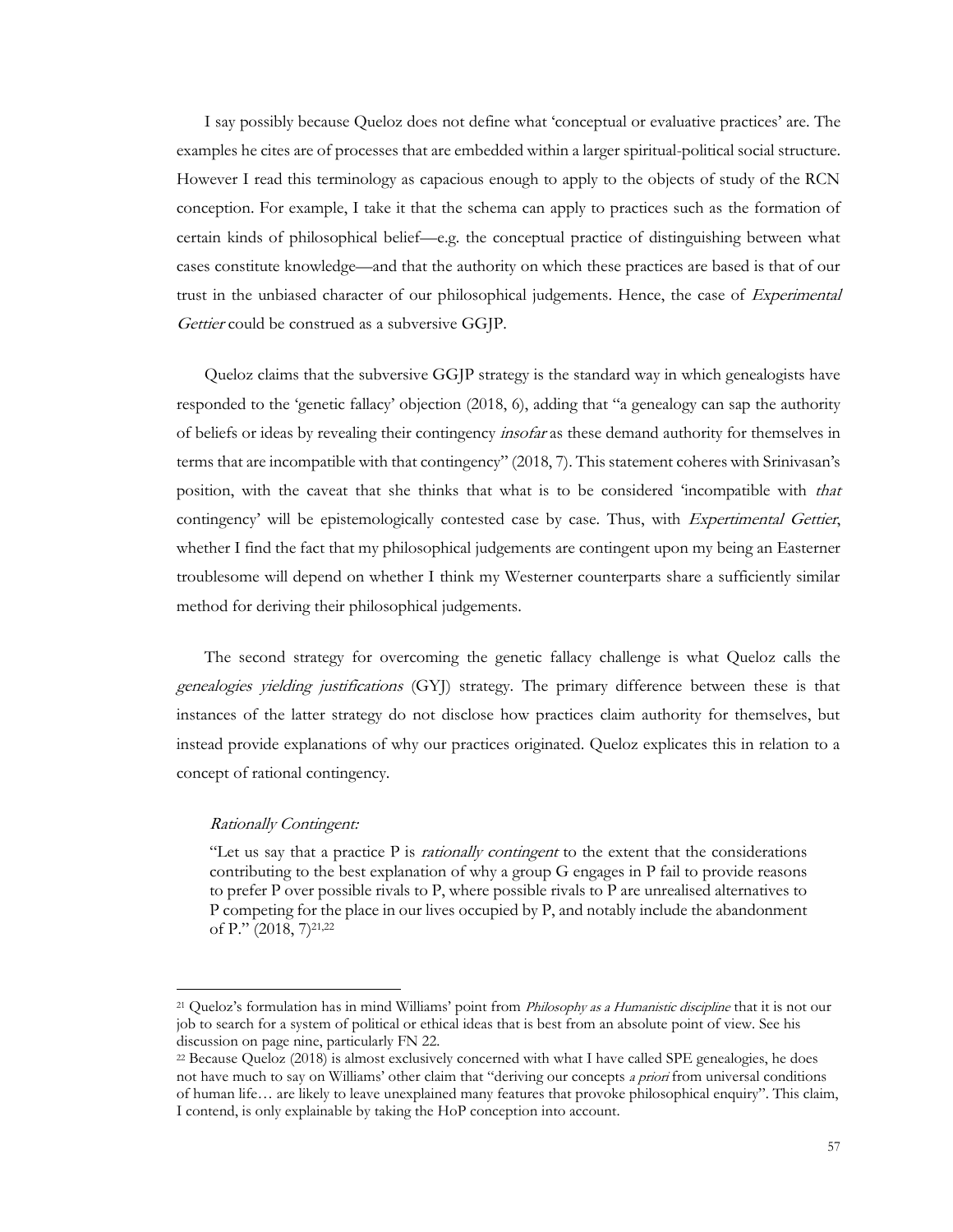A concern with rational contingency seems relevant to SPE genealogies. In fact, Queloz has Williams in mind as a paradigmatic case (2018, 13). But it is also relevant to other strands of SPE genealogies. Engels' genealogy investigates how asymmetric monogamy became the keystone of current family structures. Presumably, one will not find that his explanations yield good reasons for supporting this practice, and so Engels' genealogy can work to support the claim that asymmetric monogamy is a rationally contingent practice. Whereas Hume's state of nature is supposed to convince us that there are good reasons for adopting the artificial value of justice. His genealogy vindicates our practices concerning justice. Queloz (2018, 7-8) argues that these results can be formalized into three categories.

# (Vindicatory/Non-Vindicatory/Subversive) Genealogy:

- Group  $G$  engages in (conceptual or evaluative) practice  $P$ .
- The best explanation for why G engages in  $P$  is that  $P$  is the result of formation process FP.
- $FP$  is (vindicatory/not-vindicatory/incriminating), i.e. it (offers reasons to prefer  $P$ /fails to yield reasons to prefer  $P$ /offers reasons against the continuation of  $P$ ) over possible rivals, including the abandonment of P.
- Therefore, the continuation of  $P$  is to that extent (justified/rationally contingent/ subverted).

Queloz's GYJ strategy clearly applies to SPE genealogies. Less clear is whether it also applies to HoP genealogies. Once again, this depends on how 'conceptual or evaluative practice' is construed, but I see no reason why understanding the world in terms of concepts such as social identities (e.g. one's sexuality) or political distinctions (e.g. private/public) would not count as examples of conceptual or evaluative practices in the sense intended by Queloz.

Assuming I am right in claiming that 'conceptual and evaluative practices' can refer to all the kinds of objects we have discussed throughout this thesis, the utility that these strategies for our project should be evident. Queloz's two strategies not only explain how genealogies can avoid committing the genetic fallacy, they also offer insight into the utility of genealogical thinking. However, considering that the first component of our rubric sought to distinguish genealogies based on the kinds of objects they think are amenable to being genealogised, we might wonder how Queloz is able to refer to such heterogenous objects through the same label — i.e. 'conceptual and evaluative practices'. I think the following two points are useful here.

First is to understand how 'conceptual and evaluative practices' have objects that are beliefs in some cases (RCN genealogies), and not beliefs in others (SPE and HoP genealogies). The answer is that they do not — the scope of the term 'conceptual and evaluative practices' are practices, and not beliefs about practices. It is useful to highlight a metaphorical use of phrasing that occurs in Queloz's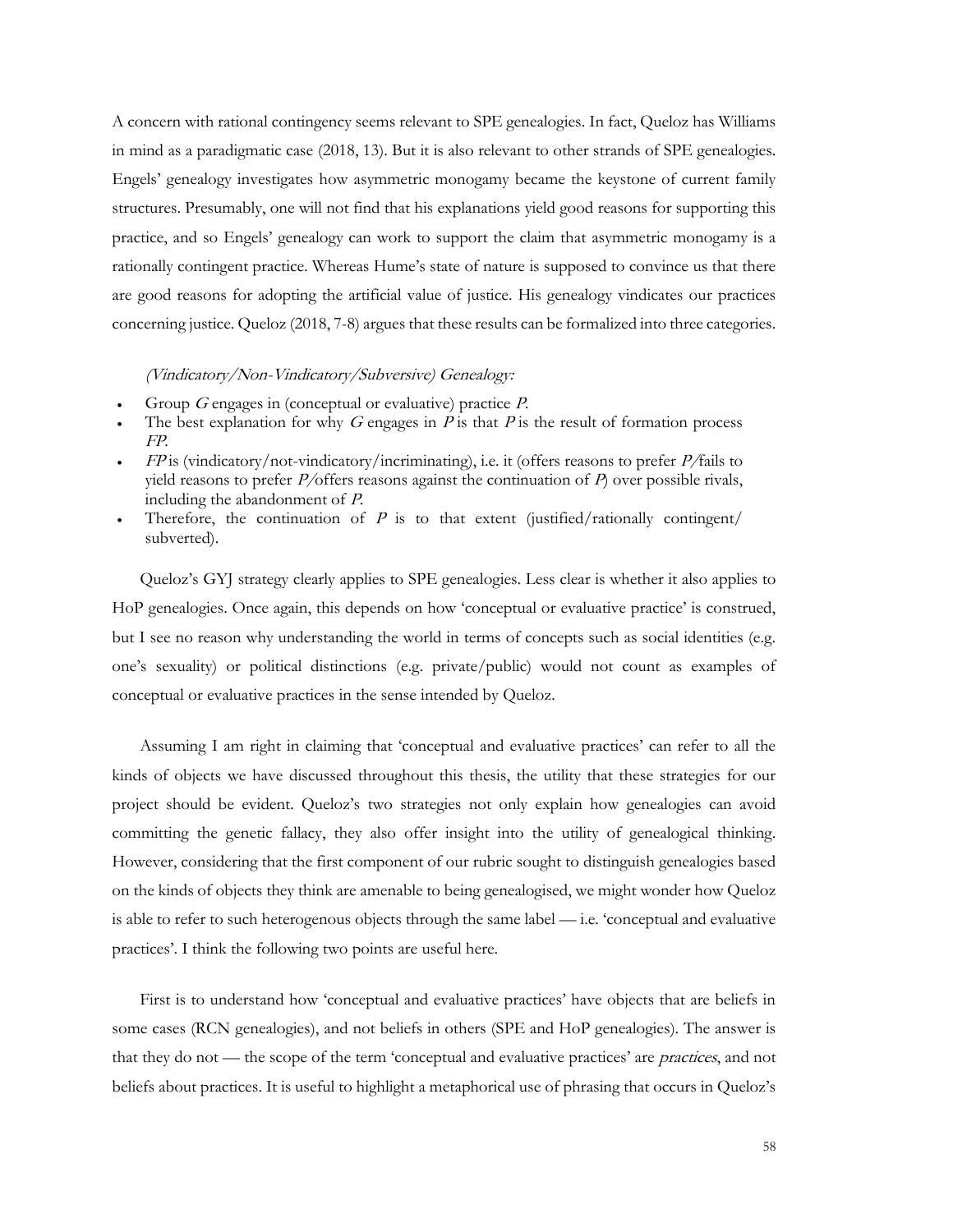definition of Vindicatory/Subversive GGJP. He says, 'conceptual or evaluative practice P understands itself or claims authority for itself' (my emphasis). Practices—conceptual, evaluative, or otherwise—do not possess the autonomy requisite for claim-making. What Queloz means is that the authority we perceive in these practices comes from the beliefs we hold about their formation processes.

Second is to understand that what counts as 'the best explanation for why G engages in P' need not always be the same kind of explanation. Some aspects of practices are not amenable to analyses of functional necessity. This was exemplified by Williams' discussions of the different historical modulations in our conception of truthfulness, all of which satisfied the functionally necessary role required by the state of nature. Moreover, according to the doctrine of radical history, every significant human phenomena is comprised of a series of stratified influences from different historical moments. These are not explainable in terms of their functional necessity. The existence of these practices, or aspects of practices, demonstrate that we require more strategies to vindicate our concepts than those proposed by situated psychological explanations.

Equipped with Queloz's helpful distinctions between strategies, we now turn to assess how each of the genealogical conceptions avoid the genetic fallacy.

#### Revelatory Causal Narrative Conception

RCN genealogies follow the *Subverisve GGJP* strategy, which argue that our context of justification for a conceptual or evaluative practice is predicated on a false representation of the formation process through which that practice originated. That is, the GGJP is interested in whether our current context of justification is relying on invalid inferences about the context of discovery from which a genetically justified process is supposed to derive its authority.

Importantly, Srinivasan would argue that the reasons through which we arrive at the judgement that  $R_{(FP)}$  is false depend on first-order epistemic commitments of the person doing the judging. Compare a different example discussed by Srinivasan, with her example of *Experimental Gettier*:

#### Ideological Feminism

"Suppose the critical genealogist is attempting to impugn my feminist commitments as a mere product of leftist indoctrination. He points out that had I been educated differently, I wouldn't have my feminist commitments. Does this not impugn the safety of the method on which I base my feminist beliefs, viz. the method of believing in accordance with my political formation? My response surely will be that this is not my belief-forming method. I don't simply believe in accordance with what I was taught to believe. My feminist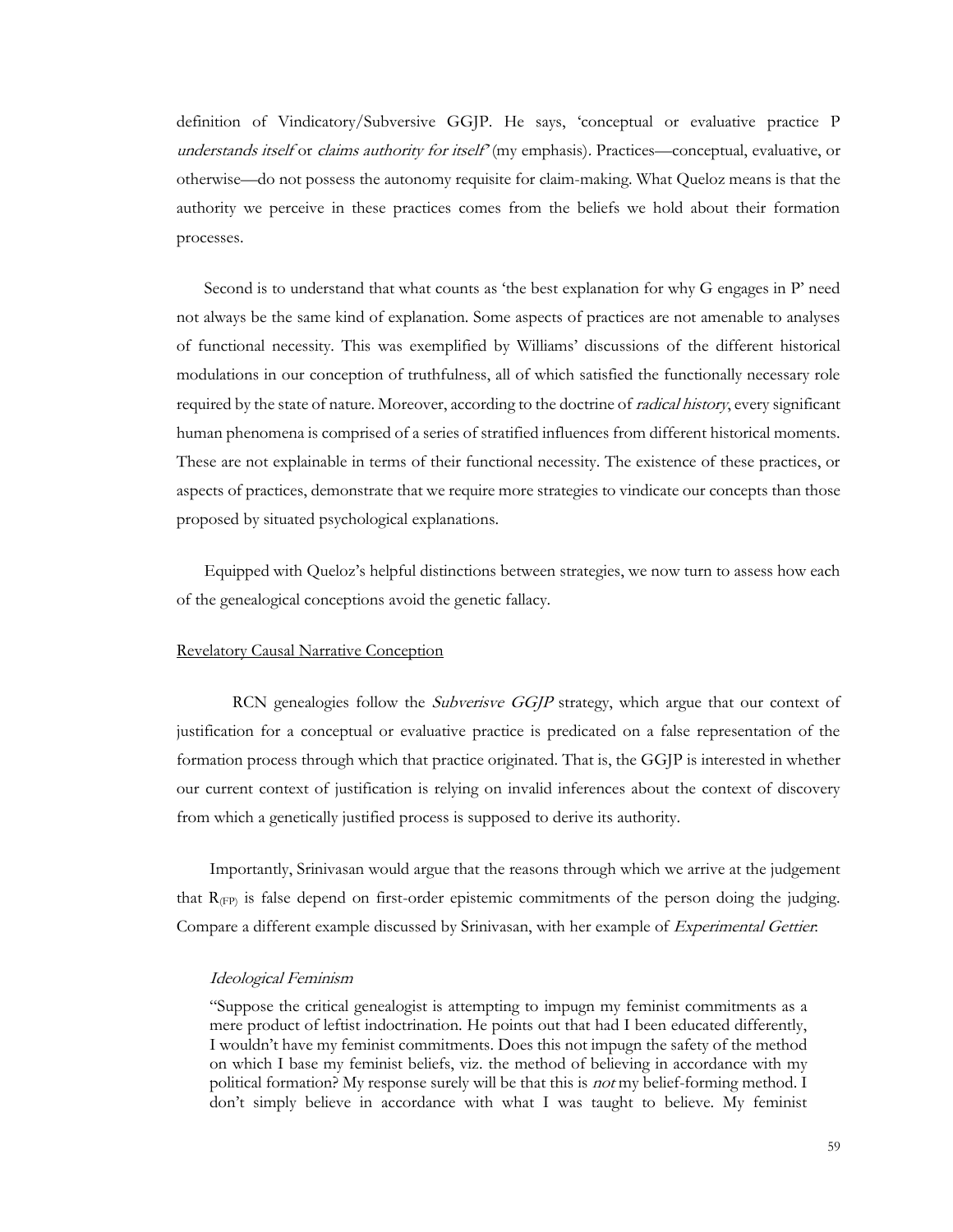commitments are based, rather, on reflection on the experiences of women, myself included, aided by the interpretative resources of feminist theory. Patriarchal beliefs, meanwhile, are based on an inferior method – viz. the method of believing in accordance with a false ideology. The critical genealogist will presumably retort that to insist on the superiority of *my* belief-forming method requires that I presuppose the truth of the very feminist commitments that are under attack.

What is at issue here is how to individuate belief-forming methods for the purposes of assessing their safety. The problem is that there is no principled, independent answer to be given to this question — that is, independent of the very first-order beliefs that are in dispute. Any judgment about what counts as a distinct or superior method will have to be informed, in a circular fashion, by whether we judge the relevant case to be a case of knowledge. Thus the critical genealogist who appeals to safety will risk begging the question against his opponent. For he will have to make assumptions about method-individuation that will in turn be informed by his judgment that the beliefs in question are not justified. But this is to presuppose precisely what must be proven." (2019, 5).

According to our analysis of the RCN conception, what primarily distinguishes the outcome of the genealogical sceptic's challenge is that in Experimental Gettier I feel genealogically anxious about my own beliefs, whereas in *Ideological Feminism* the genealogical sceptic is my interlocutor, who is trying to induce such anxiety in me. This is a key difference because, given Srinivasan's above argument, the sceptic's argument will beg the question in the latter case but not the former.

Thus RCN genealogies are only able to satisfy the second premise of the GGJP strategy i.e. convince us that  $R_{(FP)}$  is false—where my first-order epistemic beliefs make me inclined to find the contingency revealed by genealogical inquiry troubling. On the other hand, that I am inclined find the genealogical evidence for the claim that  $R_{(FP)}$  is false compelling means that, for me, the current context of justification for the genetically justified practice appears unreliable. This gives me reason to re-assess my evaluative stance towards beliefs that derive their authority from that genetically justified practice.

# Histories of the Present Conception

HoP genealogies follow the *Subversive GYJ* strategy. They show us that we engage in a practice through a formation process which we think is incriminating. Importantly, this strategy would commit the genetic fallacy if the reasons given against its continuation are merely that the practice has shameful origins. Such reasons are irrelevant to whether we should continue our practice, but they are not of interest to HoP genealogies. Rather, these look to history to understand what the pragmatic consequences of that practice have been.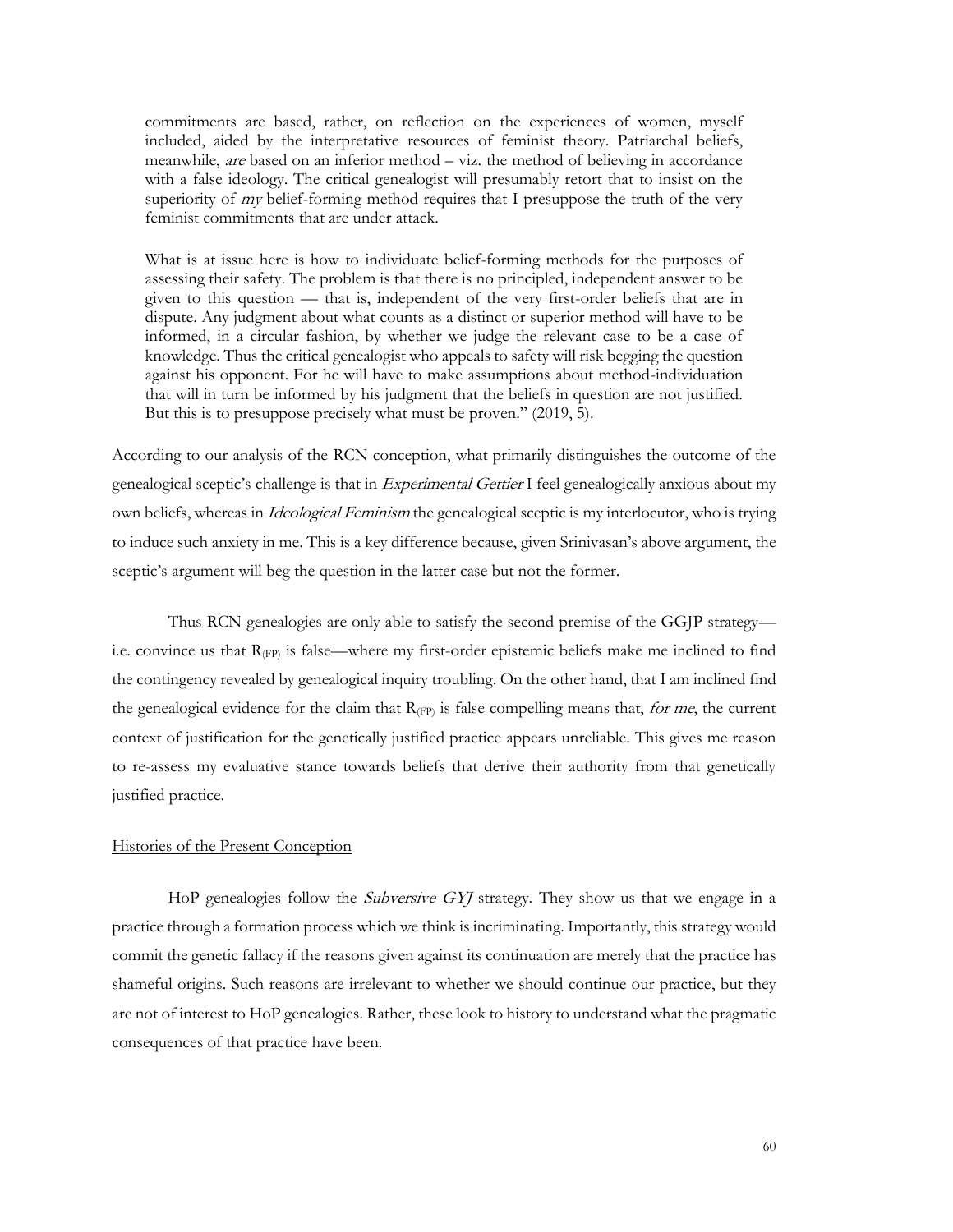Notice that in claiming that Geussean genealogies adhere to the GYJ strategy, I imply that, for Geuss, the outcome of genealogical inquiry can be vindicatory, subversive or non-vindicatory. I think this is correct. To understand why, it is useful to refer to Queloz's (2018, 8-9) comments about the *tripartite* structure of the GYJ strategy. Queloz argues that the GGJP strategy is bi-valent because it is concerned with evaluating our representations (of formation processes) as either being true or false. In contrast, the objects of the GYJ strategy are practices, not representations — and practices are neither true nor false. Queloz argues that practices are evaluated based on how aptly they are fulfil our purposes (2018, 9) which does not always result in a well-ordered ranking.

Sometimes there are no uncontestably criteria through which to compare their values -- in Queloz's terminology: sometimes our practices will show themselves to be rationally contingent. Moreover, some practices are functionally necessary on a broad level, but also include specific eccentricities that might be thought rationally contingent. For example, Williams' argued that we must distinguish between the functional characteristics of truthfulness that are deducible from the state of nature, from other connotations that we only associate to truthfulness due to contingent historical modulations undergone by that concepts. The connotations associated with these historical modulations are not vindicated by Williams' state of nature. This allows us to distinguish between two claims: (i) that *some* conception of truthfulness—i.e. not necessarily our current conception—is functionally necessary for human societies, and that this function cannot be executed if we abandon a belief in objective truth; and (ii), that the *particular* values that we associate with the concept of truthfulness are still open to problematization. HoP genealogies are concerned with this second kind of claim; they utilise history as a tool to help us assess the rational contingency of practices (or aspects thereof) that are not functionally necessary.

#### Situated Psychological Explanation conception:

SPE genealogies also follow the GYJ strategy, but are not wedded to the Subversive Genealogy path. Rather, they provide an environmental and psychological description of a situation from which a practice originates. This explanation sometimes shows the extant practice to be apt (e.g. Hume), other times non-apt (e.g. Engels), and still other times to be merely rationally contingent (e.g. Williams on the specific historical modulations of truthfulness). This framework allows for the genetic fallacy to be circumvented. For example, Queloz (2018, 11) argues that subversive genealogies can reveal that we are engaged in a practice because of a function which we do not need to see discharged: "This is an attempt to side-step the genetic fallacy by using the context of formation as a guide to current functionality, which is in turn a relevant consideration when it comes to the practice's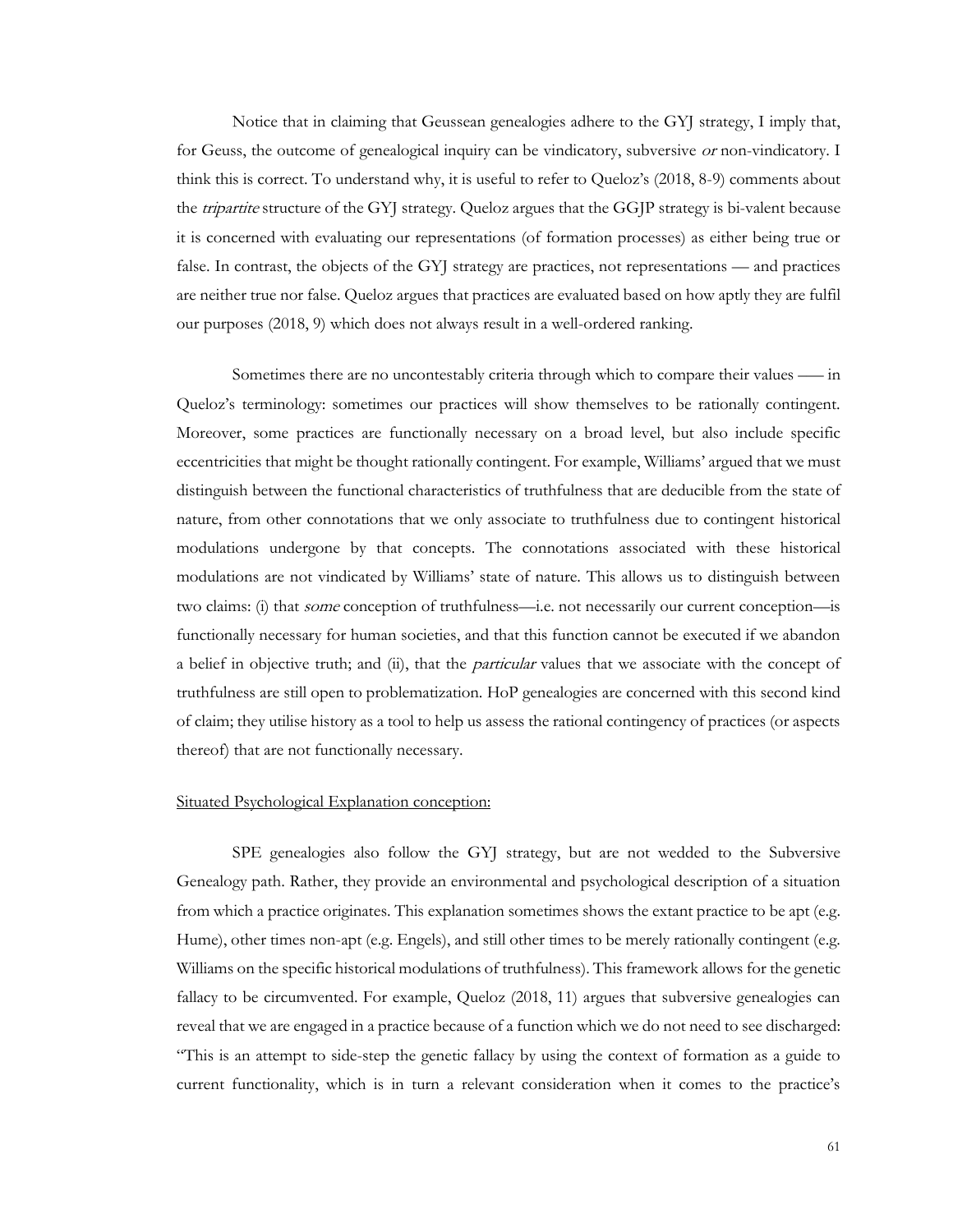justification" (Queloz, 2018, 11). Conversely, in the case of practices that can be thought of as apt responses to inescapable human needs, genealogies vindicate our practices by showing them not to be rationally contingent.

# **Continuity Failure**

The above outlines how SPE genealogies avoid the genetic fallacy. However, Queloz argues that this strategy fails when there is discontinuity between the original and the current circumstances in which a practice occurs. Queloz, following Smyth (2017) calls this the problem of continuity failure. Smyth thinks continuity failure arises in genealogies that appeal to a situated psychological explanation that identifies a set of conditions that no longer obtain. His argument is concerned with contemporary genealogies of morality, such as those of Joyce (2006), Prinz (2007), and Kitcher (2011). To avoid introducing yet more genealogical examples I will exemplify the issue by reference to GM, via Chaudhri's (2016, 207-208) argument against the coherence of Prinz's (2016) claim that Nietschean genealogy pays serious attention to both history and psychology.

Chaudhri argues that if we interpret, as Prinz does, Nietzsche's account of ressentiment as a situated psychological explanation of an environment that existed specifically in early Christianity, then it seems to follow that ressentiment cannot explain our *current* psychological motives. He explains that in the first treatise, Nietzsche claims that our present conception of morality has its historic origins in the slave-revolt of morality, which inverted the Nobleman's conception of morality. But if the Slaves did in fact take revenge upon the Nobles by inverting their values, Chaudhri asks, "why should their resentment have survived? Why did their resentment not gradually disappear once the object upon which it had been directed was historically defeated?" (2016, 208). He suggests citing (GM I:16) and (GM III: 11) as evidence—that this might be because Nietzsche thought that the opposition between the Nobles' and Slaves' values recurs throughout history. If this were the case, he continues, this might make sense of how ressentiment survived throughout history without our being fully aware of it, however, it also calls into question "the idea that Nietzsche's genealogy exemplifies what Prinz calls 'historical particularism'" (Ibid.).

For Chaudhri, Prinz's claims about Nietzschean genealogies imply that they uphold two mutually inconsistent virtues: historical particularism and psychological universalism. This is precisely what Queloz (2018) identifies as threatening SPE genealogies that describe historically particular environments. For him, genealogies that follow the GYJ strategy can only be successful if they avoid the genetic fallacy by not making inferences from irrelevant information about origins to justification, while also not violating the continuity failure condition: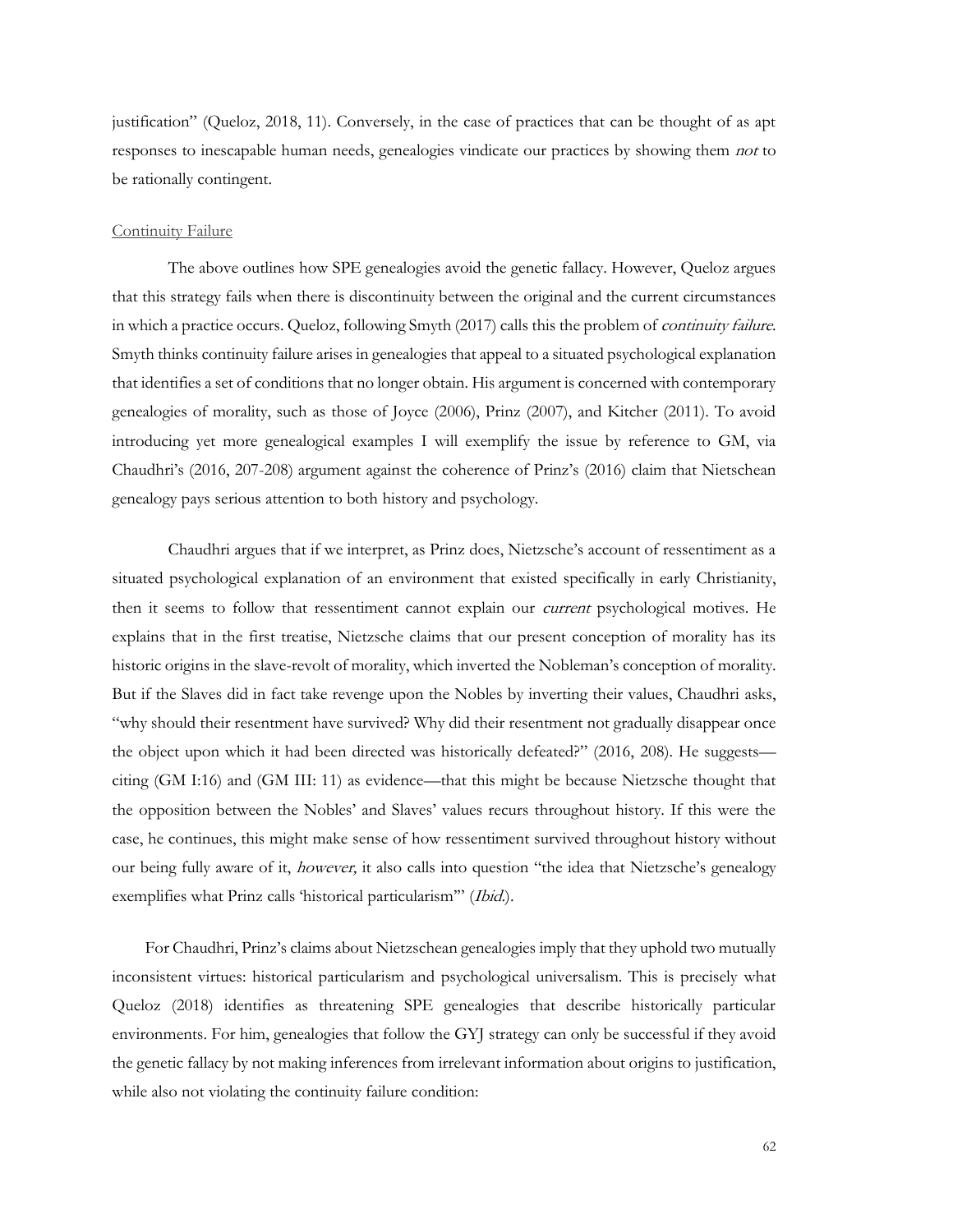#### Continuity Failure:

"Necessarily, for any P, G, and RC: if  $\{RC_1, RC_2, ..., RC_n\}$  is the set of root conditions relative to which practice  $P$  was originally functional under some description, then the inference from the original function of practice  $P$  to its current function in group  $G$  is justified only if  $\{RG_1, RC_2, ..., RC_n\}$  also obtains in G.

When this constraint is not met, genealogically derived ascriptions of functionality exhibit what Smyth calls *continuity failure.*" (2018, 11)

I will leave aside whether Prinz's interpretation of Nietzschean genealogies can withstand Chaudhri's criticism, and focus instead on Queloz's analysis of how genealogies following the GYJ strategy can avoid continuity failures. Queloz claims that genealogies need to employ two strategies to avoid continuity failure.

The first is to provide an environmental and psychological description that abstracts from particular historical situations, focusing exclusively on very general features about the conditions in which humans exist. For example, Hume predicates the structural necessity for an artificial virtue of justice on the fact that humans are self-interested, possess a limited capacity for sympathy, and live under conditions of material scarcity. The same was true of Williams account of the functional role played by truthfulness that was predicated on a society's need for the division of epistemic labour. These situated accounts identify a set of collectively unsatisfactory circumstances to which the development of a given practice constitutes a solution. Queloz calls this the *high-level description* strategy (2018, 13-14). He primarily thinks of this as a model-based response to the threat of continuity failure: an "idealising representation of functional dynamics at a level of abstraction familiar from game theory and rational choice theory" (2018, 13). The aptness of this model depends on whether it is applicable as an explanation of a conceptual or evaluative practice in an extremely wide range of situations. Any good model helps secure continuity by avoiding claims that imply that the root conditions that explain a practice only apply to specific epochs.

The second strategy shows that the need for a practice derives from basic needs we can safely assume apply to all humans, which Queloz calls the *anchoring in human nature* strategy (2018, 14-16). He describes the basic needs described by state of nature accounts as second-order structural needs—such as the need to gather and share information about the immediate environment (e.g. Craig and Williams) and to avoid conflict (e.g. Hume)—that are derived from first-order needs, such as the need for various kinds of foods, goods, and tools. Queloz highlights that in focusing on practices that are not postulated but shown to entail from more primitive needs, the anchoring in human nature strategy appears as counterfactually robust. In fact, I think the advantage of both Queloz's strategies is that they contribute to making *Model-Based Genealogies* counterfactually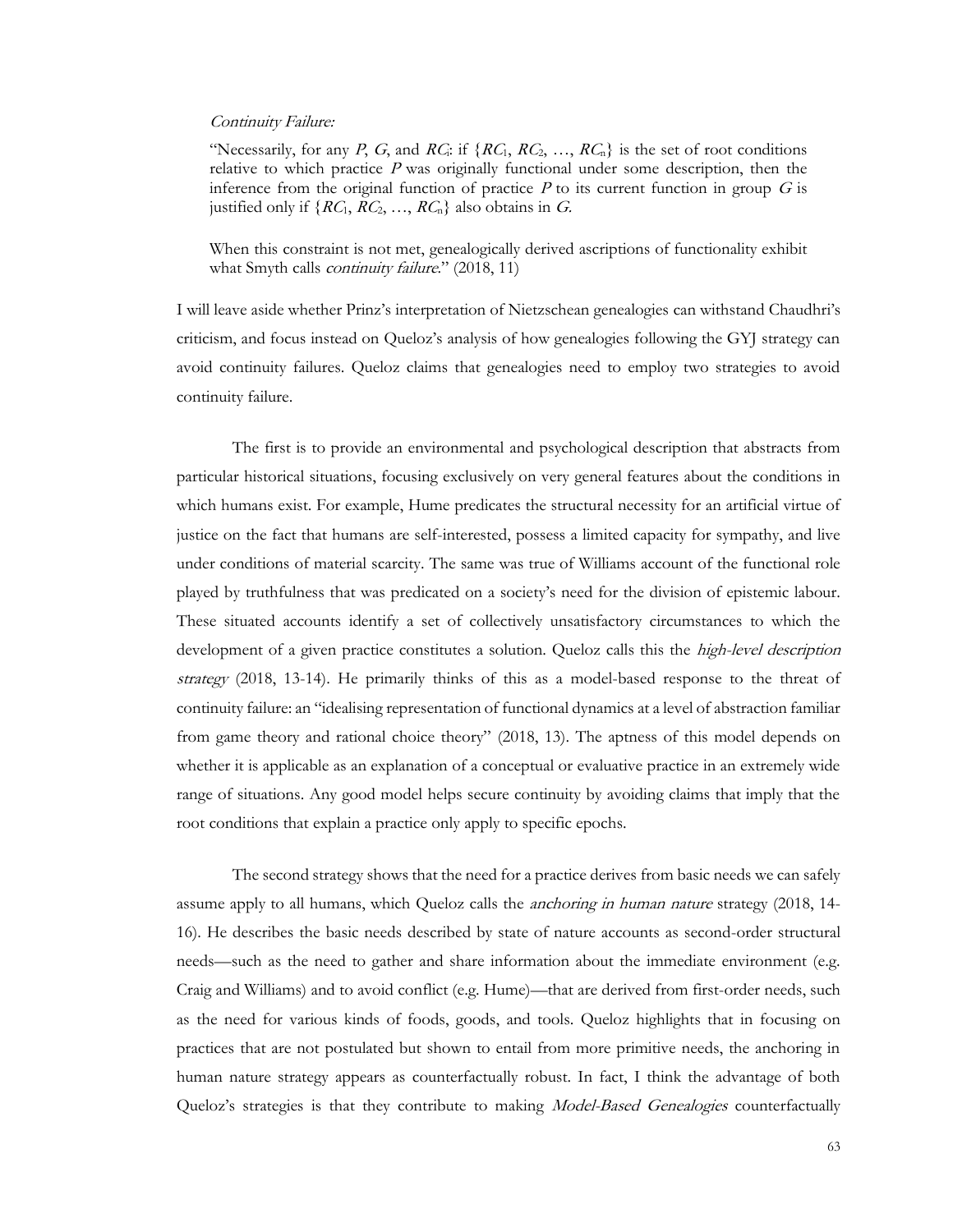robust. Consider the schema Queloz proposes for how pragmatically vindicatory genealogies function:

#### "Model-Based Genealogy:

**P1** In a prototypical group G, a set of root needs  $RN_1-RN_n$  under root circumstances  $RC_1$ − RC<sup>n</sup> generate a practical problem

**P2** This generates a pragmatic pressure on  $G$  to solve the problem: the focal need  $FN$ 

**P3** Prototypical practice  $P$  would meet the focal need  $F$ N by discharging function  $F$ 

**P4** P could develop quite naturally, i.e. out of the capacities we are prepared to grant  $G$ anyway, via the set of steps  $S_1 - S_n$ 

C1 Therefore,  $P$  would be bound to develop in any  $G$  that persists

C2 Therefore, it is rational for G to engage in P in order for F to be discharged in G (in the sense that people with these needs under these circumstances would welcome and, if they could do so, aim for engagement in  $P$  with a view to the discharge of  $F$ )

P5 In the actual group  $G^*$ , there are close analogues to  $RN_1 - RN_n$  and  $RC_1 - RC_n$ ,

namely  $RN^*_{1}$  –  $RN^*_{n}$  and  $RC^*_{1}$  –  $RC^*_{n}$ 

C3 Therefore, it is also rational for  $G^*$  to engage in  $P^*$ , the closest analogue to P in  $G^*$ , in order for  $F$  to be discharged

C4 Therefore, the best explanation for why we go in for  $P^*$  is that it discharges function F

C5 Therefore, there is a *prima facie* reason for  $G^*$  to continue  $P^*$ , and  $P^*$  is to that extent vindicated" (Queloz, 2018, 16)

Queloz's strategies insulate Model-Based Genealogies from two types of counterfactual variation. The high-level description strategy aims to insulate Model-Based Genealogies from diachronic variations. It ensures that the root needs and circumstances of the prototypical group G remain relevant through time, such that it applies to both the original and current circumstances ascribed to an actual group G\*; i.e. it ensures that (P5) will be true of both our present condition and any particular moment in our past. Whereas the anchoring in human nature strategy insulates Model-Based genealogies from plausible variations that could have occurred due to historical forces. Here is a schematized argument.

#### Argument for Counterfactual Robustness:

P6 The only situations in which the development of focal practice P is not entailed by root needs  $RN_1-RN_c$  are those in which the set of root conditions,  $RC_1-RC_n$  do not apply.

**P7** Due to the high-level description strategy,  $RC_1$ - $RC_1$  apply to all situations that sufficiently resembles the circumstances in which human societies develop.

C6 Therefore, any society in which  $RN_1-RN_n$  do not apply does not exist in a nearby possible world.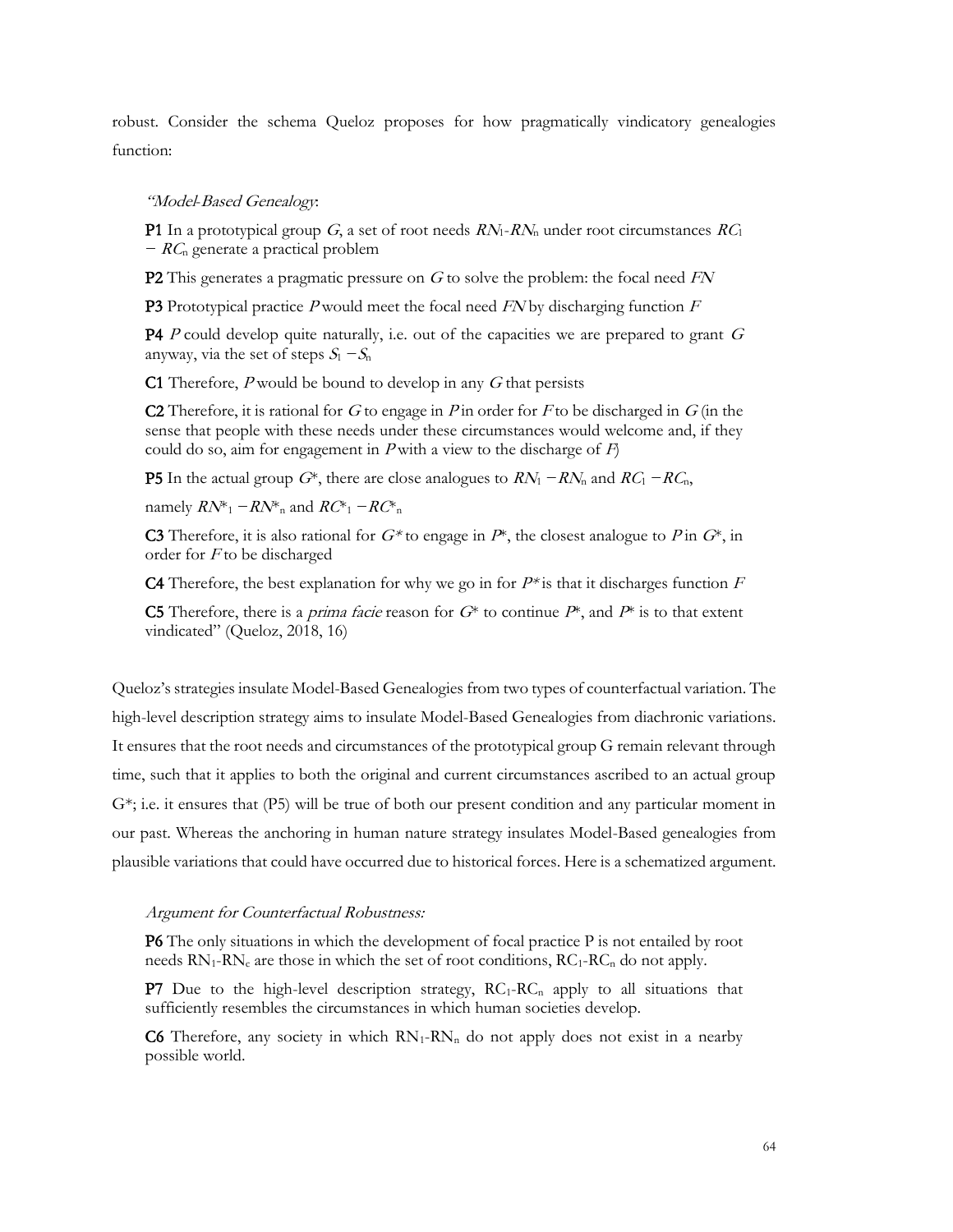(P6) and (P7) make (P1) counterfactually robust, in the sense that if we were to substitute actual group  $G^*$ , actual root needs  $RN^*_{1}-RN^*_{n}$ , and actual root conditions  $RC^*_{1}-RC^*_{n}$ , for any variant that plausibly applies to human society, (P5) would still be true.

Together, these strategies ensure (P5) is true irrespective of temporal or historical-contingent variations, thereby insulating Model-Based genealogies from continuity failure.

# Summary

This section has argued that the three conceptions of genealogy use different strategies to avoid committing the genetic fallacy. RCN genealogies follow the Vindicatory GGJP strategy, which relies on the fact that my first-order epistemological beliefs lead me to believe that the formation process through which I came to them warrants their re-evaluation. RCN genealogies disclose a particular causal narrative which leads me to suspect that certain assumptions in the context of justification of my beliefs rely on assumptions about the formation process of that belief that derive from their context of discovery in a way that, upon reflection, I now come to dispute.

In contrast, HoP and SPE genealogies employ distinct sub-strategies of the GYJ strategy. HoP genealogies aim exclusively to provide Subversive Genealogies. They show us how some of our evaluative attitudes towards conceptual or normative practices can be shown to be rationally contingent. They do so through problematization, which discloses how our evaluative attitude's context of justification are implicitly motivated by undesirable features of our context of discovery without our realising.

SPE genealogies can provide vindicatory, non-vindicatory, or subversive genealogies. They consider whether we can depict our practices through the *Model Based Genealogy* schema. In circumventing the charge of the genetic fallacy through a model-based strategy, SPE genealogies open themselves to the threat of *continuity failure*. This threat does not apply to HoP genealogies as they do not rely on model-based abstraction. Successful SPE genealogies avoid continuity failure by adopting the *high-level description* and *anchoring in human nature* strategies, that ensure that modelbased genealogies are counterfactually robust. In turn, counterfactual robustness ensures that inferences made from a conceptual or normative practice's context of discovery are predicated on societies' root needs and circumstances that are relevant to that practice's context of justification.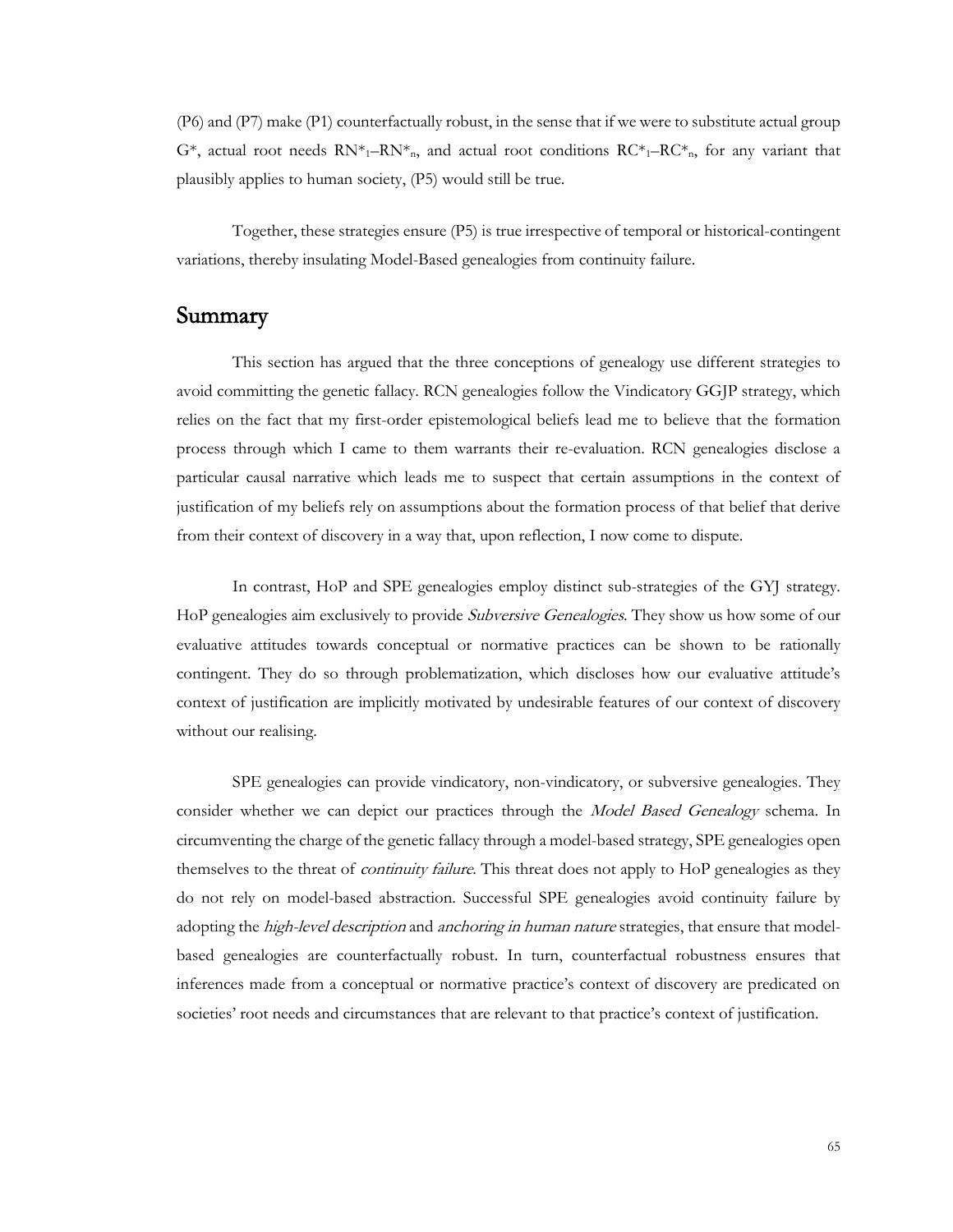# Section V

The last section explained the philosophical function of genealogies by considering how they avoid committing the genetic fallacy. This requires rendering some aspect of the context of formation relevant to the context of justification. How this is done depends upon the conception of genealogy being employed, but understanding the conceptions' strategies elucidates how their type of genealogy can contribute to philosophical knowledge. This result coheres with the findings from Section III which showed that there is no single philosophical method referenced by the term 'genealogy'.

Of course, depending on what kind of thing X is, one can make an informed guess as to which kind of genealogy would be most appropriate. However, this is not always obvious: in Section III, we discussed differing theorists' views on the function of genealogy in GM. Thus, ostensibly, in telling you that I am writing a genealogy I do not say much more than that I am working on some kind of origin-story.

Here I return to the question of whether anything more might unite the three conceptions. I begin—in subsection (A)—with a hypothesis about their connection. I argue that all of them understand genealogy as concerned with the same general problem about our relationship to contingency in our past. I demonstrate that every case study from Section I accords with this characterisation. In particular, I argue—in subsection (B)—that theorists' differing interpretations of the meaning of 'genealogy' in GM is predicated on different interpretations of this general problem: the conceptions correlate with worries about the different kinds of contingency they think genealogies reveal. Finally—in subsection (C)—I conclude that the philosophical function of genealogy is to help us confront the significance of the contingencies in our past that effect our current philosophical outlook.

# (A) The General Problem of Genealogy

Given the heterogeneity of the conceptions of genealogy identified, does it make sense to treat 'genealogy' as a unified term? In the Introduction we considered three possible responses, the common label could indicate:

- (i) A mere coincidence given that there is no substantive commonality in the conceptions' use of the term;
- (ii) The existence of a univocal conception of genealogy under which all three conceptions can be subsumed; or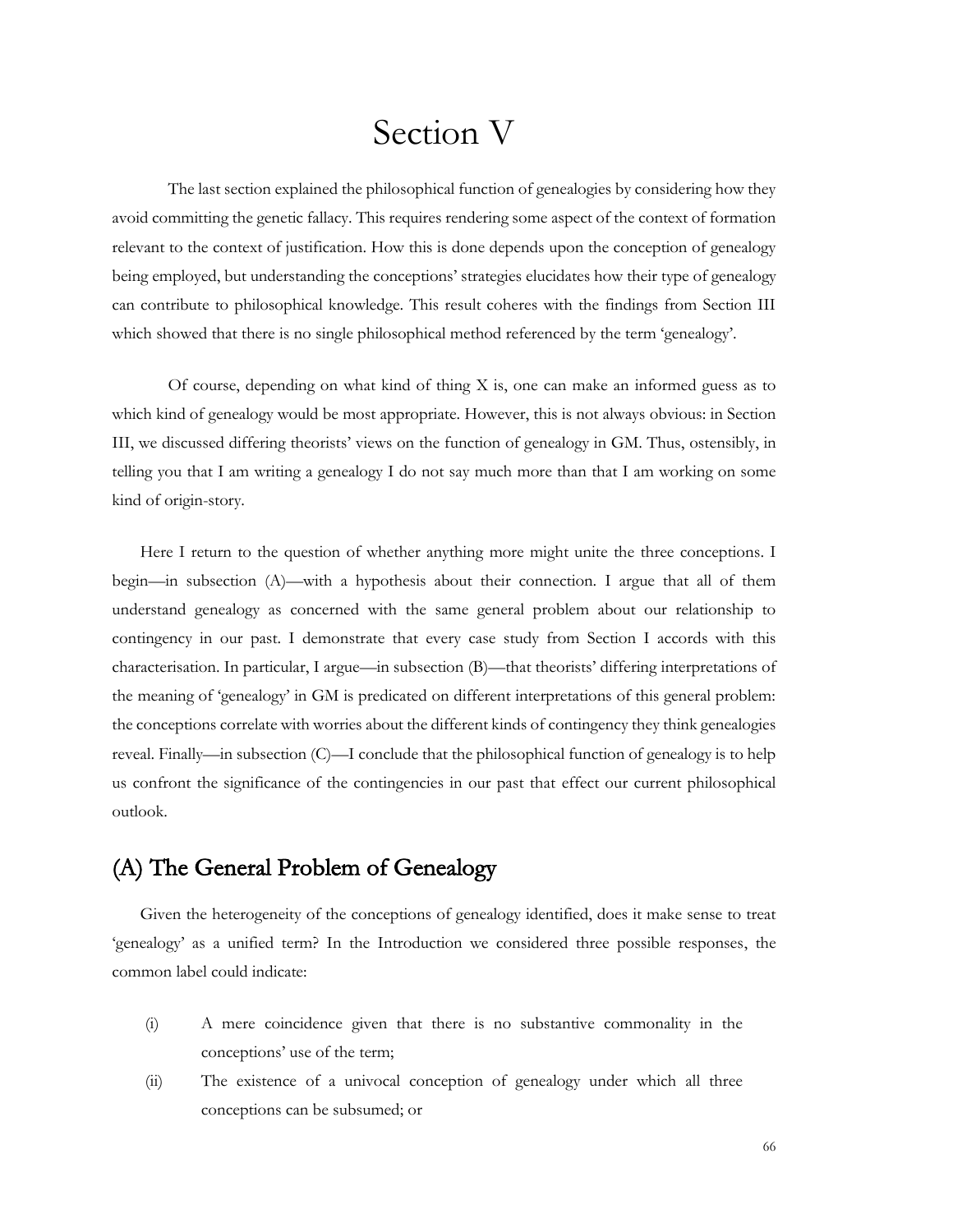(iii) The existence of a non-trivial commonality between the three usages at a certain level of abstraction, but that there is no non-trivial commonality between the conceptions when we examine their reference to 'genealogy' qua method of philosophical investigation.

I claimed at the beginning that I wanted to defend the third option. Having completed our taxonomy of genealogical conceptions, I can now provide my reasons. My contention is that all three conceptions of genealogy are concerned with a common problem:

# The General Problem of Genealogy

To what extent are the concepts and practices through which we organise our philosophical outlooks contingent, and what is the philosophical importance of this fact?

I think that genealogies are origin-stories that make us confront the fact that many aspects of our current practices stem from a contingent feature of our past. However, the three conceptions associate different sets of questions to this problem. To see this, consider how *The General Problem* of Genealogy applies to the examples from Section I.

#### Revelatory Causal Genealogies:

#### Xenophanes, revisited:

Xenophanes claimed that if cattle or horses were to imagine the gods, their representations would not be anthropomorphised. The object under discussion is the ancient Greeks' representations of the gods. Xenophanes' genealogy questions where this representation comes from. He suggests that the formation process by which the Greeks formed their theological beliefs is biased by the desire to represent the gods as themselves. The genealogy, in effect, provides a causal narrative about how the Greek's beliefs were formed that highlights a contingency in that formation process.

To put this in terms of Reichenbach's conflation: Xenophanes claims that the way in which the Greeks came to derive their representations of the gods—the context of discovery of their theological beliefs—was causally affected by their anthropomorphising desires. He then suggests that our reasons for continuing to believe in these representations—the context of justification for our representations—should not be informed by these assumptions because conforming beliefs to such desires is not a reliable method for forming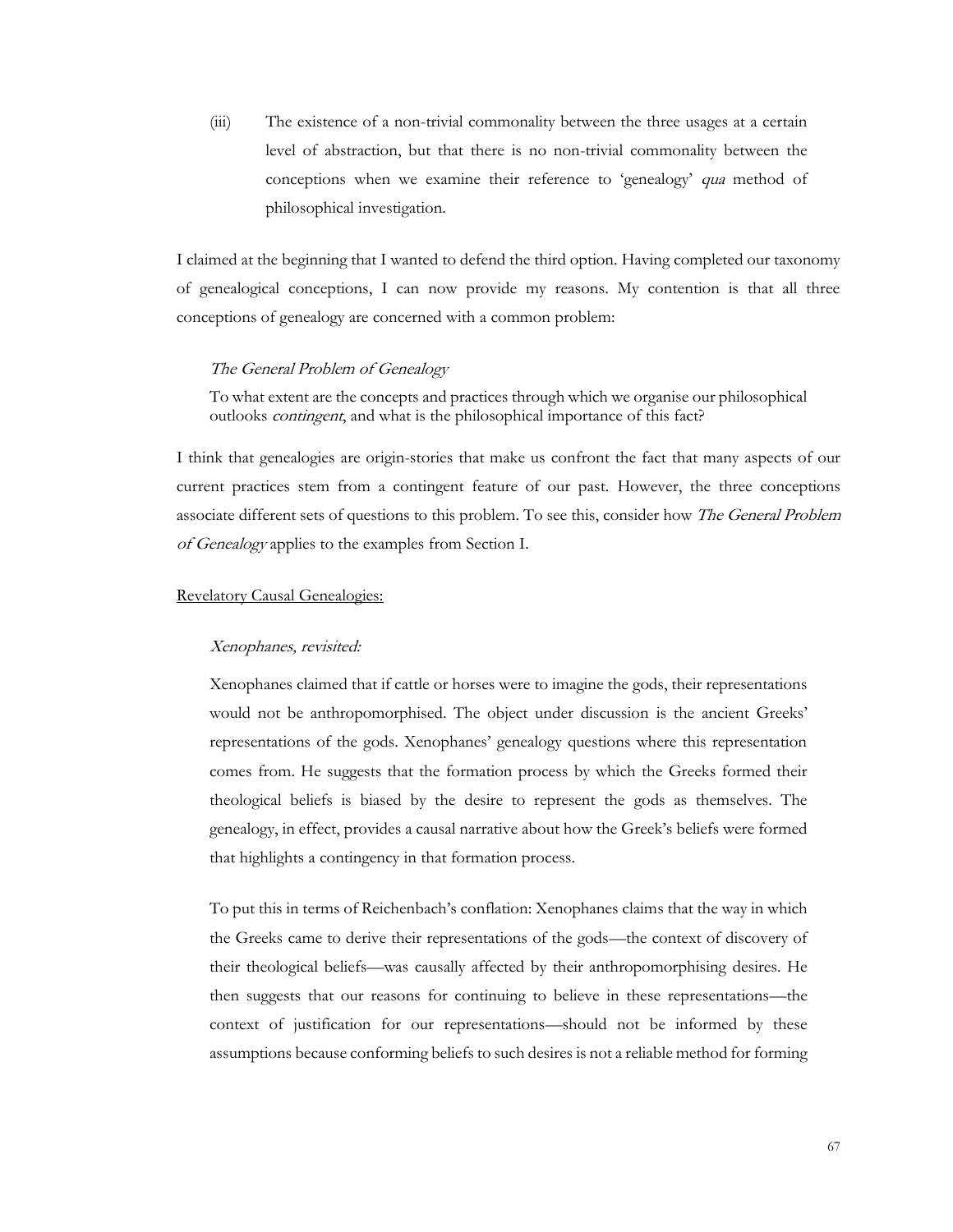true beliefs: hence the suggestion that if cattle could draw, they would represent their gods as cattle-like. Therefore, the Greeks should be sceptical about their theological beliefs.

#### Experimental Gettier, revisited:

One's upbringing as an 'Easterner' or a 'Westerner' contributes to how one forms judgements about Jones—i.e. they form part of the context of discovery—because one learns about the concept of 'knowledge' during one's upbringing. Yet many of us would expect that the specific 'Easterner' or 'Westerner' character of that upbringing does not form part of the grounds on which one now bases one's beliefs—i.e. the context of justification-on whether Jones knows. In Experimental Gettier, however, fictitious experimental results suggest that beliefs about whether Jones knows are causally influenced by one's upbringing.

Applying this to my own beliefs about Jones suggests that these are at least partly due to my upbringing. As it happens, my first-order epistemological commitments lead me to think that there is no reason to believe my upbringing is epistemologically privileged viz. the capacity to form accurate philosophical judgements. This gives me reason to feel anxious that all my judgements about knowledge are the consequence of a contingent feature about my upbringing, impelling me to change the representation I have about my knowledgejudgements.

Both revisited cases highlight key characteristics of RCN genealogies: they reveal causal narratives that, given certain first-order epistemological commitments, appear to undermine our reasons for confidence about certain beliefs. This justifies us to modify our affective stance towards those beliefs by developing scepticism or anxiety, which, in turn, can prompt us to re-examine our epistemic stance towards certain classes of beliefs. What concerns us in these cases is the identification of contingent features about ourselves that we think should only inform the context of discovery of our representations, but which genealogy shows to also influence their context of justification.

# Situated Psychological Explanations:

# Hume, Revisited:

The target of Hume's genealogy is not the virtue of justice itself, but the conditions that explain its emergence as an artificial value. Perhaps more accurately, and to repurpose a phrase from Prinz (2016, 181), Hume's genealogy collapses the question 'Why are we just?'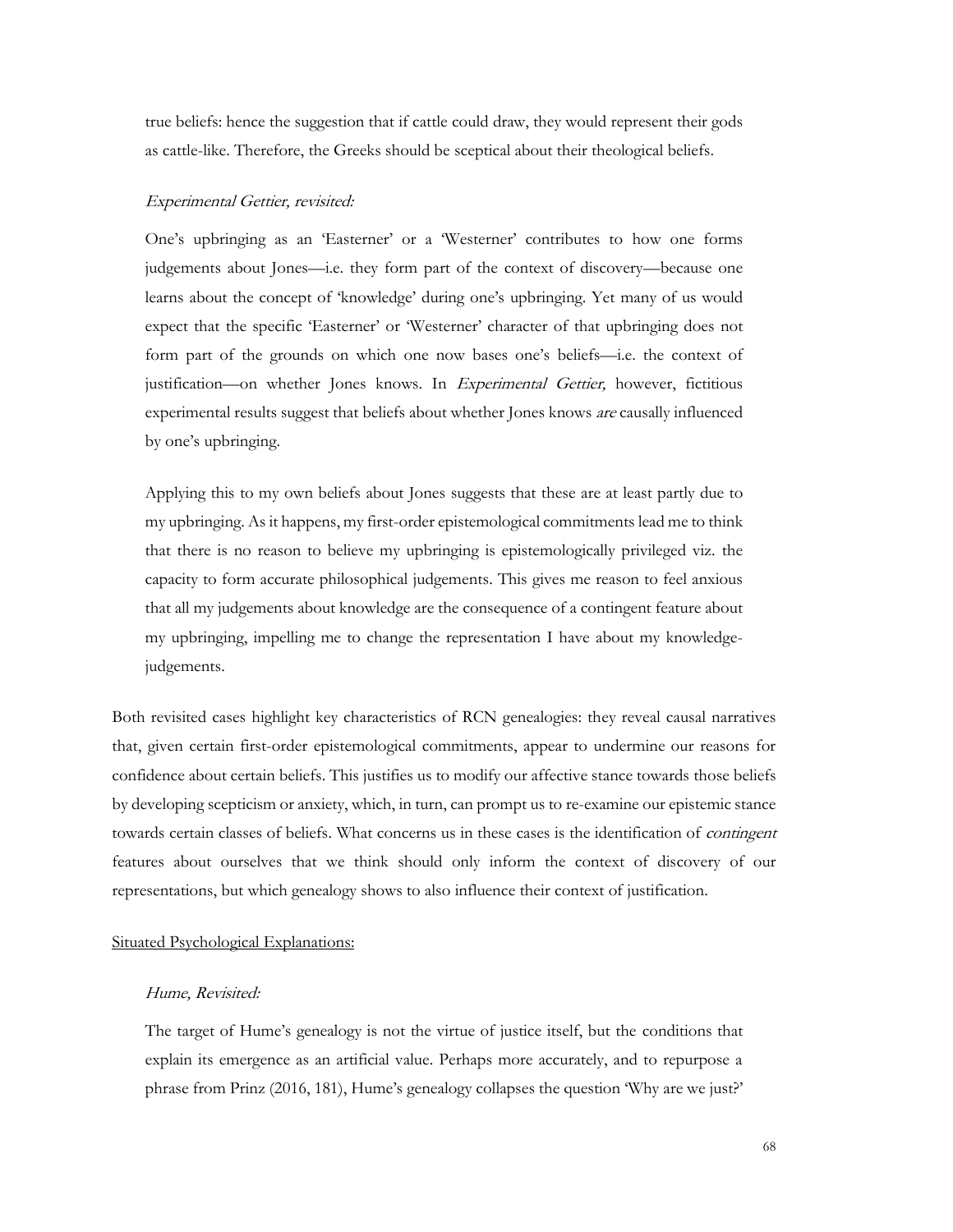and 'Why be just?'. He argues that a pragmatism is engendered in all human societies by the scarcity of nature and our self-interested nature, and that respect for property rights—i.e. justice—appears as a form of amelioration, thus producing a new, communal, reason for action.

We can think of this through Reichenbach's terminology. The psychological-cumenvironmental circumstances depicted by Hume's state of nature form part of the context discovery of our practices surrounding justice. We developed these in order to alleviate pragmatic pressures inherent in our circumstances. Due to their generality, we are still subject to the circumstances described in Hume's account, and thus the same reasons that explain how we developed these practices also apply to our context of justification for their continuation.

Hume claims that we would be mistaken to think that once justice has become an intrinsic value the state of nature conditions cease to be part of our context of justification for valuing it. "Encrease to a sufficient degree the benevolence of men, or the bounty of nature, and you render justice useless, by supplying its place with much nobler virtues, and more valuable blessings" (Hume, 2014, Book 3, Part II, Section 2). Our practices relating to justice respond to needs that could not be met without their adoption. Of course, the circumstances that inform those needs remain contingent. It is a logical possibility that humankind could have been more generous, or Nature more bountiful. However, *assuming* our relative self-interest and Nature's relative scarcity can be taken as constants, the adoption of our practices around justice is not contingent, and thus is a source of vindication for our practices. They are functionally justified relative to those pressures.

#### Engels, Revisited:

Engels' genealogy is best thought of as a chronicle of the pragmatic pressures caused by material changes in our environment, and the ensuing efforts to palliate them through changes in the family unit. He concludes that our paradigm of asymmetric monogamy is a product of the current material factors effecting society. For example, the growth in the economic role of men that accompanied the decline of the nomadic lifestyle continues to affect our family values, such as greater restrictions on female sexuality to ensure the wealth accrued by men remains with their lineage.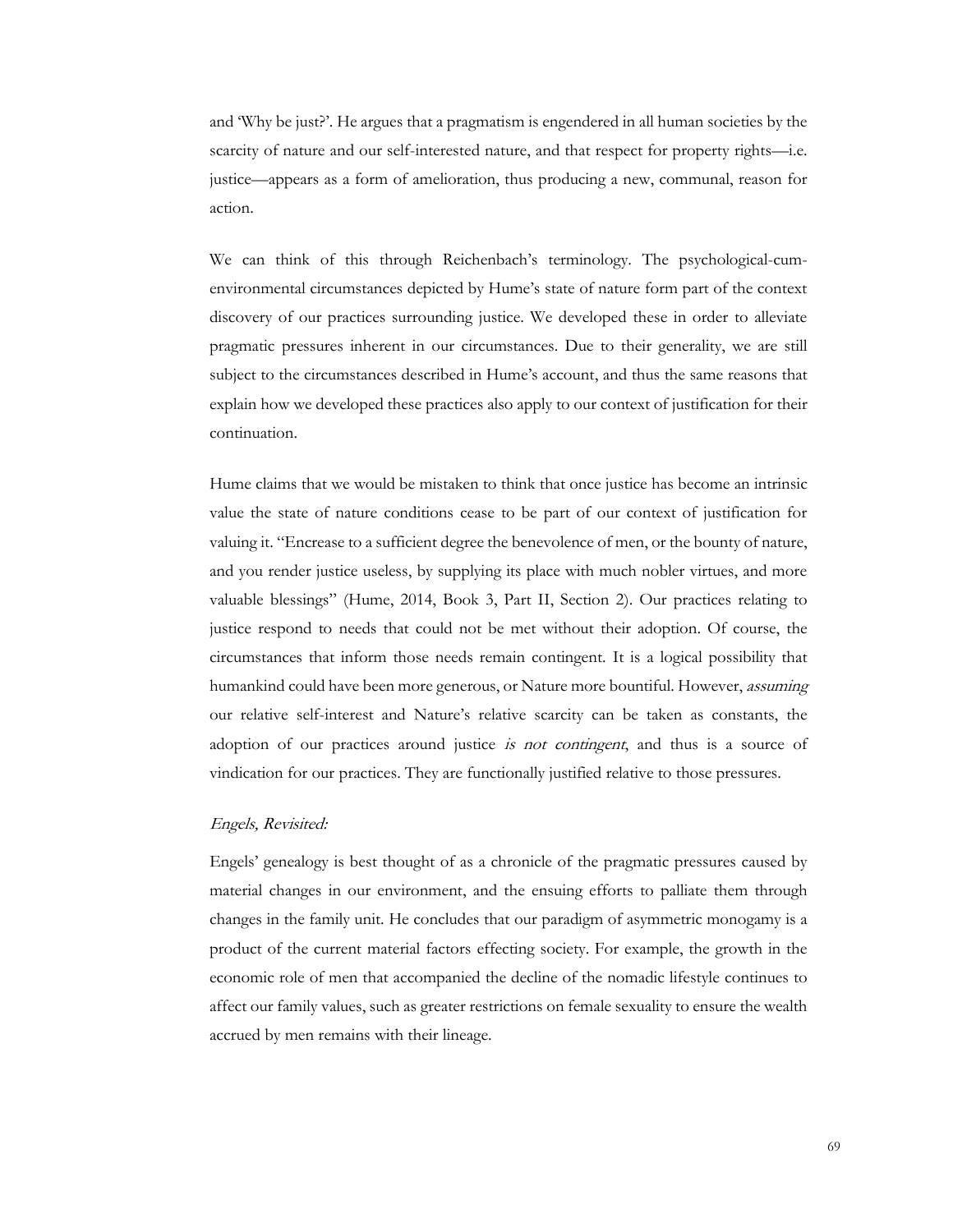We can think of both Hume's and Engels' genealogies as fitting the Model-based Genealogies schema because they describe a series of root needs and conditions, and explain how developments in practices helped account for those needs. They differ in that the environment described by Engels is less stable: it does not follow the *high-level* description or the *anchoring in human nature* strategies. We might not be able to change the bountifulness of Nature, but the material circumstances that affect our social organisations can change.

Engels' genealogy thus reveals a worrying feature about the contingency of our practices surrounding familial organisation. The asymmetry in the economic roles of men and women has given men a systemic advantage that has been leveraged in establishing asymmetric restrictions on men and women concerning sex, marriage, and the family unit. A pragmatic effect of this interplay is the relative oppression of women. However, these material conditions are contingent — it is within our power to alter them. Therefore, we are justified to ask whether we want to uphold our practices concerning the role of women in society; whether to reconsider our context of justification for maintaining those practices.

#### Williams, Revisited:

The first half of Williams' genealogy follows a similar strategy to Hume. A state of nature story is proposed, isolating the psychological and environmental circumstances that explain our need to adopt certain practices. Williams argues that this is sufficient to vindicate our treatment of truthfulness as an intrinsic good. However, he goes on to highlight that not all aspects of our conception of truthfulness can be justified in this way.

For example, Williams' state of nature argues that humans require a conception of truthfulness that values sincerity. There is a structural requirement that, by default, people can be taken to believe what they assert; situations lacking this characteristic open themselves up to the kind of risk which the fable of the boy who cried wolf tries so hard to warn us about. In this sense, sincerity addresses a pragmatic pressure in society. However, one can develop different conceptions of sincerity which still satisfy the pressures described in the state of nature. If I know that someone is prone to changing their opinion, I might not believe their sincerity when today they earnestly claim to be against capital punishment. Yesterday, for instance, they may have earnestly claimed to be for it. We might think that earnest belief in what one claims at the time of utterance is not sufficient to ensure sincerity, which also requires us to possess a minimal amount of consistency in our opinions. In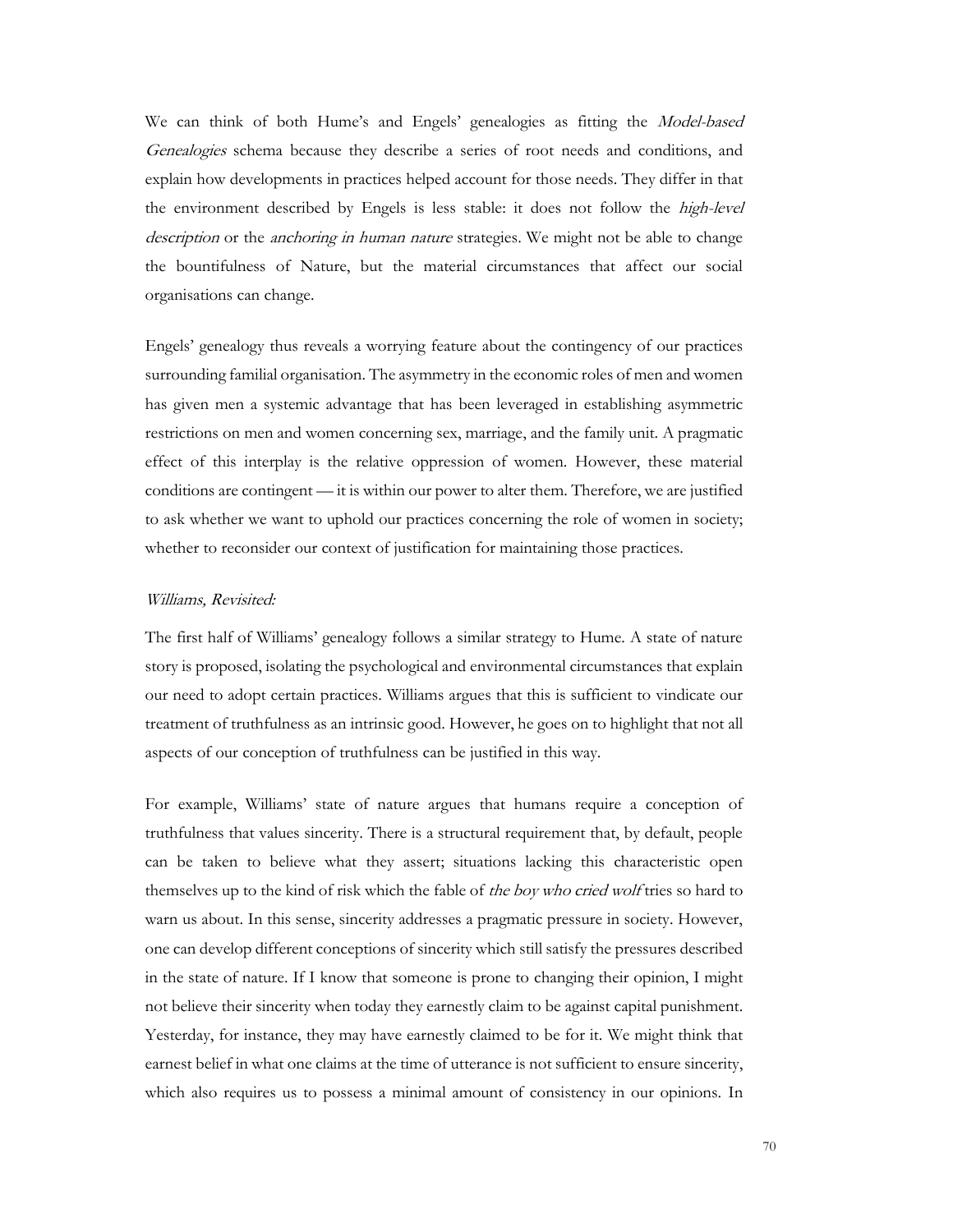effect, this is the difference Williams described between Rousseau's and Diderot's conceptions of sincerity: Rousseau thought there was no such minimal consistency requirement, whereas Diderot did. Both are valid conceptions, and, since the state of nature argument only engages with a simplified model of what human's needs for sincerity are, the validity of the argument is not affected by which specific conception we subscribe to.

Williams claimed that the purpose of genealogy is to distinguish functional abstraction from historical contingency. The reason we should want to do so is because each reveals a form of contingency in our practices that challenges the extent to which we can consider them vindicatory. The simplified dynamics of situations in the state of nature mean that such stories cannot offer exhaustive defences of our practices: the development of some aspects of our practices are simply a matter of historical contingency. This does not mean that we have no reason to maintain the other aspects. Historical contingency may be more volatile than the constant but contingent features that characterise the basic psychologicalenvironmental conditions of human societies, yet despite this greater volatility, we would still like to show them not to be rationally contingent. After all, it is a source of vindication for a practice that there are no known alternatives to it that are pragmatically preferable.

These cases demonstrate features associated to SPE genealogies. Their object of study is a description of an environment and a moral psychology that is responsive to that environment, which can explain the development of a particular practice. Their aim is to elucidate whether the structural features surrounding the context of discovery of those practices is relevant to their context of justification. If we can provide a near-universal description of the environmental dynamics surrounding a certain practice, this justifies its continuation because it shows the practice is insulated from certain kinds of contingencies. Williams' genealogy shows us that in some cases what is being vindicated is a simplified version of the practice, to which other connotations might have been associated that can be questioned separately. If the situational dynamics concerning certain aspects of a practice are not near-universal, then we should evaluate that practice based on its pragmatic effects.

# Histories of the Present:

## Geuss, Revisited

Geuss' genealogy uncovers three disparate conceptions of 'public' and 'private' that he thinks are overlooked in our everyday political appeal to 'the' (singular) public/private distinction. The object of his genealogy is a 'self-identity' with a layered history that can be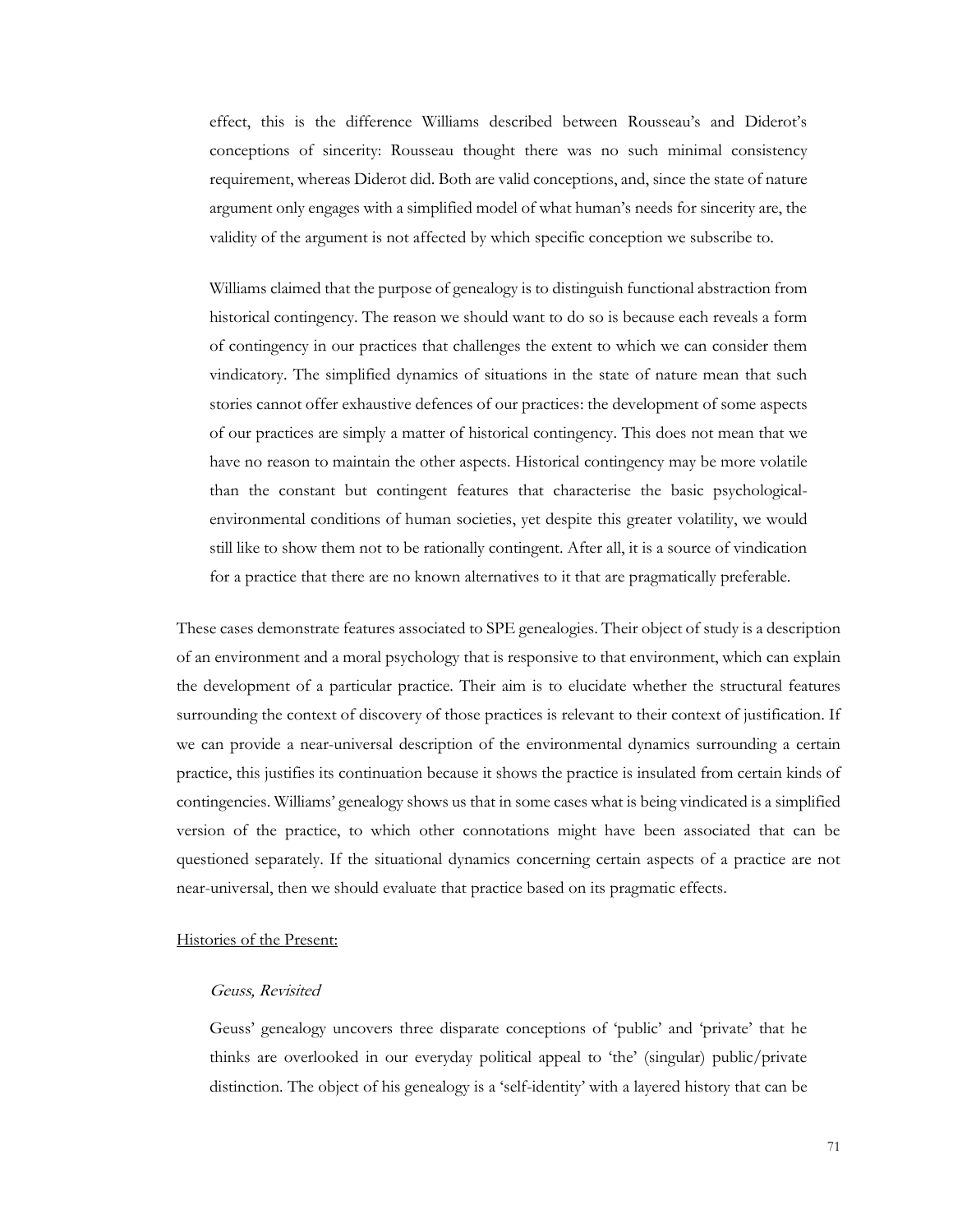traced to at least three different contexts of discovery. Geuss think that revealing this complexity is important because it discloses a conflation perpetuated by liberal theory which has pragmatic consequences: Liberals assume that there is a coherent rationale behind their judgements about State intervention. This assumption obscures the fact that there are significant differences in the kinds of things the public/private distinction is being used to justify. Sometimes it is used to justify the Hellenic distinction between actions that are solely permissible in sufficiently intimate social contexts. Other times, it is used to justify the Roman distinction between differences in expectations that are placed on public servants and private citizens. Insofar as it is logically possible that our intuitions about State interference might conflict in these two conceptions, Geuss' genealogy shows us that we have reason to problematize our practice.

Geuss' point can be understood through the concept of rational contingency. His claim is that Liberals have treated reference to the public/private distinction as providing sufficient grounds to justify whether or not the State can interfere in a given situation. Geuss argues that such references are illegitimate, and that we should take a less ideological approach. First by taking a more piecemeal approach to such decisions – i.e. distinguishing between the different conception of 'public' and 'private' that are at issue. And secondly by deciding whether or not to allow the State to interfere solely by considering the pragmatic consequences of it doing so for that particular conception of public and private (which requires looking into the history of that concept—i.e. distinguishing the three contexts of discovery that have been conflated).

Geuss' genealogy fits the description of HoP genealogies; he uses historical evidence to reveal a way in which that self-identity can be problematized. Problematization is predicated on contingency: something can only be problematized if it is possible that our evaluative stance towards it could be substantially different, as what we seek is to reveal the possibility of adopting an ameliorative relationship towards it.

# What about GM?

We have seen how the six case studies associate with particular conceptions of genealogy, which are themselves linked to a particular kind of worry about contingencies in our past. This leaves only GM which, as noted in Section I, has been associated with each previous conception of genealogy. As such, it is a special case, which I will approach by explaining how the alleged conceptions within it can be located.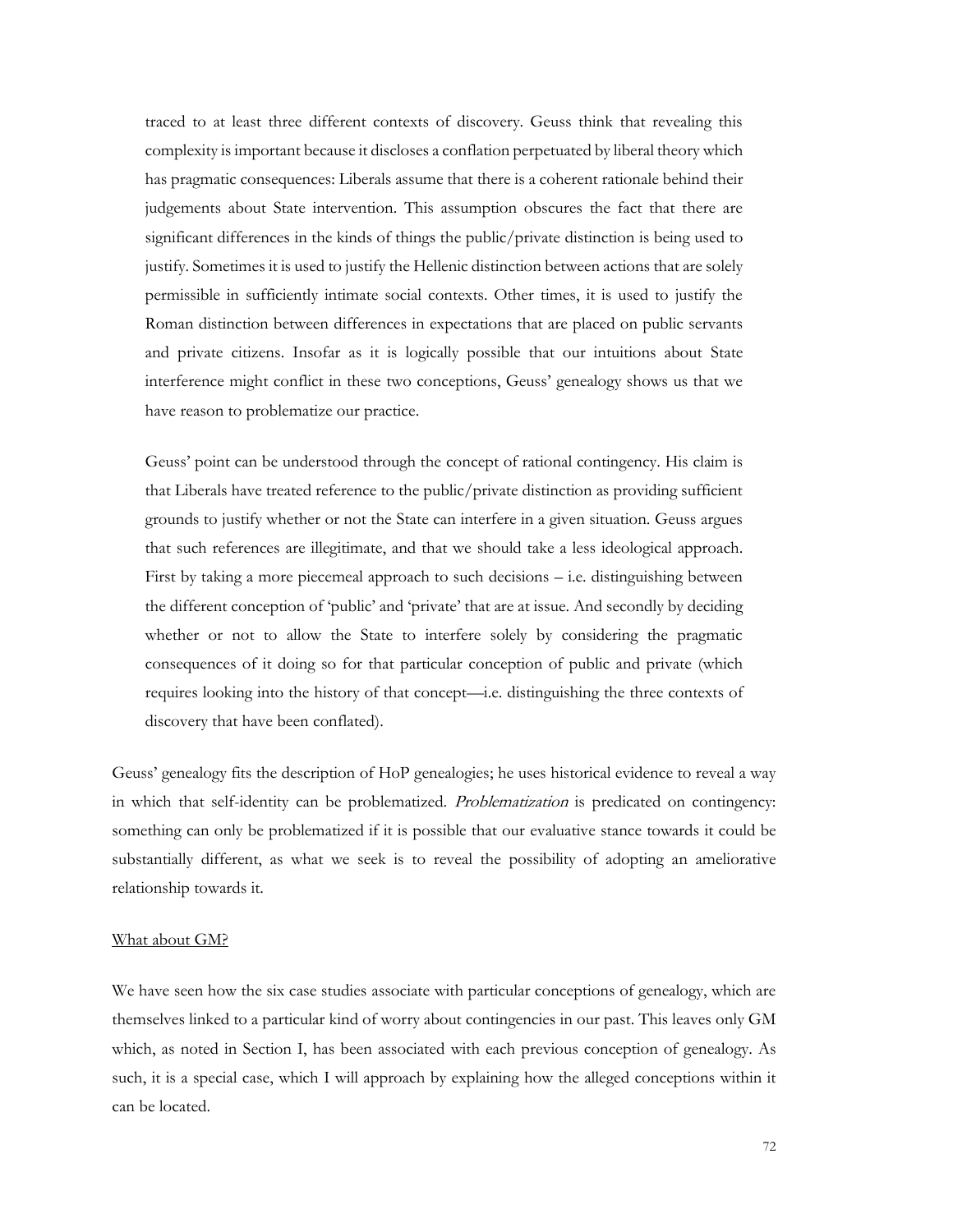## (B) Three Readings of the Function of Genealogy in GM.

As we saw in the '*Genealogy as Historiography*' subsection, theorists have employed both HoP and SPE conceptions in interpreting the meaning of 'genealogy' in GM. According to the SPE conception, 'genealogy' refers to Genealogy as Situated Psychological Account. The proponents of this reading suggest that GM's central arguments rely on the identification of timeless character-types (i.e. Slaves, Nobles, Priests), and description of their moral psychology (e.g. Slaves are weak and jealous; Nobles are strong but not especially bright; Priests are intelligent and scheming) from which it is possible to explain the development of a series of psychological mechanisms and modes of valuation (i.e. ressentiment, bad conscience, aesthetic ideal) which gave rise to two historically important conceptions of morality (i.e. Slave and Nobleman morality).

Under this reading, GM employs the Subversive GYJ strategy by explicating our conceptual and normative practices concerning morality as responses to the pragmatic pressures that arise in situations where Slaves, Nobles, and Priests live together. Some of these practices might be considered functionally necessary. For example (GM II: 1-3) describes how Nobles used pain as a mnemonic technique that eventually led to the emergence of conscience. Arguably, under Nietzsche's description there is nothing contingent about the Noble's development of conscience: it came as the solution to the pragmatic pressure that was caused by their desire to assert their superiority over the Slaves. In response to this 'root need', the Nobles developed the capacity to promise and the privilege of responsibility through which they were able to differentiate themselves from the Slaves.

Whereas other practices that belong to our moral outlook are not functionally necessary. For example, take the aesthetic ideal, which is presumably an evaluative practice that derives moral valuations from a particular ideology. Nietzsche describes the aesthetic ideal as having been developed by the Priests as a way of taking advantage of the pragmatic pressure instantiated by the Slaves' guilt. However, Nietzsche seems to suggest that this practice is rationally contingent: the hegemonic adoption of the Priest's mode of valuation has the pragmatic effect of leading European society to embrace nihilism. The consequences of this practice give us a reason to desire the abandonment of the practice of evaluating morality through the ascetic ideal.

According to the HoP conception, 'genealogy' in GM refers to the practice of using history and philology to show that many of our current concepts are "absolutely undefinable" (GM II: 13). This is predicated on a view of history which Bevir called 'radical history' which I have argued seems consistent with the view presented by Geuss (2001,  $xii-xiii$ ). Thus, one way of reading the GM is as a series of reflections on how moral philosophy has so far only concerned itself with a simplified and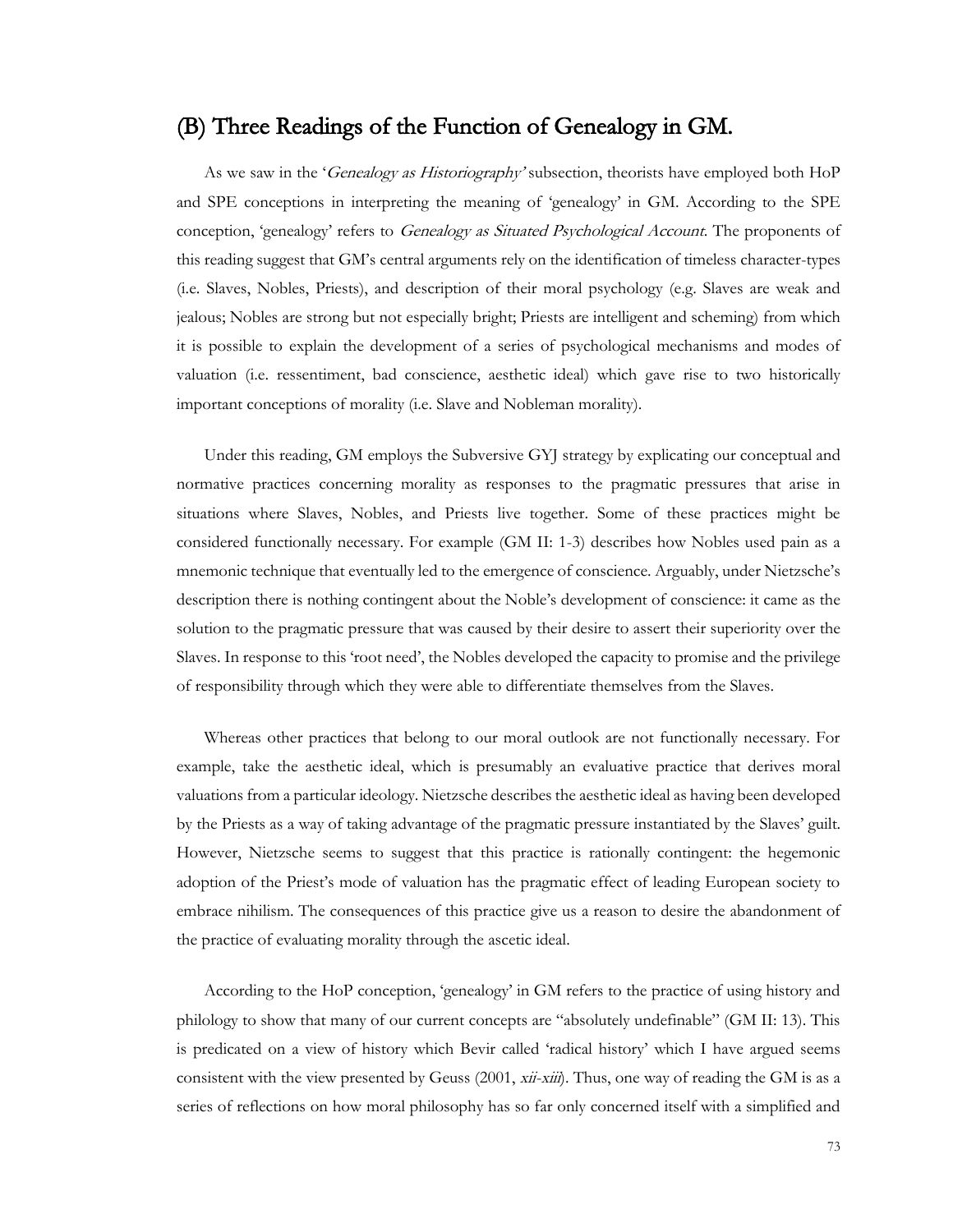sanitised version of our moral history. This was the central thesis of Prescott-Couch's (2015) paper, where he argues that the role of history in GM is to reveal that our moral history is structurallycomplex. An example of what such a reading of GM might look like is provided by Geuss' (1994) account of the way Nietzsche thinks about Christianity in GM and The Antichrist.

It is also possible to project concerns that are indigenous to the RCN conception into readings of GM. Srinivasan's (2015) account<sup>23</sup> claims that the GM's purpose is to show that our beliefs about morality are the product of an interplay of lowly forces. This implies that GM subscribed to the Subversive GGJP strategy because it argues that inquiry into the formation process through which we came to our moral outlooks suggests that our representation of that process is false. We might have thought that our moral outlook developed from some preternatural ability to track the morality of our action, or based on our learning to only identify and value actions that benefit society. According to GM, however, our system of morality is the product of "the ressentiment of slaves against their masters, the debtor-creditor relation, and the desire of the priestly caste to dominate" (Ibid.).

I agree that moments in GM are susceptible to the RCN conception. It is certainly plausible that our moral beliefs are particularly amenable to the threat of genealogical anxiety or scepticism. Indeed, Nietzsche seems to have something similar in mind when discussing the lambs and the birds of prey (GM I: 13). It is absurd, he argues, to expect that the strength of the birds of prey will not express itself as strength. The imagery invoked is important here: lambs are well-known Christian symbols, while the eagle is the most iconic symbol of Roman strength. He seems to be arguing, therefore, that it is absurd for Christians and Jews to claim that the Romans should not want to take advantage of the power imbalance that existed under the Roman occupation of Jewish territories. The implication is that, had the Christians been the benefactors of the power-imbalance, they would also have taken advantage of their environmentally situated superiority. Here, Nietzsche explains the Romans' practices of asserting strength by analysing the dynamic between two character-types; the passage serves as an example of how an SPE analysis can be repurposed to bring forth specifically RCN-like epistemological concerns.

We also find examples in GM of where an HoP analysis can suit the purposes of a RCN genealogy, such as Nietzsche's claim that the history of punishment has 'crystallized' into a kind of 'undefinable' unity, comprised of 'relatively restricted and random material' (GM II: 13). Although an HoP theorist would read this as making a point about the highly-stratified nature of an everyday

<sup>23</sup> But not Srinivasan's (2019) account.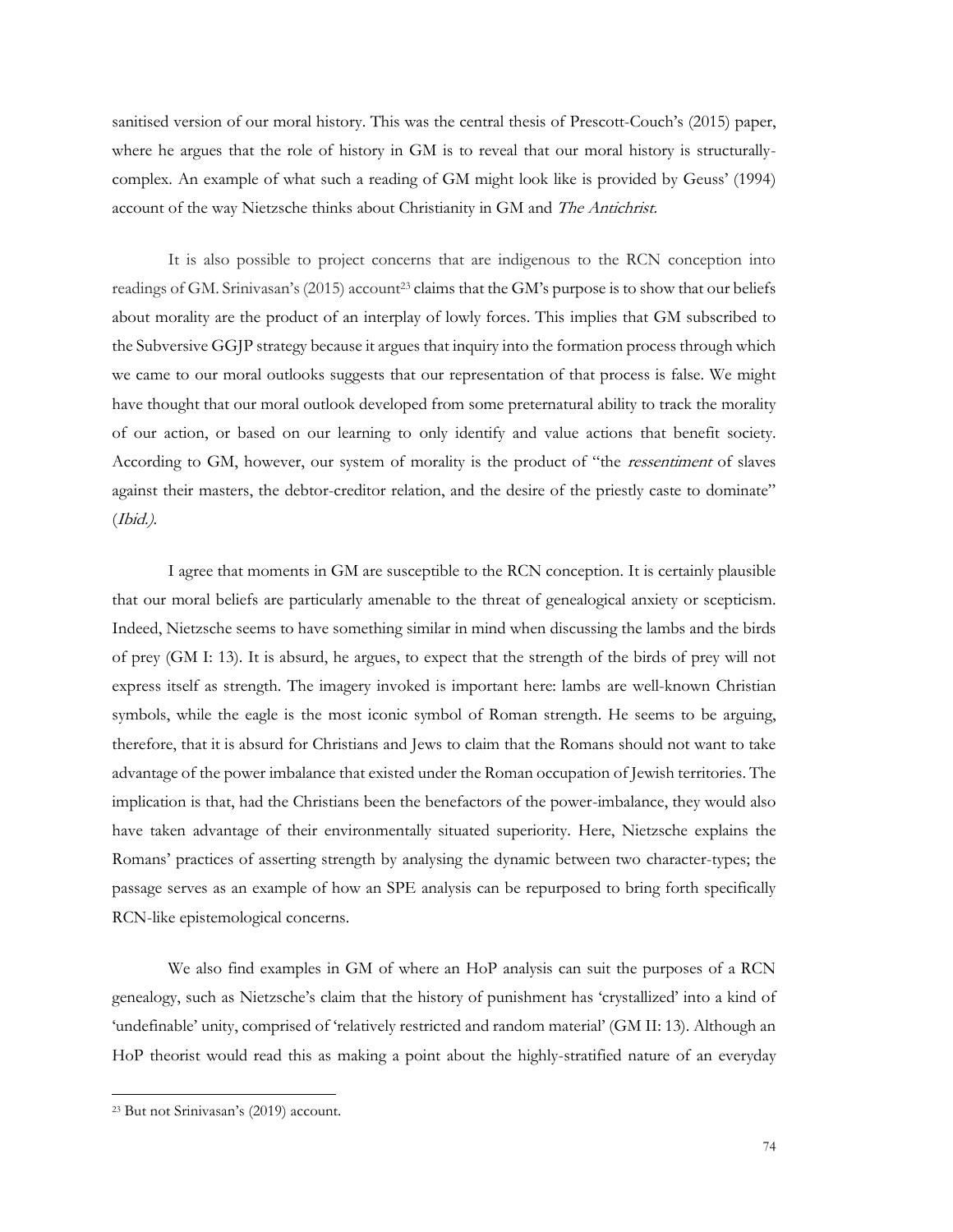concept, the RCN theorist can claim that the passage plays the second function of giving us reason to doubt some of our beliefs about the function punishment plays in society.

Indeed, it seems plausible that Nietzsche had both HoP-like and RCN-like aims for this section. Nietzsche was aware that his account of the history of morality was inconsistent with, and therefore undermined any Christian history of morality. However, it seems incorrect to claim that Nietzsche's discussion of punishment only criticises our representation of its formation process. Nietzsche goes on to argue that although the current role of the penal institution is supposed to be rehabilitative, pangs of conscience are extremely rare amongst convicts and criminals (GM II: 14). I read this as a pragmatic critique of penal institutions—the system does not provoke the affective reaction it intends to—which implies he is using the HoP's Subversive GYJ strategy, rather than the RCN's Subversive GGJP strategy.

The above considerations show that it is possible to project all three conceptions of genealogy into specific passages of GM. This still leaves what was Nietzsche's conception of genealogy in question. I do not think it plausible that Nietzsche primarily construed it as similar to the RCN conception. As Kail explains, "[t]he GM explains more than beliefs of course. The phenomenon of evaluative self-awareness or conscience is a central explanandum, and though beliefs about it emerge, the central phenomenon is not itself a belief" (2011, 219).<sup>24</sup>

More importantly, a RCN reading of GM implies that the book primarily employs a Subversive GGJP strategy, the sole concern of which is to reveal the falsity of our representation of the formation processes through which we came to our beliefs. This implies that the *positive* ethical positions Nietzsche argues for in GM are not part of his genealogical strategy. I think this position leads to some interpretative tight-spots. For example, Nietzsche argues for the pragmatic preferability of adopting a cheerful, anti-nihilistic, morality that will allow Europe to rediscover its love of man (GM Intro: 6-7: I: 9, 11, 14; III: 7-8, 24-25). It seems to me that he is not arguing that adopting this more vitalistic conception of morality will make our beliefs true, but that it will have beneficial pragmatic consequences. Someone wishing to defend a resolute RCN reading of GM must either argue that Nietzsche's concerns in these passages are actually about the truth of our representations, or that there is simply nothing genealogical about them.

<sup>24</sup> Note that Kail also claims that a significant part of GM is concerned with explaining evaluative beliefs (Ibid.).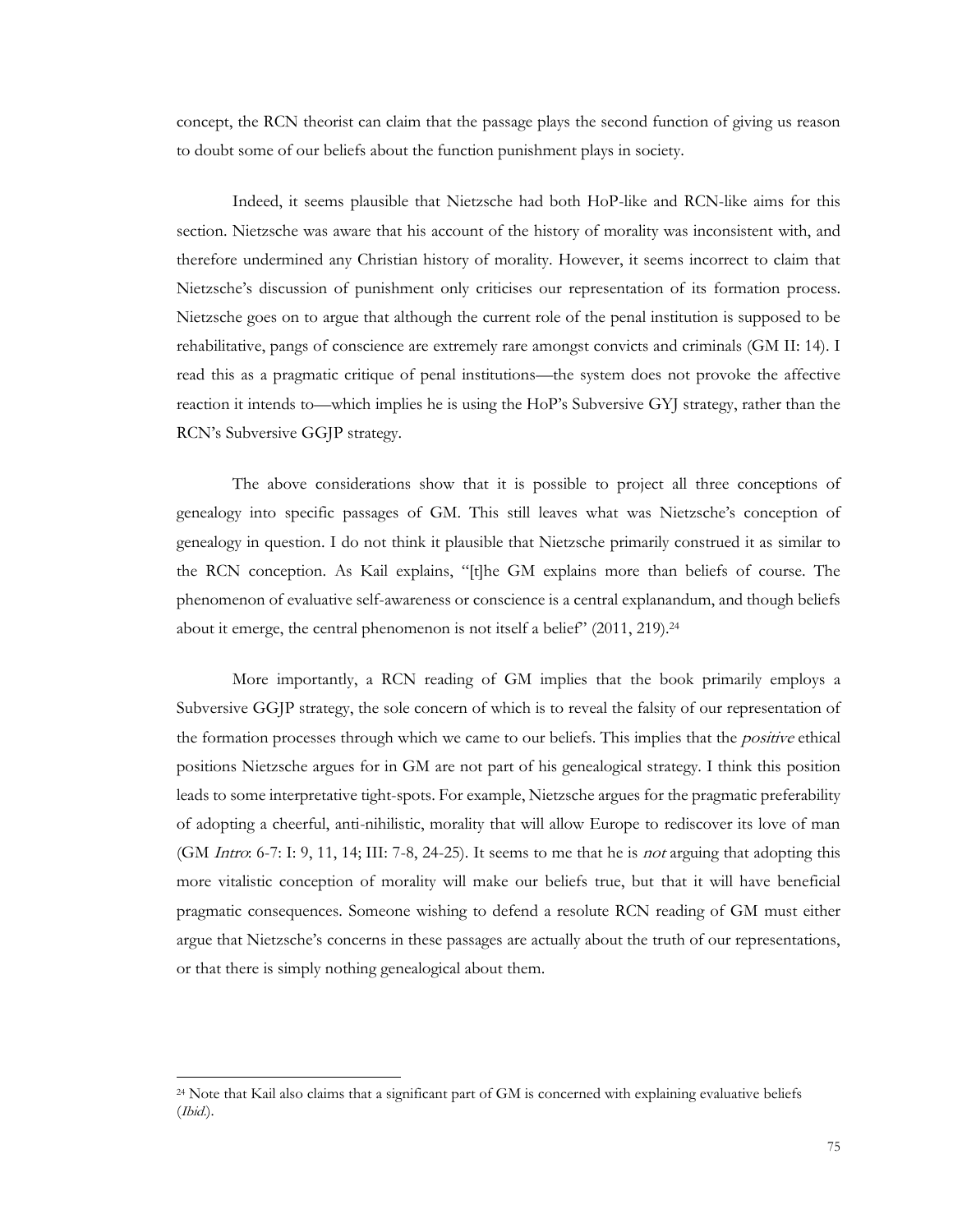I also think that Nietzsche oscillates between the HoP and SPE conception throughout GM. He appeals to SPE-like arguments whenever he emphasizes that the dynamic between Slaves and Nobles reoccurs throughout history, and can inform us about the origins of our own moral outlook. He also uses a similar argument to claim that the strategies employed by the Priests to convince Slaves of their conception of morality are reconcilable to his theory of the will to power. On the other hand, Nietzsche makes recourse to the HoP conception whenever he wants to chastise the previous genealogists of morality for the unhistorical nature of their accounts and when he argues that adopting a more vitalistic conception of morality would be pragmatically preferable. It is unclear to me whether Nietzsche thinks that one or both of these conceptions are central to genealogy's method.

What is clear is that each of the authors we have considered relate the role of 'genealogy' in GM to some worry about the existence of contingency in our past. They all engage with what I have called The General Problem of Genealogy - that of trying to understand what impact the contingency of our past have on our current outlook, and whether it matters. However, the conceptions are concerned with different kinds of contingency. Thus, we can think of each as a framework from which we engage with this problem. We can use different typologies of genealogy to attend to different questions regarding that central problem, for example: 'to what extent does my socio-cultural background undermine my beliefs?'; 'to what extent are my practices functionally justified?', 'to what extent should I think of practices which are not functionally justified as rationally contingent?'. Each question identifies a different kind of contingency which might affect how we think about the effects of the past on our current outlook. That is, each genealogical conception employs a different interpretation of the same general problem to derive a specific set of questions about that problem on which it wants to focus. Different questions require different kinds of answers, and different tools for providing those answers. These are exemplified by the differences in objects of study, explanatory aim, and methodology of individual conceptions, as well as in the different strategies each conceptions employs in discussing facts about an item's context of discovery in order to put pressure on its context of justification.

## (C) Taking Stock: Should Philosophy Care About Genealogy?

In this final section I intend to demonstrate the connections between the different parts of investigation undergone in this thesis. It began by asking what genealogies are, and what their purpose is. By surveying the literature we identified three distinct conceptions that propose different answers to these questions, and argued that a broad collection of genealogies can be subsumed under each.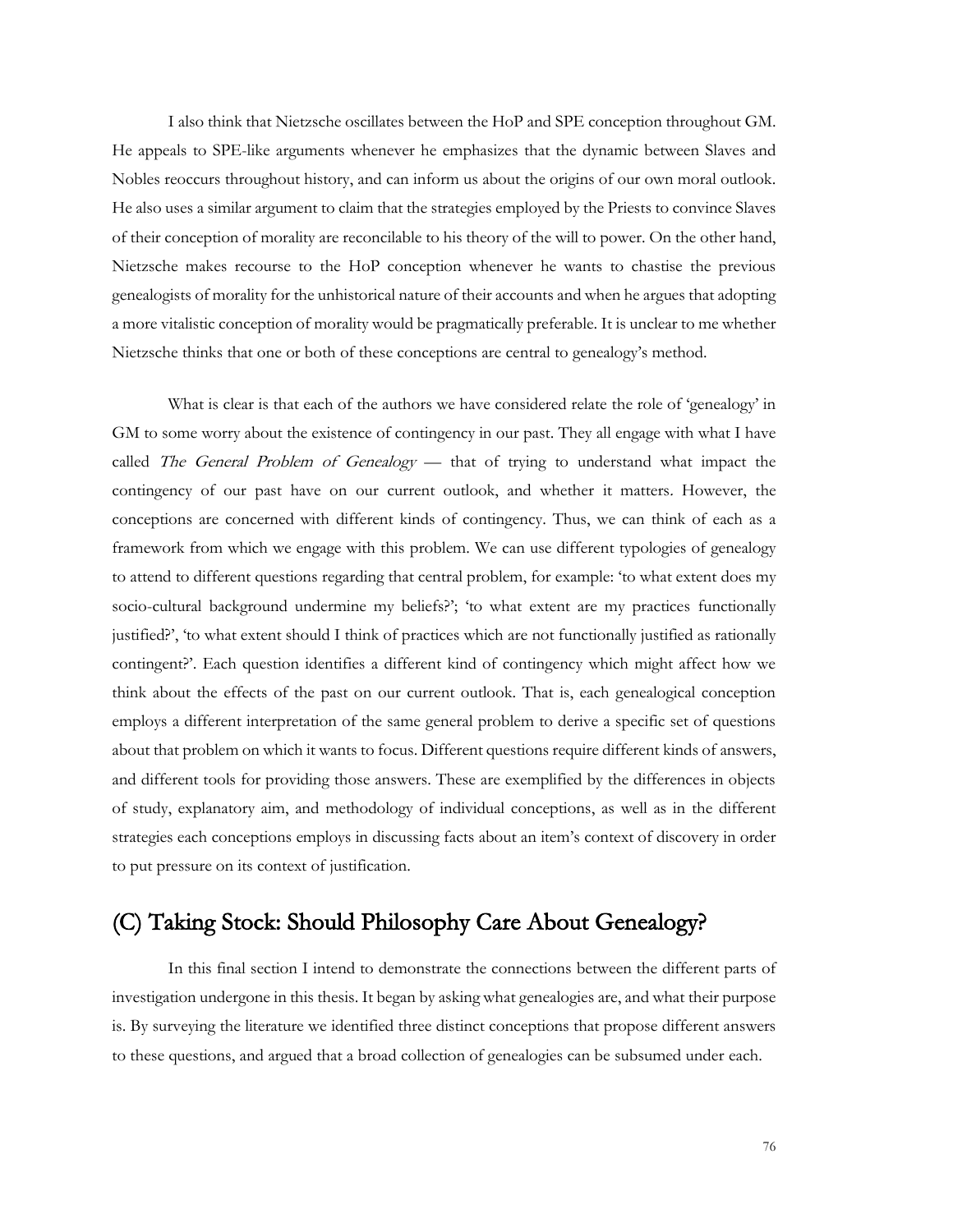The conceptions were explicated through three characteristics: an object of study, an explanatory aim, and a methodology. Applying this analytical framework, we identified three distinct interpretations of the meaning of 'genealogy' in GM, and elucidated how genealogical investigations operate under each conception. This allowed us to identify a common thread between them: each is concerned with how contingency in our past might effect our current outlook whilst being concerned with a different set of questions about contingencies in our past. This led to the hypothesis that the different characteristics of genealogies under each conception correlates with different interpretations of The General Problem of Genealogy.

I want to end by suggesting that these results indicate that whatever other differences may exist between particular genealogical methods, at the heart of any genealogical endeavour lies a common concern for utilising origin-stories to gain insight into how the contingencies of our past effect our current outlooks. This helps us to adjudicate on the aptness of our philosophical perspectives. In so doing, genealogies move us as best we can towards a system of ideas that, whilst not free of historical contingencies, is not philosophically threatened by the contingencies of our past. In my view, then, what differentiates genealogies from more pedestrian origin-stories is precisely their capacity to help in this goal.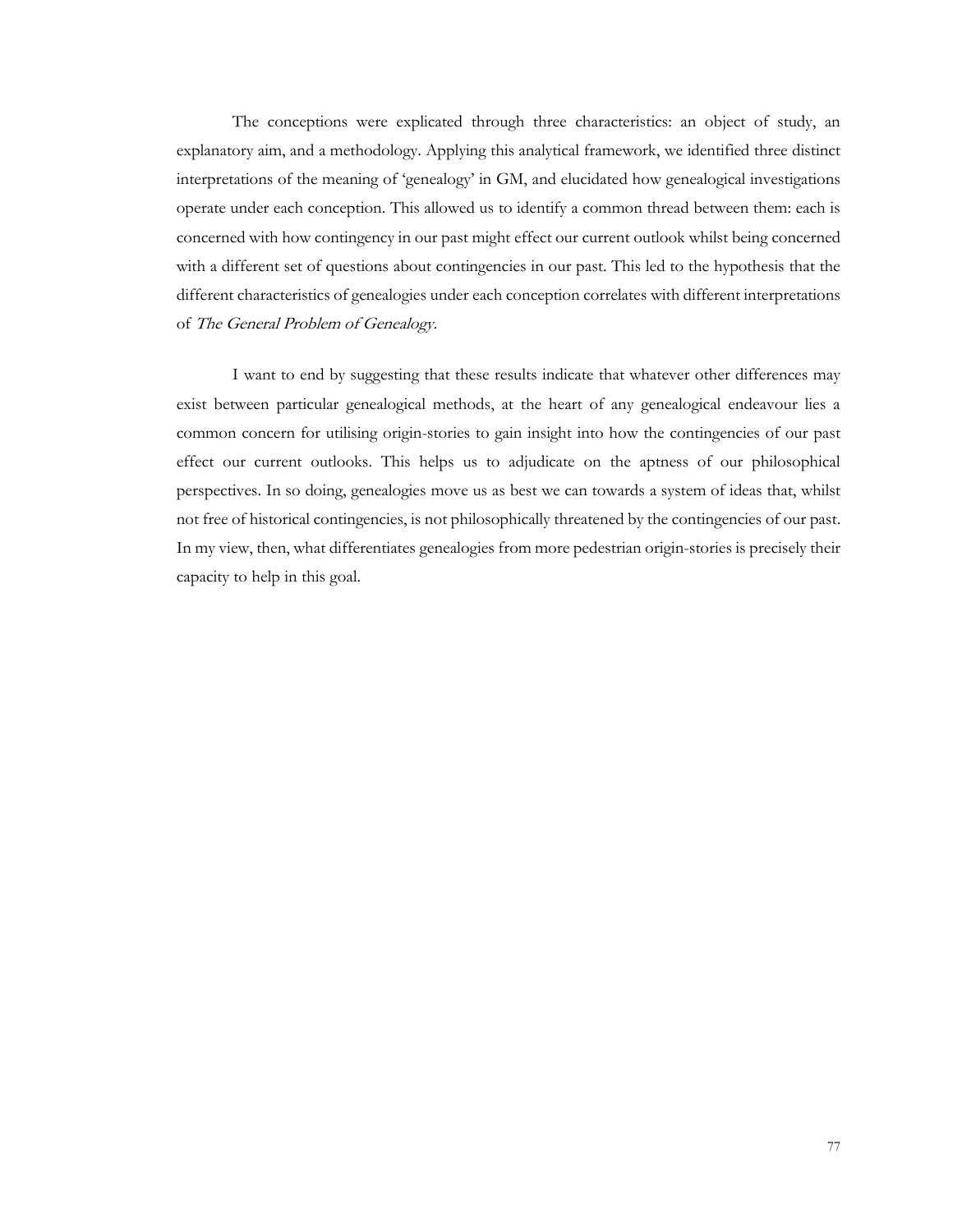## Bibliography

- Bevir, M. (2008). What is Genealogy? Journal of the Philosophy of History, 2, 263-275.
- Blackburn, S. (2009). The Landscapes of Pragmatism. Teorema: Revista Internacional de Filosofía, 28(3), 31–48.
- Blackburn, S. (2015). Blessed are the peacemakers. Philosophical Studies, 172(4), 843–853.
- Chaudhri, R. (2016). The Troubled Union of History and Psychology in Nietzsche's Genealogy. Journal of Nietzsche Studies, 47(2), 202–211.
- Conant, J. (2015). The Emergence of the Concept of the Analytic Tradition as a Form of Philosophical Seld-Consciousness. In J. Bell, A. Cutrofello, & P. Livingston (Eds.) Beyond the Analytic-Continental Divide. New York, NY: Routledge.
- Conway, D. (1994). Genealogy and Critical Method. In R. Schacht (Ed.), Nietzsche, Genealogy, Morality: Essay's on Nietzsche's Genealogy of Morals. London: University of California Press.
- Craig, E. (1990). Knowledge and the state of nature: An essay on conceptual analysis. Oxford: Clarendon.
- Empiricus, S. (1933). Outlines of Pyrrhonism. Cambridge, MA: Harvard University Press.
- Engels, F. (2010). The Origin of the Family, Private Property and the State (T. Hunt Ed.)New York, NY: Penguin.
- Foucault, M. (1977). Nietzsche, Genealogy, History. In D. Bouchard (Ed.), & S. Simon (Trans.), Foucault, Language, Counter-Memory, Practice.
- Foucault, M. (1989). Madness and civilization: A history of insanity in the age of reason (R. Howard, Trans.). London: Routledge.
- Foucault, M. (1991). Discipline and punish: The birth of the prison (A. Sheridan, Trans.). London: Penguin Books.
- Fricker, M. (2007). *Epistemic injustice: Power and the ethics of knowing*. Oxford and New York, NY: Oxford University Press.
- Geuss, R. (1994). Nietzsche and Genealogy. European Journal of Philosophy, 2(3), 274–292.
- Geuss, R. (2001). Public Goods, Private Goods. Princeton, NJ: Princeton University Press.
- Geuss, R. (2002). Genealogy as Critique. European Journal of Philosophy, 10(2), 209–215.
- Goudge, T. (1961). The Genetic Fallacy. Synthese, 13(1), 41–48.
- Hoy, D. (1994). Nietzsche, Hume, and the Genealogical Method. In R. Schacht (Ed.), Nietzsche, genealogy, morality: Essays on Nietzsche's Genealogy of morals. London: University of California Press.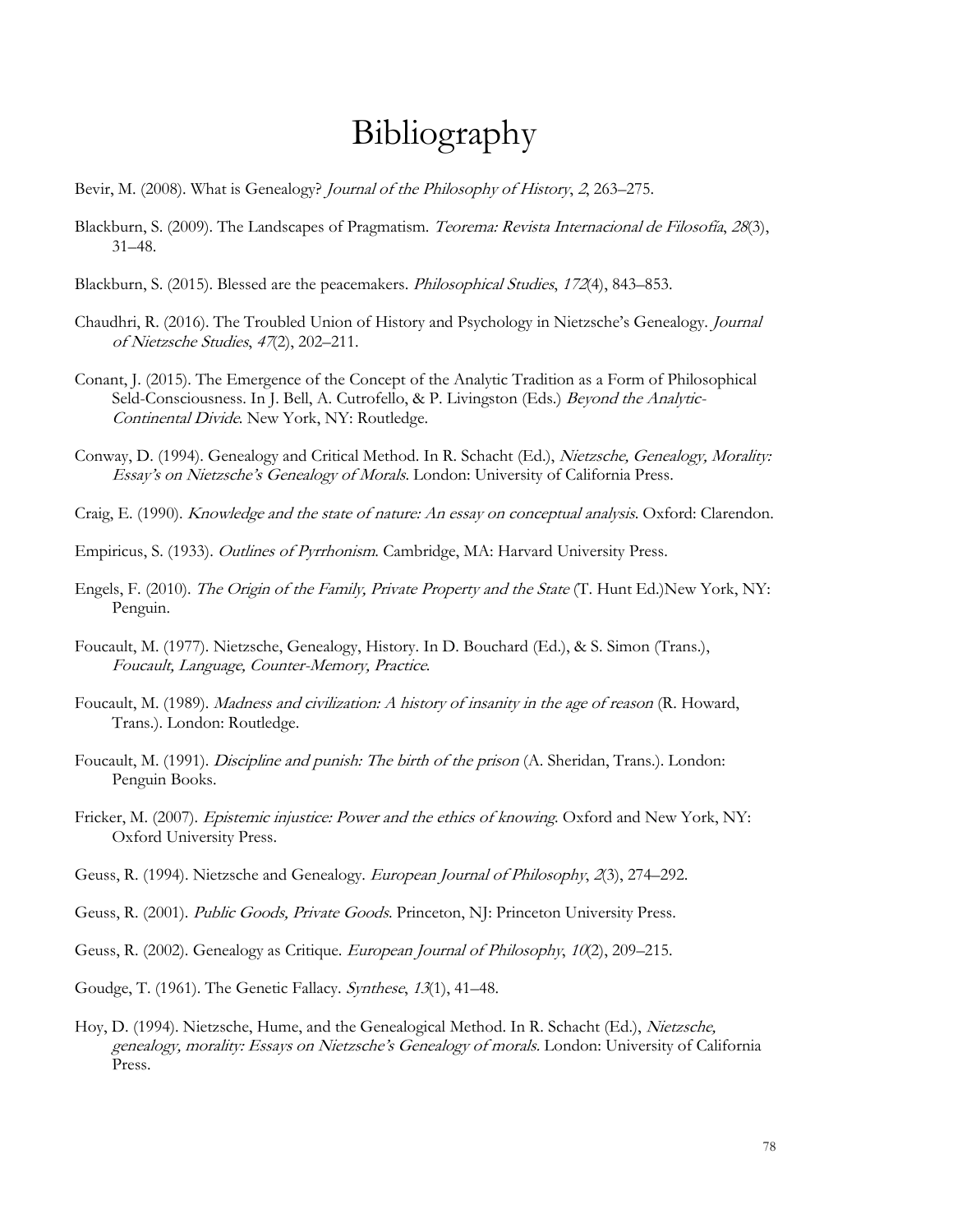- Hoy, D. (2008). Genealogy, Phenomenology, Critical Theory. Journal of the Philosophy of History, 2(3), 276–294.
- Hoyningen-Huene, P. (1987). Context of discovery and context of justification. Studies in History and Philosophy of Science, 18, 501-515.
- Hume, D. (2014). A Treatise of Human Nature. (D. Fate Norton & M. J. Norton, Eds.). Oxford: Oxford University Press.
- Janaway, C. (2006). Naturalism and Genealogy. In K. Ansell-Pearson (Ed.) Beyond Selflessness: Reading Nietzsche's Genealogy. 335-352
- Janaway, C. (2007). Beyond Selflessness: Reading Nietzsche's Genealogy. Oxford: Oxford University Press.
- Joyce, R. (2006). The Evolution of Morality. Cambridge, MA: MIT Press.
- Kail, P. J. E. (2009). Naturalism, Method and Genealogy in Beyond Selflessness. European Journal of Philosophy, 17(1), 113-120.
- Kail, P. J. E. (2011). "Genealogy" and the Genealogy. In S. May (Ed.), Nietzsche's On the Genealogy of Morality. Cambridge: Cambridge University Press.
- Kitcher, P. (2011). The Ethical Project. Cambridge, MA: Harvard University Press.
- Koopman, C. (2009). Two uses of genealogy: Michel Foucault and Bernard Williams. In C.G. Prado (Ed.) Continuum Studies in Continental Philosophy. Foucault's legacy. London: Continuum.
- Koopman, C. (2013). Genealogy as critique: Foucault and the problems of modernity. Bloomington: Indiana University Press.
- Kritzman, L. (1988). Power and sex: An interview with Michel Foucault. In L. Kritzman (Ed.), Michel Foucault: Politics, Philosophy, Culture: Interviews and Other Writings, 1977–<sup>1984</sup>. New York, NY: Routledge.
- Krupp, T. (2008). Genealogy as Critique? Journal of the Philosophy of History, 2(3), 315–337.
- Kusch, M., & Mckenna, R. (2018). The genealogical method in epistemology. Synthese, 1–20.
- Leiter, B. (1994). Perspectivism in Nietzsche's Genealogy of Morals. In R. Schacht (Ed.), Nietzsche, genealogy, morality: Essays on Nietzsche's Genealogy of Morals. London: University of California Press.
- Loeb, P. S. (1995). Is There a Genetic Fallacy in Nietzsche's Genealogy of Morals?: International Studies in Philosophy, 27(3), 125–141.
- Mogensen, A. L. (2016). Contingency Anxiety and the Epistemology of Disagreement. Pacific Philosophical Quarterly, 97(4), 590-611.

Nehamas, A. (1985). Nietzsche: Life as Literature. Cambridge, MA: Harvard University Press.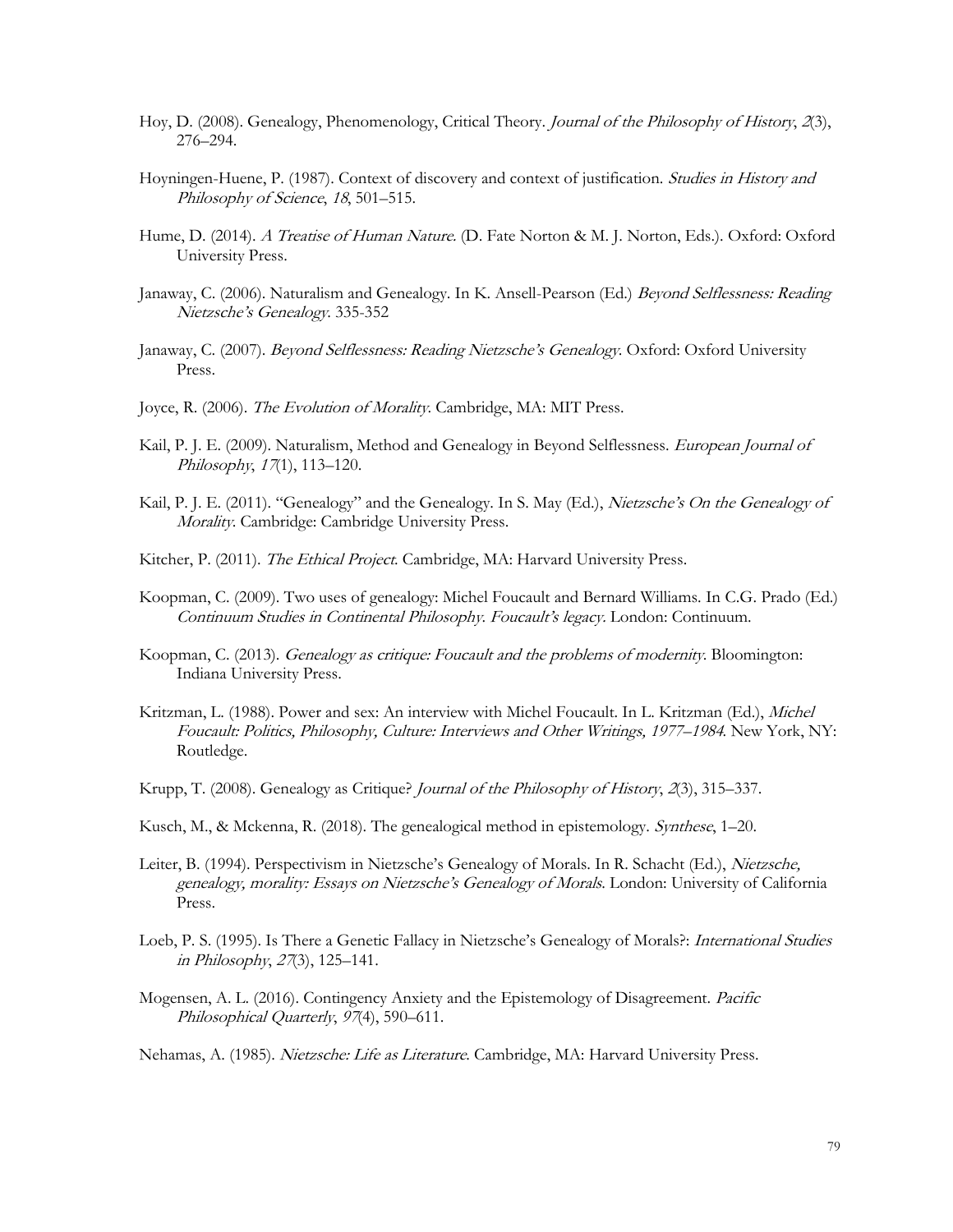- Neuhouser, F. (2012). The Critical Function of Genealogy in the Thought of J.-J. Rousseau. Review of Politics, 74(3), 371–387.
- Nietzsche, F. W. (2005). Nietzsche, Anti Christ, Ecce Homo, Twilight Idols and Other Writings (A. Ridley, Ed.; J. Norman, Trans.).
- Nietzsche, F. W. (2017). 'On the Genealogy of Morality' and Other Writings (Third edition.; K. Ansell-Pearson, Ed.; C. Diethe, Trans.). Cambridge: Cambridge University Press.
- Owen, D. (2002). Criticism and Captivity: On Genealogy and Critical Theory. European Journal of Philosophy, 10(2), 216–230.
- Pashman, J. (1970). Is the Genetic Fallacy a Fallacy? Southern Journal of Philosophy, 8(1), 57-62.
- Perin, C. (2010). The Demands of Reason: An Essay on Pyrrhonian Scepticism. Oxford: Oxford University Press.
- Prescott-Couch, A. (2015). Genealogy and the Structure of Interpretation. Journal of Nietzsche Studies, <sup>46</sup>(2), 239–247.
- Popper, K. R.. (1960). *The poverty of historicism.* (2nd ed.). London: Routledge and Kegan Paul.
- Price, H. (2011). Naturalism without mirrors. New York ; Oxford: Oxford University Press.
- Prinz, J. (2007). The emotional construction of morals. Oxford: Oxford University Press.
- Prinz, J. (2016). Genealogies of Morals: Nietzsche's Method Compared. Journal of Nietzsche Studies, <sup>47</sup>(2), 180–201.
- Queloz, M. (2017a). Does Philosophy Have a Vindicatory History? Schweizerische Zeitschrift Für Philosophie, 137–152.
- Queloz, M. (2017b). Nietzsche's pragmatic genealogy of justice. British Journal for the History of Philosophy, <sup>25</sup>(4), 727–749.
- Queloz, M. (2018). How genealogies can affect the space of reasons. Synthese, 1–23.
- Rée, P. (2003). The Origin of the Moral Sensations (1877). In R. Small (Trans.), Paul Rée: Basic Writings. Illinois University Press.
- Reichenbach, H. (1938). Experience and prediction: An analysis of the foundations and the structure of knowledge. Chicago IL: University of Chicago Press.
- Rorty, R. (1989). Contingency, Irony, Solidarity. Cambridge: Cambridge University Press.
- Saar, M. (2002). Genealogy and Subjectivity. European Journal of Philosophy, 10(2), 231–245.
- Sax, B. C. (1989). Foucault, Nietzsche, history: Two modes of the genealogical method. History of European Ideas, 11(1–6), 769–781.
- Salmon, W. C. (1973). Logic. Englewood Cliffs: Prentice-Hall.